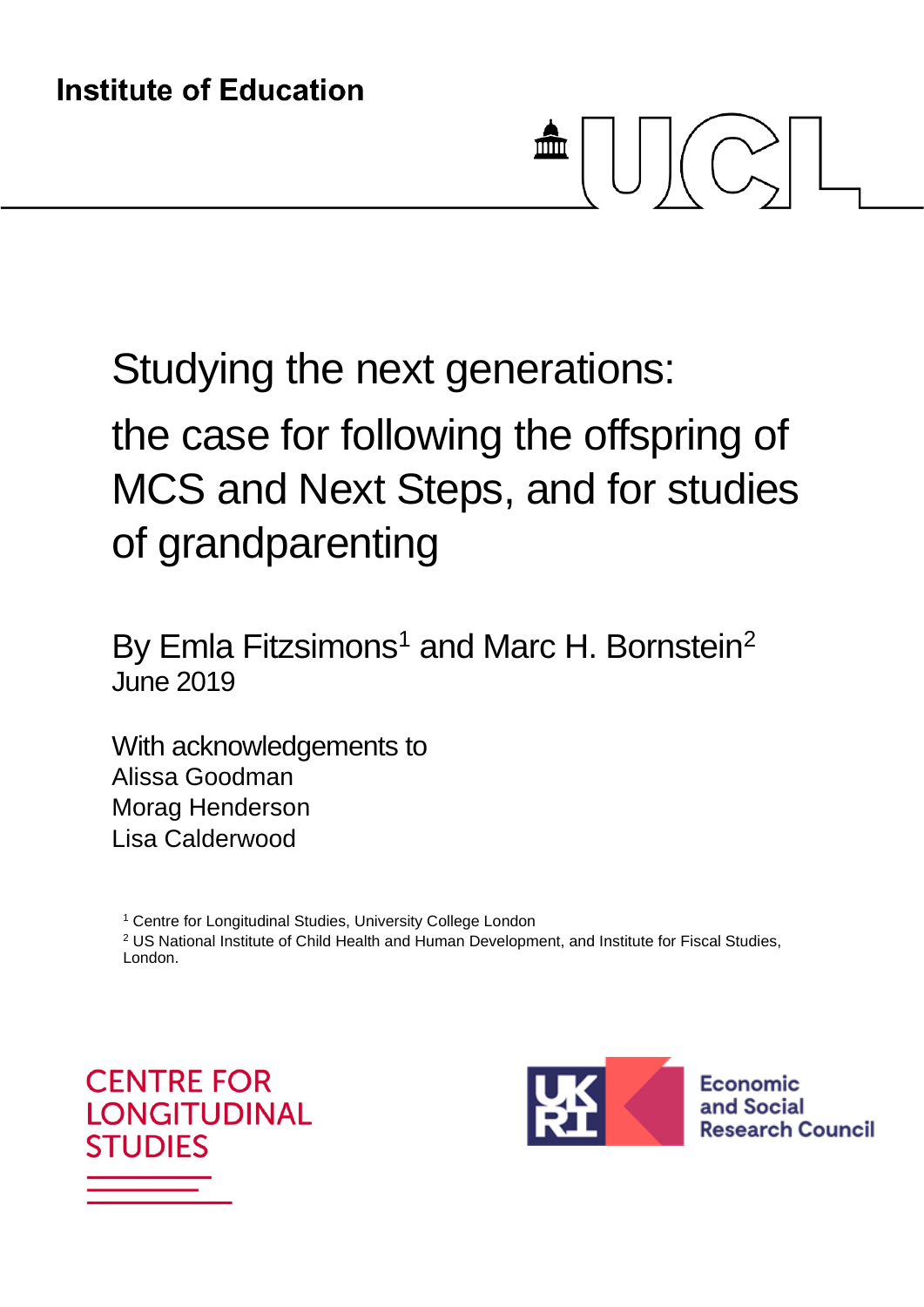# **Contents**

| 3. MILLENNIUM COHORT STUDY AND NEXT STEPS OFFSPRING 8 |  |
|-------------------------------------------------------|--|
|                                                       |  |
|                                                       |  |
|                                                       |  |
| 7. SCIENTIFIC CASE FOR STUDIES OF GRANDPARENTING 16   |  |
|                                                       |  |
|                                                       |  |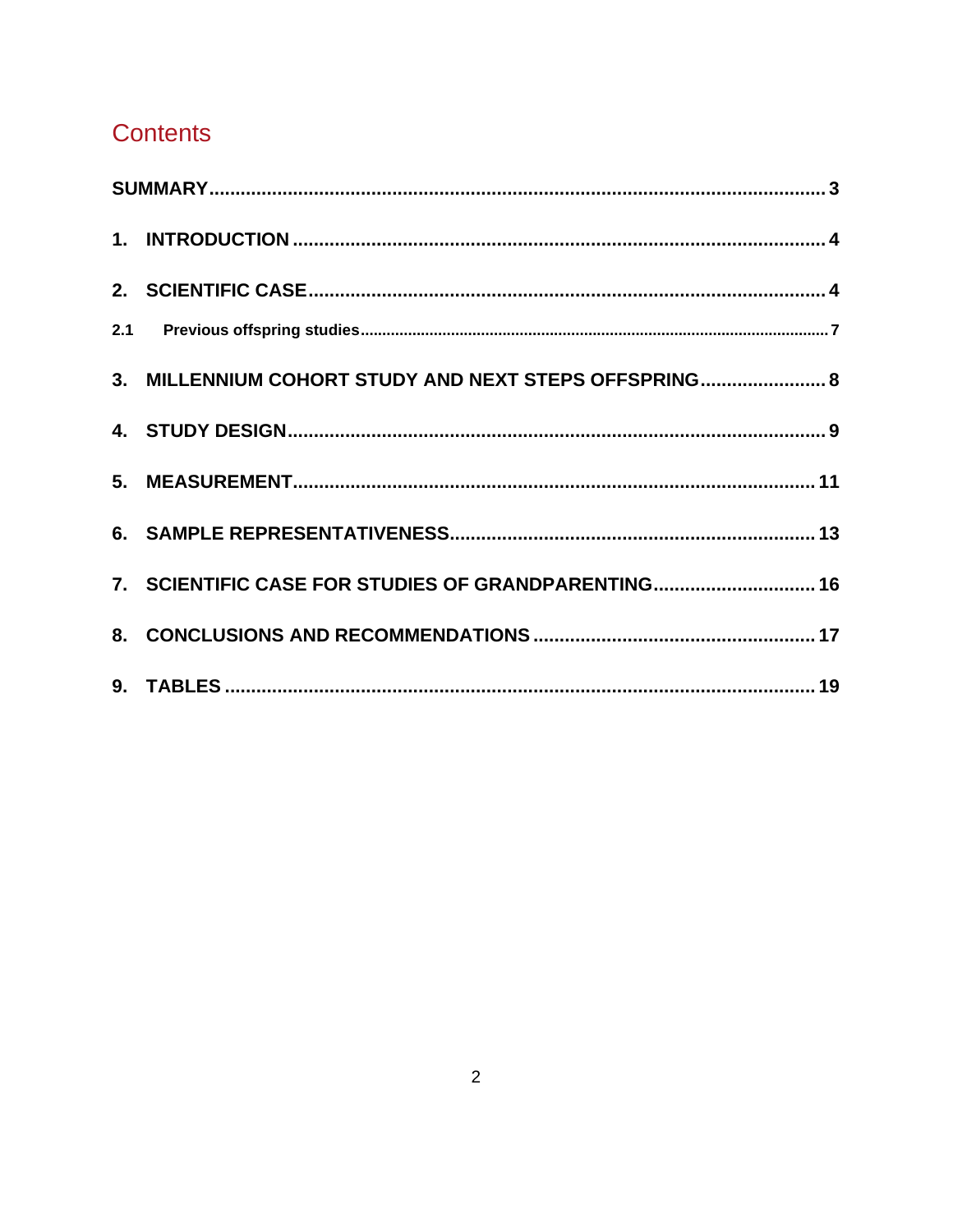# <span id="page-2-0"></span>**Summary**

- Following the offspring of MCS and Next Steps cohort members would provide the unique potential to address a range of important and highly policy relevant scientific questions relating to child development and family well-being among new generations of children being born.
- Births to the cohorts over around the next three decades will be dispersed both in terms of their timing and geography, which leads to important new considerations in relation to study design and measurement. We believe that extensive use of major recent advances in technology to collect data, including remote recordings of child-mother interactions and remote interviews, is key to implementing the offspring studies.
- There are important considerations around which offspring to follow, when to follow them and what developmental domains to measure. We recommend that this is carefully scoped and tested next, but that the below criteria are adhered to:
	- a. **a**ll offspring of female cohort members are followed,
	- b. they are followed at the same ages as MCS cohort members, using a combination of the same measures as administered to the MCS cohort members, and new measures that have been developed since (and set out in this report),
	- c. two developmental waves are added over and above (b) prenatally (using maternal report and/or record linkages), and at a point between age 9 months and 3 years, and
	- d. a wide range of administrative data linkages is obtained for the offspring, including from the wealth of health records available from the prenatal and postnatal period.
- Following the offspring of male study members is more challenging and more careful scoping would be required to determine the feasibility of this.
- The scientific justification for following grandchildren of NCDS and BCS70 mirrors that of offspring, allowing for even deeper investigation into the roots of family background and the drivers of transmission across generations. Considerations around design and measurement are also equally relevant. We recommend that the approach to grandchildren studies is hypothesis-driven.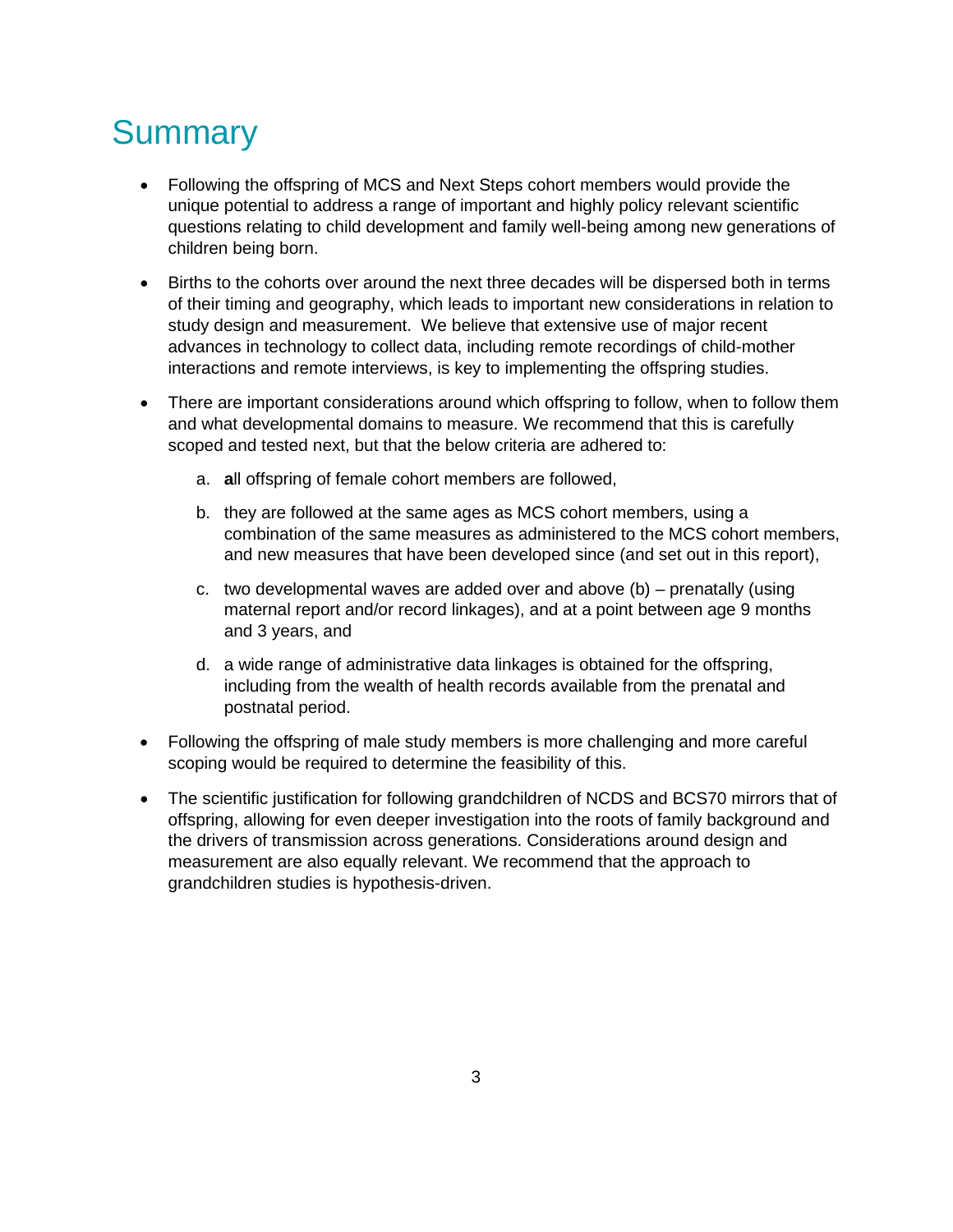#### <span id="page-3-0"></span>1. Introduction

This report sets out the scientific merits, design and practical considerations for a longitudinal follow-up of offspring of existing cohorts. The discussion relates to the Millennium Cohort Study (MCS) and Next Steps, whom we recognise are at different stages of their reproductive lives and have differing constellations of data from their childhoods. Nonetheless, the issues pertaining to science, policy and study design are broadly similar and so we discuss them as one and only distinguish between the cohorts where relevant. The report also discusses the grandchildren of the BCS70 and NCDS cohorts.

#### <span id="page-3-1"></span>2. Scientific Case

Family background is the most important predictor of children's outcomes in all major spheres of life, including in cognitive, emotional and behavioural development and physical health, and later on, in education and labour market outcomes (Capaldi et al. (2019), Bjorklund and Salvanes (2011)). Children from disadvantaged backgrounds have the odds stacked against them from the earliest stages of life – and indeed potentially long before birth. Deficits between rich and poor in these domains open up early, tend to persist and to widen over time (Case et al. (2002), Condliffe and Link (2008); Goodman and Greg (2010)), and many disadvantaged children fail to reach their full developmental potential. Almost one in every three children in the UK today is growing up in poverty, with the numbers forecast to rise over the foreseeable future (Hood and Waters (2017)). Designing effective policies to help achieve the best outcomes for children relies on understanding exactly how and why family background matters, and under which conditions people can maximise their potential. Children's pathways in life are strongly rooted in their pasts - but just how deep are the roots of family background?

Due to data limitations, almost all research on the influences of families on child development date focusses on circumstances occurring after children are born, or occasionally from pregnancy. This means that we know very little about how social, biological, and genetic factors combine, long before the birth of a child, to shape children's development and life chances.

Following the offspring of existing cohorts would enable us to capitalise on the wealth of prospective data already collected throughout the formative years of their parents (i.e. the original cohort member), providing an unprecedented opportunity to capture in depth the influences of parents' earlier lives and experiences on their offspring. It would also allow one to study how government policies shape the outcomes of offspring – including not just policies targeting families today, but also the long-term impact of policies that affected the parents of the offspring in their formative years. This is illustrated in Figure 1.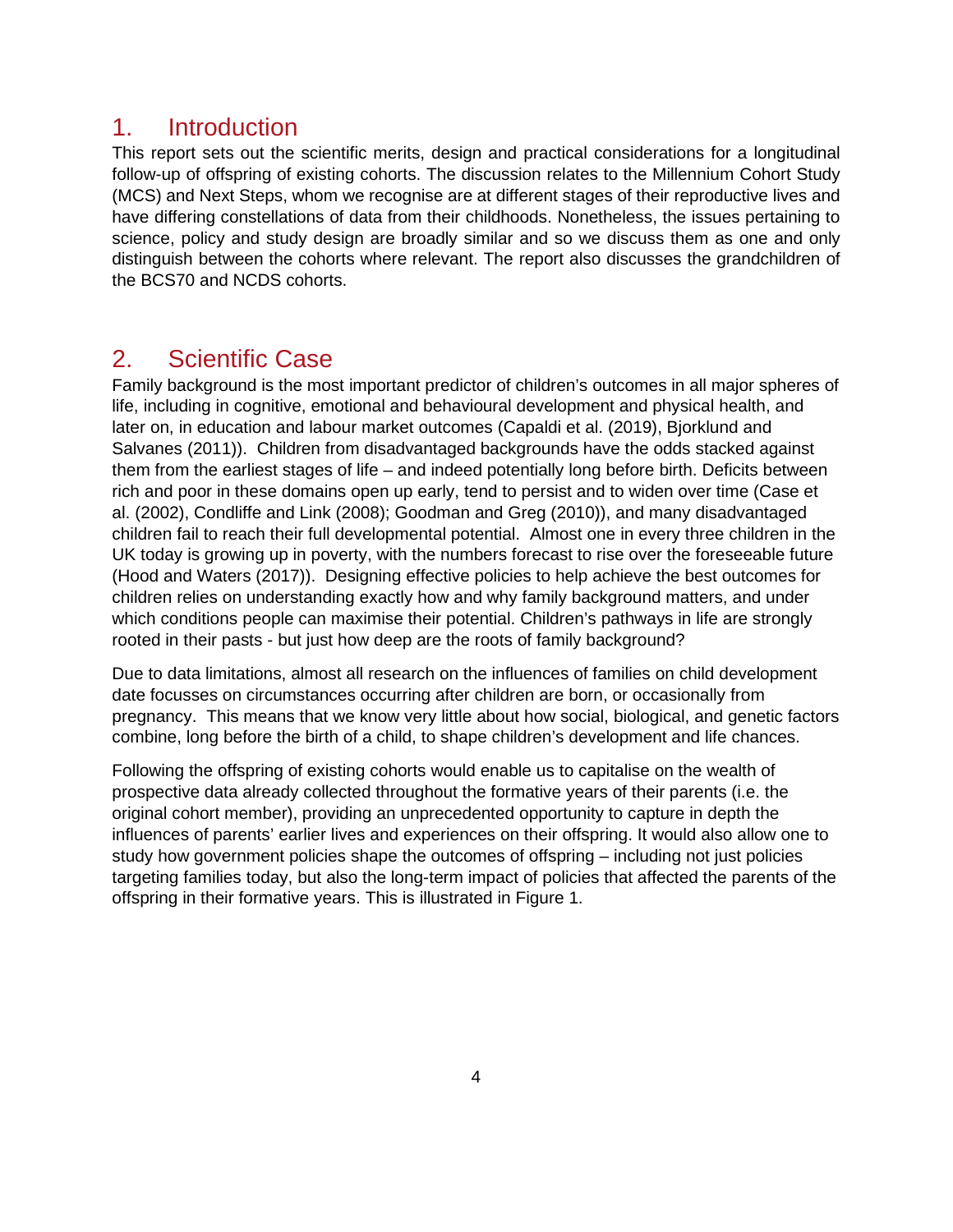#### **Figure 1**



We set out three major policy relevant scientific areas that would be advanced in profound ways with offspring studies. The first concerns the study of **intergenerational transmissions**. Intergenerational mobility has been widely studied using income, education and social class, and there is strong evidence that they are highly correlated across generations. We have some ideas about the structural factors (e.g. educational attainment) which are responsible for the strong correlations (Liu and Zeng, 2009): but the extent to which they are driven by a complex interplay between parental attitudes, beliefs and behaviours, and their children's endowments (e.g. ability) - a relationship that is further compounded by external policy levers – is much less understood.

Evidence including from MCS, has started to show the importance of many facets of parenting for children, ranging from parenting styles, home learning environments, and parental beliefs about the efficacy of their investments (Kelly et al., 2011, Hernandez-Alava and Popli, 2017, Dearden et al, 2011). But understanding how parenting attributes and behaviours are formed, and passed from one generation to the next is a highly data intensive area of research requiring detailed information across multiple generations - and lack of adequate data to date means we still know very little about it. Most previous studies are limited to using self-reported measures of parenting, which are subject to reporting biases, or are based on small and selective samples (Madden et al. (2015), Dixon et al., 2005). There is now an unprecedented opportunity to collect rich prospective data on the parenting styles of cohort members themselves, to add to the wealth of data already collected throughout their own childhoods. Combining this with uniquely rich information on the endowments of cohort members and their offspring – including objective cognitive measures and health, and (for some) rich genetic data would be transformational. It would provide an unparalleled resource to study how complex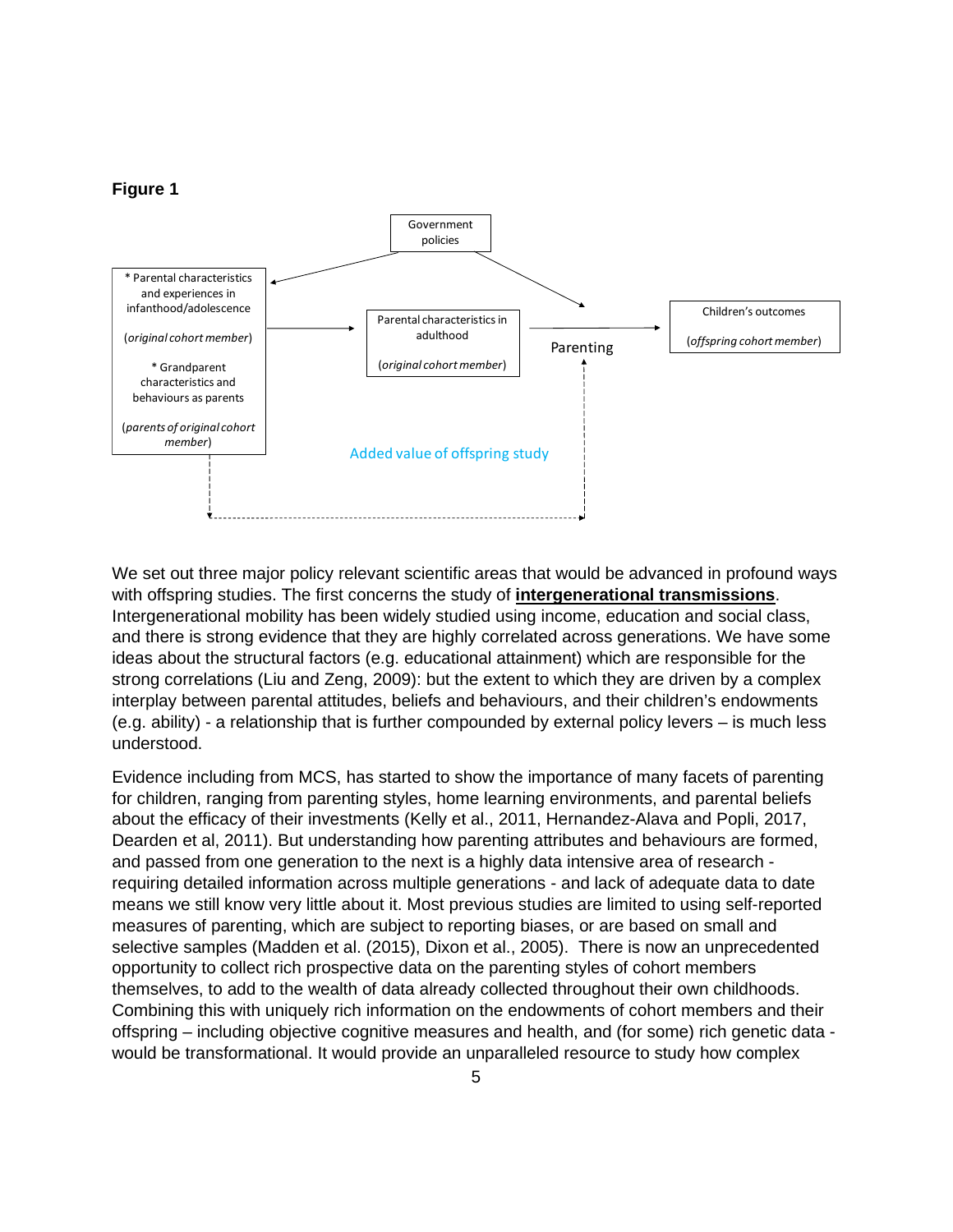interactions between parenting and children's endowments combine, and how they are affected by policy, to ultimately drive intergenerational transmission in a range of areas, including economic outcomes (income, earnings, employment) and social class, health (physical and mental health, healthy behaviours), cognitive and non-cognitive skills, relationship quality and stability.

A second major area to which offspring studies would contribute is in understanding **allocations within families.** Parenting often involves the distribution of resources - time, attention, material, emotion - across multiple children. Studies of the cohorts' offspring would offer a unique opportunity to study how and why, despite sharing a common environment growing up, siblings' outcomes can differ greatly (Plomin and Daniels, 1987, Jensen and McHale, 2015). There is evidence that parents tend to concentrate resources on some children and not on others (Pitt et al., 1990). For instance, parents may reinforce differences across their children by allocating more resources to the 'better-endowed' (e.g. higher ability) child, or compensate to help achieve equitable outcomes across children (Becker and Tomes, 1976). An empirical study using the National Longitudinal Survey of Youth (NLSY) and the offspring finds evidence consistent with the 'reinforcing' model (Frijters et al., 2013). However the origins of parental investments and behaviours across siblings are not well known, though are undoubtedly strongly rooted in parents' own earlier experiences and upbringing – which are extensively measured in the cohorts. Such studies can help inform policy by identifying how inequality is shaped at home and how it affects people's long-term outcomes.

Following all children born to a mother would also facilitate studies of (horizontal) spillovers between siblings, which, as noted above are few. It would confer additional methodological benefits - comparing developmental, educational, health and other outcome measures between siblings would allow researchers to study within and between family effects to a much greater extent than is typically possible in small scale studies.

A third key reason for following the offspring is to study **how children affect parents' health and wellbeing**, throughout the whole of their lives from childhood and into adulthood, including eventually – as the offspring studies mature - as key agents in the long-term care of ageing parents (Friedman and Mare, 2014). This is a largely overlooked area of research, not least due to the paucity of empirical data needed to study it: it involves complex mechanisms and pathways over the lifetime, and is only possible using rich longitudinal data spanning generations. Children's influences on their parents have generally not been explored to the same extent as parents' influence on their children, yet the relationship is bidirectional, with children affecting their parents in a whole range of domains, including mental health, health and health-related behaviours (Kuczynski and De Mol, 2015); over the longer term, educational investments in children can, through raising their knowledge of health, their financial resources and social integration, have positive long-term spillovers for parents' health and health behaviours; spillovers can also be negative however, with well-educated offspring more likely to live farther away from parents (Machin et al., 2012), counteracting the benefits of children's living in close proximity for parents' health (Silverstein and Bengtson, 1991).

A recent scoping review highlights how little we know about this area. It assessed studies of downward spillover effects (from parents and/or grandparents to children), horizontal spillover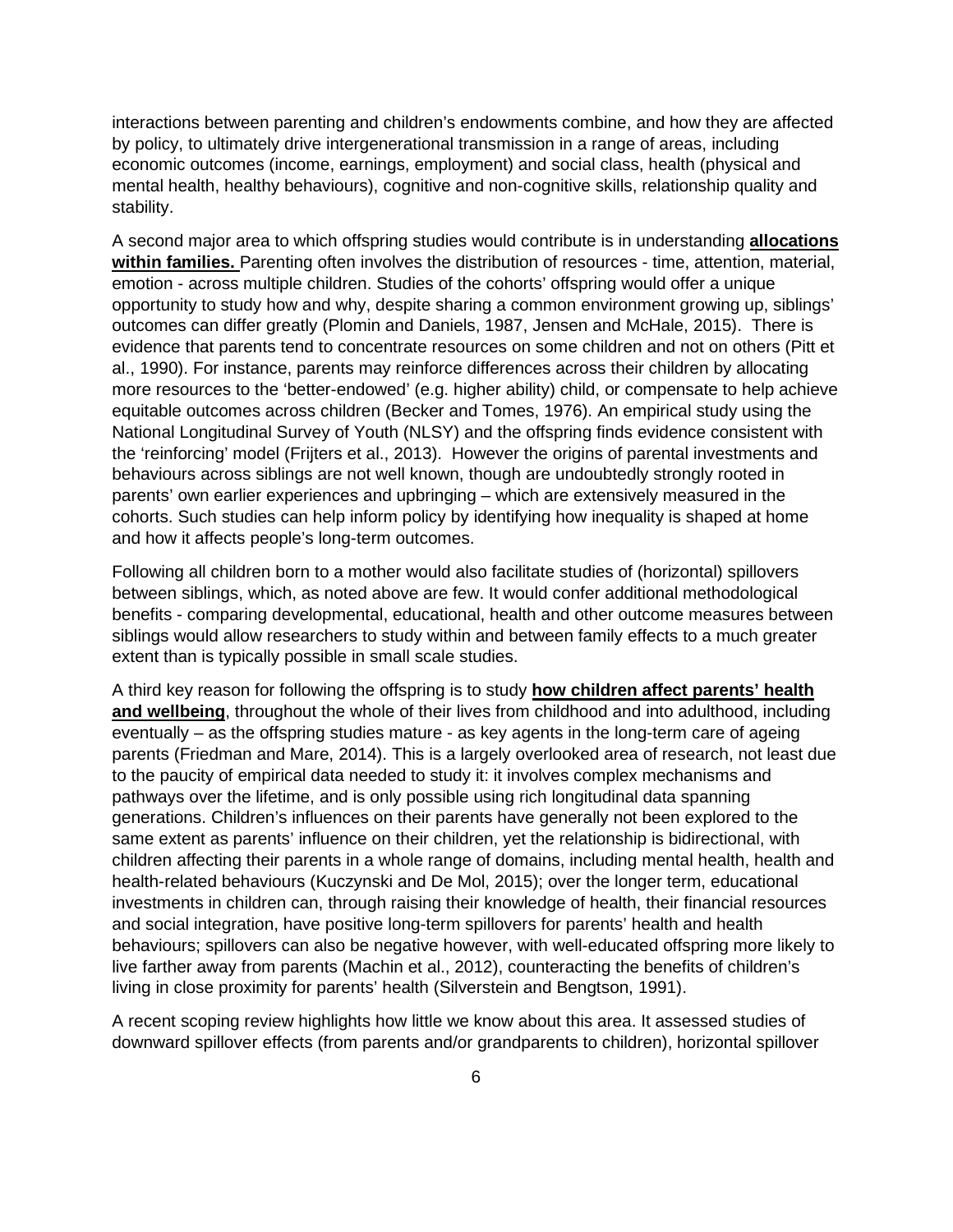effects (between partners/spouses, between siblings) and upward spillover effects (from offspring to parents and/or grandparents), finding that the vast majority of studies (286 of 313) were on the former, with a further 22 assessing horizontal spillovers and just five assessing upward spillovers. In the few studies that do exist, there is evidence that they matter. Lundborg and Majlesi (2018) find, in Sweden, a causal effect of children's schooling on their parents' longevity - particularly daughter's on father's and those from low socio-economic backgrounds. There is evidence in the United States that the educational attainment of adult offspring is associated with parental survival, with part of the relationship being explained by health behaviours (Friedman and Mare, 2014).

While we have focussed primarily on social science applications of offspring studies, there is also rich biomedical potential to such studies, which would be further scoped at the next stage.

#### <span id="page-6-0"></span>2.1 Previous offspring studies

Previous cohort studies have included offspring to varying degrees, and whilst a comprehensive review of them is beyond the scope of this work, we provide some examples here and recommend that a full review, including of their design and protocols, is undertaken at a future stage.

In the UK, the British Cohort Study (BCS70) and National Child Development Study (NCDS) both included direct assessments of children fixed at the ages of their cohort member parent (ages [3](#page-6-1)4 and 33, respectively). $3$  In addition, both studies collected complete fertility histories from cohort members, and adult sweeps feature a relatively limited (to date) set of questions on each of the cohort members' children. The Avon Longitudinal Study of Parents and Children (ALSPAC), following a cohort born in Bristol in the early 1990s, has an extensive follow-up of cohort member's children - including direct assessments from early ages - though its scientific value and feasibility considerations are different from MCS, given its geographical focus. In Understanding Society, all members of the household over age 10 are interviewed, and parents are asked some questions for younger children.<sup>[4](#page-6-2)</sup>

Internationally, the NLSY79, a US nationally representative sample of 12,500 individuals who were 14-21 years old in 1978, has followed the biological children of their female cohort members through the NLSY79 Child and Young Adult cohort, and direct measures have been collected from the children since age 4 (and maternal reports prior to then). The New Zealand Dunedin Study, following a cohort born in 1972/3, includes a study of Dunedin study members who are parenting a 3 year old (first-borns only); and a study of the 15-year-old teenagers whom study members are parenting.

<span id="page-6-1"></span><sup>3</sup> <https://cls.ucl.ac.uk/cls-studies/1970-british-cohort-study/bcs70-age-34-sweep/> <https://cls.ucl.ac.uk/cls-studies/1958-national-child-development-study/ncds-age-33-sweep/>

<span id="page-6-2"></span><sup>4</sup> A report on births is being undertaken by Understanding Society in parallel to this report.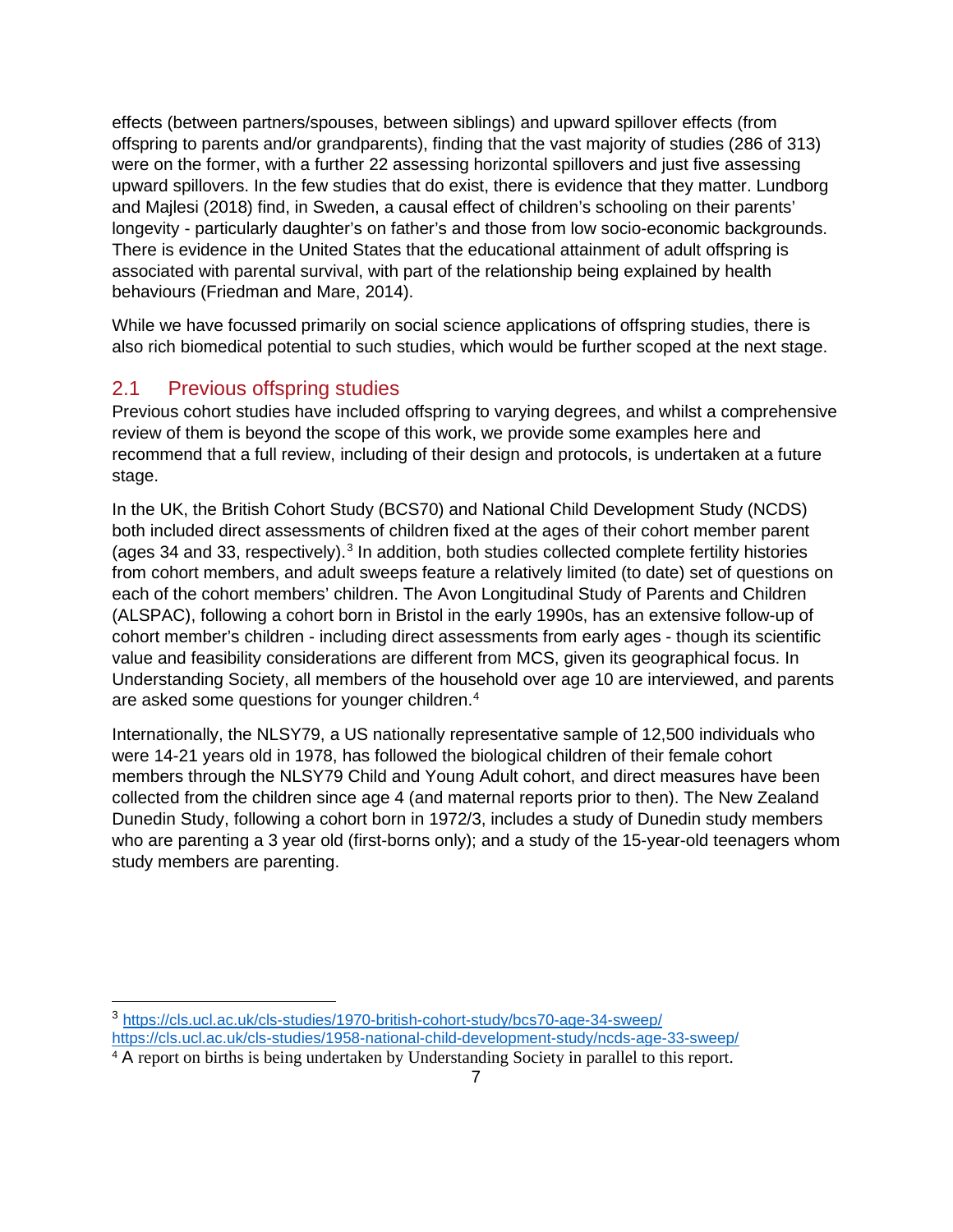## <span id="page-7-0"></span>3. Millennium Cohort Study and Next Steps Offspring

The Millennium Cohort Study (MCS) follows around 19,000 individuals born in the UK in 2000- 02. Since the initial birth survey at 9 months, the cohort has been followed up six times at ages 3, 5, 7, 11, 14 and 17. At the time of writing in the Summer 2019, MCS cohort members are turning 18 years of age. Next Steps follows the lives of around 16,000 individuals in England born in 1989/90. The study began when the cohort members were aged 14. Cohort members were surveyed annually until 2010, and the next sweep after this was when they were aged 25, in 2015-16. Planning is currently underway for the ninth sweep of Next Steps, at age 31/32.

A woman's reproductive years span from early adolescence through the early fifties, with the majority of births occurring through the twenties and thirties. The average age of first-time mothers in the UK was 28.8 years in 2017, with fertility rates peaking around the early thirties.<sup>[5](#page-7-1)</sup> This means that in the 2020s, participants in the MCS will begin procreating a new generation. The Next Steps cohort have already surpassed the average age of first birth; by age 25, the time of the last survey, around 25% had at least one child (33% of females, 20% of males). They will achieve peak fertility very soon, in their early thirties. There is now an unprecedented and time-sensitive opportunity to study the offspring of the cohort members. For MCS, the prospective study of offspring could feasibly start very early in the reproductive lives of the cohort members, whilst for Next Steps there would need to be an element of retrospective data capture for the sizeable proportion who have already had children.

The numbers of births we are likely to witness among the cohorts over the next three decades is shown in Table 1, with projections based on ONS fertility statistics as of 2017. The table shows clearly that the flow of births to the cohorts will occur over up to three decades, and offspring will be reaching key developmental ages at different times. At the peak of fertility, up to 450 offspring are likely to reach a particular developmental age in any given year.

Given the geographic reach of the studies, the flow of births to the cohort members will be dispersed across the country, and will be spread across up to three decades. The large dispersion in the occurrence of births is in stark contrast to traditional birth cohort studies, where the cohort ages in tandem and data design and collection revolve around concurrent ages. The age variation in the offspring cohort - moreover at scale - brings with it important challenges in relation to study design and data collection.

If, as we believe is scientifically desirable, the offspring study is to capture measurements at key developmental ages, then it is essential to design a flexible and responsive data collection system, that should be in place on an ongoing basis over decades. This recommendation would involve a major, internationally pioneering departure from the current model of data collection used for the main cohorts, to which we next turn.

<span id="page-7-1"></span><sup>5</sup> https://www.ons.gov.uk/peoplepopulationandcommunity/birthsdeathsandmarriages/livebirths/bu lletins/birthcharacteristicsinenglandandwales/2017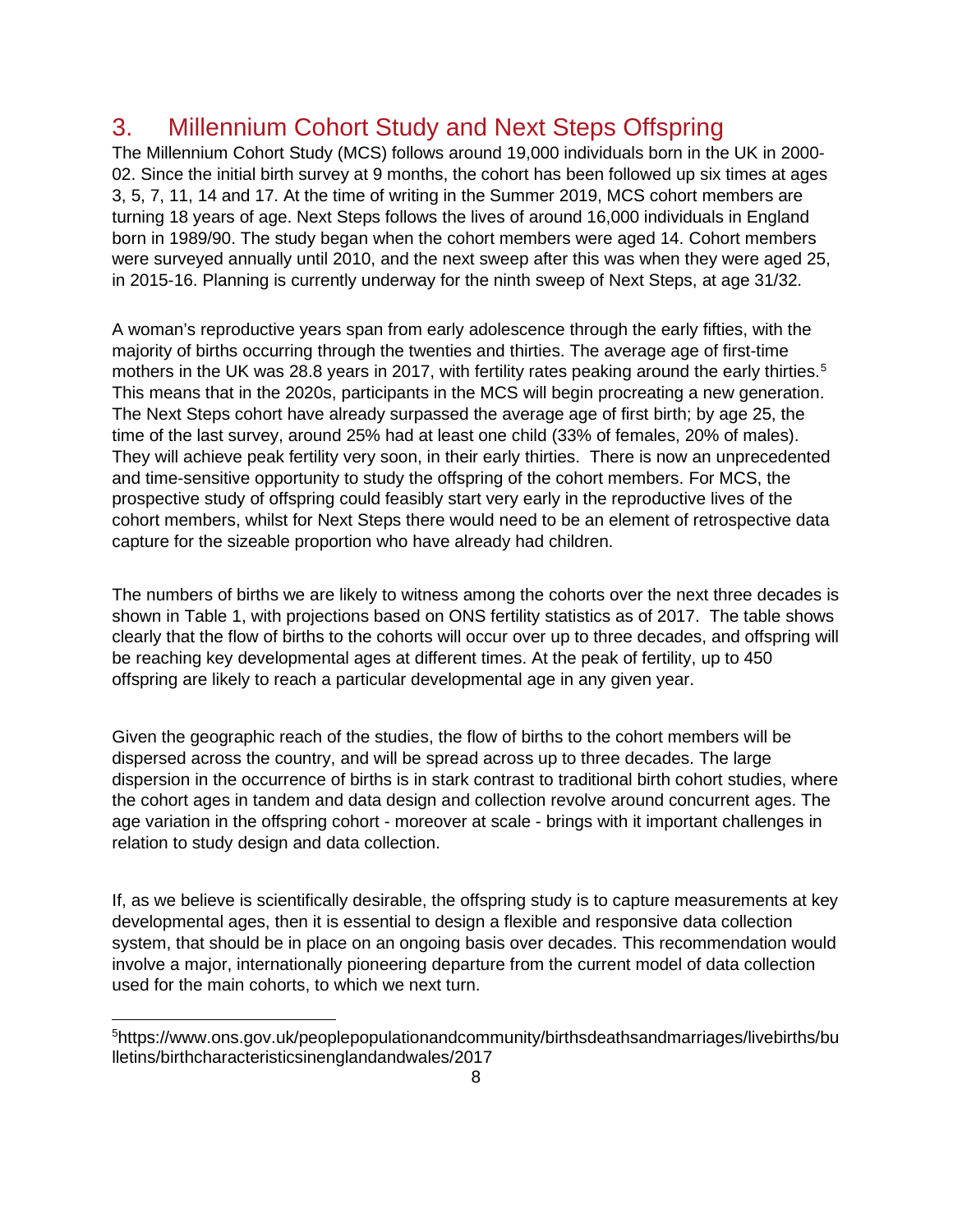#### <span id="page-8-0"></span>4. Study Design

A key challenge is in designing a feasible data collection system that creates a resource with the ability to address the key scientific lines of enquiry set out in section 2, amongst others. Broadly speaking, there are three major choices with key implications for data collections: **whom** to follow, **when** to follow them, and **what** measures to capture? (the latter is covered in section 5).

#### 4.1 **Whom** to follow

It will be most straightforward to follow the offspring of *female* cohort members (we also note that the ESRC has specifically commissioned the review to "assess the opportunities and limitations of further study of the pregnancies and births of mothers who are members of Next Steps and the Millennium Cohort Study"). Whilst there is also a unique opportunity to follow the children of fathers, there are some further challenges that would need to be worked through, including:

- 1. It is important to have the mother on board from the start, as the central caregiver, and the main conduit to her child's enrolment in the study. As female cohort members will have been engaged in the study for at least two decades, we anticipate much higher response rates among them than among 'new' mothers (female partners of cohort members); it is also logistically easier to enrol one additional person (the offspring) to a study than two (the mother – partner of male cohort member - and offspring).
- 2. The absence of prospective data on the mother since her early life would, in our view, be a significant limitation for female partners, given its centrality to later outcomes (Bornstein, 2015).
- 3. If current trends continue, the vast majority of single-parent families are likely to involve the child living with his/her mother, so we anticipate that loss of offspring from the study due to future parental splits will be considerably lower amongst female than male cohort members.

Additionally, there are strong benefits in following *all offspring* of female cohort members, for reasons outlined in section 2: in brief, such a choice would provide uniquely rich data at a large scale for the study of child development and other matters, including studies of the intra-family allocation of resources and how such allocation translates into intergenerational transmissions; it would also facilitate robust within-family analysis, thereby strengthening causal inference and recommendations for policymaking.<sup>[6](#page-8-1)</sup> Previous studies such as the children of NLSY79 and ALSPAC have adopted this approach.

<span id="page-8-1"></span> $6$  Between-family analysis is more commonly employed on cohort studies, with just one child observed per family, and this involves more restrictive assumptions than a within-family estimation.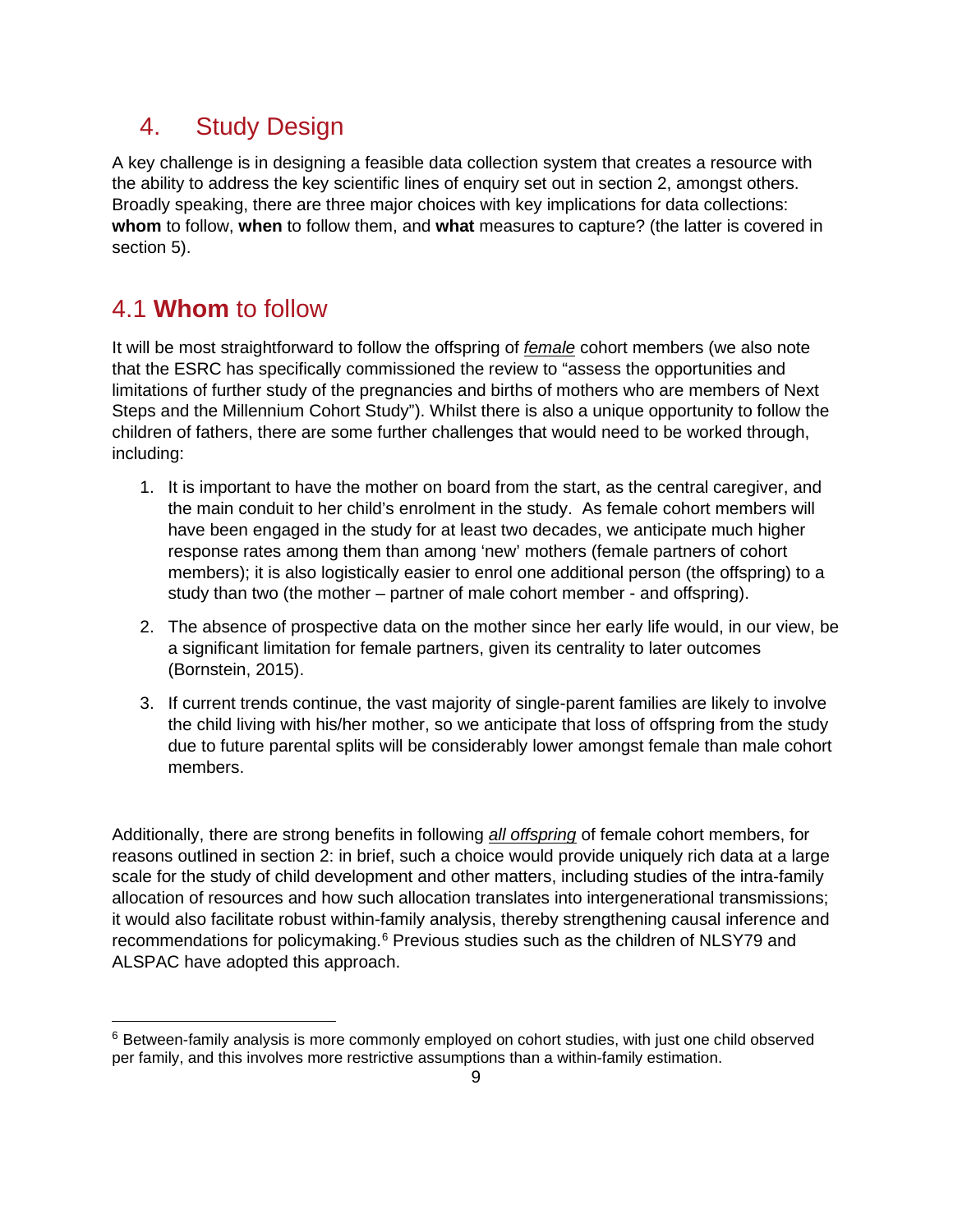## 4.2 **When** to follow offspring

We recommend following the offspring at the same ages as MCS cohort members<sup>[7](#page-9-0)</sup>, and to use some of the same measures as administered to the MCS cohort members. We make these recommendations because seeing the children of the original MCS participants at the same ages and with some of the same measures would ensure direct intergenerational comparability between parents and their offspring. For Next Steps, we see no reason to diverge from this model, as it would ensure comparability across generations for MCS and Next Steps offspring.

We additionally recommend to add two developmental waves to the original MCS design, for the following reasons:

- 1. The original MCS developmental waves were 9 months and 3, 5, 7, 11, 14, and 17 years. We believe that, in addition to a prenatal wave (see 2 below), the new follow-up cohort of offspring should include an assessment at 1-2 years. Developmentally speaking, the gap between 9 months and 3 years is too large, and much critical ontogeny transpires in the second and third years of postnatal life, including, for example, the acquisition of language and symbolic function.
- 2. In our view, by beginning the MCS cohort study at 9 months the MCS missed an opportunity to study the cohort prenatally.<sup>[8](#page-9-1)</sup> The intervening years since the inception of the MCS have seen wider recognition of the significance of prenatal life and development for postnatal growth and well-being (Monk et al., 2019). Because the offspring cohorts will be prospective in design, and the NHS tracks prenatal development of UK citizens, it is plausible to access and link biological data on the prenatal development of offspring. These biological data could be supplemented with on-line data collection of psychological instruments in the prenatal period. Challenges of recruitment in pregnancy are discussed in section 5 below.

<span id="page-9-0"></span><sup>7</sup> Next Steps started at age 14 and therefore has no direct survey measures from earlier in childhood, though it has linked education records from age 4.

<span id="page-9-1"></span><sup>&</sup>lt;sup>8</sup> Of course, structural reasons of recruitment prevented any such consideration, and at the time of planning not so much psychologically or behaviourally was understood about the important of prenatal development for postnatal development.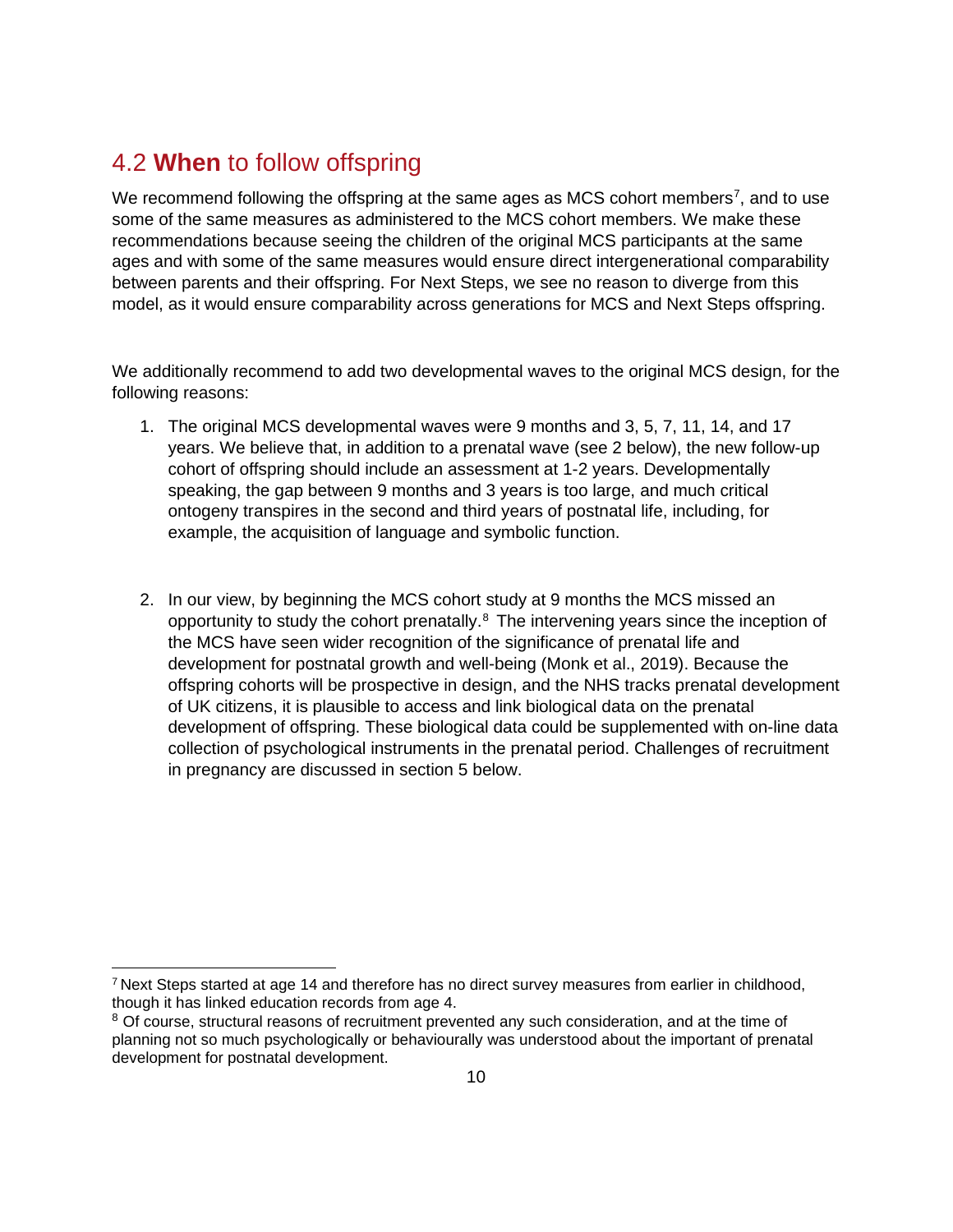#### <span id="page-10-0"></span>5. Measurement

With these guiding principles in mind, in this report we provide a comprehensive set of measures at each of the afore-mentioned developmental waves, alongside some considerations and recommendations in selecting which measures to administer.

We recommend that the approach to measurement be multidomain, multivariate, multimodal and multiinformant, providing the most complete and robust insights into the development of the offspring cohorts. By multidomain, we mean that human development embraces many facets, including health and well-being, socioemotional adjustment, cognitive and language growth, relationships, and the environment. Understanding human development requires capturing all these domains as well as their interactions and interdependencies. By multivariate, we mean that each domain can be measured with many instruments, and the best science endeavours to assess any given domain with more than one instrument to be certain that a more than less complete picture of that domain is represented. By multimodal, we mean that insights into human development normally result from following one of three paths: observation, testing, or report. As we explain, each of these three modalities of assessment offers advantages to understanding human development, but the picture of development is also cropped by disadvantages associated with each. In Table 2, we briefly communicate those scientific advantages and disadvantages.

To evaluate and balance these advantages and disadvantages, we recommend that measures of each developmental domain from each modality are included in offspring studies, where feasible. Related to modality, by multiinformant we mean that different person perspectives on the child may yield different understandings of the child. As every modality of study essentially constitutes a "filter" on child development, so does every person (e.g. child, tester, and reporter). We recommend a design that attempts to overcome these filtering effects by assessing children in the offspring cohort with multiple modalities and informants, whilst balancing feasibility considerations.

We recommend a combination of previously-used MCS measures and new measures are used. The former would allow for direct intergenerational comparisons to be made between parents and their offspring. Regarding adding new measures in the offspring cohort<sup>[9](#page-10-1)</sup>, our justification is as follows: in the 20+ years since the MCS was designed, the biological, social, and behavioural sciences have advanced theoretically and empirically, and technological advances have been unprecedented. Many new and significant developmental constructs have been identified, and many new and sturdy developmental measures have been developed. In consequence, we propose to add measures which capture these constructs to the design of the new offspring cohort studies.

<span id="page-10-1"></span><sup>&</sup>lt;sup>9</sup> We are aware that, in proposing new developmental waves and new developmental measures, we are in a sense violating an exact replication of the MCS design and thereby jeopardizing direct empirical comparability. Nonetheless, we feel that (1) the measures of the MCS should be adequately robust to overcome participants' additional developmental and experimental experiences and (2) the costs of missing the opportunity for additional developmental waves and measures are so great as to diminish this concern.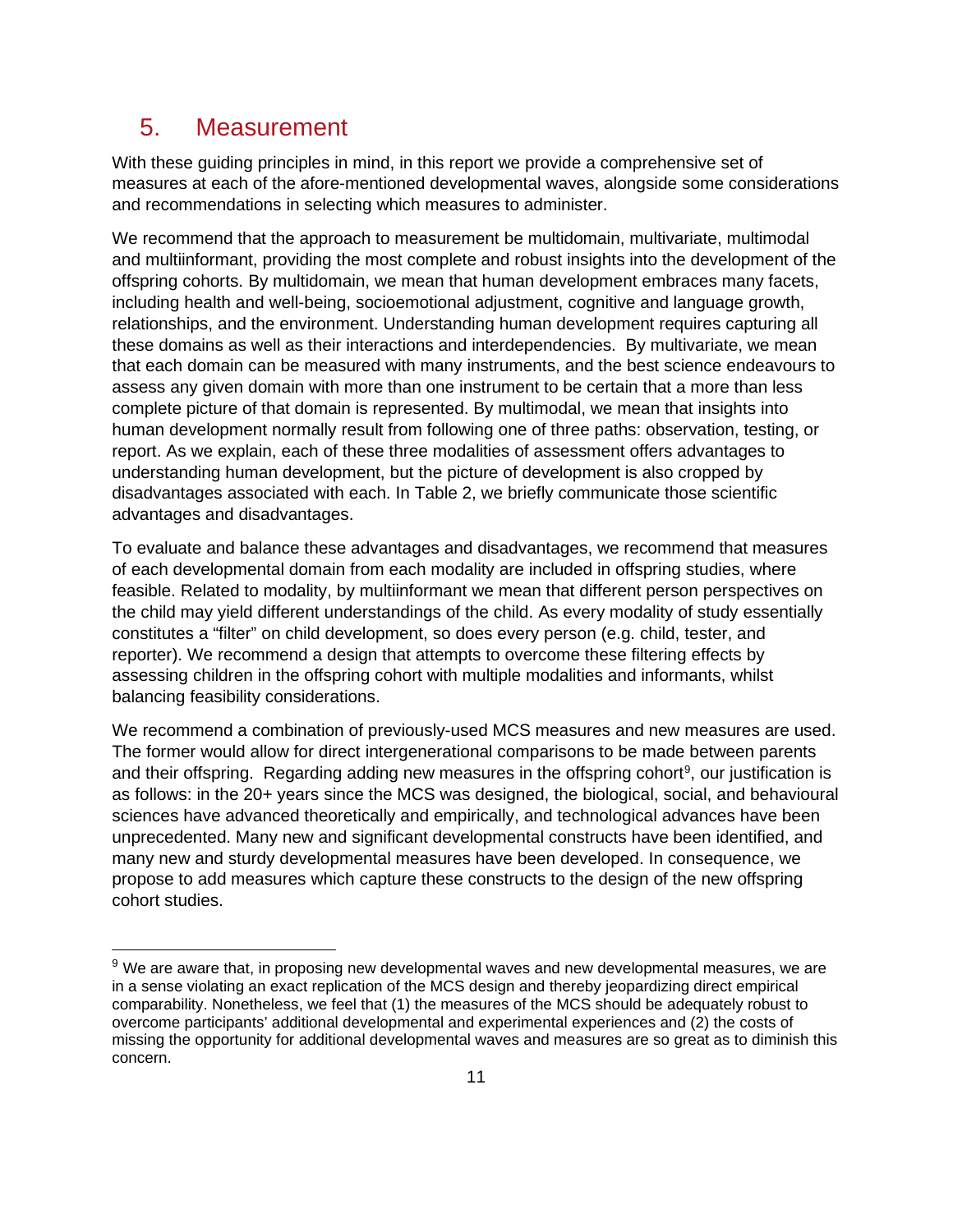Table 3 sets out, separately by age, the potential measures for each developmental domain (row) and mode of collection (column), including a combination of MCS measures (*italicized),*  and new measures (in Roman font face). The latter have been selected on the basis of their strong psychometric properties. Detailed MCS measures are available in (Moulton, 2019); detailed new measures appear in the Appendix. However, Table 3 represents an "ideal" new offspring cohort design – on the criterion of scientific desirability. We recognise that this is not always logistically and financially feasible, and this ideal needs to be balanced with a "feasible" design. As we set out in Section 3, dispersion in the timing of births will result in significant cross-sectional age heterogeneity across the offspring, posing new challenges to measurement and data collection, particularly at such a large scale.<sup>[10](#page-11-0)</sup> Collecting direct, objective measures from offspring at specific developmental ages, or direct observations, would thus require a significant departure from the way we collect data from the cohort itself.

We believe that making extensive use of major recent advances in technology to collect data provides the key to unlocking the potential that an offspring cohort would offer. Remote recordings of child-mother interactions, and of children's development, are an exciting and real possibility, combined with systems to transfer data back to the scientific team for coding.<sup>[11](#page-11-1)</sup> Remote interviews (e.g. on skype) are also increasingly common and acceptable among younger generations (as is the use of Survey Monkey or Collect - Data Collection Tool or Amazon's Mechanical Turk). Combining this form of data collection with maternal reports, and in-person assessments at carefully selected key ages, would, in our view, be achievable. Within this framework, and drawing on Table 3, our recommendation is that mapping out the measures, modes and ages of collection, and scoping and testing the plan's feasibility, is taken forward next.<sup>12</sup>

We also advocate strongly for obtaining a wide range of data linkages for the offspring cohorts, including from the wealth of health records available from the prenatal and postnatal period (e.g. the Maternity Services Data Set, child health 'red books', health visitor records and developmental records), alongside a whole suite of other records covering their education and health, as for their parents.

One particular focus will be on the best means of recruitment in pregnancy, and we recommend working closely with Understanding Society, ALSPAC and the Southampton Women's Study on methodology to determine the best way to approach this, and reviewing approaches taken by other more local/focused studies. We recommend scoping the possibility of obtaining regular notifications of births from birth registration data held by NHS Digital. Alternatives include relying on expectant women to inform the study of their pregnancy, though this would be unlikely to be reliable; sending regular reminders to cohort members could be burdensome and intrusive. Annual web surveys (currently at scoping stage) and/or mailings could be used to identify pregnant/early post-partum cohort members. Whilst it would miss prospective capture on

<span id="page-11-0"></span> $10$  This is in stark contrast to the main cohort, who were all born during a specific period and therefore all age in tandem.

<span id="page-11-1"></span><sup>11</sup> Wearable cameras to record mother-child interactions in the home are currently being used in ALSPAC.

<span id="page-11-2"></span><sup>&</sup>lt;sup>12</sup> We recommend consulting with Understanding Society as part of this.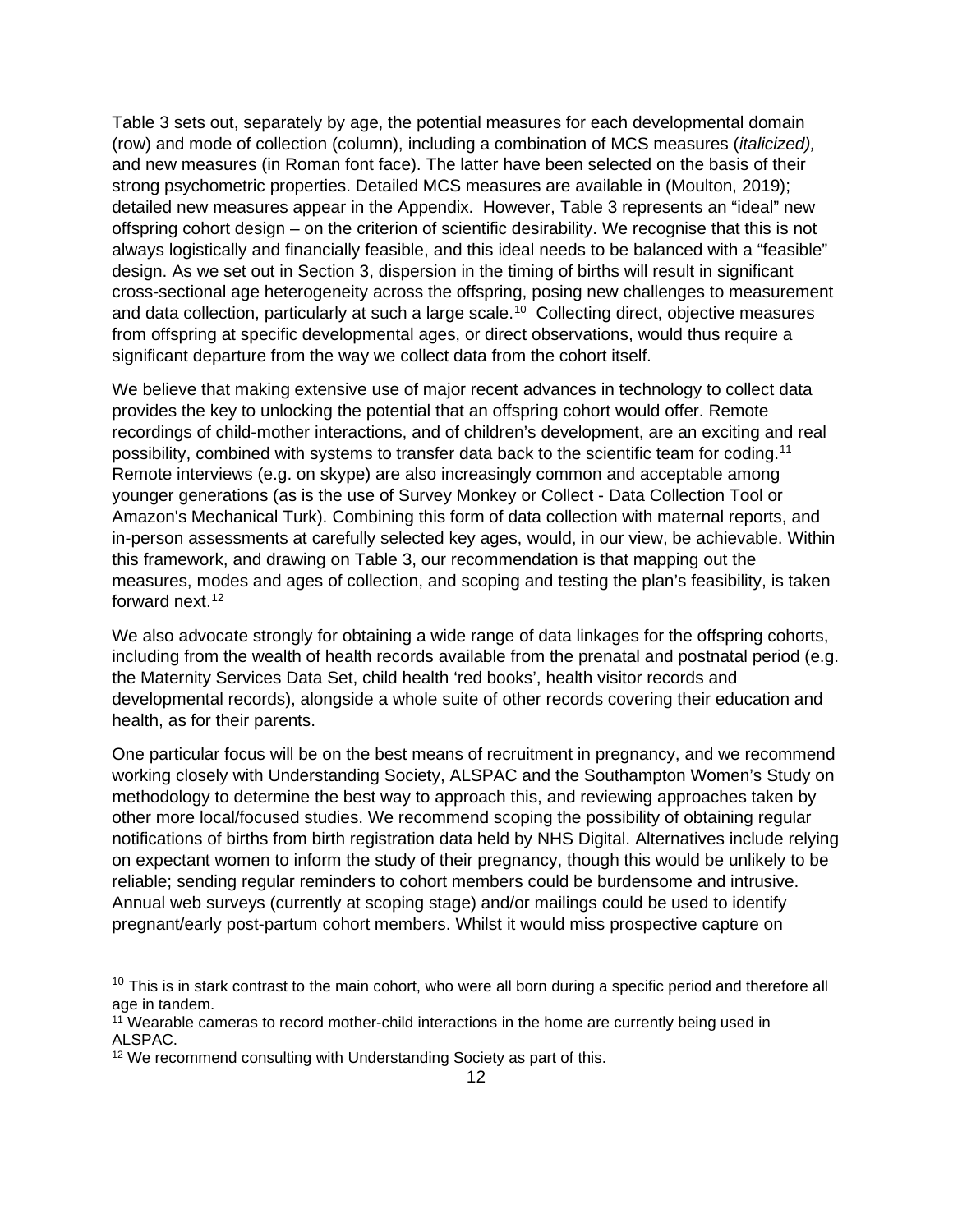pregnancy-related behaviours for some, it would capture them for the majority, albeit at different stages of pregnancy. For those already post-partum, retrospective data could be collected within a time frame close to the birth, thereby increasing its reliability (Bornstein, 2019). There is also considerable potential for extensive health record linkage covering the prenatal and postpartum period, as noted above.

We conclude this section with a summary of the challenges in conducting offspring studies, and potential risks involved.

#### *Challenges*

- Collection of rich data *at the same ages*, from a sample of babies being born almost continuously over a 30-year period, and all turning different ages at different times. Additional considerations include the geographic dispersion in births across the UK, the multiplicity of ages at which to collect data (prenatal, 9 months,  $-2$ , 3, 5, 7, 11, 14, 17), and a desire to recruit *all* offspring to the study
- Use of novel digital technology to collect rich data to capture child development processes and outcomes
- Recruitment of the sample in pregnancy, or in a short window post-partum
- Recruitment of offspring of male cohort members poses particular challenges, as (a) it also requires enrolling 'new' mothers to the study and (b) loss of offspring from the study due to future parental splits will be considerably higher amongst male than female cohort members.

One potential risk that requires careful scoping is the possibility that increased burden on original cohort members reduces their participation in the MCS/Next Steps studies, thereby resulting in increased attrition from the studies. For the offspring studies, risks include the possibility of low enrolment to the study, and the operational challenges arising from the need for ongoing and consistent data collection from children over three decades. Additionally, there is the possibility that the complexity of data collected using novel methods (e.g. via remote recordings of interactions) makes it more challenging to analyse and less user friendly, which would need to be considered and assessed. More generally, clear mitigating actions against these potential risks will need to be determined in the feasibility stage.

#### <span id="page-12-0"></span>6. Sample Representativeness

An important question concerns the representativeness of the offspring cohort. The offspring of the cohorts would, appropriately weighted, form *a representative sample of children who have been born to national samples of women of a particular age* (i.e. women born 2000/02 in MCS or 1989/90 in Next Steps). This is in contrast to other birth cohorts, which typically represent all births across a specific period (e.g. week, year).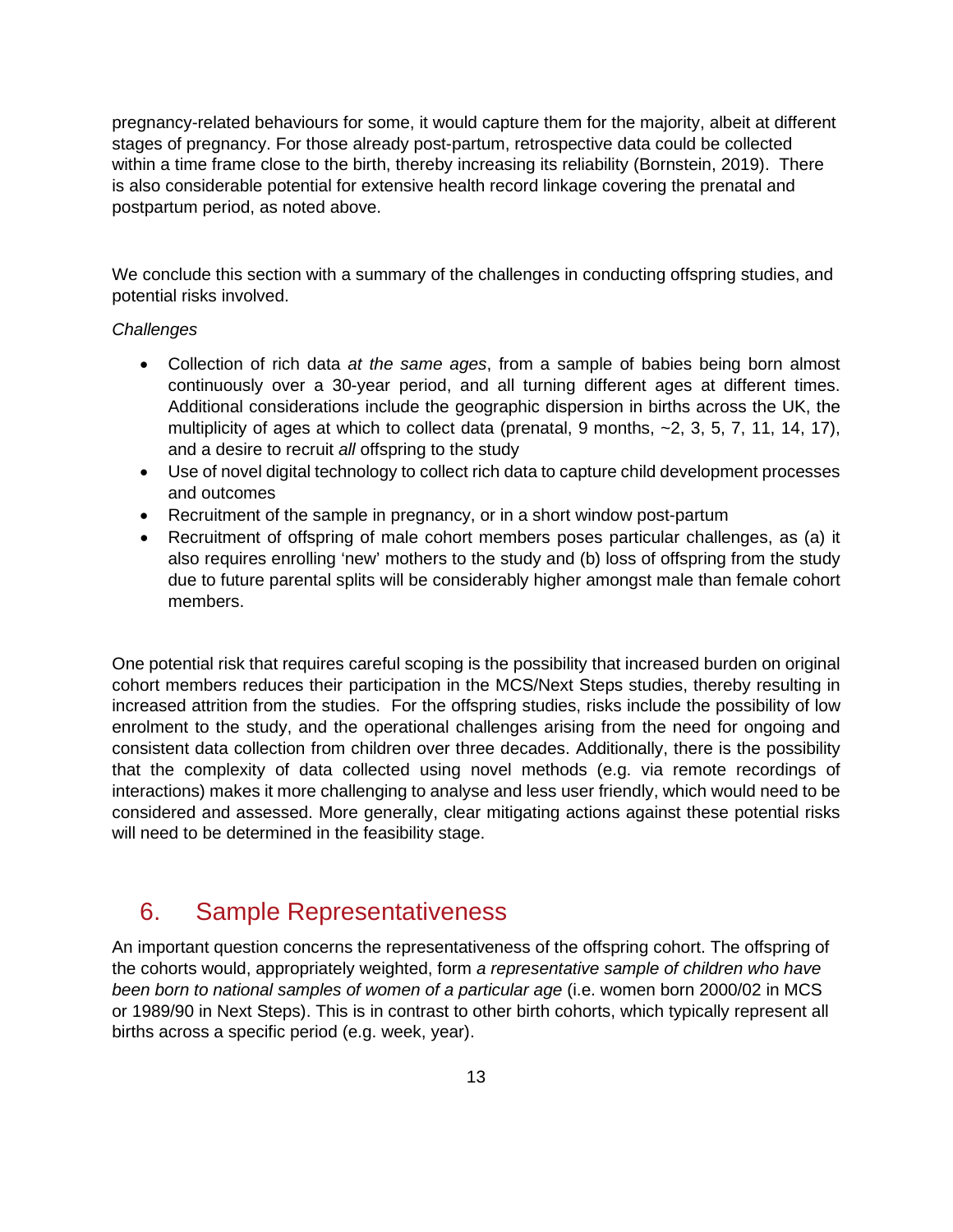Births in any one year occur across a range of maternal ages, with 20-24 year olds (the age range currently being approached by the MCS cohort) accounting for around 14% of births in the last year, and 30-34 year olds (the age range in which Next Steps falls) accounting for 32% of births in the last year (see Figure 2).



Source: Office for National Statistics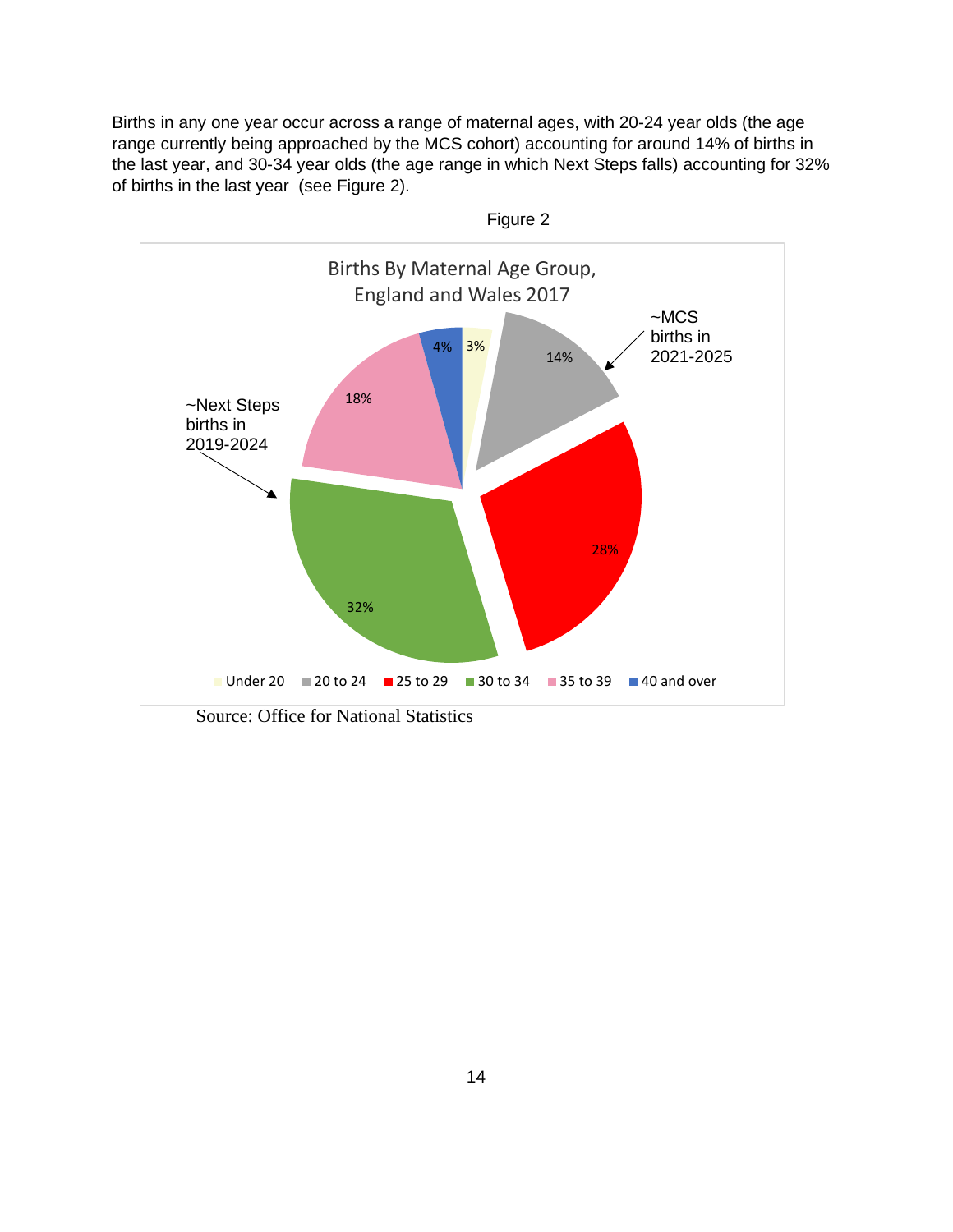The offspring cohort would follow all births as the cohorts of mothers move through their reproductive lives. So at any one point in time, we would capture a slice of overall births across the population for that year; over time, as births to the cohort accumulate, they would represent the flow of births to a representative cohort of women. A simple simulation of the births arising to MCS and Next Steps women over the next 25 years, as a proportion of all births, is shown in Appendix Figure 1A.

The composition of the births would change over time, with earlier births typically to lower SESparents, and later ones to better off groups. According to [ONS birth statistics,](https://www.ons.gov.uk/peoplepopulationandcommunity/birthsdeathsandmarriages/livebirths/bulletins/birthsbyparentscharacteristicsinenglandandwales/2016#mothers-tend-to-be-younger-in-households-employed-in-intermediate-and-routine-occupations) in 2016, the average age of the mother in births to households employed in intermediate and routine occupations ranged between 21.5 and 30.0 years depending on NS-SEC class. For households employed in higher managerial, administrative and professional occupations, the average age of mother was slightly higher, between 31.7 and 33.5 years. This is also shown in Table A below, which presents the proportion of births by socio-economic classification within age group. It shows that initial births to MCS mothers captured in a new offspring study in their early 20s would be predominantly among lower SES occupations, whereas upcoming births to Next Step mothers, already in their 30s will be predominantly to middle- and higher SES occupations. Further insights beyond the age and SES characteristics of these samples could also be gained by assessing the characteristics of individuals at the same age as the MCS and Next Steps cohorts within the Labour Force Survey or other large nationally representative cross-sectional dataset. Such analysis has been outside the scope of this project.

However it must be emphasised it is not the goal of the offspring studies to create a sample with the aim of estimating national population prevalences at particular points in time, and it is worth re-iterating that the offspring sample is representative in a different sense (see italicised sentence above) and has a distinct purpose: the uniqueness of the offspring cohort would be the creation of a rich study of the multiple generations that can be used to answer a variety of research questions relating to the drivers of intergenerational transmissions, including the influence of policy, in a variety of domains (see section 2). The combination of longitudinal data from birth/childhood from grandparents (the parents of the cohort members), mothers (the female cohort members), and rich data on their offspring (the proposed cohort) would facilitate a deeper understanding of mechanisms and processes underlying such transmissions than has ever been possible before.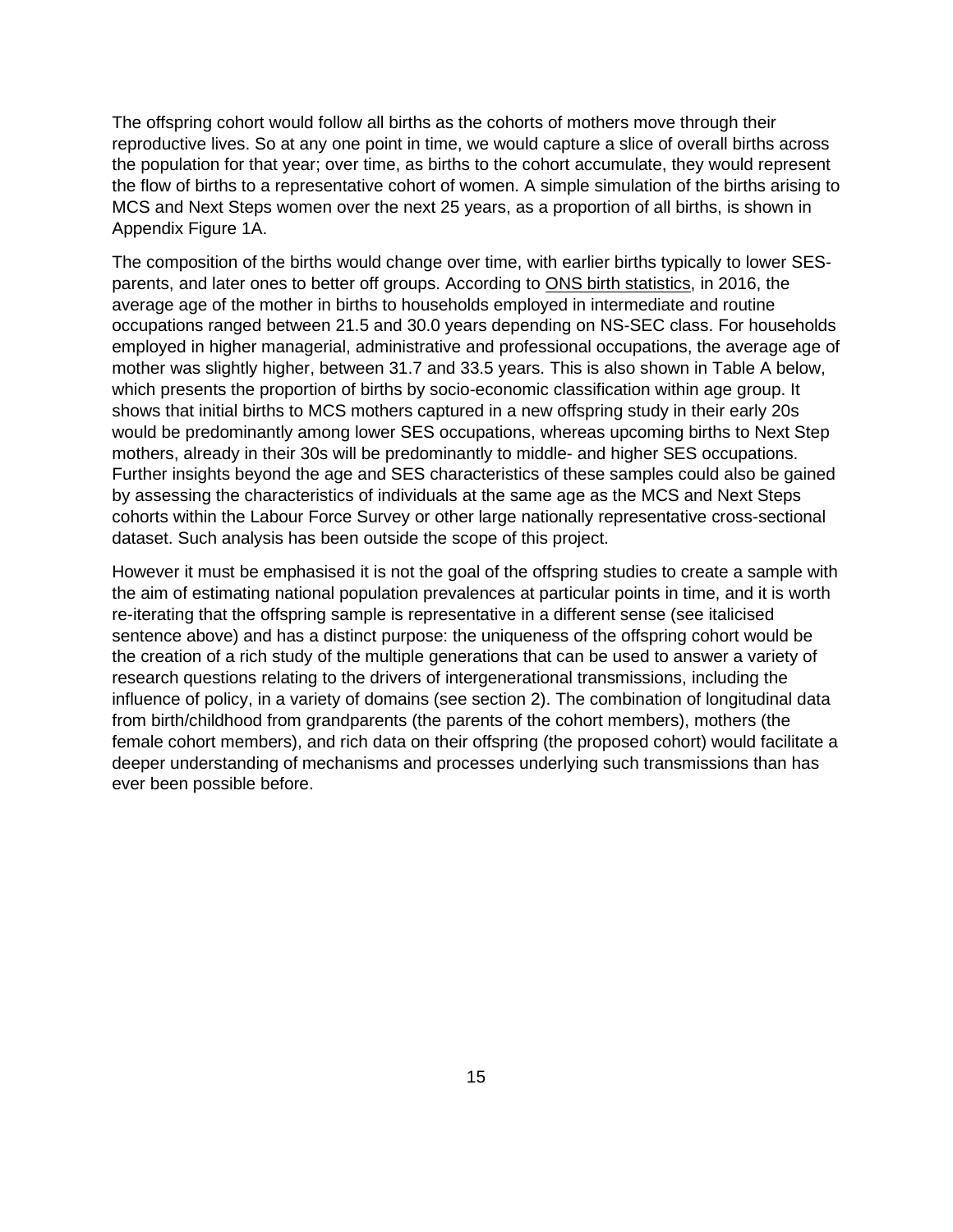#### **Table A. Proportion of live births by National Statistics Socio-economic Classification (NS-SEC) within age groups, England and Wales 2017**

|                  |                           |                  |        |        |        |                |        |        |        | <b>National Statistics Socio-economic Classification (NS-SEC)</b> |        |
|------------------|---------------------------|------------------|--------|--------|--------|----------------|--------|--------|--------|-------------------------------------------------------------------|--------|
| Age of<br>mother | <b>All live</b><br>births | 1.1<br>(highest) | 1.2    | 2      | 3      | $\overline{4}$ | 5      | 6      | 7      | 8<br>(lowest)                                                     | N/C    |
|                  |                           |                  |        |        |        |                |        |        |        |                                                                   |        |
| All ages         | 679,106                   | 3.79%            | 15.40% | 28.91% | 11.21% | 9.94%          | 7.49%  | 10.31% | 7.10%  | $0.00\%$                                                          | 5.85%  |
|                  |                           |                  |        |        |        |                |        |        |        |                                                                   |        |
| Under 25         | 117,864                   | 0.62%            | 2.41%  | 15.48% | 13.09% | 10.94%         | 11.07% | 18.00% | 13.75% | 0.01%                                                             | 14.63% |
|                  |                           |                  |        |        |        |                |        |        |        |                                                                   |        |
| 25 to 34         | 406,815                   | 3.67%            | 15.67% | 31.01% | 11.70% | 10.13%         | 7.55%  | 9.59%  | 6.28%  | $0.00\%$                                                          | 4.39%  |
|                  |                           |                  |        |        |        |                |        |        |        |                                                                   |        |
| 35 and<br>over   | 154,427                   | 6.54%            | 24.59% | 33.63% | 8.47%  | 8.65%          | 4.58%  | 6.34%  | 4.20%  | $0.00\%$                                                          | 3.00%  |
|                  |                           |                  |        |        |        |                |        |        |        |                                                                   |        |

Numbers in top row represent NS-SEC classification; N/C=not classified Source: Table 10 of ONS [Births by parents' characteristics](https://www.ons.gov.uk/peoplepopulationandcommunity/birthsdeathsandmarriages/livebirths/datasets/birthsbyparentscharacteristics)

# <span id="page-15-0"></span>7. Scientific case for studies of grandparenting

The scientific case for following offspring of the MCS and Next Steps cohorts, discussed in section 2, can be readily extended to grandchildren of BCS70 and NCDS. Most models of intergenerational transmissions are based on two generations, focusing on parents and their children, though (Mare, 2011) makes a strong case for extending to multigenerational effects. A recent special issue on grandparents highlights the increasing role they are playing in raising the next generation (Buchanan and Rotkirch, 2018), fuelled by longer, healthier lives (spending an average of 20-30 years as grandparents) and rising divorce rates and increased maternal labour supply. Moreover the UK has witnessed a steady rise in three generation households in the UK - homes with at least one child, parent and grandparent - from 325,000 in 2001 to 419,000 in 2013 (Source: ONS, using LFS data).

Having prospective data on the cohort members' grandchildren would, in combination with rich prospective data from their own lives, further expand the scope of studies on understanding the longevity of family background as an influence in people's lives and intergenerational transmissions in a wide range of domains. In addition, enrolling grandchildren to the studies would provide important new insights for the cohorts into the extent to which grandchildren influence the health and wellbeing of their grandparents as they age; whilst there is some empirical evidence on this, it is mainly limited to studies of grandparents who act as carers for their grandchildren e.g. (Hughes et al., 2007).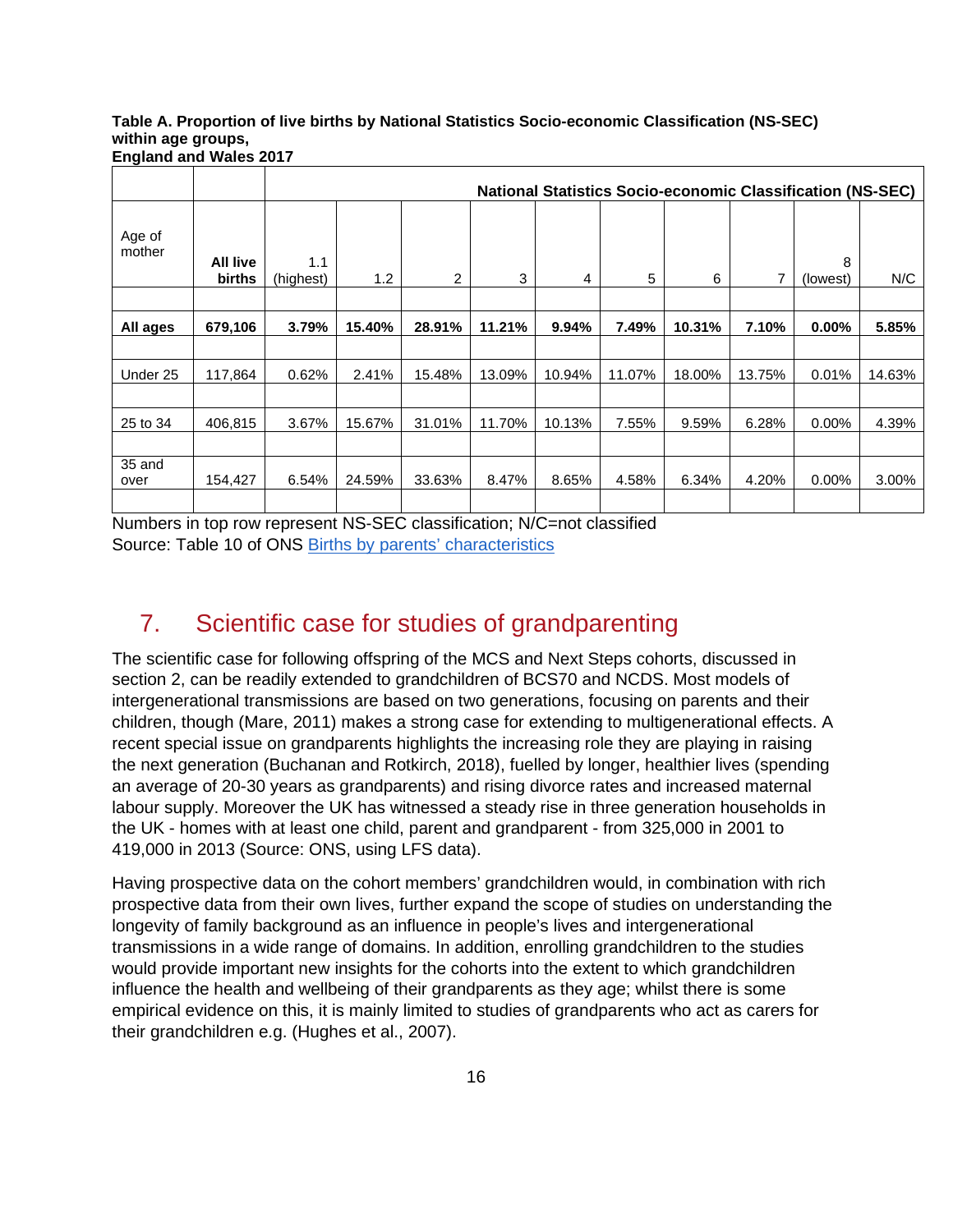With rich data available from birth on a large cohort of individuals entering, or already in, grandparenthood - alongside rich data on their own parents and some data on their own children – this type of study would be completely unique in the world (since there are no other birth cohort studies in the world to have reached this level of maturity except in the UK). Whilst the design and feasibility considerations of such a study are beyond the scope of this report, it would necessitate enrolling both the grandchildren and at least one of their parents (i.e. the offspring of the cohort member) to the study, which would entail additional challenges. Unlike for MCS and Next Steps we would not recommend attempting to enrol all grandchildren of study members of a particular gender, instead this would need to be designed as bespoke grandchildren sub-study. Additional consideration would need to be given to optimal ages of measurement, to align with BCS70 and NCDS cohort members' own ages of measurement in the study.

Our view is that enrolling grandchildren into the older cohorts should be done with the aim of testing specific hypotheses, guided both by scientific potential and policy relevance, and capitalising on the unique features of data collected thus far from cohort members in the studies.

#### <span id="page-16-0"></span>8. Conclusions and Recommendations

Given the uniquely rich prospective data collected in the studies to date, there is a compelling scientific case for setting up offspring studies for MCS and Next Steps, and they would contribute in major ways to three main areas. First, such studies would be uniquely placed to understand the roots of family background and the drivers of intergenerational transmission of advantage and disadvantage, providing rich evidence to inform the design of policies to reduce societal inequality. Second, they would deepen our understanding of the intra-household allocation of resources, how it relates to parents' own experiences and upbringing, and how and why outcomes across their offspring vary. Third, they would provide novel evidence on the extent to which offspring affect their parents' health and wellbeing, throughout the whole of their lives as they move from childhood and into adulthood, including eventually as key agents in the long-term care of ageing parents.

Concerning the design of offspring studies, we recommend the following:

1. To follow all offspring of female cohort members, to follow the offspring at the same ages as MCS cohort members, and to use some of the same measures as administered to the MCS cohort members. We additionally recommend to add two developmental waves to the original MCS design – prenatally and at a point between age 9 months and 3 years.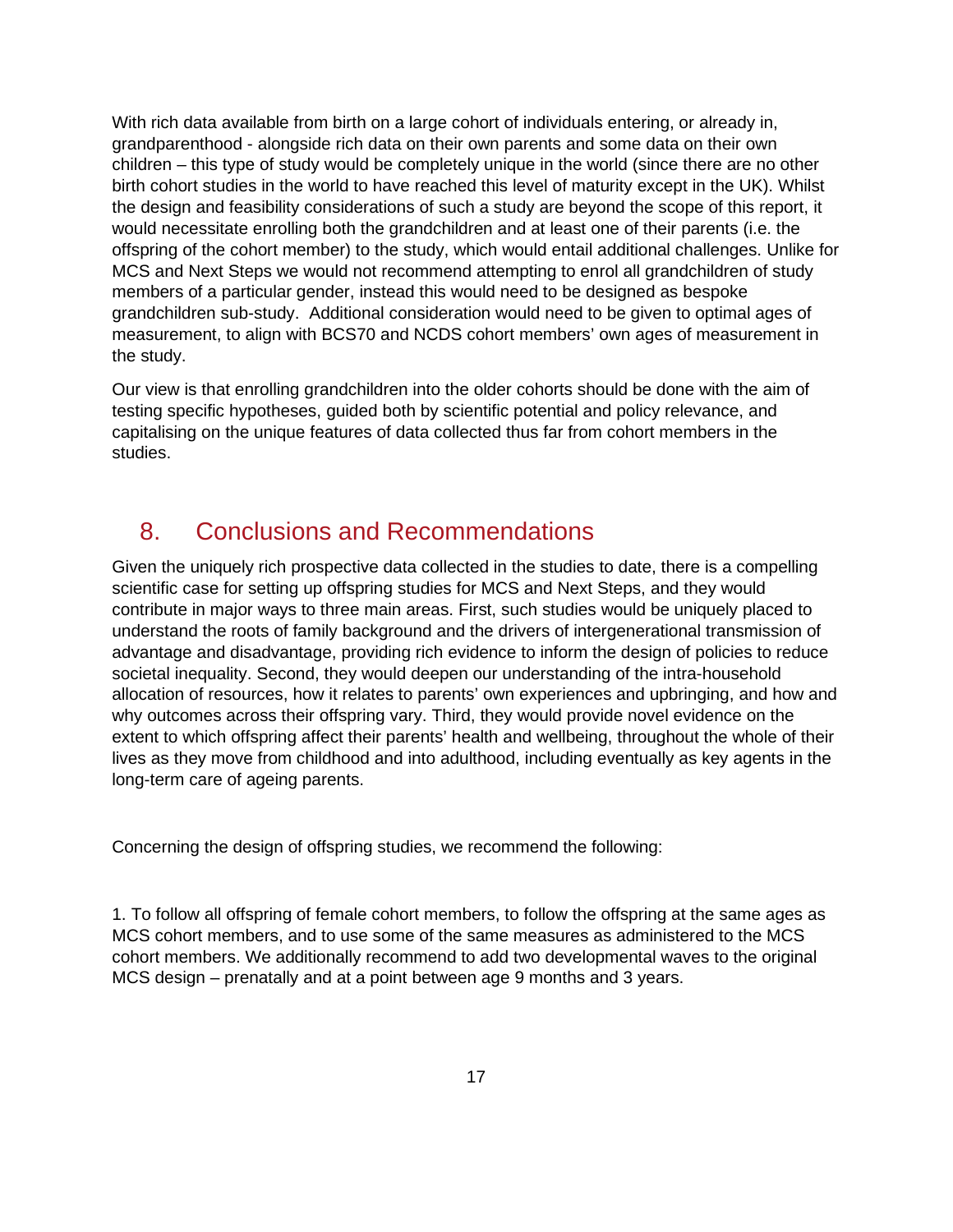2. To use a multidomain, multivariate, multimodal and multiinformant approach to measurement, providing the most complete and robust insights into the development of the offspring. A comprehensive set of measures at each developmental wave is provided in this report, alongside some considerations and recommendations in selecting which measures to administer, to be used as the basis for selecting measures at the next stage of scoping.

3. To make extensive use of major recent advances in technology to collect data, and in particular combining remote data collection with maternal reports, and in-person assessments at carefully selected key ages. We recommend that mapping out the measures, modes and ages of collection, and carefully scoping and testing the plan's feasibility, is taken forward next.

We believe there are strong reasons to follow the offspring of both cohorts, and can exploit economies of scale to do this and to facilitate cross-cohort comparisons for two generations that, though just over ten years apart, have faced different environments growing up – including in exposure to the digital revolution and to economic recession – and already show starkly contrasting physical health (obesity) and mental illness. We believe that the fact that the MCS has been followed since birth, and therefore has rich data on family life and parenting from early ages, including also genetic data, will confer important additional advantages in terms of answering the scientific questions set out in section 2.

Finally, we believe the scientific case for following offspring extends naturally to grandchildren, and recommend that a hypothesis-driven study of grandparenting is scoped next, with careful consideration given to the feasibility of enrolling both grandchildren and their parent(s) to the study. The measures set out in this report are equally relevant for grandchildren, though we recommend some measures are chosen to also align with the NCDS and BCS70 cohort members.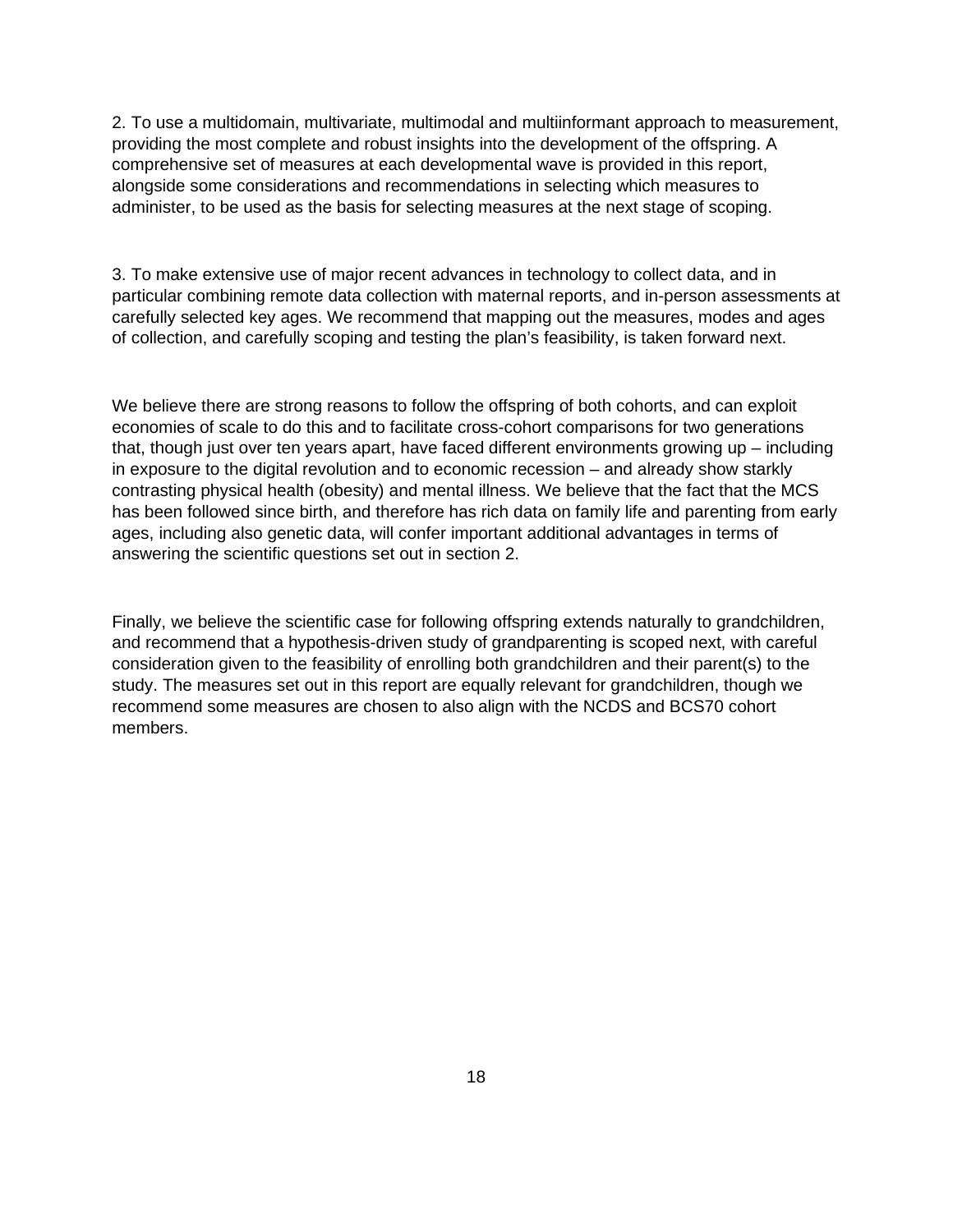# <span id="page-18-0"></span>9. Tables

#### **Table 1. Projected Fertility, MCS and Next Steps**

|           | <b>ONS age-specific</b> |      |           |                             |                          |     |                             |                   |
|-----------|-------------------------|------|-----------|-----------------------------|--------------------------|-----|-----------------------------|-------------------|
|           | fertility rate 2017     |      |           | <b>MCS</b>                  |                          |     | <b>Next Steps</b>           |                   |
|           |                         |      |           |                             | <b>Expected</b>          |     |                             | <b>Expected</b>   |
|           | $\frac{9}{6}$           | Year |           | <b>Expected</b><br>N of CMs | N of<br>offspring        |     | <b>Expected</b><br>N of CMs | N of<br>offspring |
| Age<br>14 | 0.2                     | 2015 | Age<br>14 | 4366                        | 1                        | Age |                             |                   |
| 15        | 1.0                     | 2016 | 15        | 4322                        | $\overline{\mathcal{A}}$ | 26  | 3113                        | 268               |
| 16        | 3.6                     | 2017 | 16        | 4279                        | 15                       | 27  | 3082                        | 302               |
| 17        | 10.2                    | 2018 | 17        | 4236                        | 43                       | 28  | 3051                        | 320               |
| 18        | 17.5                    | 2019 | 18        | 4193                        | 74                       | 29  | 3021                        | 333               |
| 19        | 28.9                    | 2020 | 19        | 4152                        | 120                      | 30  | 2990                        | 339               |
| 20        | 38.7                    | 2021 | 20        | 4110                        | 159                      | 31  | 2960                        | 343               |
| 21        | 45.4                    | 2022 | 21        | 4069                        | 185                      | 32  | 2931                        | 334               |
| 22        | 54.4                    | 2023 | 22        | 4028                        | 219                      | 33  | 2902                        | 310               |
| 23        | 60.0                    | 2024 | 23        | 3988                        | 239                      | 34  | 2873                        | 283               |
| 24        | 68.6                    | 2025 | 24        | 3948                        | 271                      | 35  | 2844                        | 253               |
| 25        | 77.1                    | 2026 | 25        | 3909                        | 301                      | 36  | 2815                        | 217               |
| 26        | 86.1                    | 2027 | 26        | 3870                        | 333                      | 37  | 2787                        | 179               |
| 27        | 98.1                    | 2028 | 27        | 3831                        | 376                      | 38  | 2759                        | 142               |
| 28        | 104.8                   | 2029 | 28        | 3793                        | 398                      | 39  | 2732                        | 112               |
| 29        | 110.4                   | 2030 | 29        | 3755                        | 414                      | 40  | 2704                        | 81                |
| 30        | 113.2                   | 2031 | 30        | 3717                        | 421                      | 41  | 2677                        | 55                |
| 31        | 116.0                   | 2032 | 31        | 3680                        | 427                      | 42  | 2651                        | 35                |
| 32        | 114.0                   | 2033 | 32        | 3643                        | 415                      | 43  | 2624                        | 20                |
| 33        | 106.9                   | 2034 | 33        | 3607                        | 386                      | 44  | 2598                        | 11                |
| 34        | 98.6                    | 2035 | 34        | 3571                        | 352                      | 45  | 2572                        | 15                |
| 35        | 88.8                    | 2036 | 35        | 3535                        | 314                      |     |                             |                   |
| 36        | 76.9                    | 2037 | 36        | 3500                        | 269                      |     |                             |                   |
| 37        | 64.2                    | 2038 | 37        | 3465                        | 222                      |     |                             |                   |
| 38        | 51.6                    | 2039 | 38        | 3430                        | 177                      |     |                             |                   |
| 39        | 41.1                    | 2040 | 39        | 3396                        | 140                      |     |                             |                   |
| 40        | 30.0                    | 2041 | 40        | 3362                        | 101                      |     |                             |                   |
| 41        | 20.7                    | 2042 | 41        | 3328                        | 69                       |     |                             |                   |
| 42        | 13.1                    | 2043 | 42        | 3295                        | 43                       |     |                             |                   |
| 43        | 7.5                     | 2044 | 43        | 3262                        | 25                       |     |                             |                   |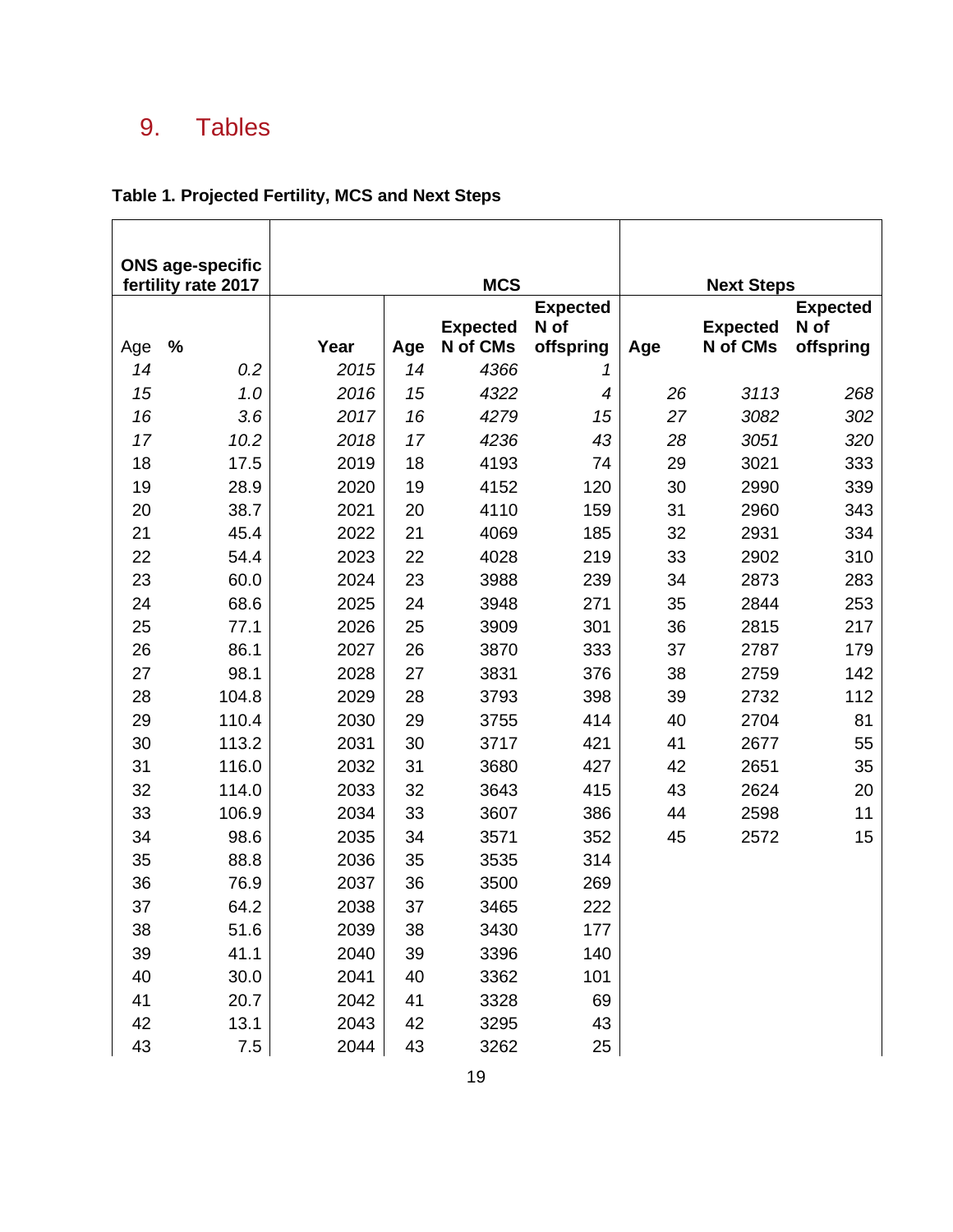| 44 | −…         | 2045 | 44 | າວວດ<br>تعمر                               | $\overline{4}$      |  |
|----|------------|------|----|--------------------------------------------|---------------------|--|
| 45 | - -<br>ບ.ບ | 2046 | 45 | າ <i>∧ ຕ</i> =<br>$\overline{\phantom{a}}$ | 1 <sub>O</sub><br>◡ |  |

**Notes:-** MCS N @ age 17=10,600 (A/S 52% female); Next Steps N @ 25=7,707 (51% female). Assumptions - annual attrition rate 1%; offspring response rate 80% (assumed constant across time + offspring).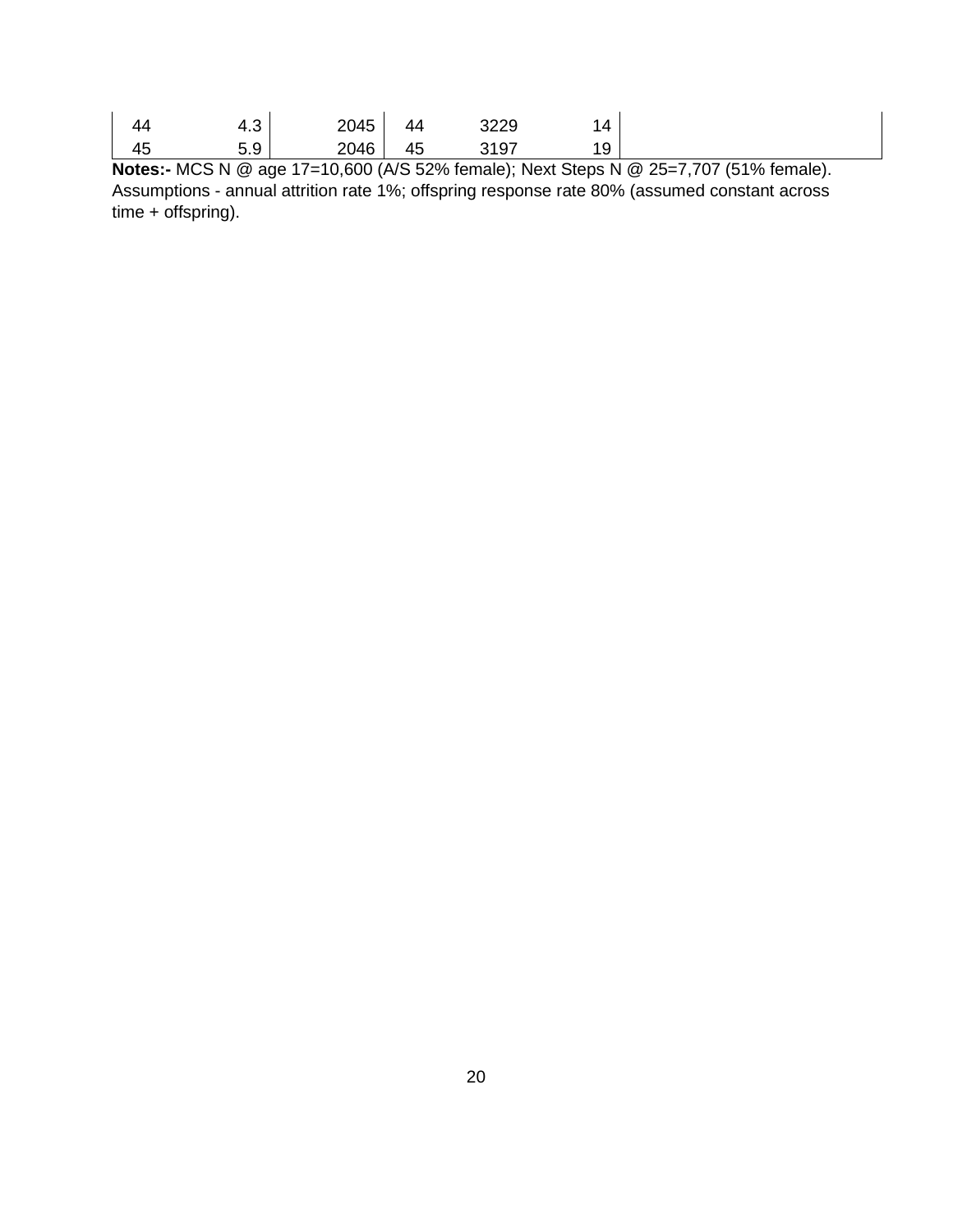| <b>Advantages</b> |                                                                                                     |                         |  | <b>Disadvantages</b>                                                                               |  |  |  |
|-------------------|-----------------------------------------------------------------------------------------------------|-------------------------|--|----------------------------------------------------------------------------------------------------|--|--|--|
|                   |                                                                                                     | <b>Observe children</b> |  |                                                                                                    |  |  |  |
|                   | Spontaneous<br>Picture of typical performance<br>Easy<br>Ecologically valid<br>Direct and objective |                         |  | Underestimate<br>Decisions about recording and analysis:<br>when?<br>how frequently?<br>with whom? |  |  |  |
|                   | <b>Test children</b>                                                                                |                         |  |                                                                                                    |  |  |  |
|                   | Provides assessment of capacity<br>Controlled and structured<br>Thought to be equal and fair        |                         |  | Performance affected by motivation<br>Generalizability?<br>Bias?                                   |  |  |  |
|                   | <b>Report about children</b>                                                                        |                         |  |                                                                                                    |  |  |  |
|                   | Picture based on most<br>knowledgeable and experienced reporter<br>Easy and comprehensive           |                         |  | Subjective and unsystematic<br>Overgenerous?<br><b>Indirect</b>                                    |  |  |  |

#### **Table 2. Three main paths to understanding child development, and their relative advantages and disadvantages**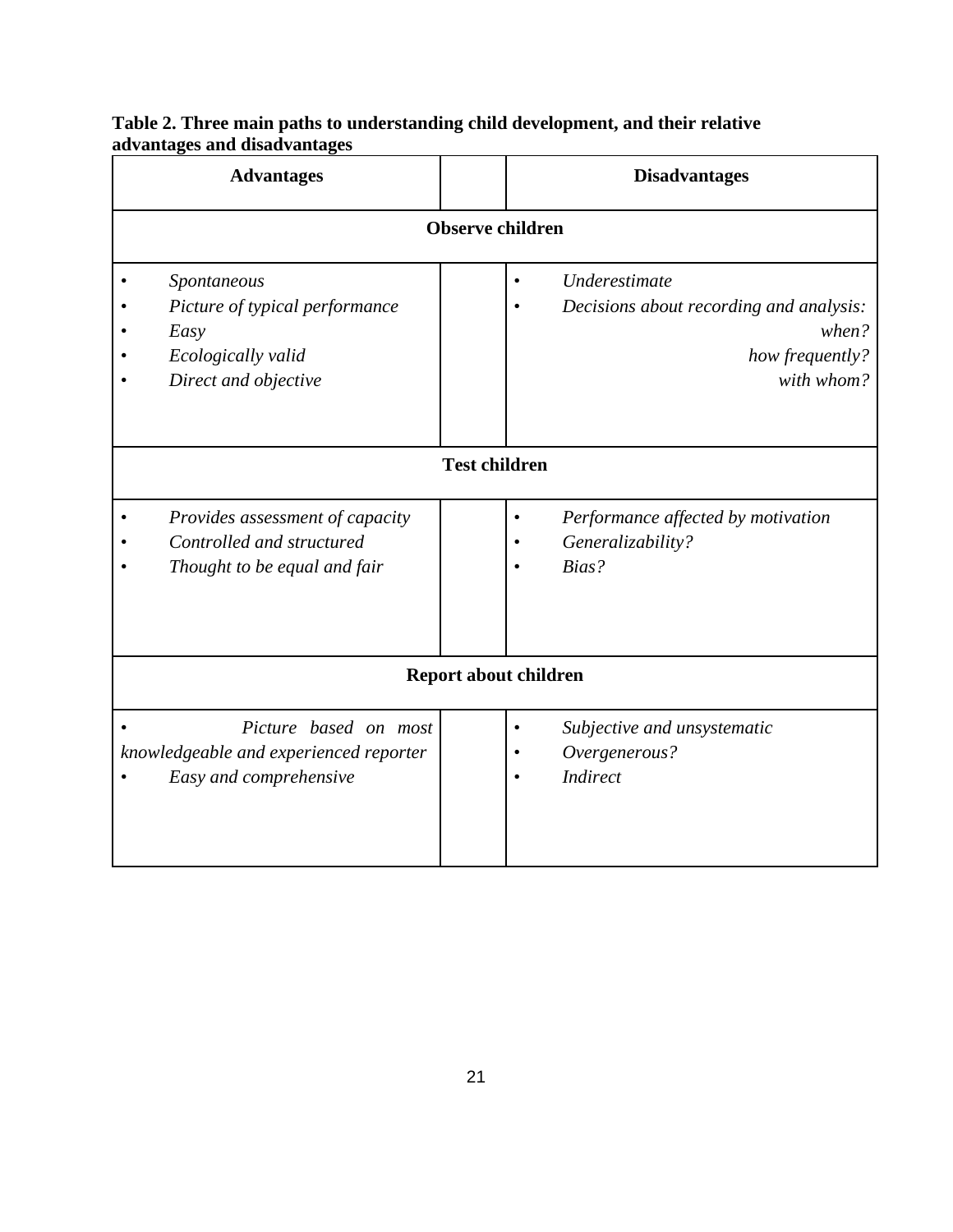| Table 3. Ages, Modalities, Domains, and Measures proposed for the new offspring cohort |  |  |  |
|----------------------------------------------------------------------------------------|--|--|--|
| design                                                                                 |  |  |  |

| Prenatal                     |                                                        |                                      |                                                                                                                                                                                                                                                                                                                                                                                                                                                                                                                                                                                |
|------------------------------|--------------------------------------------------------|--------------------------------------|--------------------------------------------------------------------------------------------------------------------------------------------------------------------------------------------------------------------------------------------------------------------------------------------------------------------------------------------------------------------------------------------------------------------------------------------------------------------------------------------------------------------------------------------------------------------------------|
|                              | Observe                                                | Test                                 | Report                                                                                                                                                                                                                                                                                                                                                                                                                                                                                                                                                                         |
| Health and Well-being        | <b>NHS</b><br>Maternity<br><b>Services</b><br>Data Set | NHS - Maternity<br>Services Data Set | Mother:<br>Jackson<br>Personality<br>Inventory;<br>Crown-Crisp<br>Index:<br>Symptom Checklist 90-R; Pregnancy<br>Specific<br>Anxiety<br>Scale;<br>Studies-<br>Depression; Multidimensional Scale of<br>Perceived Social Support; Perceived<br>Stress Scale; Pregnancy Related<br>Anxieties<br>Questionnaire-Revised;<br>Psychosocial Hassles Scale;<br><b>Brief</b><br>State<br>Trait<br>Symptom<br>Inventory;<br>Stressful<br>Life<br>Anxiety<br>Inventory;<br>Knowledge<br>of<br>Events:<br>Infant<br>Development Scale; Prenatal Coping<br>Inventory; Ideal Child Checklist |
| Socioemotional<br>Adjustment | N/A                                                    | N/A                                  | Infant:<br>Infant<br>Characteristics<br>Questionnaire; Maternal Perceptions<br>Questionnaire:<br>Baby<br>Behavior<br>Questionnaire;<br>Maternal Adaptation<br><b>Scales</b>                                                                                                                                                                                                                                                                                                                                                                                                    |
| Cognition<br>and<br>Language | N/A                                                    | N/A                                  | Mother:<br>Wechsler Adult Intelligence<br>Scale<br>Infant:<br>Maternal<br>Perceptions<br>Questionnaire                                                                                                                                                                                                                                                                                                                                                                                                                                                                         |
| Relationships                |                                                        | N/A                                  | Mother:<br>Postpartum<br>Bonding<br>Questionnaire                                                                                                                                                                                                                                                                                                                                                                                                                                                                                                                              |
| Environment                  | NHS data                                               | N/A                                  |                                                                                                                                                                                                                                                                                                                                                                                                                                                                                                                                                                                |

N/A not applicable.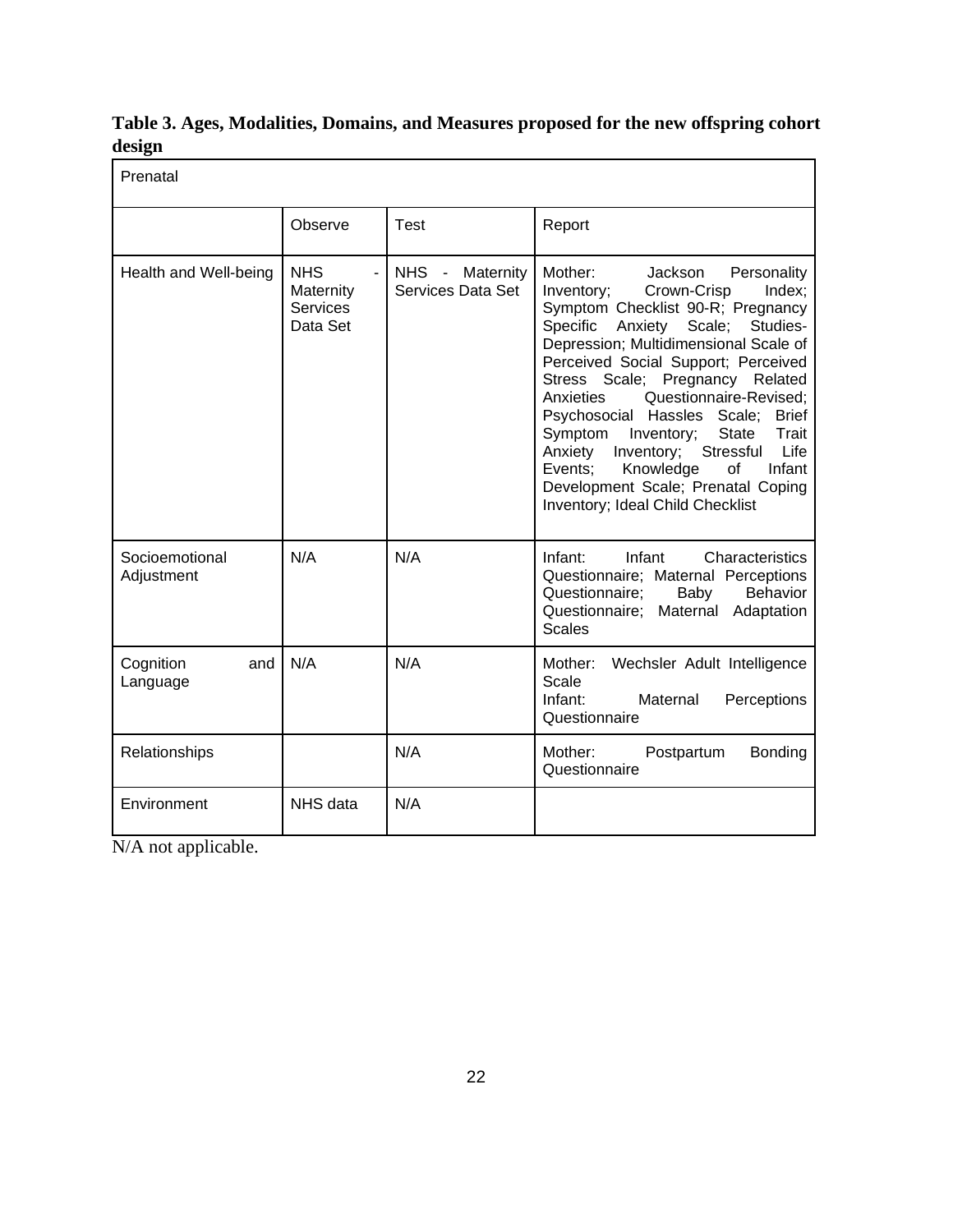| Age 9 months                 |                                                                                                                  |                                                                                                     |                                                                                                                                                                                                                                                           |  |  |  |
|------------------------------|------------------------------------------------------------------------------------------------------------------|-----------------------------------------------------------------------------------------------------|-----------------------------------------------------------------------------------------------------------------------------------------------------------------------------------------------------------------------------------------------------------|--|--|--|
|                              | Observe                                                                                                          | <b>Test</b>                                                                                         | Report                                                                                                                                                                                                                                                    |  |  |  |
| Health and Well-being        | N/A                                                                                                              | Personal child health<br>record<br>('red<br>book');<br>administrative<br>health<br>records          | Vineland Adaptive Behavior<br>Scales;<br>Mackey<br>Childbirth<br>Scale;<br>Satisfaction<br>Wijma<br>Delivery<br>Expectancy/Experience<br>Questionnaire;<br>Prenatal<br>Maternal Expectations Scale;<br>What Being the Parent of a<br>Newborn Baby is Like |  |  |  |
| Socioemotional<br>Adjustment | <b>Behavioral</b><br>Observations <sup>1</sup> ;<br>Infant<br><b>Behavior</b><br>Questionnaire-<br>Revised       | N/A                                                                                                 | Vineland Adaptive Behavior<br><b>Scales</b><br>Malaise<br>Parent:<br>Inventory;<br>Depression<br>symptoms;<br>Depression<br>or<br>anxiety<br>diagnosis, treatment<br>Edinburgh<br>Postnatal<br>Depression Scale; Symptom<br>Checklist-90-R                |  |  |  |
| Cognition<br>and<br>Language | <b>Behavioral</b><br>Observations:<br>Child-Alone Play                                                           | Reynell<br>Developmental<br>Language Scales<br>Peabody<br>Picture<br>Vocabulary<br>Test-<br>Revised | Developmental<br><b>Milestones</b><br><b>British CDI</b><br>Vineland Adaptive Behavior<br><b>Scales</b>                                                                                                                                                   |  |  |  |
| Relationships                | Behavioral<br>Observations:<br>Mother<br>and<br>Child Emotional<br>Availability;<br>Play<br>Mother<br>with Child | N/A                                                                                                 | <b>Vineland Adaptive</b><br><b>Behavior Scales;</b><br>Postpartum Bonding<br>Questionnaire; Maternal<br><b>Adaptation Scales;</b><br>Bethlehem Mother Infant<br>Interaction Scale; Mothers<br>Performance Goals for Her<br>Child                          |  |  |  |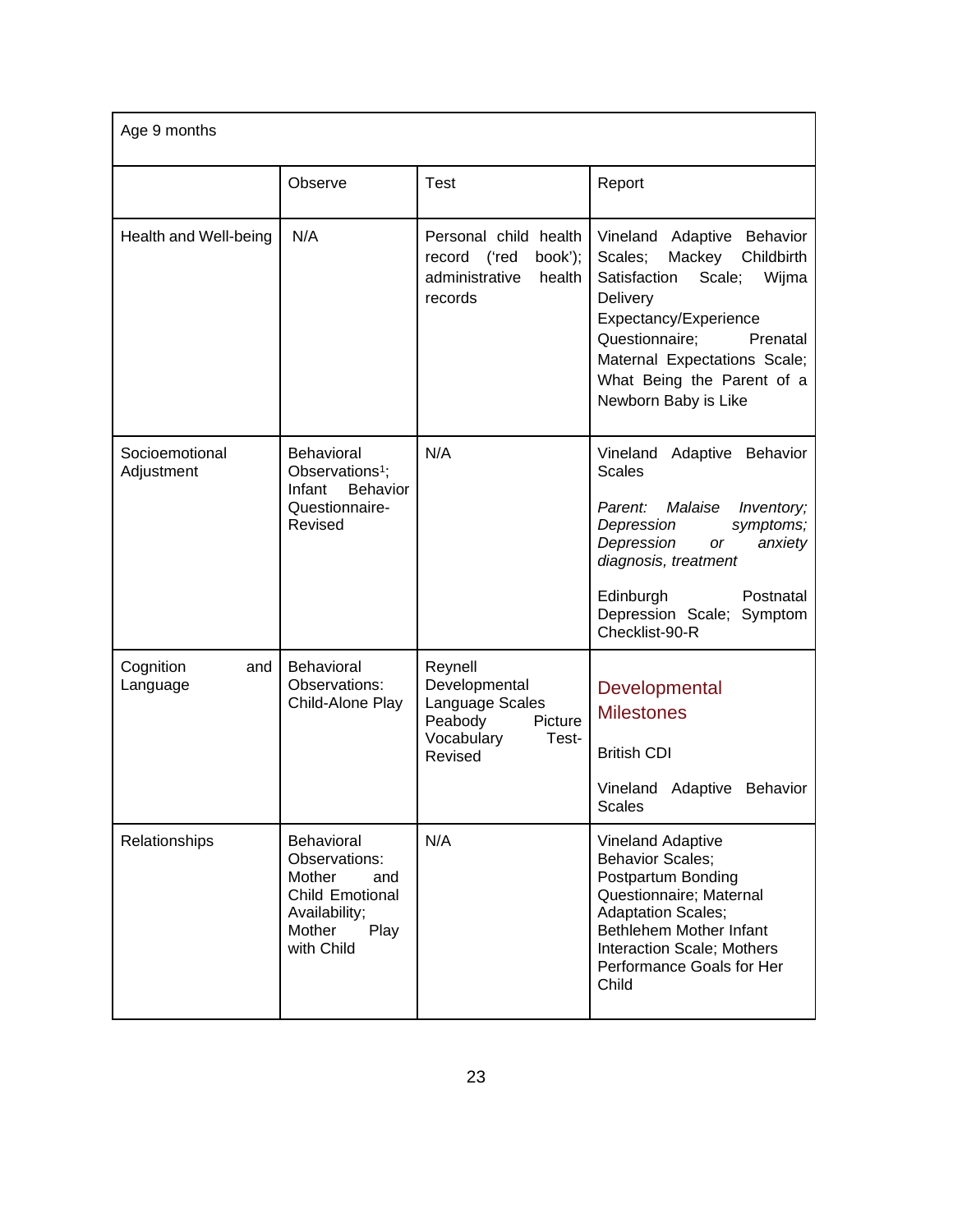| Environment | <b>HOME</b><br>Behavioral<br>Observations: | Index of Socioeconomic<br><b>Status</b> |
|-------------|--------------------------------------------|-----------------------------------------|
|             |                                            | Personality Inventory                   |

<sup>1</sup> Behavioral Observations require visiting the home, videorecording mother-child interactions, coding videorecordings, and reducing and analysing data – all labor intensive.

| Age 1-2 years                |                                                                                                                                          |                                                                                               |                                                                                                                                                                                                                                                  |  |  |  |  |
|------------------------------|------------------------------------------------------------------------------------------------------------------------------------------|-----------------------------------------------------------------------------------------------|--------------------------------------------------------------------------------------------------------------------------------------------------------------------------------------------------------------------------------------------------|--|--|--|--|
|                              | Observe                                                                                                                                  | Test                                                                                          | Report                                                                                                                                                                                                                                           |  |  |  |  |
| Health and Well-being        | N/A                                                                                                                                      | Personal child health<br>record ('red book')                                                  | <b>Vineland Adaptive</b><br><b>Behavior Scales;</b><br>Knowledge of Infant<br><b>Development Scale</b>                                                                                                                                           |  |  |  |  |
| Socioemotional<br>Adjustment |                                                                                                                                          | Strengths &<br><b>Difficulties</b><br>Questionnaire                                           | Vineland Adaptive<br><b>Behavior Scales</b>                                                                                                                                                                                                      |  |  |  |  |
| Cognition and<br>Language    | Behavioral<br>Observations:<br>Child-Alone Play                                                                                          | Reynell<br>Developmental<br>Language Scales<br>Peabody Picture<br>Vocabulary Test-<br>Revised | <b>British CDI</b><br>Vineland Adaptive<br><b>Behavior Scales</b><br>Knowledge of Infant<br>Development Inventory;<br><b>Parental Attributions</b><br>Questionnaire; Parental<br>Style Questionnaire; Self<br>Perception of the Parental<br>Role |  |  |  |  |
| Relationships                | Behavioral<br>Observations:<br>Mother and Child<br>Emotional<br>Availability; Mother<br>Play with Child;<br>Mother and Child<br>Language | N/A                                                                                           | Index of Socioeconomic<br><b>Status</b><br>Personality Inventory                                                                                                                                                                                 |  |  |  |  |
| Environment                  | <b>HOME</b>                                                                                                                              | N/A                                                                                           | Index of Socioeconomic<br><b>Status</b>                                                                                                                                                                                                          |  |  |  |  |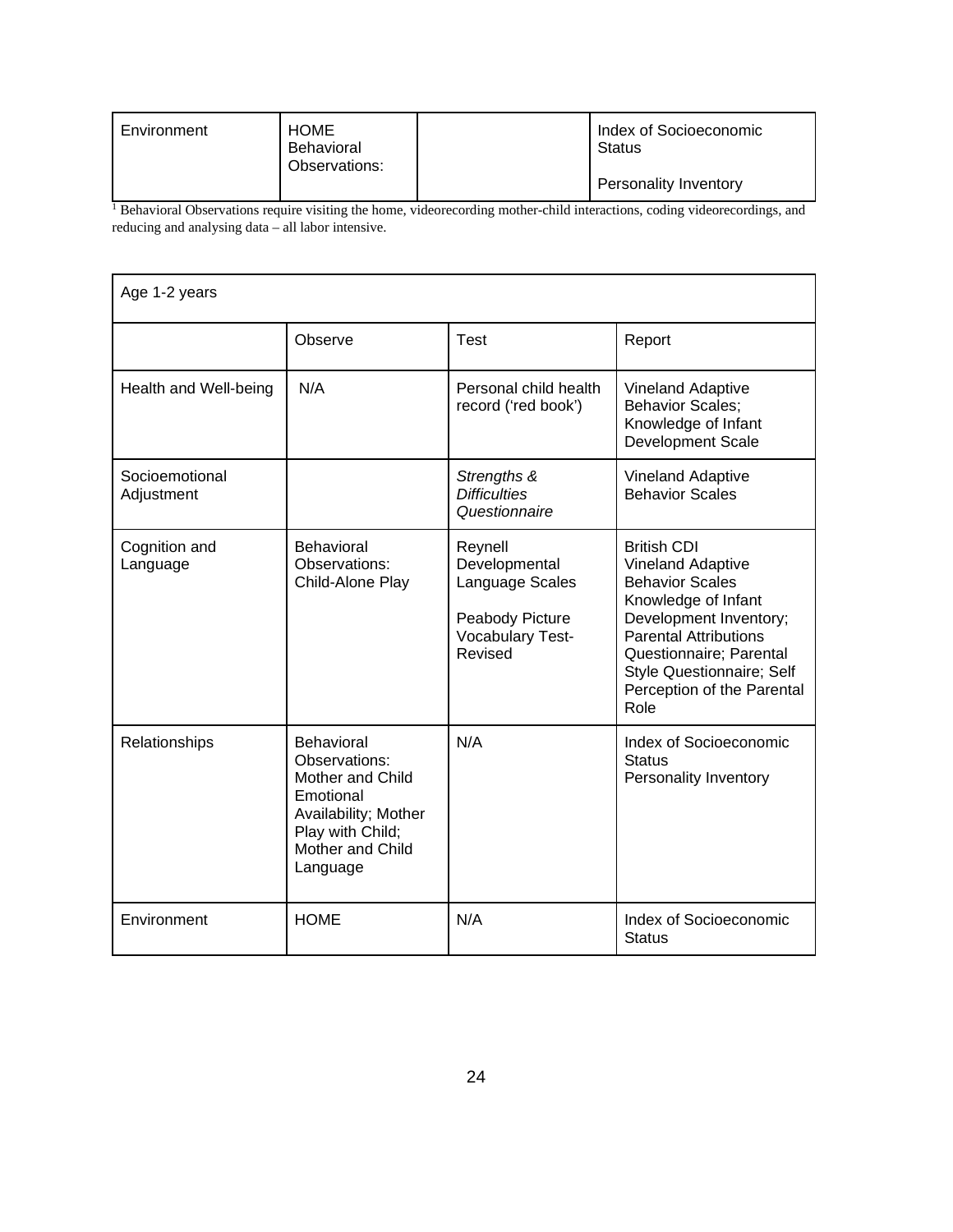| Age 3 years                                |                |                                                                                                                                                                                                                                                                                                                                                                                                     |                                                                                                                                                                                  |
|--------------------------------------------|----------------|-----------------------------------------------------------------------------------------------------------------------------------------------------------------------------------------------------------------------------------------------------------------------------------------------------------------------------------------------------------------------------------------------------|----------------------------------------------------------------------------------------------------------------------------------------------------------------------------------|
|                                            | <b>Observe</b> | <b>Test</b>                                                                                                                                                                                                                                                                                                                                                                                         | <b>Report</b>                                                                                                                                                                    |
| <b>Health and Well-</b><br>being           |                | Personal child health<br>record ('red book')                                                                                                                                                                                                                                                                                                                                                        | <b>Vineland Adaptive</b><br><b>Behavior Scales</b>                                                                                                                               |
| <b>Socioemotional</b><br><b>Adjustment</b> |                | Strengths &<br><b>Difficulties</b><br>Questionnaire; Child<br>Social Behaviour<br>Questionnaire<br>Pictorial Scale of<br>Perceived<br>Competence &<br>Social Acceptance                                                                                                                                                                                                                             | <b>Vineland Adaptive</b><br><b>Behavior Scales</b><br><b>Preschool Behavior</b><br>Questionnaire; Activity<br>Diary<br><b>Maternal Perceived</b><br><b>Stress Scale</b>          |
| <b>Cognition and</b><br>Language           |                | BAS (II) Naming<br>Vocabulary<br><b>Bracken School</b><br><b>Readiness</b><br>Assessment<br>Draw-A-Person Test;<br><b>Weschler Preschool</b><br>& Primary Scale of<br>Intelligence, Revised;<br>Draw-A-Person Test<br>(McCarthy Scales of<br>Children's Abilities);<br>Pictorial Scale of<br>Perceived<br>Competence &<br>Social Acceptance;<br>Storytelling: Narrative<br>Analysis and<br>language | <b>Vineland Adaptive</b><br><b>Behavior Scales;</b><br><b>Preschool Behavior</b><br>Questionnaire; Draw-A-<br>Person Test (McCarthy<br><b>Scales of Children's</b><br>Abilities) |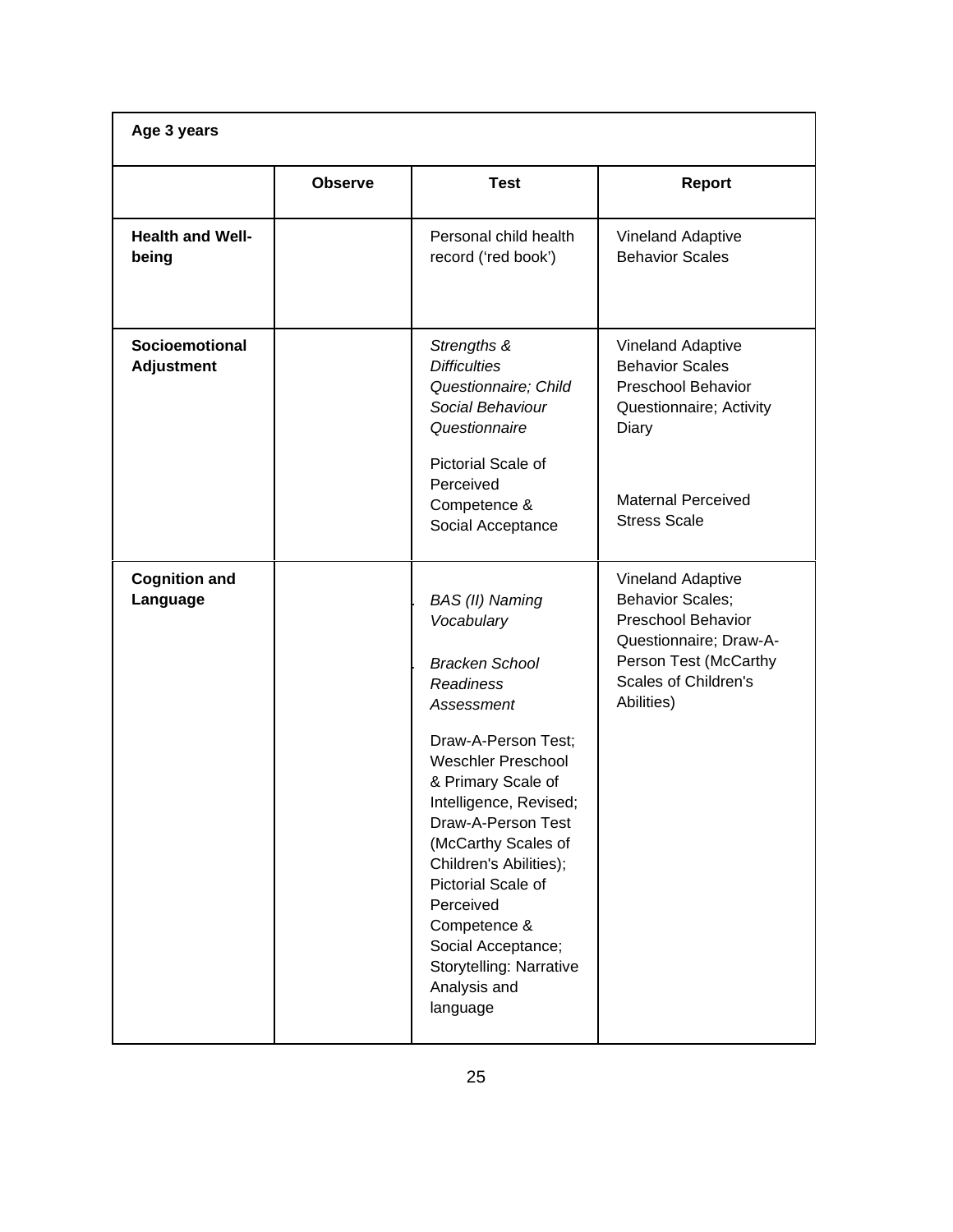| <b>Relationships</b> |             | <b>Mother Child</b><br>Interaction | Parental Acceptance-<br><b>Rejection Questionnaire</b>                                                                                                |
|----------------------|-------------|------------------------------------|-------------------------------------------------------------------------------------------------------------------------------------------------------|
| <b>Environment</b>   | <b>HOME</b> | N/A                                | Activity Diary; Index of<br>Socioeconomic Status;<br>Social Network Form;<br>Social Network Form or<br><b>Social Support Network</b><br>Questionnaire |

| Age 5 years                         |                |                                                                                                                                                                                                                                                                                                      |                                                                                                                                                                                                                                                                                                                                    |
|-------------------------------------|----------------|------------------------------------------------------------------------------------------------------------------------------------------------------------------------------------------------------------------------------------------------------------------------------------------------------|------------------------------------------------------------------------------------------------------------------------------------------------------------------------------------------------------------------------------------------------------------------------------------------------------------------------------------|
|                                     | <b>Observe</b> | <b>Test</b>                                                                                                                                                                                                                                                                                          | <b>Report</b>                                                                                                                                                                                                                                                                                                                      |
| <b>Health and Well-</b><br>being    |                |                                                                                                                                                                                                                                                                                                      | Vineland Adaptive Behavior<br>Scales:                                                                                                                                                                                                                                                                                              |
| Socioemotional<br><b>Adjustment</b> |                | Pictorial Scale of<br><b>Perceived Competence</b><br>& Social Acceptance<br><b>Strengths &amp; Difficulties</b><br>Questionnaire; ADHD<br>Diagnosis; Autism<br>Diagnosis; Child Social<br><b>Behaviour Questionnaire</b><br>Pictorial Scale of<br><b>Perceived Competence</b><br>& Social Acceptance | Preschool Behavior<br>Questionnaire; Vineland<br><b>Adaptive Behavior Scales;</b><br><b>Activity Diary; Parenting</b><br>Stress Index; Minnesota<br><b>Child Development</b><br>Inventory<br>Parent: Kessler<br><b>Psychological Distress</b><br>Scale; Short Form Health<br>Survey; Depression or<br>anxiety diagnosis, treatment |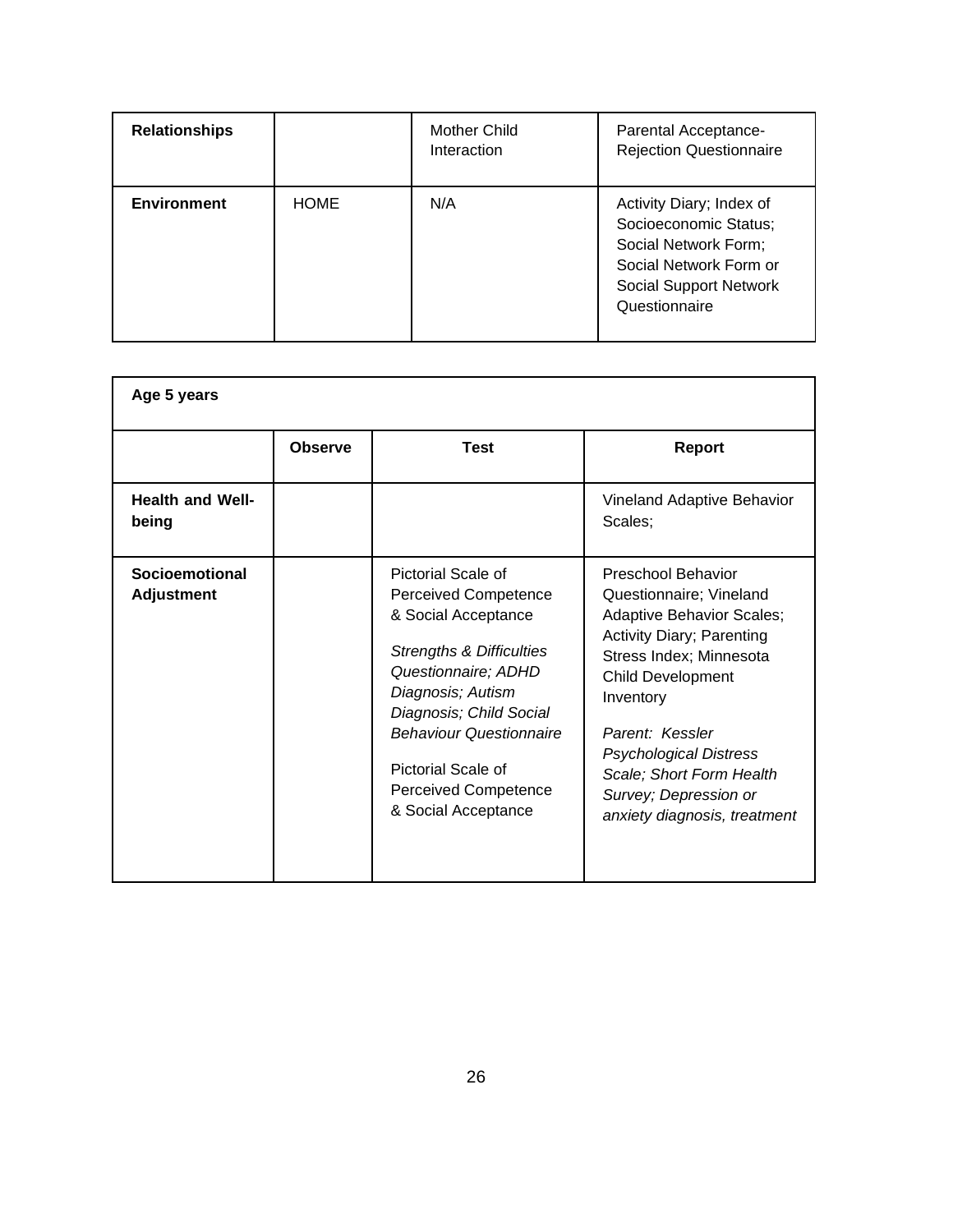| Cognition<br>and<br>Language     |                | <b>BAS Naming</b><br>Vocabulary; BAS Pattern<br>Construction; BAS<br><b>Picture Similarities</b><br>Draw-A-Person Test;<br>Weschler Preschool &<br>Primary Scale of<br>Intelligence, Revised;<br>Draw-A-Person Test<br>(McCarthy Scales of<br>Children's Abilities);<br>Pictorial Scale of<br><b>Perceived Competence</b><br>& Social Acceptance;<br>Storytelling: Narrative<br>Analysis and language |                          | Vineland Adaptive Behavior<br>Scales; Minnesota Child<br>Development Inventory<br><b>Maternal Perceived Stress</b><br>Scale |                                                                                                                                                                                            |
|----------------------------------|----------------|-------------------------------------------------------------------------------------------------------------------------------------------------------------------------------------------------------------------------------------------------------------------------------------------------------------------------------------------------------------------------------------------------------|--------------------------|-----------------------------------------------------------------------------------------------------------------------------|--------------------------------------------------------------------------------------------------------------------------------------------------------------------------------------------|
| <b>Relationships</b>             |                |                                                                                                                                                                                                                                                                                                                                                                                                       | Mother Child Interaction |                                                                                                                             |                                                                                                                                                                                            |
| <b>Environment</b>               | <b>HOME</b>    |                                                                                                                                                                                                                                                                                                                                                                                                       | N/A                      |                                                                                                                             | Activity Diary; Activity Diary;<br>Index of Socioeconomic<br>Status; Social Network Form;<br>Social Network Form; Index of<br>Socioeconomic Status                                         |
| Age 7 years                      |                |                                                                                                                                                                                                                                                                                                                                                                                                       |                          |                                                                                                                             |                                                                                                                                                                                            |
|                                  | <b>Observe</b> |                                                                                                                                                                                                                                                                                                                                                                                                       | <b>Test</b>              |                                                                                                                             | <b>Report</b>                                                                                                                                                                              |
| <b>Health and Well-</b><br>being |                |                                                                                                                                                                                                                                                                                                                                                                                                       |                          |                                                                                                                             | Child's Risk-Taking, Health<br>Beliefs, Health Status, Worry<br>about Health Questionnaire;<br>Coping Scale for Children and<br>Youth<br><b>Maternal Perceived Stress</b><br>Questionnaire |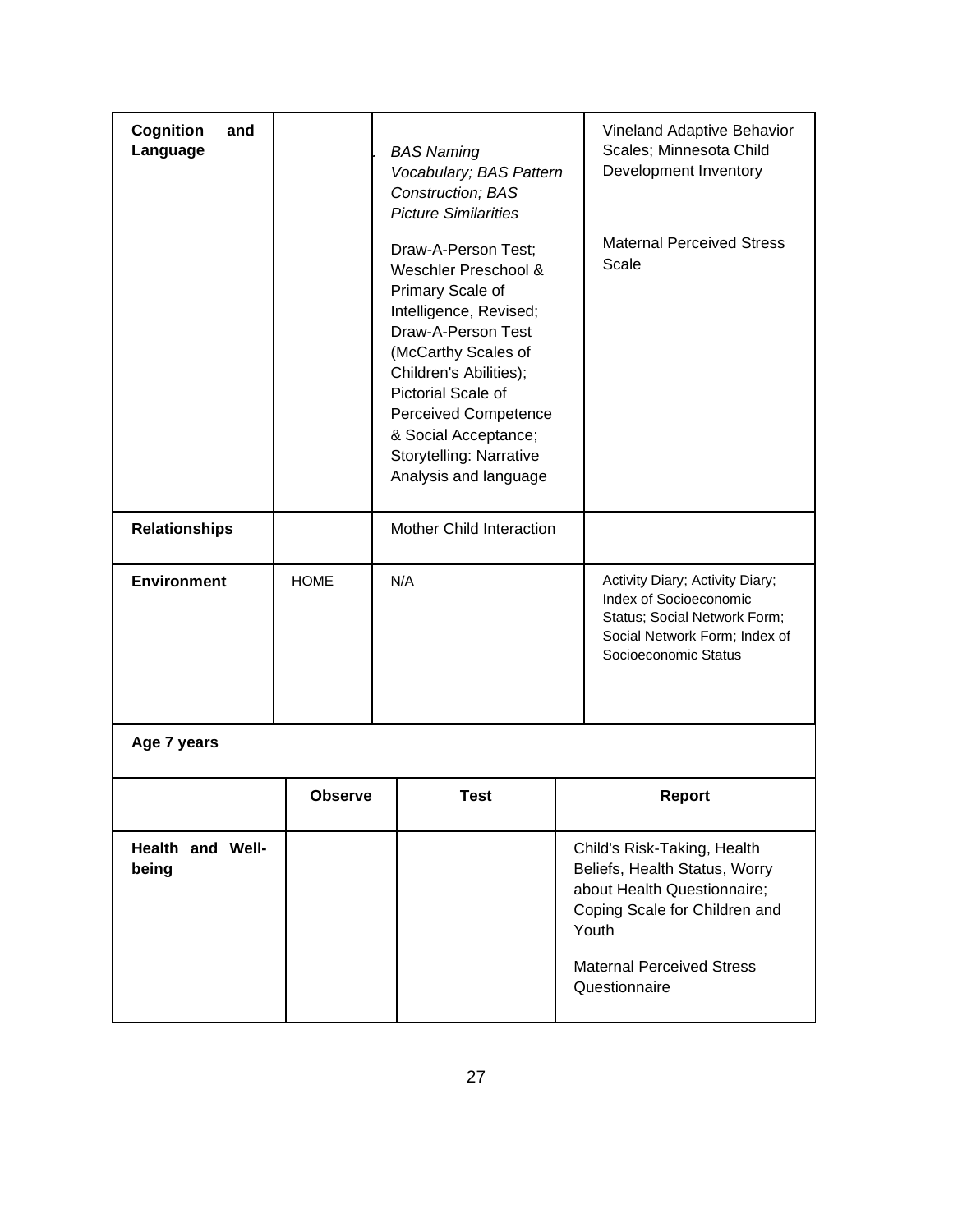| <b>Socioemotional</b><br><b>Adjustment</b> | Strengths &<br><b>Difficulties</b><br>Questionnaire;<br><b>ADHD</b><br>Diagnosis;<br>Autism<br>Diagnosis; Child<br>Social Behaviour<br>Questionnaire                                                                                                                                                                                   | Child Behavior Checklist; Child<br><b>Behavior Checklist B Teacher</b><br>Report Form; Children's<br>Competence Beliefs and<br><b>Subjective Task Values</b><br>Children's Occupation, Activity<br>and Trait Measures; Coping<br>Scale for Children and Youth;<br>Index of Empathy for Children;<br><b>Revised Children's Manifest</b><br>Anxiety Scale; Self-Perception<br>Profile for Children<br>Parent: Short Form Health<br>Survey; Kessler Psychological<br>Distress Scale; Depression or<br>anxiety diagnosis, treatment |
|--------------------------------------------|----------------------------------------------------------------------------------------------------------------------------------------------------------------------------------------------------------------------------------------------------------------------------------------------------------------------------------------|---------------------------------------------------------------------------------------------------------------------------------------------------------------------------------------------------------------------------------------------------------------------------------------------------------------------------------------------------------------------------------------------------------------------------------------------------------------------------------------------------------------------------------|
| Cognition<br>and<br>Language               | <b>BAS</b><br>Word<br>Reading;<br><b>BAS</b> Pattern<br>Construction;<br><b>NFER</b><br>Progress<br>in<br>Maths<br>(adapted)<br>Wechsler<br>Intelligence Scale<br>for<br>Children; Draw-A-<br>Person<br>Test;<br>Metacognitive<br>Interview;<br>Star<br>Counting<br>Task;<br>Storytelling:<br>Narrative<br>Analysis<br>and<br>language | Children's Competence Beliefs<br>and Subjective Task Values;<br>Child<br>Rating<br>Questionnaire<br>(Parent & Teacher Reports);<br>Intrinsic vs. Extrinsic Orientation<br>in the Classroom; My Classroom<br>Inventory                                                                                                                                                                                                                                                                                                           |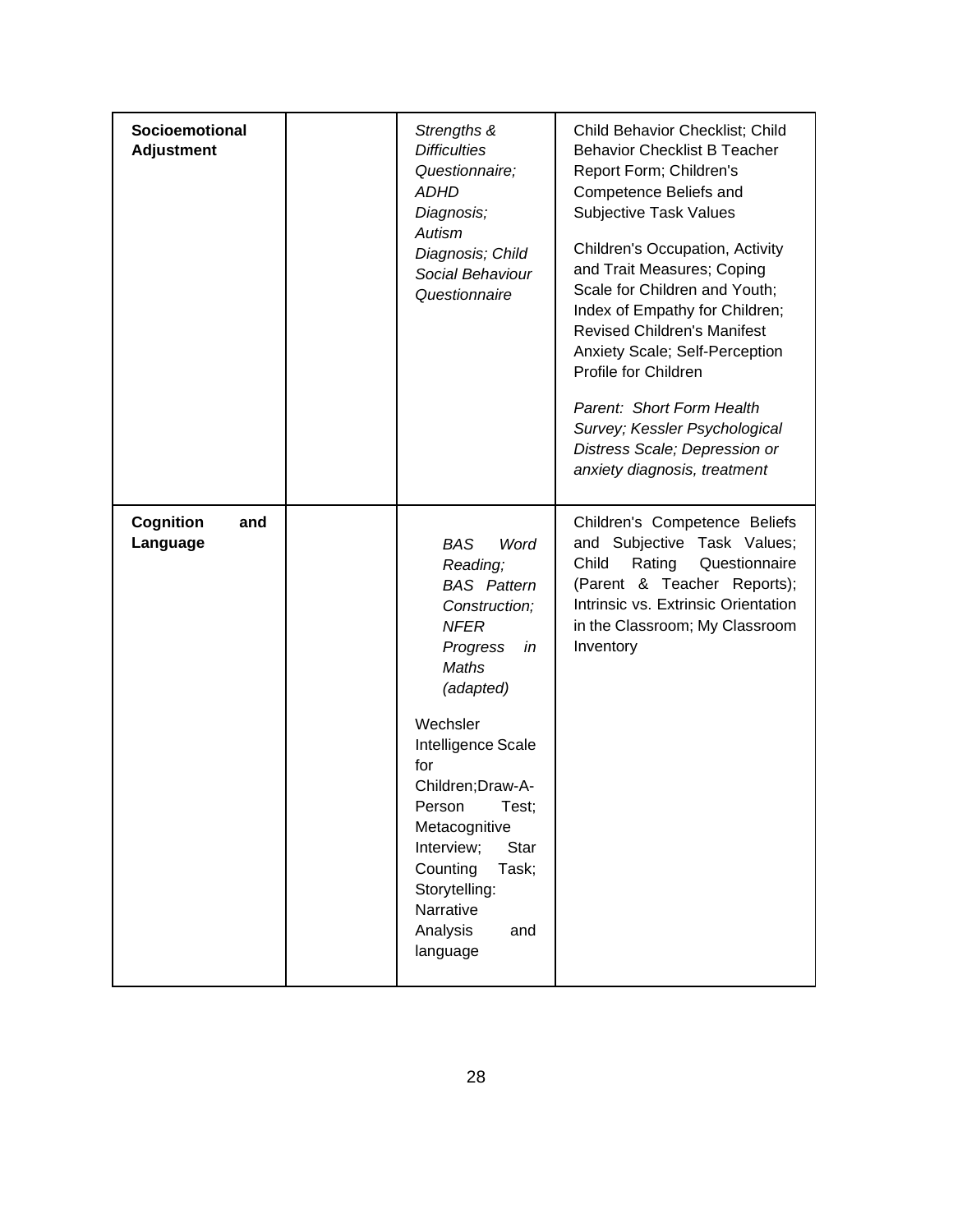| <b>Relationships</b> |             |     | Children's Competence Beliefs<br>and Subjective Task Values;<br>Junior Self-Monitoring Scale;<br>Perceptions of Peers and Self<br>Inventory; Child's Report of<br>Parental Behavior; Kerns<br>Security Scale; Sibling<br>Relationship Questionnaire<br>Revised<br><b>Parenting Stress Index</b> |
|----------------------|-------------|-----|-------------------------------------------------------------------------------------------------------------------------------------------------------------------------------------------------------------------------------------------------------------------------------------------------|
| <b>Environment</b>   | <b>HOME</b> | N/A | Index of Socioeconomic Status                                                                                                                                                                                                                                                                   |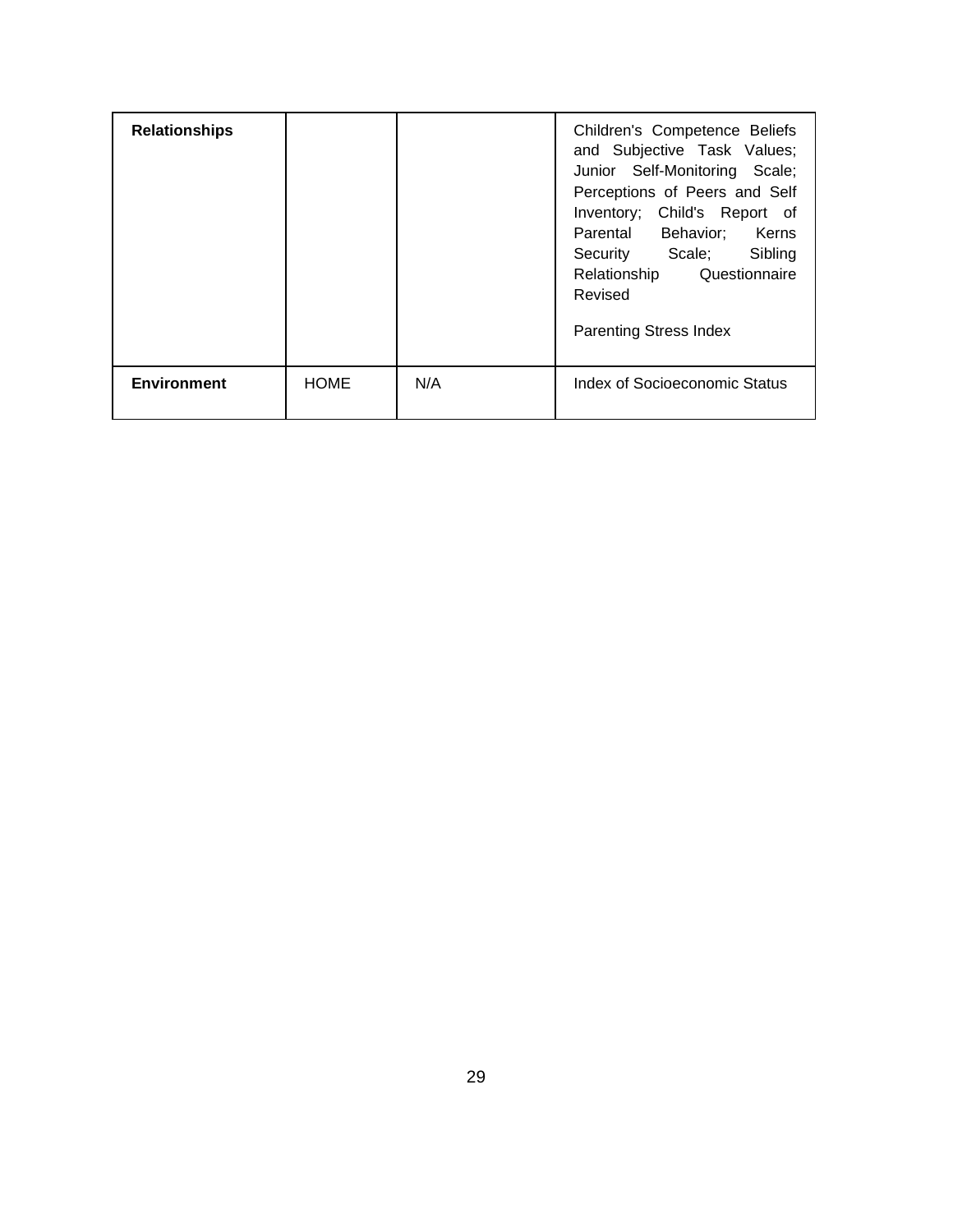| Age 11 years                        |                |                                                                                                                                                                                                                                                                                                                                                                                                                             |                                                                                                                                                                                                                                                                                                                                                                                                                                                                                                                                                                                                          |
|-------------------------------------|----------------|-----------------------------------------------------------------------------------------------------------------------------------------------------------------------------------------------------------------------------------------------------------------------------------------------------------------------------------------------------------------------------------------------------------------------------|----------------------------------------------------------------------------------------------------------------------------------------------------------------------------------------------------------------------------------------------------------------------------------------------------------------------------------------------------------------------------------------------------------------------------------------------------------------------------------------------------------------------------------------------------------------------------------------------------------|
|                                     | <b>Observe</b> | <b>Test</b>                                                                                                                                                                                                                                                                                                                                                                                                                 | <b>Report</b>                                                                                                                                                                                                                                                                                                                                                                                                                                                                                                                                                                                            |
| <b>Health and Well-</b><br>being    |                | Alcohol use; Alcohol Use<br><b>Disorder Identification Test</b><br>Longstanding illness,<br>disability<br>Wellbeing                                                                                                                                                                                                                                                                                                         | <b>Children's Depression</b><br>Inventory<br>Child's Risk-Taking,<br>Health Beliefs, Health<br>Status, Worry about<br>Health Questionnaire;<br>Coping Scale for<br>Children and Youth<br><b>Maternal Perceived</b><br><b>Stress Questionnaire</b>                                                                                                                                                                                                                                                                                                                                                        |
| Socioemotional<br><b>Adjustment</b> |                | <b>Strengths &amp; Difficulties</b><br>Questionnaire; Exclusion -<br>suspension; Truancy;<br><b>Special Education Needs;</b><br>Rosenberg Self-Esteem<br>Scale; Inventory of Callous-<br>Unemotional traits;<br>Antisocial behaviour;<br>Antisocial behaviour-<br>attitudes; Autism<br>Diagnosis; Depression,<br>anxiety symptoms; Bullying<br>Metacognitive Interview;<br>Storytelling: Narrative<br>Analysis and language | <b>Child Behavior</b><br>Checklist<br><b>Child Behavior</b><br><b>Checklist B Teacher</b><br><b>Report Form</b><br><b>Children's Competence</b><br><b>Beliefs and Subjective</b><br>Task Values; Coping<br>Scale for Children and<br>Youth; Early<br>Adolescent<br>Temperament<br>Questionnaire;<br><b>Children's Depression</b><br><b>Inventory Children's</b><br>Depression Inventory;<br>Children's Occupation,<br><b>Activity and Trait</b><br>Measures; Index of<br>Empathy for Children;<br><b>Revised Children's</b><br><b>Manifest Anxiety Scale;</b><br>Self-Perception Profile<br>for Children |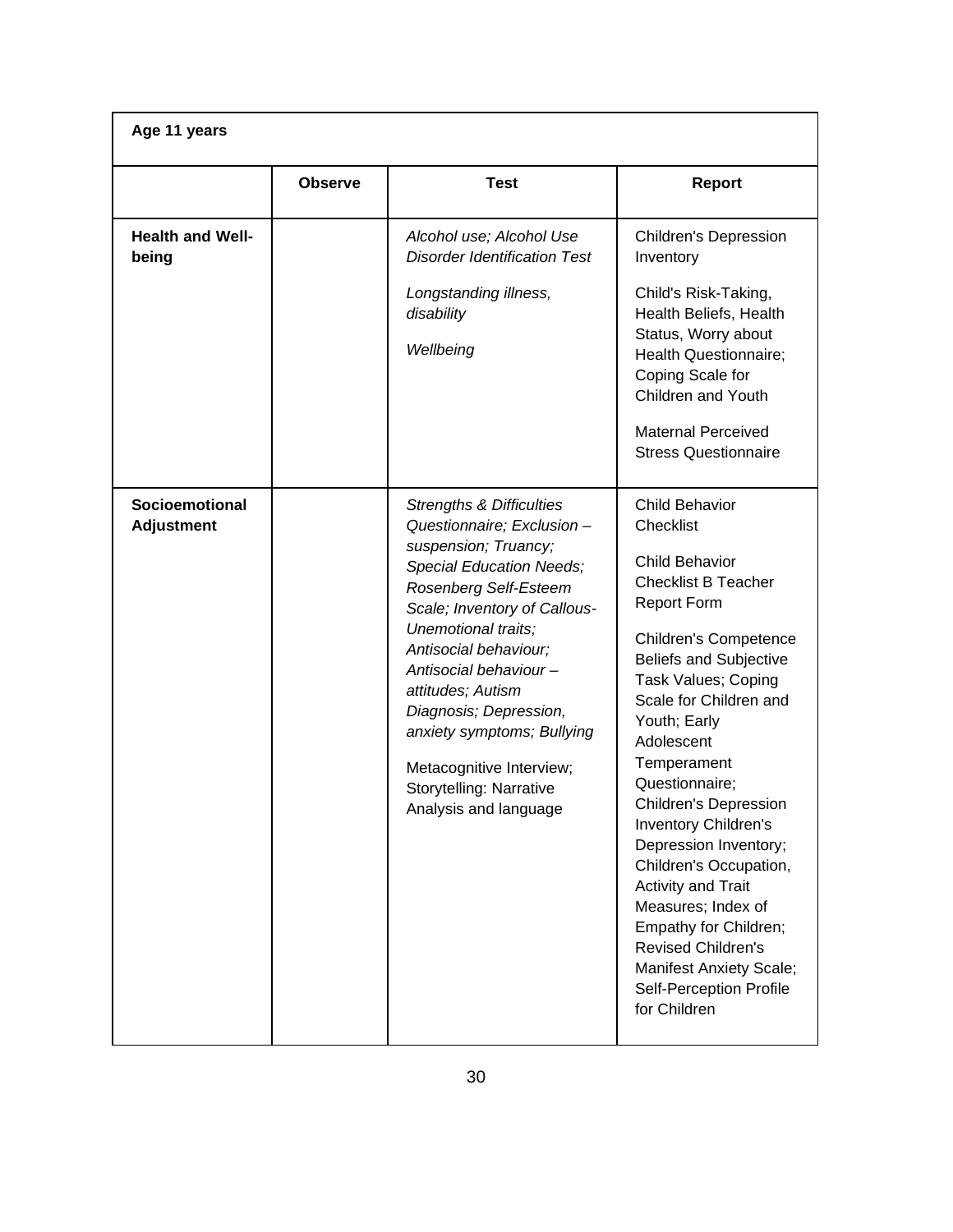|                                  |                                                                                                                                                                                                                                                                                                                                                                                                                       | Parent: Kessler<br><b>Psychological Distress</b><br>Scale; Short Form<br>Health Survey;<br>Depression or anxiety<br>diagnosis, treatment                                                                                                                         |
|----------------------------------|-----------------------------------------------------------------------------------------------------------------------------------------------------------------------------------------------------------------------------------------------------------------------------------------------------------------------------------------------------------------------------------------------------------------------|------------------------------------------------------------------------------------------------------------------------------------------------------------------------------------------------------------------------------------------------------------------|
| <b>Cognition and</b><br>Language | <b>BAS Verbal Similarities;</b><br><b>CANTAB Cambridge</b><br>Gambling Task; CANTAB<br><b>Spatial Working Memory</b><br>task; Exclusion-<br>suspension; school<br>absence - sickness,<br>exclusion; Additional<br>support at school; School<br>behaviour; Truancy;<br>Additional support at<br>school; School behaviour<br>Wechsler Intelligence Scale<br>for Children; Draw-A-<br>Person Test; Star Counting<br>Task | <b>Children's Competence</b><br><b>Beliefs and Subjective</b><br>Task Values; Child<br><b>Rating Questionnaire</b><br>(Parent & Teacher<br>Reports); Intrinsic vs.<br><b>Extrinsic Orientation in</b><br>the Classroom; My<br><b>Classroom Inventory</b>         |
| <b>Relationships</b>             | Mother and Child Joint<br><b>Arithmetic Task</b>                                                                                                                                                                                                                                                                                                                                                                      | <b>Children's Competence</b><br><b>Beliefs and Subjective</b><br>Task Values;<br>Perceptions of Peers<br>and Self Inventory;<br>Junior Self-Monitoring<br>Scale; Perceptions of<br>Peers and Self<br>Inventory; Child's<br>Report of Parental<br>Behavior; Kerns |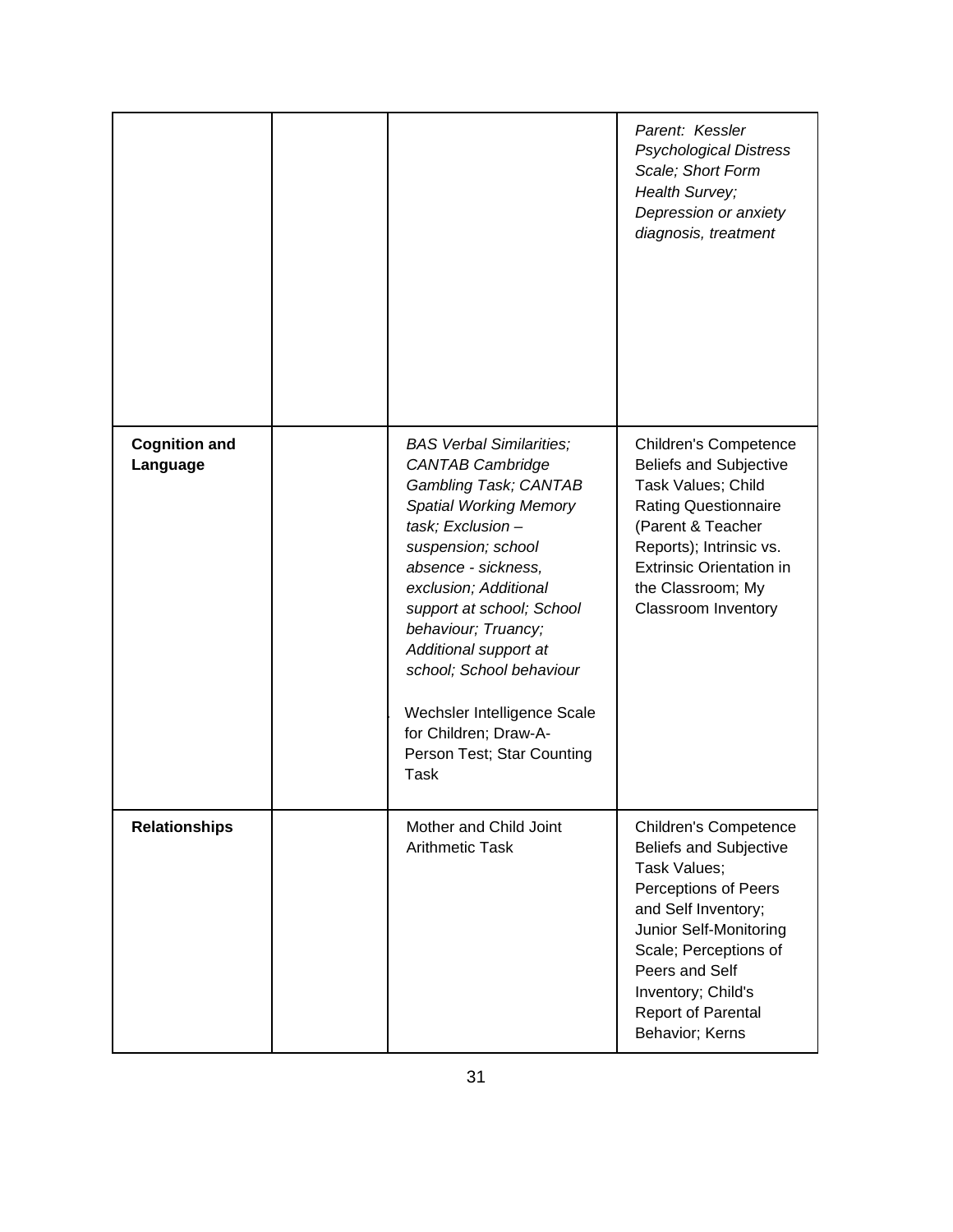|                    |     |     | Security Scale; Sibling<br>Relationship<br>Questionnaire Revised;<br><b>Parenting Stress Index</b>                                           |
|--------------------|-----|-----|----------------------------------------------------------------------------------------------------------------------------------------------|
| <b>Environment</b> | N/A | N/A | <b>McMaster Family</b><br><b>Assessment Device;</b><br>Index of<br>Socioeconomic Status;<br><b>Revised Dyadic</b><br><b>Adjustment Scale</b> |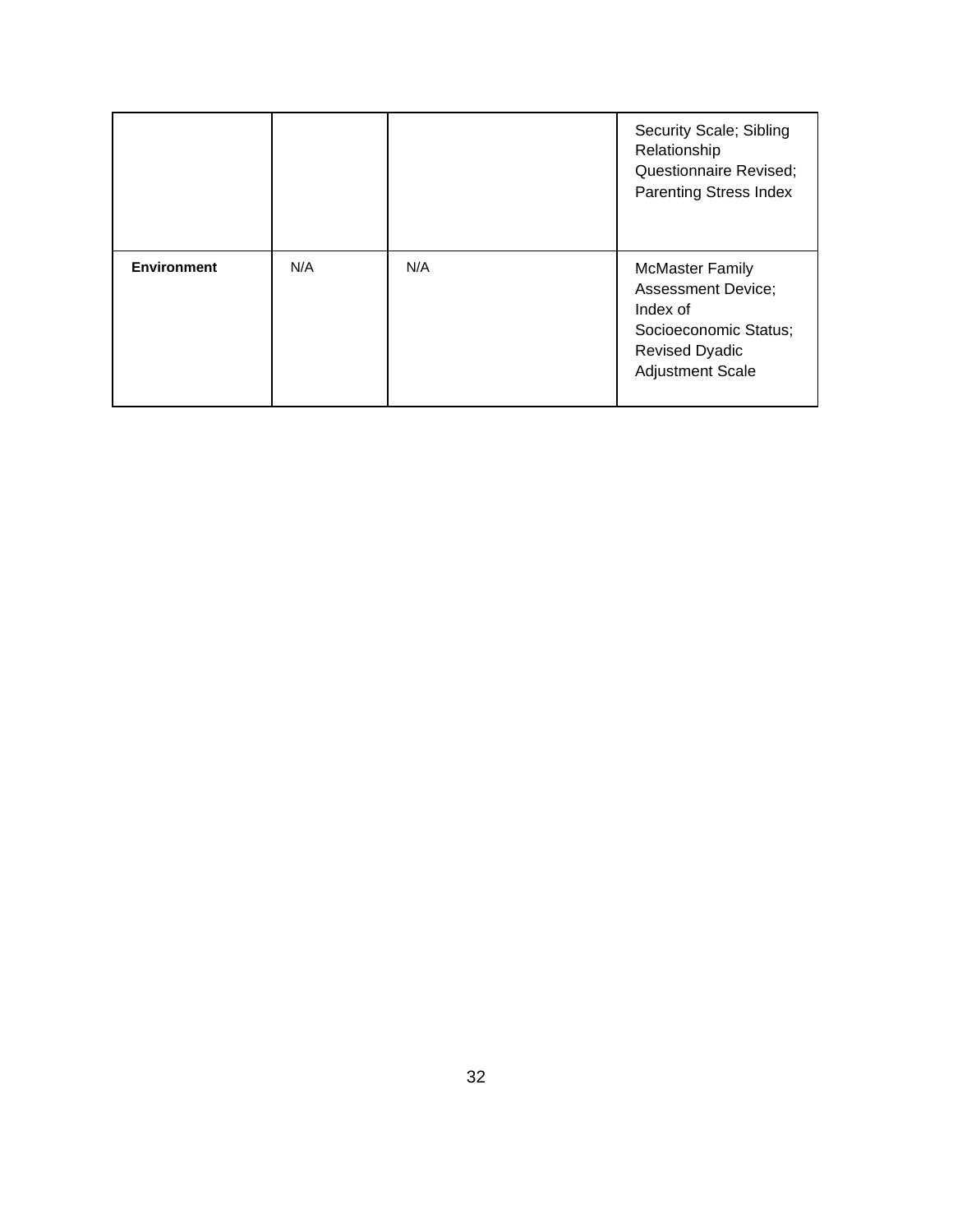| Age 14 years                               |                    |                                                                                                                                                                                                                                                                            |                                                                                                                                                                                                                                                                                                                                                                                                                                                                                                                                                                                                                                                                                                                                                                                                                                                                                                                                                                                                                                                                                                                                                    |
|--------------------------------------------|--------------------|----------------------------------------------------------------------------------------------------------------------------------------------------------------------------------------------------------------------------------------------------------------------------|----------------------------------------------------------------------------------------------------------------------------------------------------------------------------------------------------------------------------------------------------------------------------------------------------------------------------------------------------------------------------------------------------------------------------------------------------------------------------------------------------------------------------------------------------------------------------------------------------------------------------------------------------------------------------------------------------------------------------------------------------------------------------------------------------------------------------------------------------------------------------------------------------------------------------------------------------------------------------------------------------------------------------------------------------------------------------------------------------------------------------------------------------|
|                                            | <b>Obse</b><br>rve | <b>Test</b>                                                                                                                                                                                                                                                                | <b>Report</b>                                                                                                                                                                                                                                                                                                                                                                                                                                                                                                                                                                                                                                                                                                                                                                                                                                                                                                                                                                                                                                                                                                                                      |
| Health and Well-<br>being                  |                    | Alcohol use; Substance<br>use; Longstanding illness,<br>disability;<br>ADHD<br>Autism<br>Diagnosis;<br>Diagnosis; Wellbeing                                                                                                                                                | Children's Depression Inventory;<br>Child's Risk-Taking, Health Beliefs,<br>Health Status, Worry about Health<br>Questionnaire; Coping Scale for<br>Children and Youth; Child's Health<br>Beliefs Questionnaire; Coping Scale<br>for Children and Youth; Pubertal<br>Development<br>Vineland<br>Scale;<br><b>Adaptive Behavior Scales</b>                                                                                                                                                                                                                                                                                                                                                                                                                                                                                                                                                                                                                                                                                                                                                                                                          |
| <b>Socioemotional</b><br><b>Adjustment</b> |                    | <b>Strengths</b><br><b>Difficulties</b><br>&<br>Questionnaire;<br>Gambling<br>behaviour;<br>Bullying;<br>Antisocial<br>behaviour;<br>Self-Esteem<br>Rosenberg<br>Scale:<br>Moods<br>and<br>Feelings<br>Questionnaire;<br>Self-harm;<br>Antisocial<br>behaviour - attitudes | Child<br>Checklist:<br>Child<br>Behavior<br><b>Behavior Checklist B Teacher Report</b><br>Form: Teacher's Predictions of Peer<br>Nominations;<br>Children's<br>Competence Beliefs and Subjective<br>Task Values; Early Adolescent<br>Questionnaire;<br>Temperament<br>Adolescent<br>Interpersonal<br>Competence Questionnaire;<br>Child<br>Rating<br>Questionnaire;<br>Early<br>Adolescent<br>Temperament<br>Questionnaire - Revised SF; Index<br>for Children and<br>Empathy<br>οf<br>Adolescents; Junior Self-Monitoring<br>Scale; Revised Children's Manifest<br>Anxiety<br>Scale;<br>Separation<br>Individuation Test of Adolescence;<br>Reflection<br>Sociomoral<br>Measure:<br>Youth Self-Report Inventory; Kerns<br><b>Security Scale</b><br>Kessler Psychological<br>Parent:<br>Scale;<br>Depression<br><b>Distress</b><br>or<br>anxiety diagnosis, treatment; Alcohol<br>Use Disorder Identification Test;<br>Substance use; Life satisfaction<br>Adult Temperament Questionnaire;<br>Center for Epidemiological Studies<br>Depression Scale; Child's Report of<br>Parental<br>Behavior;<br>Maternal<br>Perceived Stress Scale; Parenting |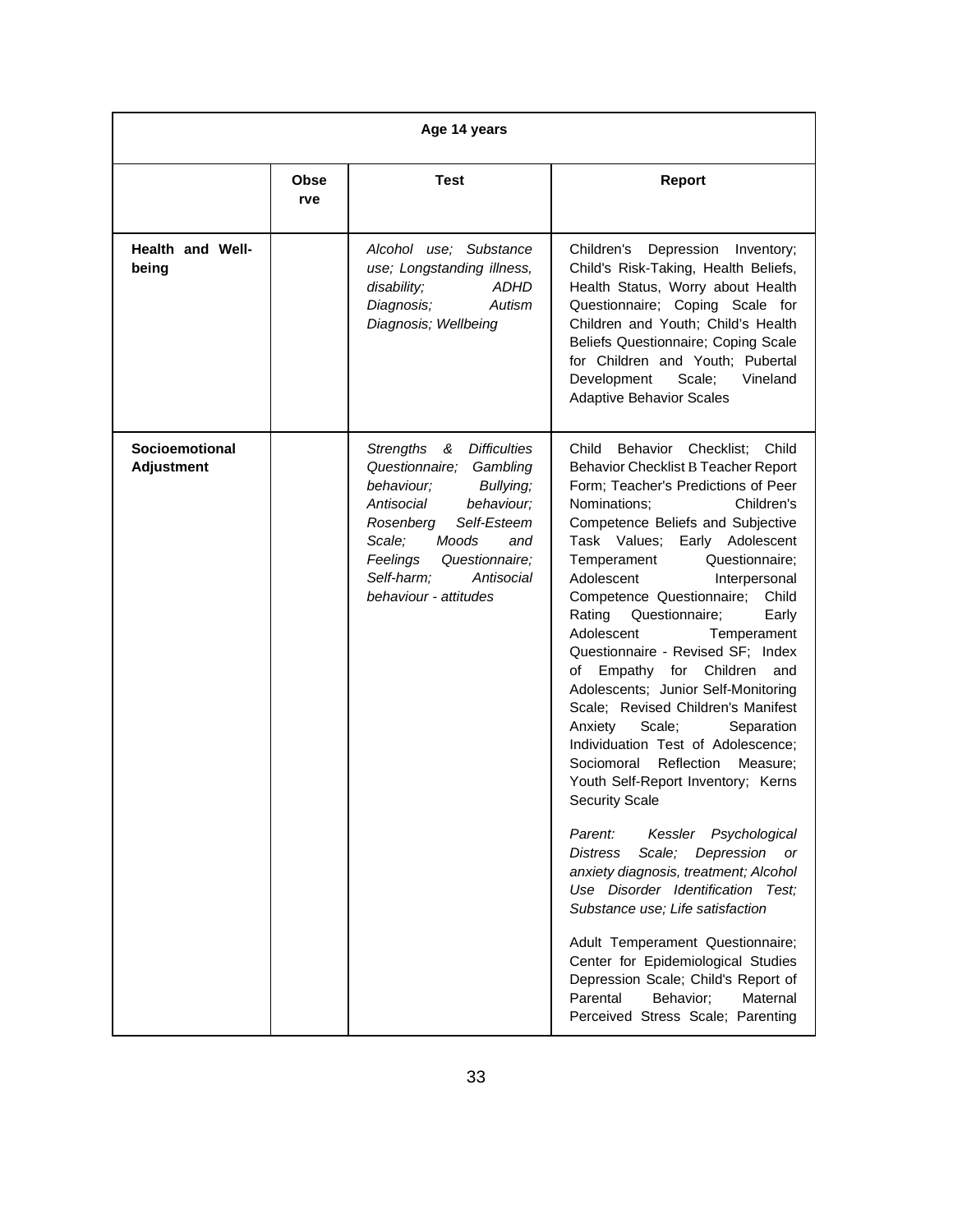|                              |     |                                                                                                                                                                                                                                                                         | Stress Index; Parents of Adolescents<br><b>Separation Anxiety Scale</b>                                                                                                                                                     |
|------------------------------|-----|-------------------------------------------------------------------------------------------------------------------------------------------------------------------------------------------------------------------------------------------------------------------------|-----------------------------------------------------------------------------------------------------------------------------------------------------------------------------------------------------------------------------|
| Cognition<br>and<br>Language |     | CANTAB<br>Cambridge<br>Task;<br><b>APU</b><br>Gambling<br>Vocabulary<br>Test:<br>Exclusion - suspension;<br>school absence - sickness.<br>Additional<br>exclusion;<br>support at school; School<br>behaviour; Truancy<br>Wechsler<br>Intelligence<br>Scale for Children | Children's Competence Beliefs and<br>Subjective Task Values; Emotional<br>Autonomy Scale; Self-Perception<br>Profile for Adolescents                                                                                        |
| <b>Relationships</b>         |     | Mother and Child Joint<br>Arithmetic Task                                                                                                                                                                                                                               | Children's Competence Beliefs and<br>Subjective Task Values; Perceptions<br>of Peers and Self Inventory; Parental<br>Bonding Instrument; Self-Perception<br>of the Parental Role; Social Support<br>Scale for Children      |
| <b>Environment</b>           | N/A | N/A                                                                                                                                                                                                                                                                     | Parenting Stress Index; McMaster<br>Family Assessment Device; Conflict<br>Behavior Questionnaire; Index of<br>Status;<br>Socioeconomic<br>Revised<br>Dyadic Adjustment Scale; Sibling<br>Relationship Questionnaire Revised |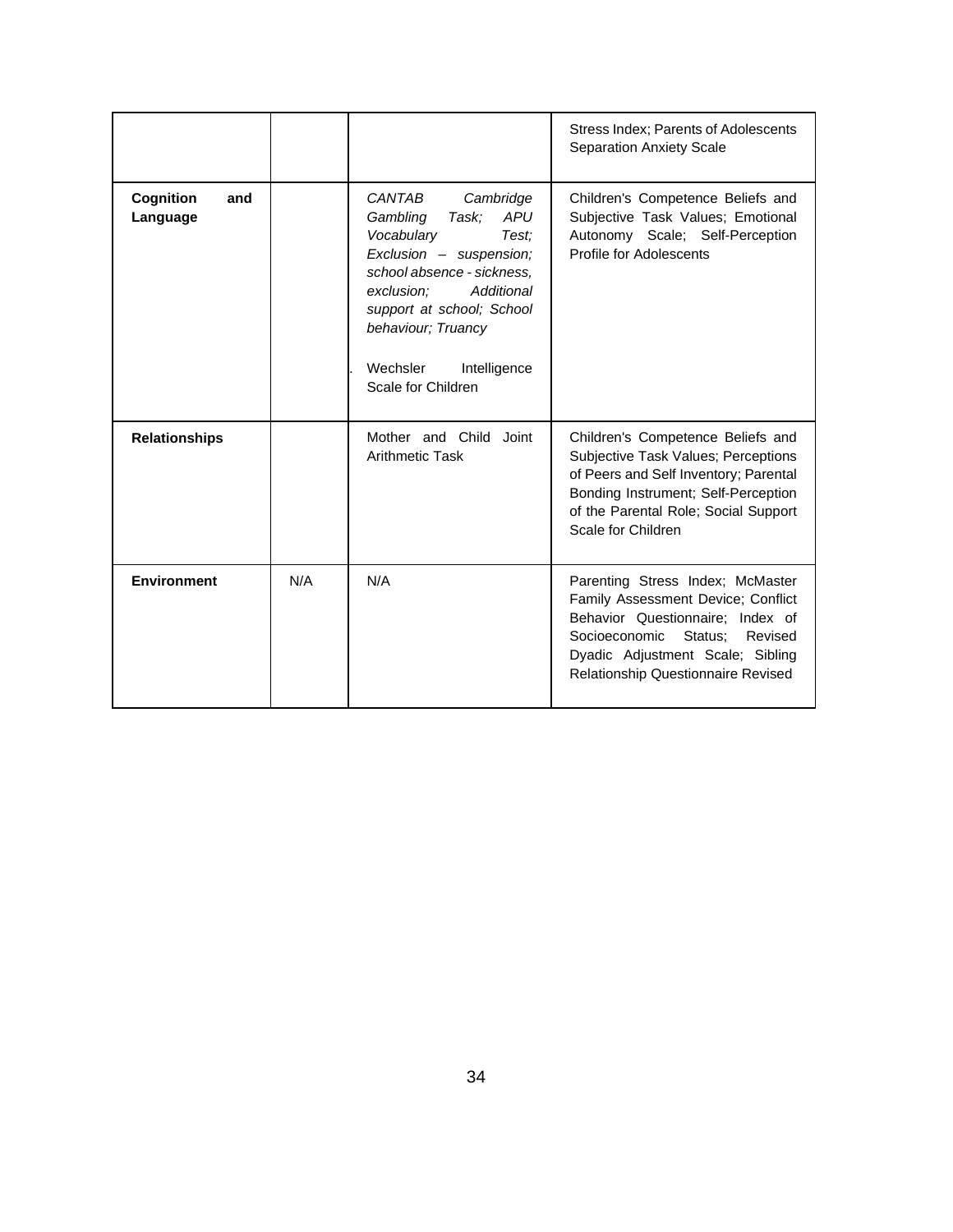| Age 18 years                        |                |                                                   |                                                                                                                                                                                                                                                                                                                                                                                                                                                                                                                                                                                                                                                                                                                            |
|-------------------------------------|----------------|---------------------------------------------------|----------------------------------------------------------------------------------------------------------------------------------------------------------------------------------------------------------------------------------------------------------------------------------------------------------------------------------------------------------------------------------------------------------------------------------------------------------------------------------------------------------------------------------------------------------------------------------------------------------------------------------------------------------------------------------------------------------------------------|
|                                     | <b>Observe</b> | <b>Test</b>                                       | <b>Report</b>                                                                                                                                                                                                                                                                                                                                                                                                                                                                                                                                                                                                                                                                                                              |
| <b>Health and Well-</b><br>being    |                |                                                   | Children's Depression Inventory; Child's<br>Risk-Taking, Health Beliefs, Health Status,<br>Worry about Health Questionnaire; Coping<br>Scale for Children and Youth; Risk/Activities<br>Questionnaire<br>Center for Epidemiological Studies<br><b>Depression Scale</b>                                                                                                                                                                                                                                                                                                                                                                                                                                                     |
| Socioemotional<br><b>Adjustment</b> |                |                                                   | Child Behavior Checklist; Child Behavior<br>Checklist B Teacher Report Form;<br>Teacher's Predictions of Peer Nominations;<br>Children's Competence Beliefs and<br>Subjective Task Values; Emotional<br>Autonomy Scale; EOM-EIS Identity<br>Questionnaire; Erikson Psychosocial Stage<br>Inventory; Kerns Security Scale; Markers of<br>Adulthood; Inventory of the Dimensions of<br>Emerging Adulthood; Sociomoral Reflection<br>Measure; Optimism Scale; Separation-<br>Individuation for Adolescents; Social<br>Support Scale for Children<br>Parental Stress Index; Self Perception of<br>the Parental Role; Perceived Stress Scale;<br>Child Rating Questionnaire; Parents of<br>Adolescents Separation Anxiety Scale |
| <b>Cognition and</b><br>Language    |                | Wechsler<br>Intelligence<br>Scale for<br>Children | Children's Competence Beliefs and<br>Subjective Task Values; Personal Projects<br>Analysis; Self-Perception Profile for<br>Adolescents<br><b>General Ability Measure for Adults</b>                                                                                                                                                                                                                                                                                                                                                                                                                                                                                                                                        |
| <b>Relationships</b>                |                | Mother and Child<br>Joint Arithmetic<br>Task      | Children's Competence Beliefs and<br>Subjective Task Values; Perceptions of<br>Peers and Self Inventory; Child's Report of<br>Parental Behavior; Conflict Behavior<br>Questionnaire                                                                                                                                                                                                                                                                                                                                                                                                                                                                                                                                        |
| <b>Environment</b>                  | N/A            | N/A                                               | Parenting Stress Index; McMaster Family<br>Assessment Device; Parental Bonding<br>Instrument; Social Support Scale for<br>Children; Conflict Behavior Questionnaire;                                                                                                                                                                                                                                                                                                                                                                                                                                                                                                                                                       |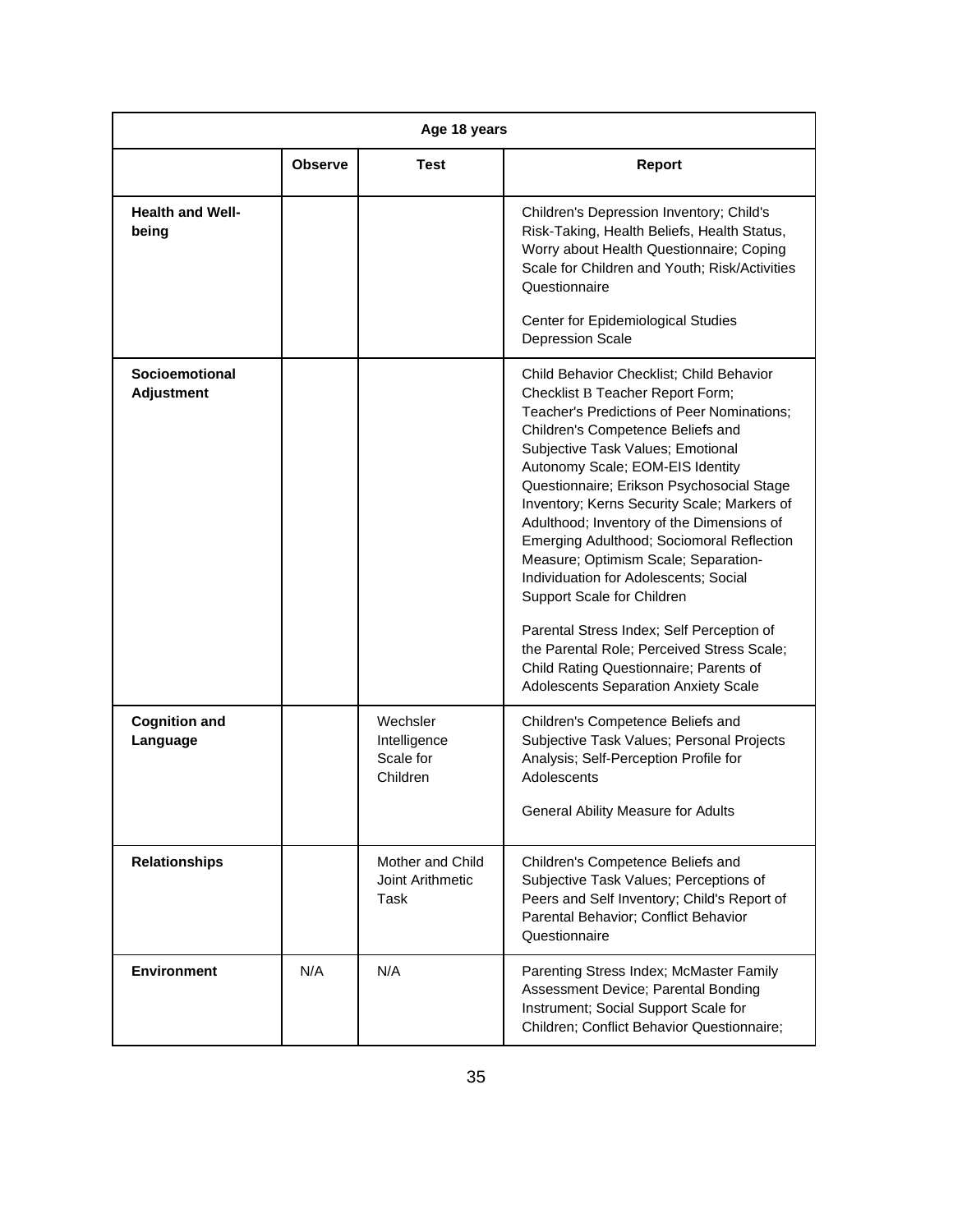|  | Perception of Family Difference Scale;<br>Sibling Relationship Questionnaire Revised; |
|--|---------------------------------------------------------------------------------------|
|--|---------------------------------------------------------------------------------------|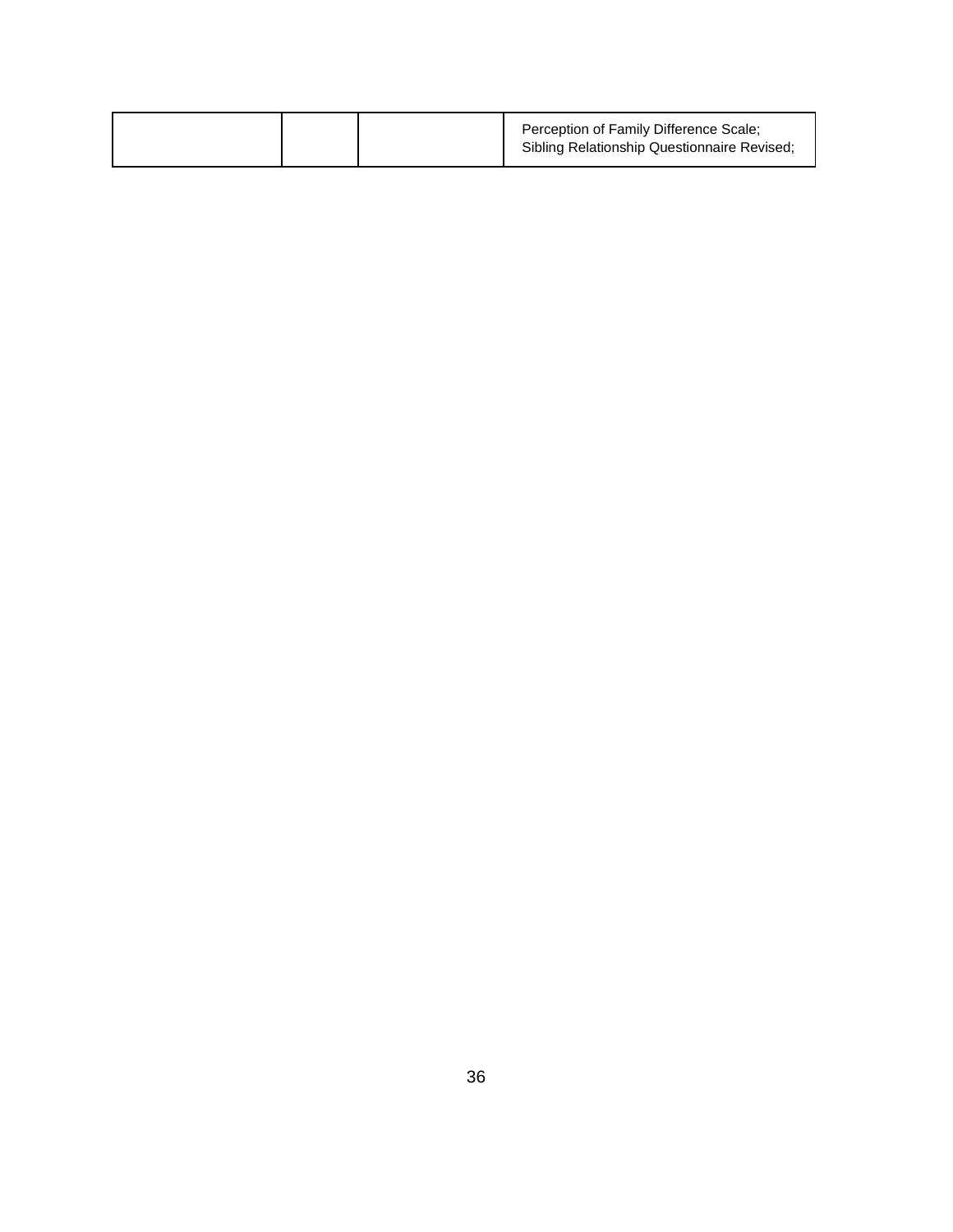10. Appendix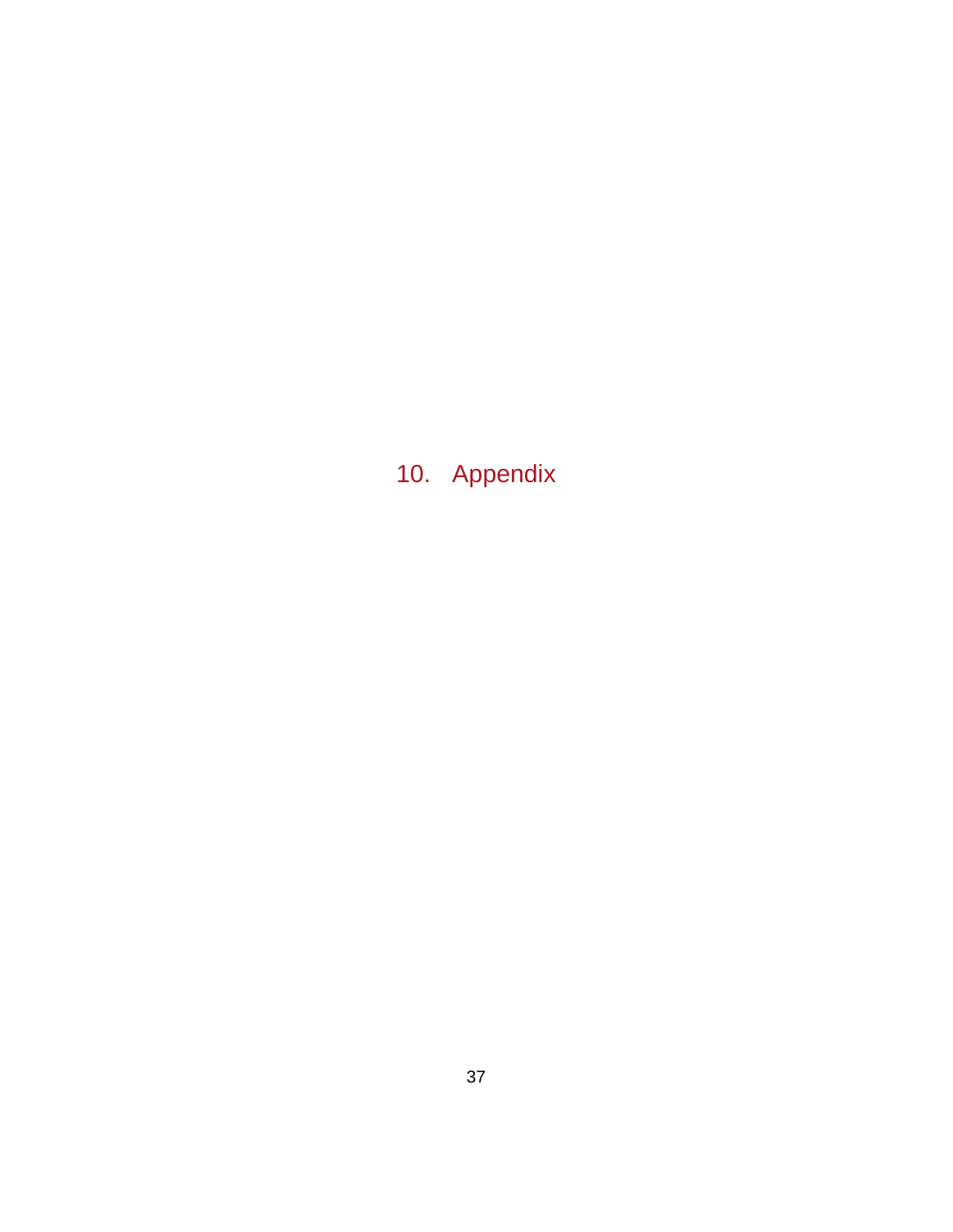

<span id="page-37-0"></span>Figure 1A. Births to MCS and Next Steps study mothers as % of all births<sup>[13](#page-37-0)</sup>

<sup>&</sup>lt;sup>13</sup> Note: Figures were calculated assuming the age structure of births 2020-2046 remains the same as in 2017 (see Figure 2), and assuming an equal birth rate at each age within 5-year age band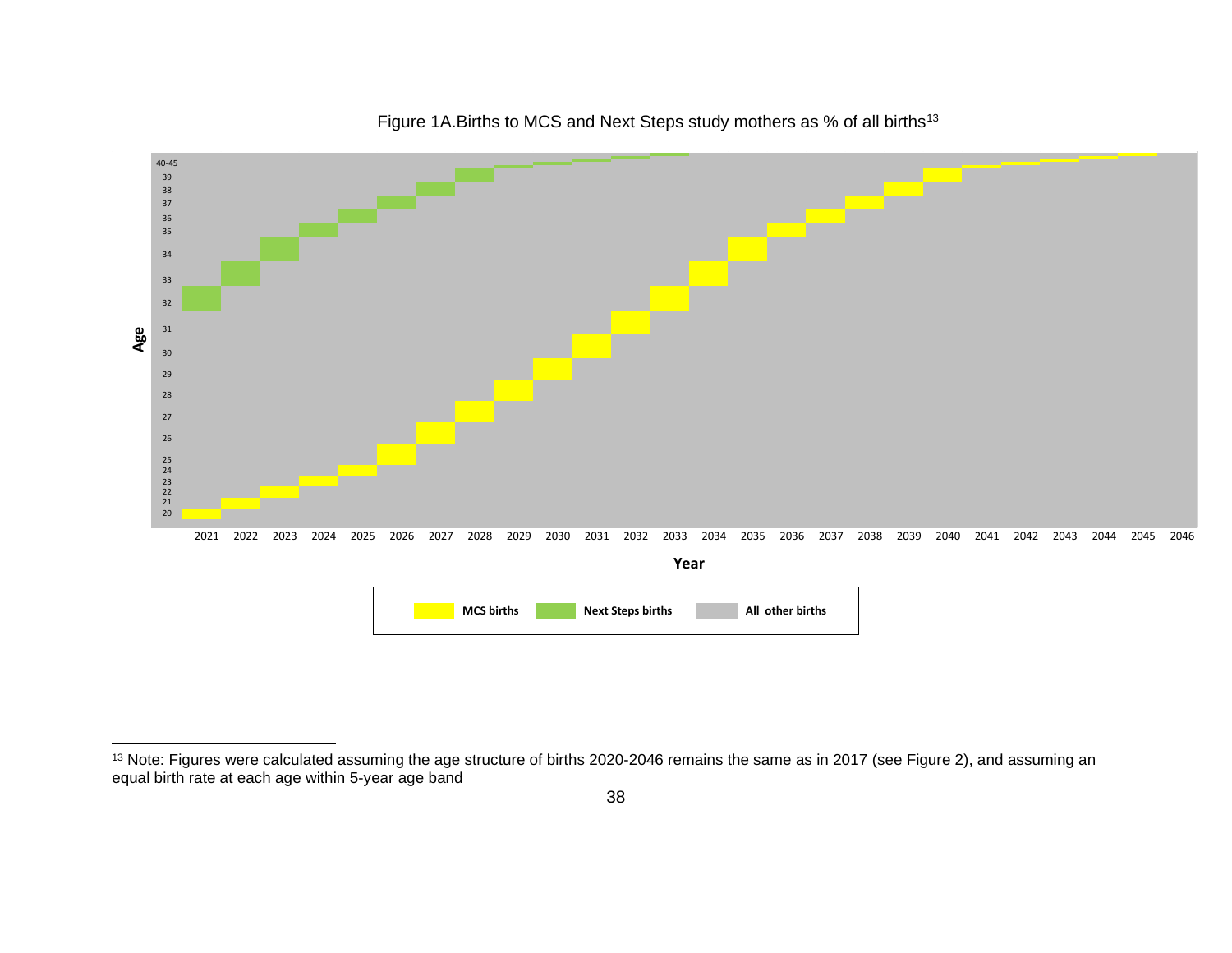### 10.1 Proposed new measures

# **Prenatal Development and Postnatal Assessment**

### **Baby Behavior Questionnaire**

Measures: Infant behavior

Scales: Intensity/activity, regularity, approach-withdrawal, sensory sensitivity, attentiveness, manageability

Scale/Item Reliability: a=0.72, 0.73, 0.50

Short-term Reliability:

Validity:

Citation: Bohlin, Hagekull, and Lindhagen, 1981

#### **Bethlehem Mother Infant Interaction Scale**

Measures: Mother baby bond

Scales: the amount that mother and baby like looking at each other, the amount that mother and baby like touching each other, the reactivity of the infant to the mother, the ability of the mother to read and understand infant's mood, the ease with which the infant gets into a routine, the likelihood that the infant will come to harm

Scale/Item Reliability: internal consistency 0.76

Short-term Reliability:

Validity:

Citation: Pearce and Ayers, 2005

#### **Brief Symptom Inventory**

Measures: Maternal anxiety and depression

Scales:

Scale/Item Reliability:

Short-Term Reliability:

Validity

Citation: Derogatis & Melisaratos, 1983

### **Center for Epidemiological Studies-Depression**

Measures: Level of depression symptoms in the past week

Scales:

Scale/Item Reliability: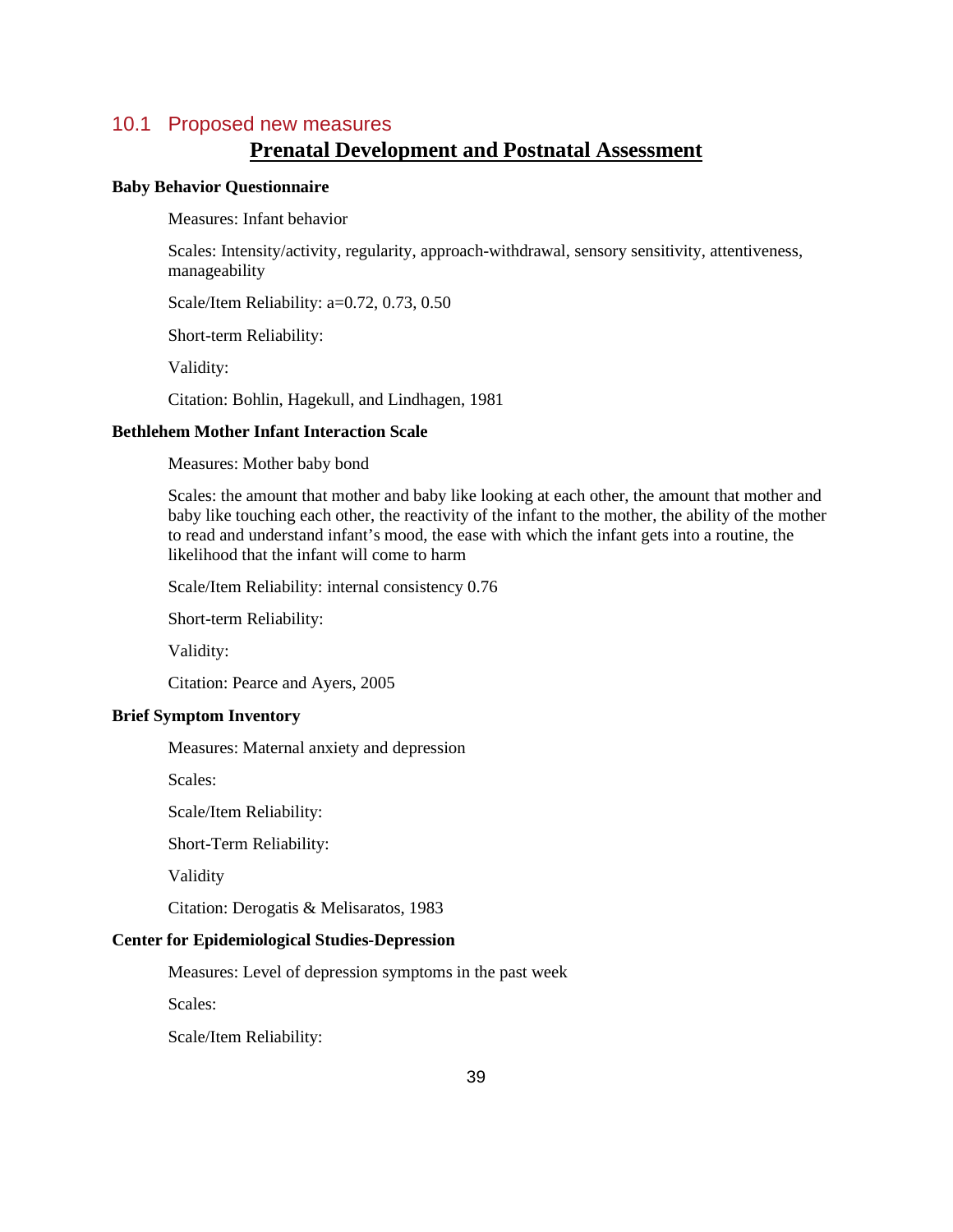Short-Term Reliability:

Validity

Citation: Fava, 1982

#### **Child Adolescent Perception Scale (CAPS)**

Measures: Child's perfectionism

Scales: self-oriented perfectionism, socially prescribed perfectionism

Scale/Item Reliability: Cronbach's alpha .70 and .77 respectively

Short-term Reliability:

Validity:

Citation: Flett, Hewitt, Boucher, Davidson and Munro, 2000

#### **Crown-Crisp Index**

Measures: Maternal Anxiety

Scales: Anxiety

Scale/Item Reliability: internal consistencies exceed 0.80

Short-Term Reliability: NA

Validity:

Citation: Birtchnell et al. 1988, Sutherland & Cooper, 1992

### **Early Infant Temperament Questionnaire**

Measures: Infant temperament

Scales: Activity, Rhythmicity, Approach/withdrawal, Adaptability, Intensity, Mood, Persistence, Distractibility, Sensory Threshold

Scale/Item Reliability: Cronbach's alpha ranged from 0.36- 0.75

Short-Term Reliability:

Validity:

Citation: Axia, 1993, Medoff-Cooper, Carey & McDevitt, 1993, Vedova, 2014

#### **Edinburgh Postnatal Depression Scale**

Measures: Maternal Depression

Scales: 10 item self-report

Scale/Item Reliability: internal consistencies exceeded 0.80

Short-Term Reliability: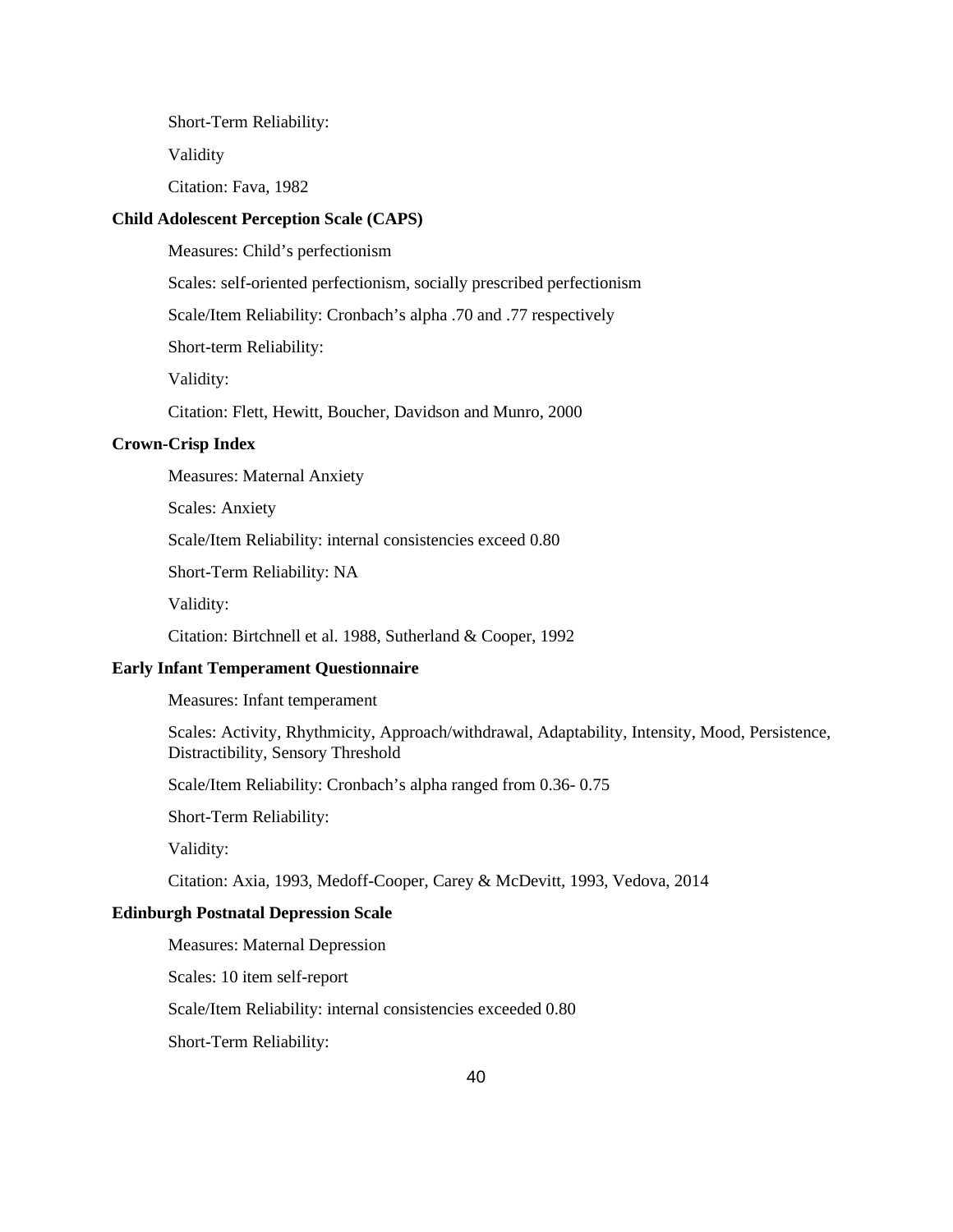Validity: Sensitivity (100%), specificity (87%)

Citation: Cox et al, 1987, Murray & Carothers, 1990

### **Emotional Availability Scales**

Measures:

Scales:

Scale/Item Reliability:

Short-Term Reliability:

Validity

Citation: Biringen, Robinson & Emde 2000

#### **Hospital Anxiety and Depression Scale**

Measures: State anxiety

Scales: anxiety, depression

Scale/Item Reliability: internal consistencies anxiety (0.93), depression (0.90)

Short-term Reliability:

Validity:

Citation: Zigmond and Snaith, 1983

### **Ideal Child Checklist (ICC)**

Measures: Parents perceptions of the ideal child

Scales: Factor 1: Confident, Aggressive, Well-Adjusted, Factor 2: Socially Virtuous, Factor 3: Negativistic, Critical, Factor 4: Creative, Intuitive

Scale/Item Reliability: internal consistencies range from a=0.50-0.70

Short-term Reliability:

Validity:

Citation: Torrance, 1975

### **Index of Psychiatric Symptoms in Children**

Measures: Child Behavioral assessment

Scales: Conduct problems, emotional problems, hyperactivity/inattention

Scale/Item Reliability: Internal consistencies of the scales ranged from 0.62 to 0.75

Short-Term Reliability:

Validity: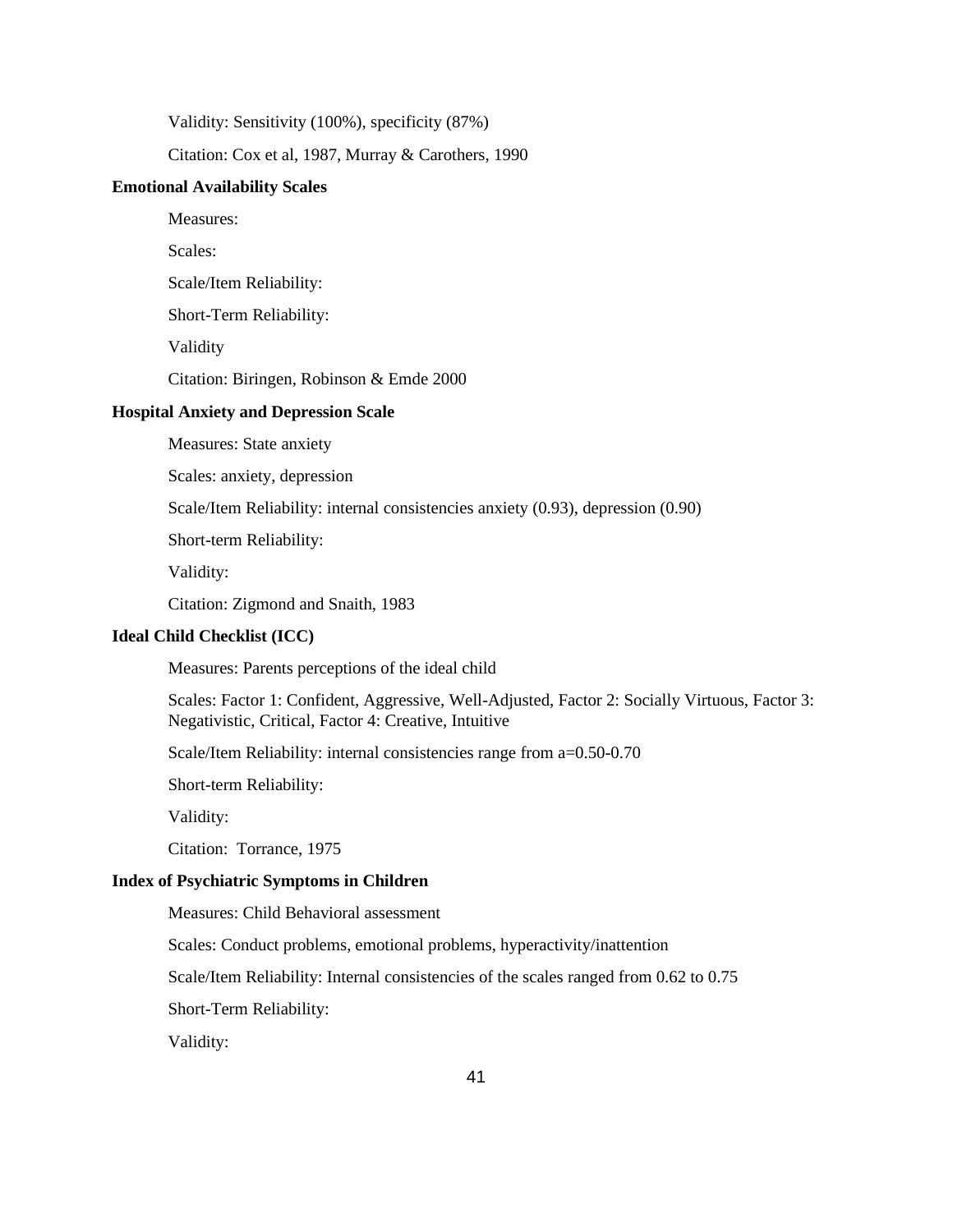Citation: Elander & Rutter, 1996

#### **Infant Behavior Questionnaire-Revised**

Measures: Infant Temperament

Scales: Activity Level, Distress to Limitations, Fear, Duration of Orienting, Falling Reactivity, Sadness

Scale/Item Reliability: Internal consistencies ranged from 0.70 to 0.85

Short-Term Reliability:

Validity:

Citation: Garstein and Rothbart, 2003, Roza et al., 2008

#### **Infant Characteristics Questionnaire**

Measures: Child Behavior

Scales: Fussy/Difficult Temperament, Unadaptable, Dull, Unpredictable

Scale/Item Reliability: internal consistency and test retest reliability .57-.79

Short-term Reliability:

Validity:

Citation: Bates et al., 1979

### **Infant Temperament Questionnaire - Revised**

Measures: Infant Behavior

Scales: Activity Level, Rhythmicity, Adaptability, Approach-withdrawal, Intensity, Mood, Persistence, Distractibility, Threshold

Scale/Item Reliability: correlation coefficients: r=0.71,0.67,0.58,0.57,0.45,0.32

Short-term Reliability:

Validity:

Citation: Carey and McDevitt, 1978

#### **Internalization Scale**

Measures: Children's internalization of mother's values

Scales:

Scale/Item Reliability: Cronbach's alpha .82

Short-term Reliability:

Validity: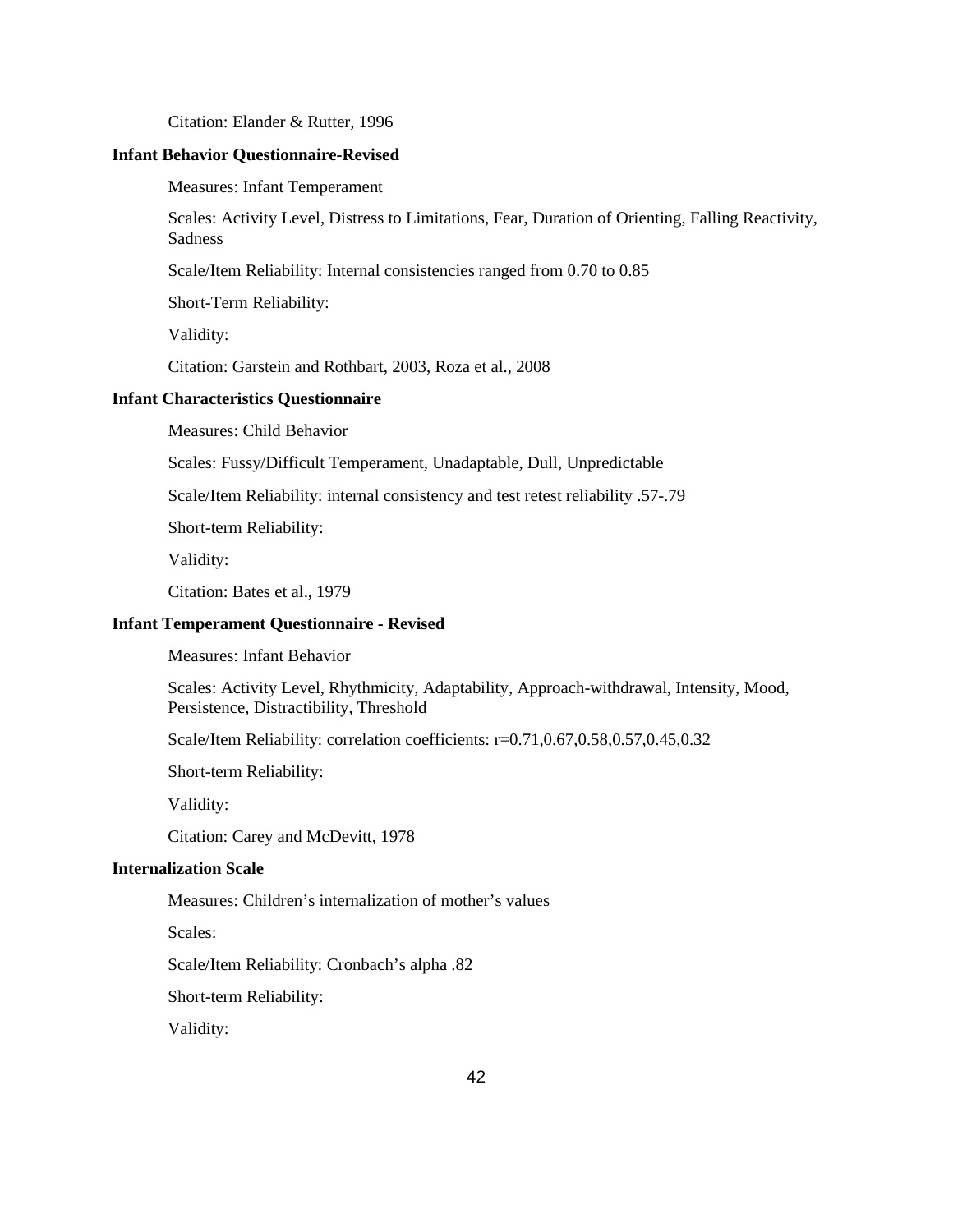Citation: Ying Tong and Lam, 2011

### **Jackson Personality Inventory**

Measures: Maternal Personality

Scales: Anxiety, Breadth of Interest, Conformity, Energy Level, Innovation, Interpersonal Affect, Organization, Responsibility, Self Esteem, Social Participation, Value Orthodoxy

Scale/Item Reliability: In two studies, median internal consistency reliabilities (Bentler's Theta) were .90 and .93.

Short-term Reliability: Not available

Validity: Median correlations with Adjective Checklist, Self-Rating, and Peer Rating are .70, .56, and .38, respectively.

Citation: Jackson, D. N. (1976). *Jackson Personality Inventory: Manual*. Port Huron, MI: Research Psychologists Press, Div. Sigma Assessment Systems

#### **Knowledge of Infant Development Scale**

Measures: Maternal knowledge of developmental milestones

Scales: Physical and Social milestones

Scale/Item Reliability: a=0.84

Short-term Reliability:

Validity:

Citation: Paikoff, 1987

#### **Life Events Survey**

Measures: Life stress

Scales: Occurrence and valence of major stressors and life events occurring in the past year

Scale/Item Reliability: test retest reliability r=0.63 and 0.64

Short-term Reliability:

Validity:

Citation:

#### **Mackey Childbirth Satisfaction Scale**

Measures: Satisfaction

Scales: General satisfaction, satisfaction with self, baby, midwife, physician and partner

Scale/Item Reliability: Internal consistency reliability coefficients (Cronbach's alpha for N=605), total scale: a=0.95, self: a=0.84, baby: a=0.74, midwife: a=0.96, physician: a=0.94, partner: a=0.85, general: a=0.71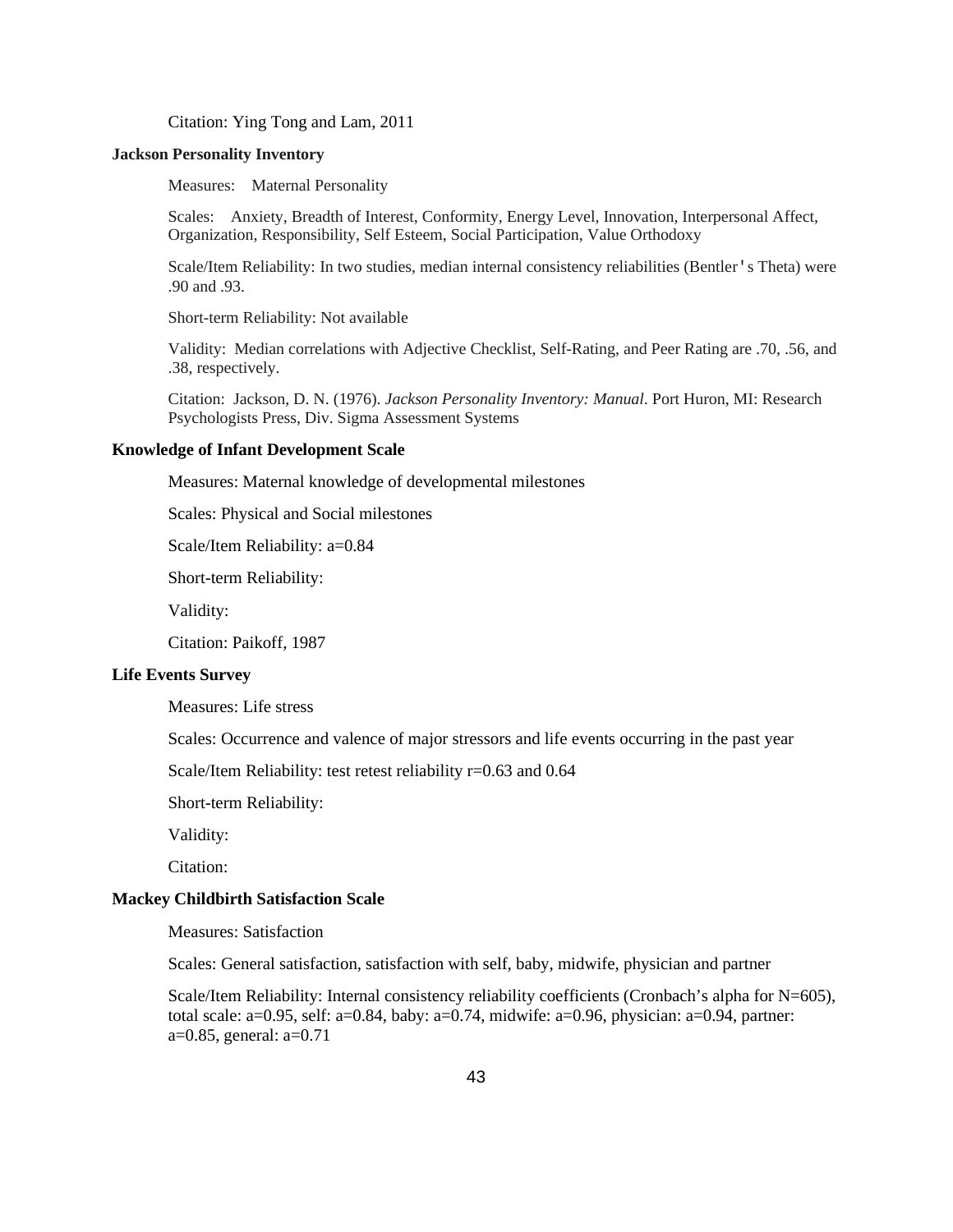Short-term Reliability:

Validity:

Citation: Goodman et al.

#### **Maternal Adaptation Scales**

Measures: Maternal adaptation

Scales: Maternal roles, Irritability, Stress, Coping, Satisfaction

Scale/Item Reliability: a= 0.58, 0.59, 0.50, 0.55, 0.63 respectively

Short-term Reliability:

Validity:

Citation: Hagekull, 1981

#### **Maternal Perceptions Questionnaire**

Measures: Child's Social and Intellectual Characteristics

Scales: Language Competence, Unresponsiveness to Mother, Psychomotor Incompetence, Unsociable, Compliant and Mature, Troublesome

Scale/Item Reliability:

Short-term Reliability:

Validity:

Citation: Olson, Bates, and Bayles, 1982

#### **Minnesota Child Development Inventory**

Measures: Developmental competence

Scales: Language, Social

Scale/Item Reliability:

Short-term Reliability:

Validity:

Citation: Ireton & Thwing, 1974

#### **Mothers Performance Goals for Her Child**

Measures: Mother's evaluation of her child

Scales: The importance of obtaining positive performance, avoidance of any negative performance outcomes, an emphasis on natural learning ability, devaluing the importance of learning

Scale/Item Reliability: Cronbach's alpha .79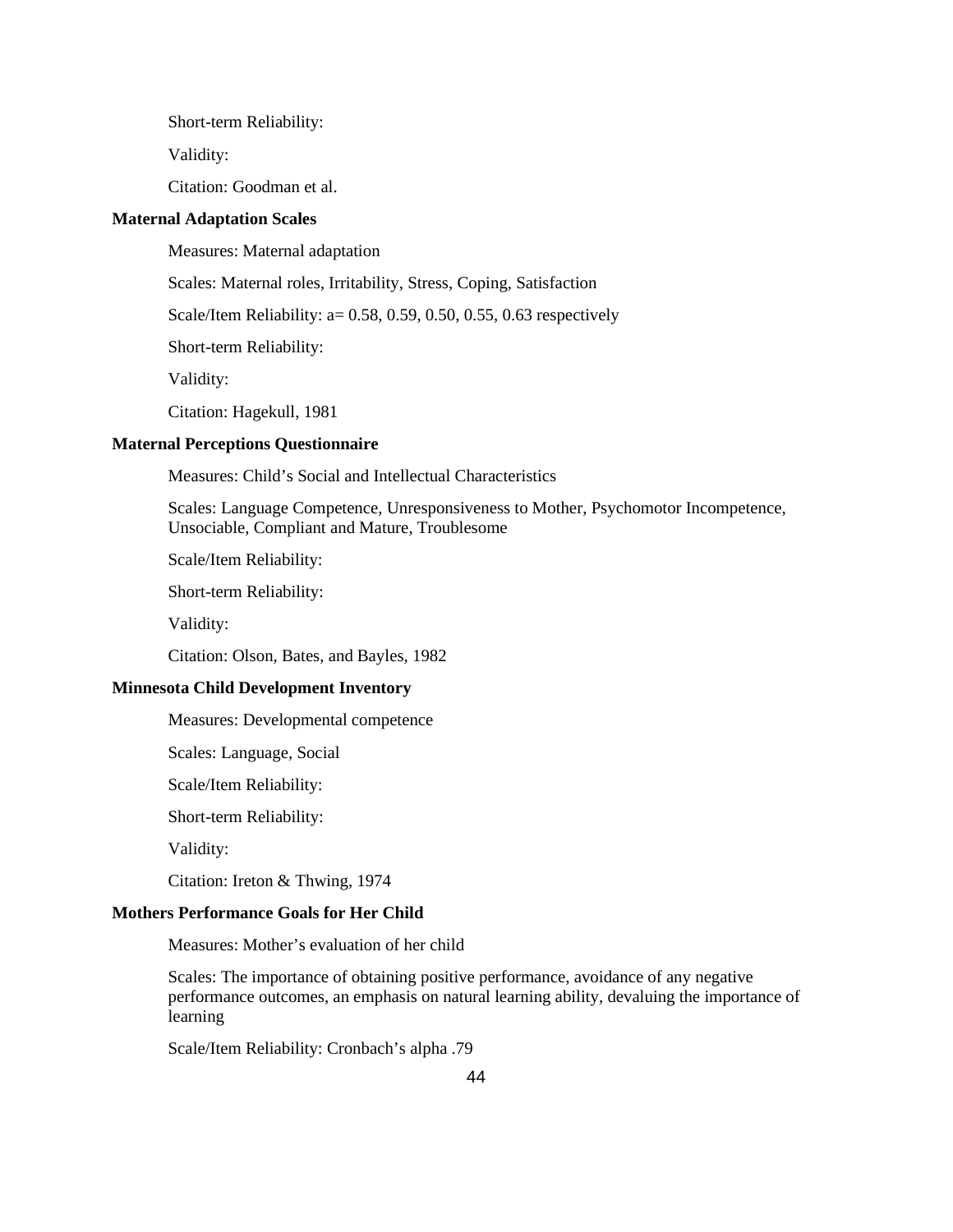Short-term Reliability:

Validity:

Citation: Ricco, McCollum and Schuyten, 2003

#### **Multidimensional Personality Questionnaire**

Measures: Maternal Personality

Scales: Positive Affect, Negative Affect, Constraint

Scale/Item Reliability: internal consistencies alpha's range from .76 to .89, retest reliability .89

Short-term Reliability:

Validity:

Citation: Tellegen, 1982

#### **Multidimensional Scale of Perceived Social Support**

Measures: Women's perception of her level of social support

Scales:

Scale/Item Reliability:

Short-Term Reliability:

Validity

Citation: Zimet, Dahlem, Zimet & Farley, 1988

#### **Parental Acceptance-Rejection Questionnaire**

Measures: Maternal perceptions of their own parents

Scales: Perceived parental warmth, hostility, neglect/ indifference, undifferentiated rejection

Scale/Item Reliability: a=0.95, 0.93, 0.88, 0.86 respectively

Short-term Reliability:

Validity:

Citation: Rohner, Saavedra and Granum, 1980

### **Perceived Stress Scale**

Measures: Maternal perceived stress

Scales:

Scale/Item Reliability: Cronbach's alpha=0.92

Short-Term Reliability:

Validity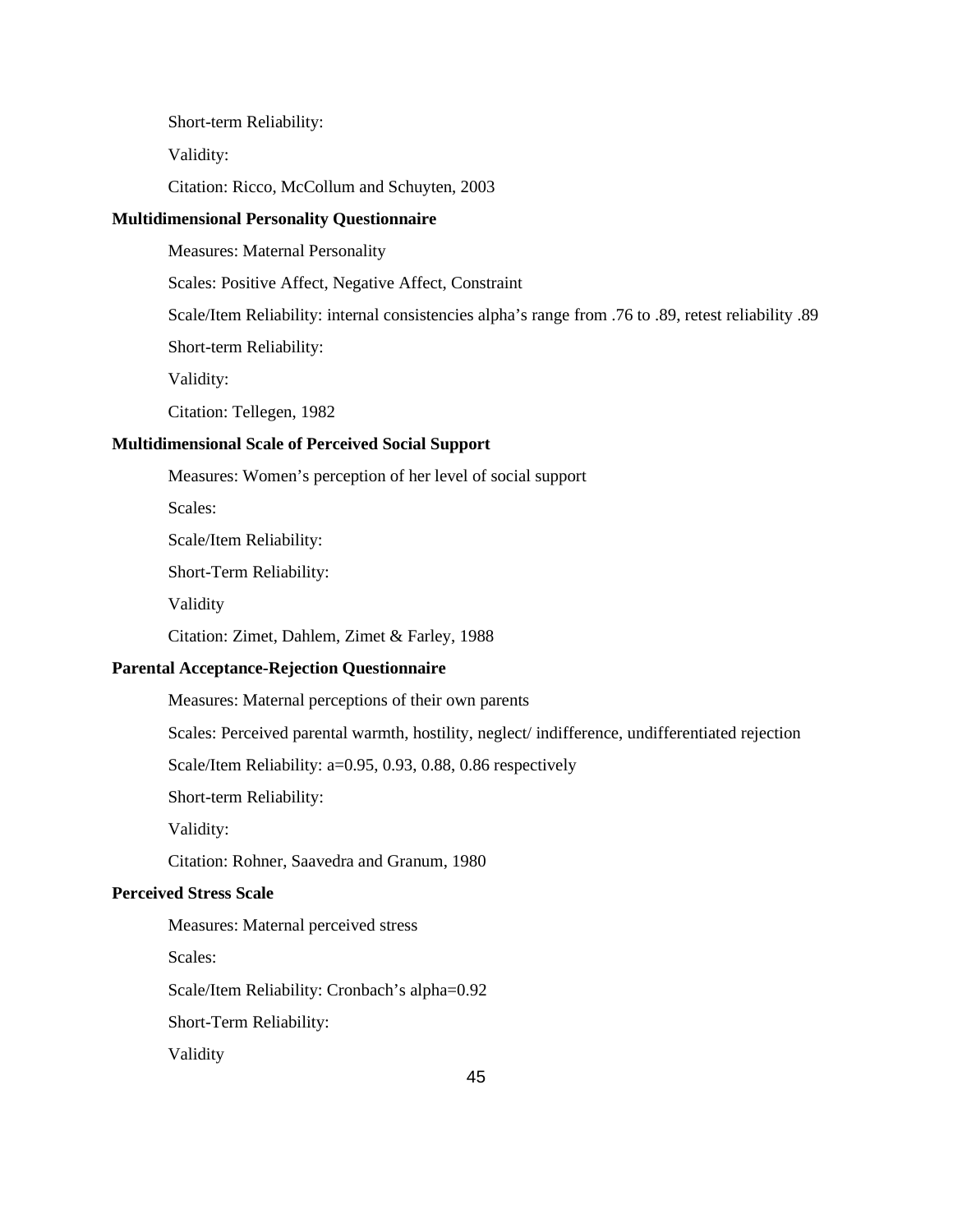Citation: Cohen & Williamson, 1987

#### **PLIKSi Semi-structured interview**

Measures: Non-clinical psychotic symptoms

Scales: hallucinations, delusions, and bizarre delusions

Scale/Item Reliability: kappa value for interrater reliability was 0.72

Short-Term Reliability:

Validity:

Citation: Horwood et al., 2008

#### **Postpartum Bonding Questionnaire**

Measures:

Scales:

Scale/Item Reliability:

Short-Term Reliability:

Validity

Citation: Brockington, Fraser & Wilson, 2006

#### **Pregnancy Related Anxieties Questionnaire-Revised**

Measures: Maternal anxiety

Scales: Fear of giving birth, fear of bearing a physically or mentally handicapped child, concern about one's own appearance

Scale/Item Reliability: Cronbach's alphas all >76

Short-Term Reliability:

Validity

Citation: Huizink, 2000, Van den Bergh, 1990

#### **Pregnancy Specific Anxiety Scale**

Measures: Maternal Anxiety

Scales: Worries about their health, their baby's health, labor and delivery and caring for their baby

Scale/Item Reliability: Cronbach's a= 0.81

Short-Term Reliability:

Validity: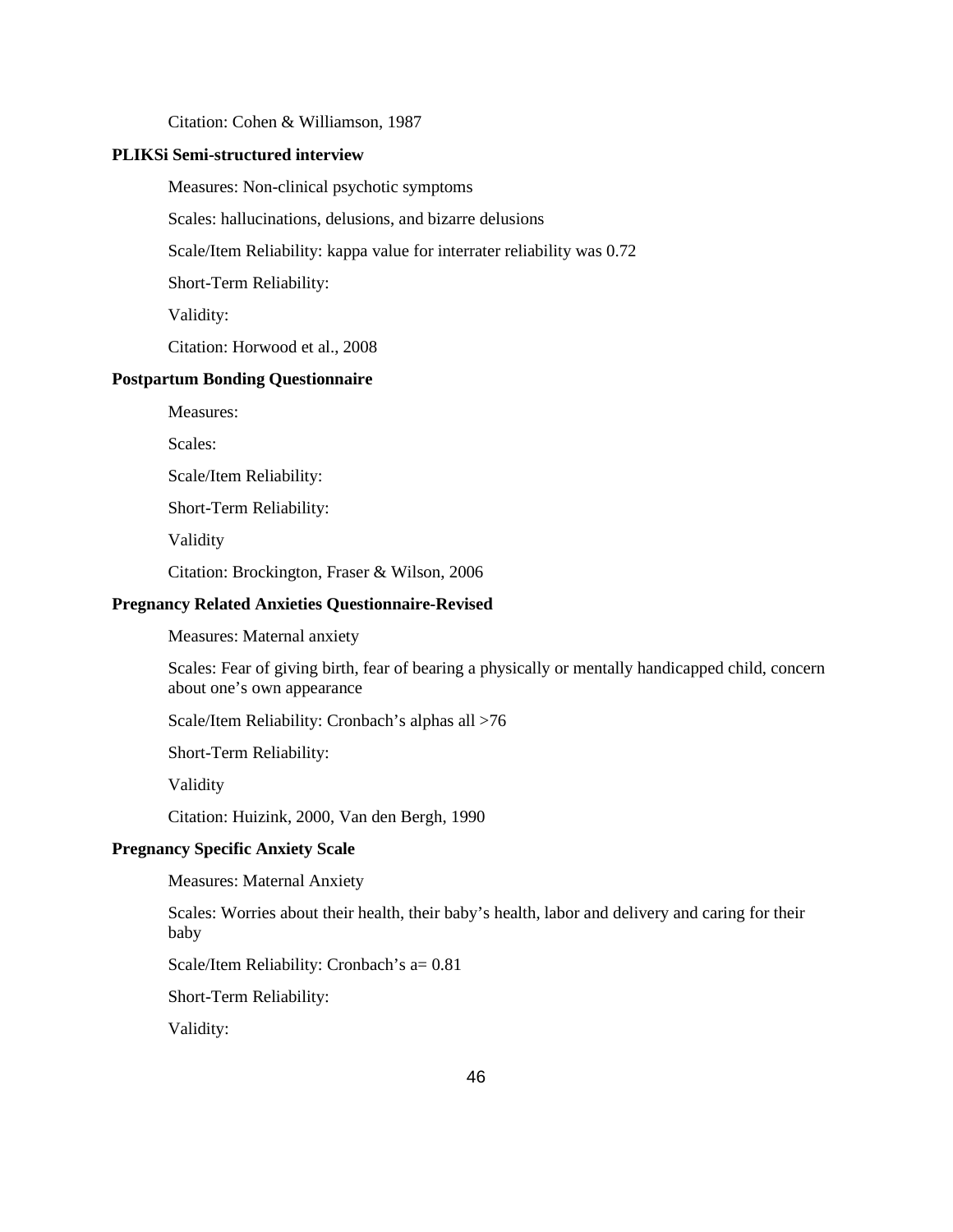Citation: Rini et al., 1999

### **Prenatal Coping Inventory (NuPCI)**

Measures: Maternal Coping strategies

Scales: Avoidance strategies, Approach strategies

Scale/Item Reliability: a=0.73, a=0.85

Short-term Reliability:

Validity:

Citation: Hamilton and Lobel, 2008

#### **Prenatal Maternal Expectations Scale**

Measures: Prenatal expectations regarding the infant

Scales: Baby, Enjoy, Friends, Life, Image

Scale/Item Reliability: Cronbach's a= 0.80

Short-term Reliability:

Validity:

Citation: Coleman, 1999

#### **Preschool Behavior Questionnaires**

Measures: Child's Behavior

Scales: Hostile, Hyperactive, Anxious

Scale/Item Reliability:

Short-term Reliability:

Validity:

Citation: Behar, 1977

### **Psychosocial Hassles Scale**

Measures: Psychosocial Stress

Scales: Money worries, Problems with friends

Scale/Item Reliability:

Short-Term Reliability:

Validity:

Citation: Misra et al., 2001, Curry et al., 1994

### **Social Support Network Questionnaire**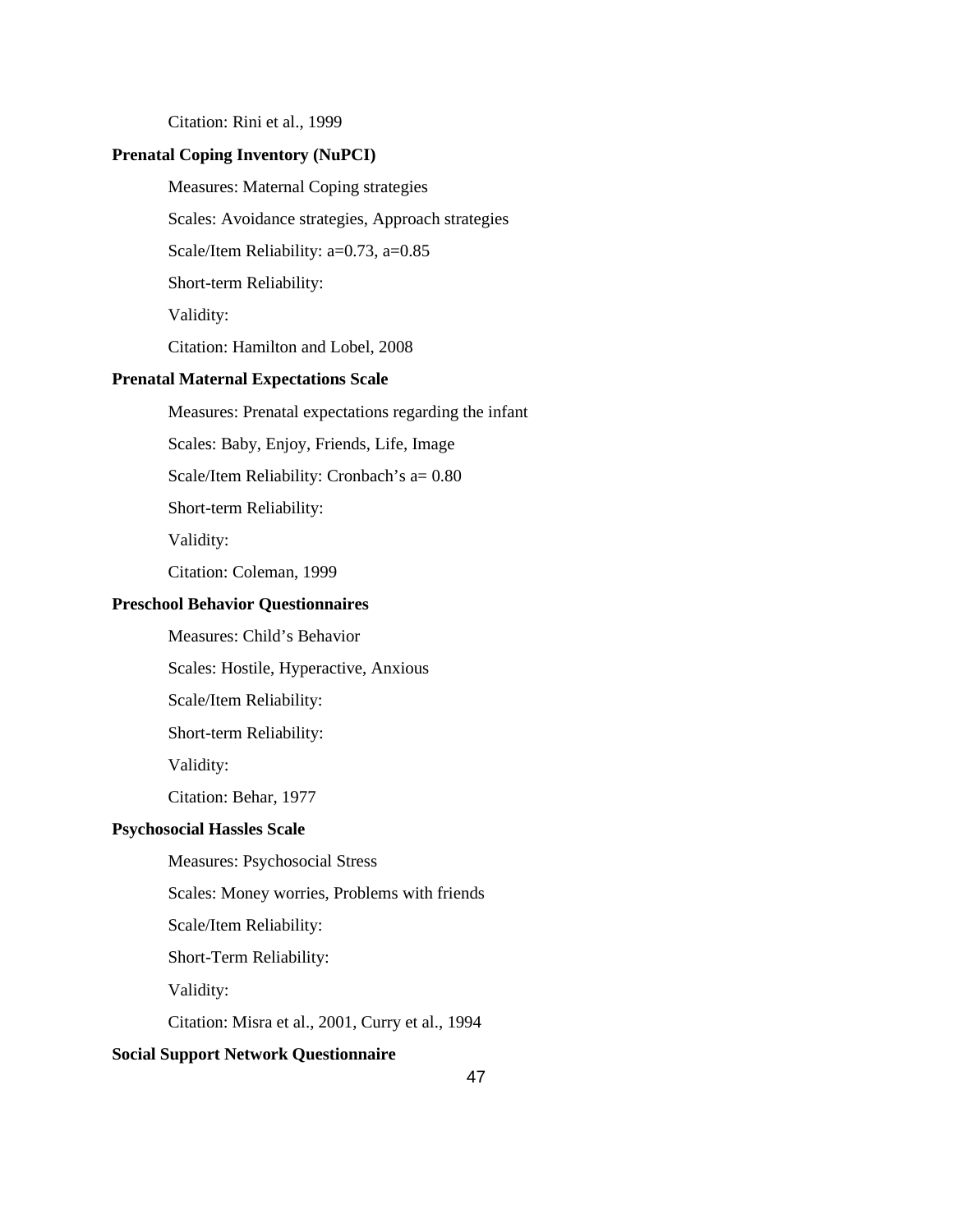Measures: Amount of perceived social support and satisfaction with support

Scales: Support, Satisfaction

Scale/Item Reliability: test retest reliability  $r=0.76$ ,  $p<0.01$  for support,  $r=0.54$ ,  $p<0.05$  for satisfaction

Short-term Reliability:

Validity:

Citation: Rhodes, Ebert, Meyers and Davis, 1995

### **State Trait Anxiety Inventory**

Measures: Maternal anxiety

Scales:

Scale/Item Reliability: Internal consistency coefficients range from 0.86-0.95

Short-Term Reliability:

Validity

Citation: Speilberger & Gorsuch, 1983

#### **Stressful Life Events**

Measures:

Scales:

Scale/Item Reliability:

Short-Term Reliability:

Validity

Citation: Whitehead, Brogan, Blackmore-Prince & Hill, 2003

#### **Symptom Checklist 90-R**

Measures: Maternal Anxiety

Scales: 10 item anxiety scale

Scale/Item Reliability:

Short-Term Reliability:

Validity: good convergent and divergent validity (Morgan et al., 1998

Citation: Geisbrecht et al.

#### **Wechsler Adult Intelligence Scale**

Measures: Assessment of Intelligence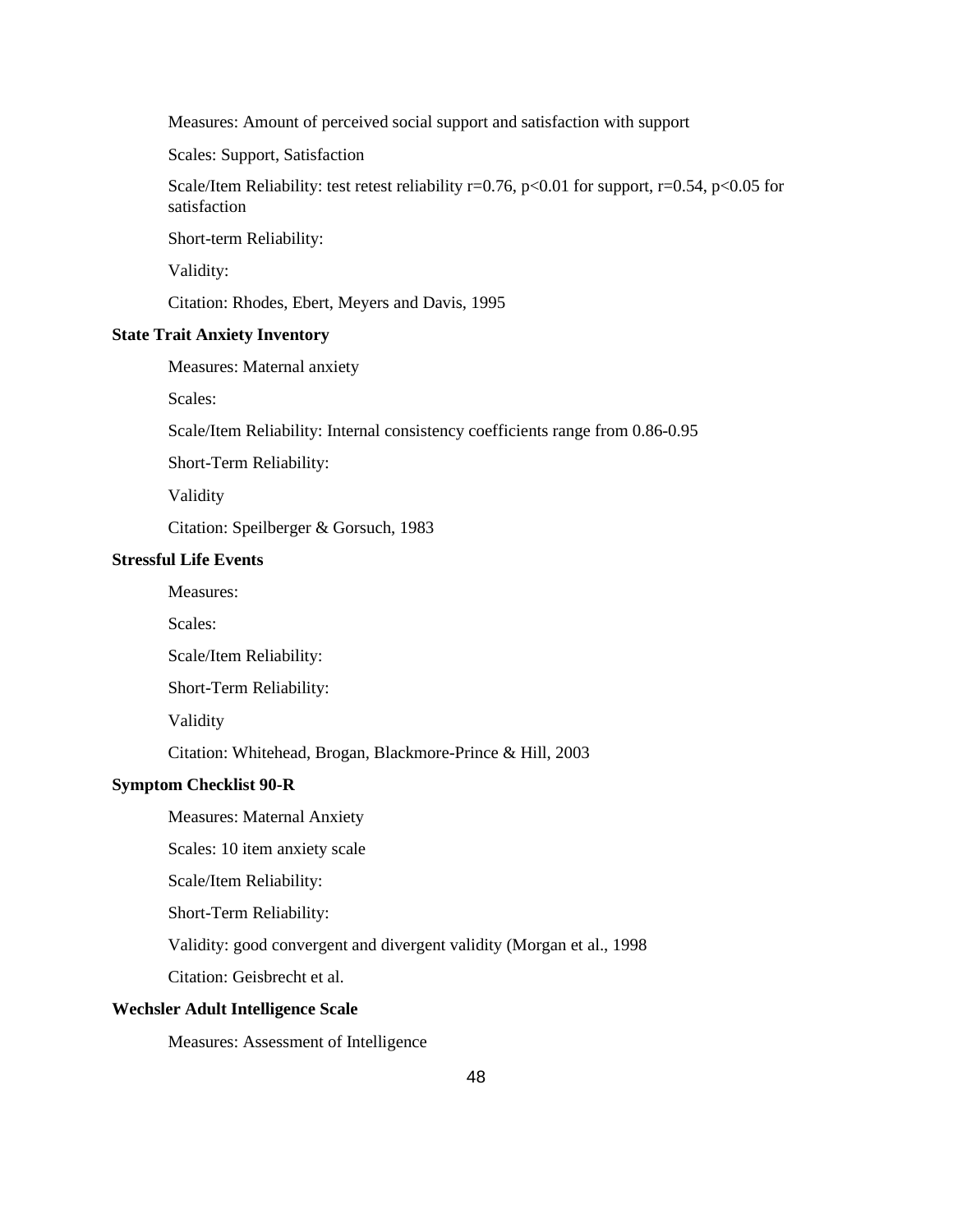Scales: Verbal IQ, Performance IQ, Full scale IQ

Scale/Item Reliability:

Short-Term Reliability:

Validity

Citation:

### **What Being the Parent of a Newborn Baby is Like (WPL-R)**

Measures: Postnatal Experiences

Scales: Evaluation, Centrality, Life Change

Scale/Item Reliability: Cronbach's alpha = 0.70

Short-term Reliability:

Validity:

Citation: Chang, 1989

### **Wijma Delivery Expectancy/Experience Questionnaire**

Measures: Personal Control

Scales: I behaved badly, I dared to totally surrender control to my body, I lost total control of myself

Scale/Item Reliability: Cronbach's a = 0.67

Short-term Reliability:

Validity:

Citation: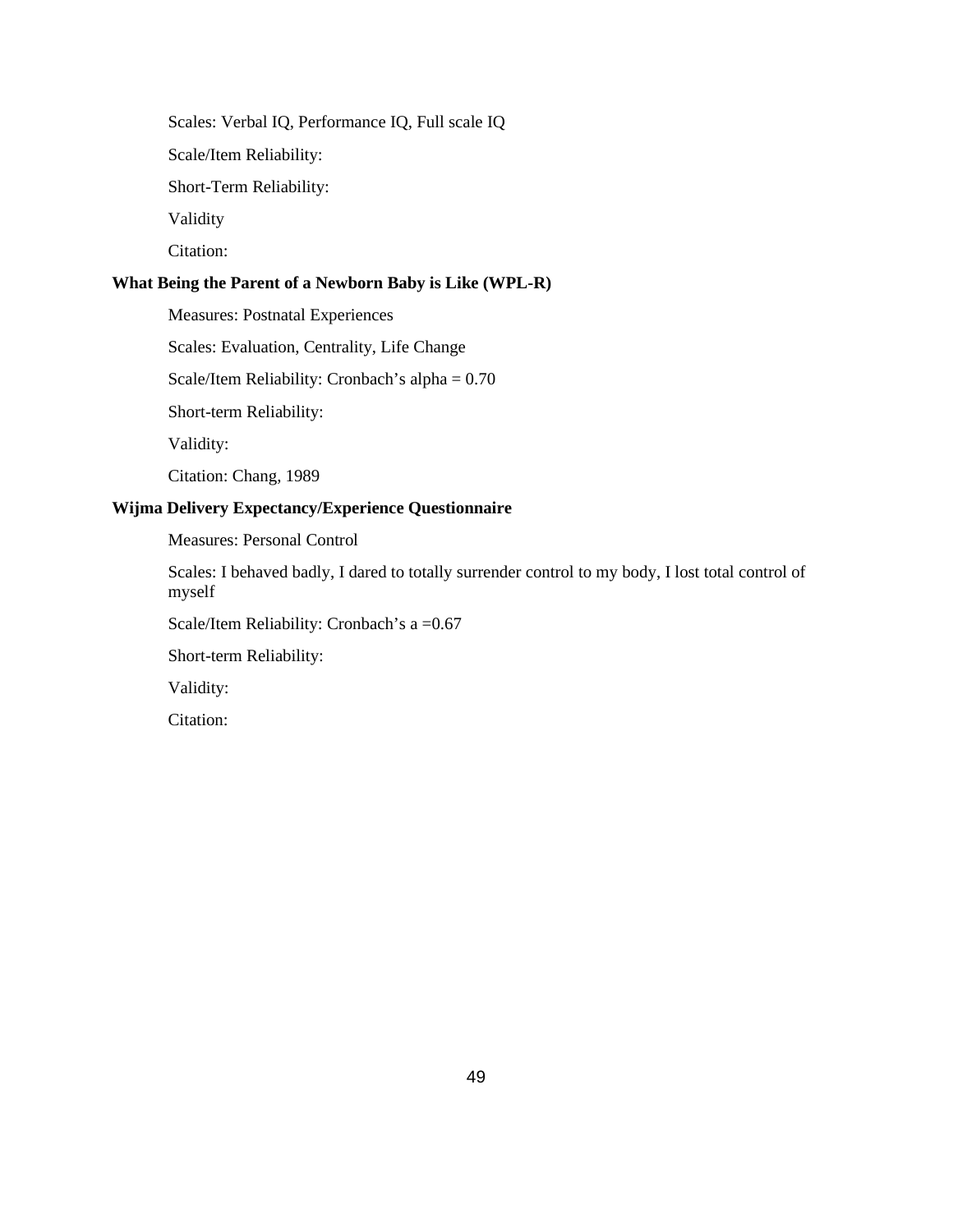#### **References: Fetal Development and Postnatal Assessment**

Abel, K. M., Dalman, C., Svensson, A. C., Susser, E., Dal, H., Idring, S., … Magnusson, C. (2013). Deviance in fetal growth and risk of autism spectrum disorder. *The American Journal of Psychiatry*, *170*(4), 391–398.<https://doi.org/10.1176/appi.ajp.2012.12040543>

Baibazarova, E., van de Beek, C., Cohen-Kettenis, P. T., Buitelaar, J., Shelton, K. H., & van Goozen, S. H. M. (2013). Influence of prenatal maternal stress, maternal plasma cortisol and cortisol in the amniotic fluid on birth outcomes and child temperament at 3 months. *Psychoneuroendocrinology*, *38*(6), 907–915. https://doi.org/10.1016/j.psyneuen.2012.09.015

Bates, J. E., & Bayles, K. (1984). Objective and subjective components in mothers' perceptions of their children from age 6 months to 3 years. *Merrill-Palmer Quarterly*, *30*(2), 111–130. Retrieved from http://search.ebscohost.com/login.aspx?direct=true&db=psyh&AN=1984-22928-001&site=ehost-live

Bates, J.E. (1987). Temperament in infancy. In J.D. Osofsky (Ed.), Handbook of infant development (2nd ed., pp. 1101-l 149). New York: Wiley.

Christiaens, W., & Bracke, P. (2007). Assessment of social psychological determinants of satisfaction with childbirth in a cross-national perspective. *BMC pregnancy and childbirth*, *7*(1), 26.

Coleman, P., Nelson, E. S., & Sundre, D. L. (1999). The relationship between prenatal expectations and postnatal attitudes among first-time mothers. *Journal of Reproductive and Infant Psychology*, *17*(1), 27– 39. https://doi.org/10.1080/02646839908404582

Contreras, J. M., Rhodes, J. E., & Mangelsdorf, S. C. (1995). Pregnant African American teenagers' expectations of their infants' temperament: Individual and social network influences. *Journal of Applied Developmental Psychology*, *16*(2), 283-295.

Diener, M. L., Goldstein, L. H., & Mangelsdorf, S. C. (1995). The role of prenatal expectations in parents' reports of infant temperament. *Merrill-Palmer Quarterly*, *41*(2), 172–190. Retrieved from http://search.ebscohost.com/login.aspx?direct=true&db=psyh&AN=1995-28943-001&site=ehost-live

DiPietro, J. A., Bornstein, M. H., Costigan, K. A., Pressman, E. K., Hahn, C.-S., Painter, K., … Yi, L. J. (2002). What does fetal movement predict about behavior during the first two years of life? *Developmental Psychobiology*, *40*(4), 358–371.<https://doi.org/10.1002/dev.10025>

Farrant, B. M., Mattes, E., Keelan, J. A., Hickey, M., & Whitehouse, A. J. O. (2013). Fetal testosterone, socio-emotional engagement and language development. *Infant and Child Development*, *22*(2), 119–132. https://doi.org/10.1002/icd.1771

Galbally, M., IJzendoorn, M., Permezel, M., Saffery, R., Lappas, M., Ryan, J., … Lewis, A. J. (2017). Mercy Pregnancy and Emotional Well‐being Study (MPEWS): Understanding maternal mental health, fetal programming and child development Study design and cohort profile. *International Journal of Methods in Psychiatric Research*, *26*(4), 1–10. https://doi.org/10.1002/mpr.1558

Giesbrecht, G. F., Campbell, T., & Letourneau, N. (2015). Sexually dimorphic adaptations in basal maternal stress physiology during pregnancy and implications for fetal development. *Psychoneuroendocrinology*, *56*, 168–178. https://doi.org/10.1016/j.psyneuen.2015.03.013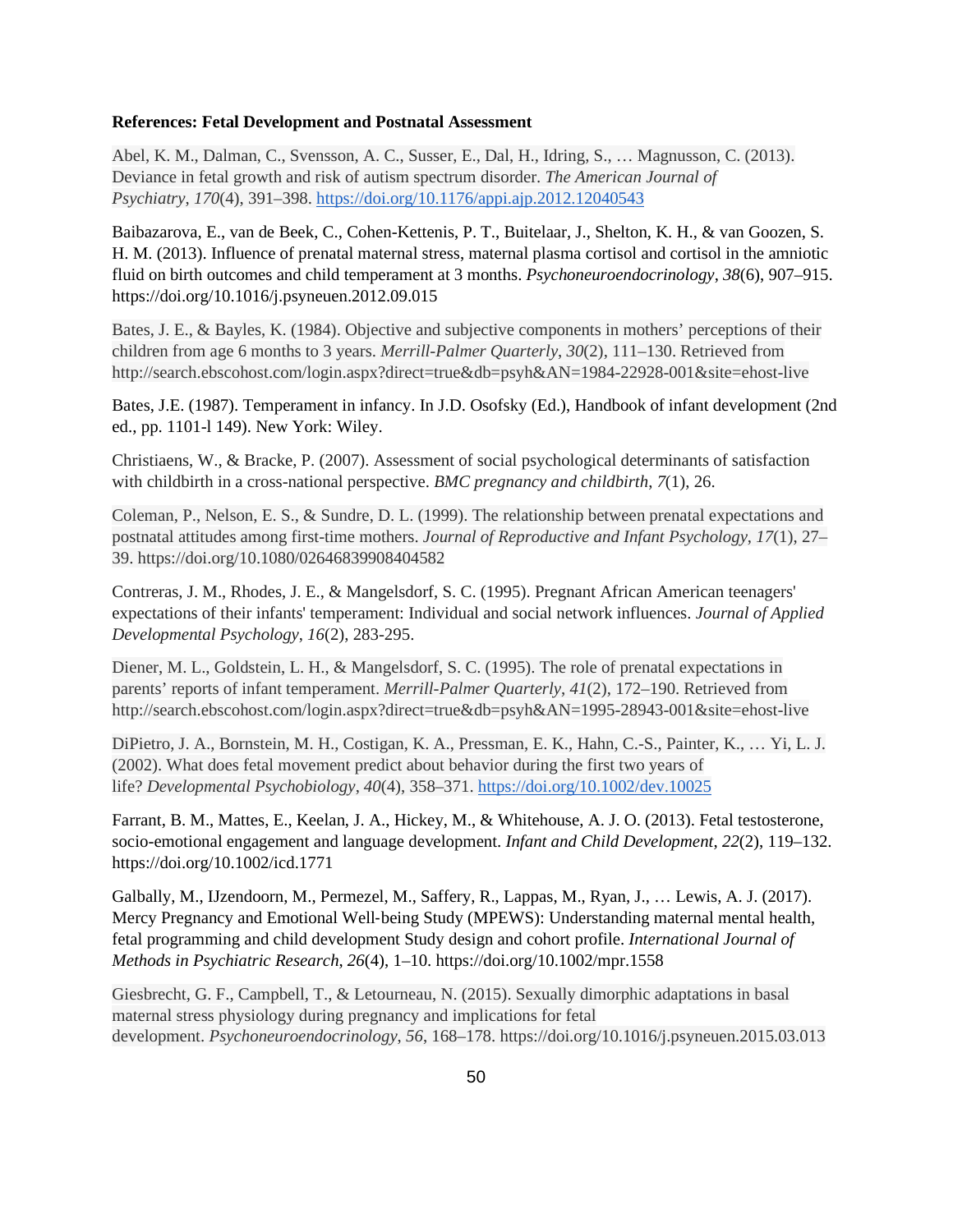Goodman, P., Mackey, M. C., & Tavakoli, A. S. (2004). Factors related to childbirth satisfaction. *Journal of advanced nursing*, *46*(2), 212-219.

Hagekull, B., & Bohlin, G. (1990). Early infant temperament and maternal expectations related to maternal adaptation. *International Journal of Behavioral Development*, *13*(2), 199-214.

Jensen, R. B., Juul, A., Larsen, T., Mortensen, E. L., & Greisen, G. (2015). Cognitive ability in adolescents born small for gestational age: Associations with fetal growth velocity, head circumference and postnatal growth. *Early Human Development*, *91*(12), 755–760. <https://doi.org/10.1016/j.earlhumdev.2015.08.014>

Kalmuss, D., Davidson, A., & Cushman, L. (1992). Parenting expectations, experiences, and adjustment to parenthood: A test of the violated expectations framework. *Journal of Marriage and family*, *54*(3), 516.

Kiang, L., Moreno, A. J., & Robinson, J. L. (2004). Maternal Preconceptions About Parenting Predict Child Temperament, Maternal Sensitivity, and Children's Empathy. *Developmental Psychology*, *40*(6), 1081–1092. https://doi.org/10.1037/0012-1649.40.6.1081

Koletzko, S. H., La Marca-Ghaemmaghami, P., & Brandstätter, V. (2015). Mixed expectations: Effects of goal ambivalence during pregnancy on maternal well‐being, stress, and coping. *Applied Psychology: Health and Well-Being*, *7*(3), 249–274. https://doi.org/10.1111/aphw.12047

Malacova, E., Li, J., Blair, E., Mattes, E., de Klerk, N., & Stanley, F. (2009). Neighbourhood socioeconomic status and maternal factors at birth as moderators of the association between birth characteristics and school attainment: A population study of children attending government schools in Western Australia. *Journal of Epidemiology and Community Health*, *63*(10), 842–849. https://doi.org/10.1136/jech.2008.086033

Mebert, C. J. (1989). Stability and change in parents' perceptions of infant temperament: Early pregnancy to 135 months postpartum. *Infant Behavior & Development*, *12*(2), 237–244. https://doi.org/10.1016/0163-6383(89)90010-6

Mebert, C. J. (1991). Dimensions of subjectivity in parents' ratings of infant temperament. *Child Development*, *62*(2), 352–361. https://doi.org/10.2307/1131008

Moon, C., Lagercrantz, H., & Kuhl, P. K. (2013). Language experienced in utero affects vowel perception after birth: A two‐country study. *Acta Paediatrica*, *102*(2), 156–160. https://doi.org/10.1111/apa.12098

Mulder, E. J. H., Ververs, F. F. T., de Heus, R., & Visser, G. H. A. (2011). Selective serotonin reuptake inhibitors affect neurobehavioral development in the human fetus. *Neuropsychopharmacology*, *36*(10), 1961–1971. https://doi.org/10.1038/npp.2011.67

O'Connor, T. G., Heron, J., Golding, J., Beveridge, M., & Glover, V. (2002). Maternal antenatal anxiety and children's behavioural/emotional problems at 4 years: Report from the Avon Longitudinal Study of Parents and Children. *The British Journal of Psychiatry*, *180*(6), 502–508. <https://doi.org/10.1192/bjp.180.6.502>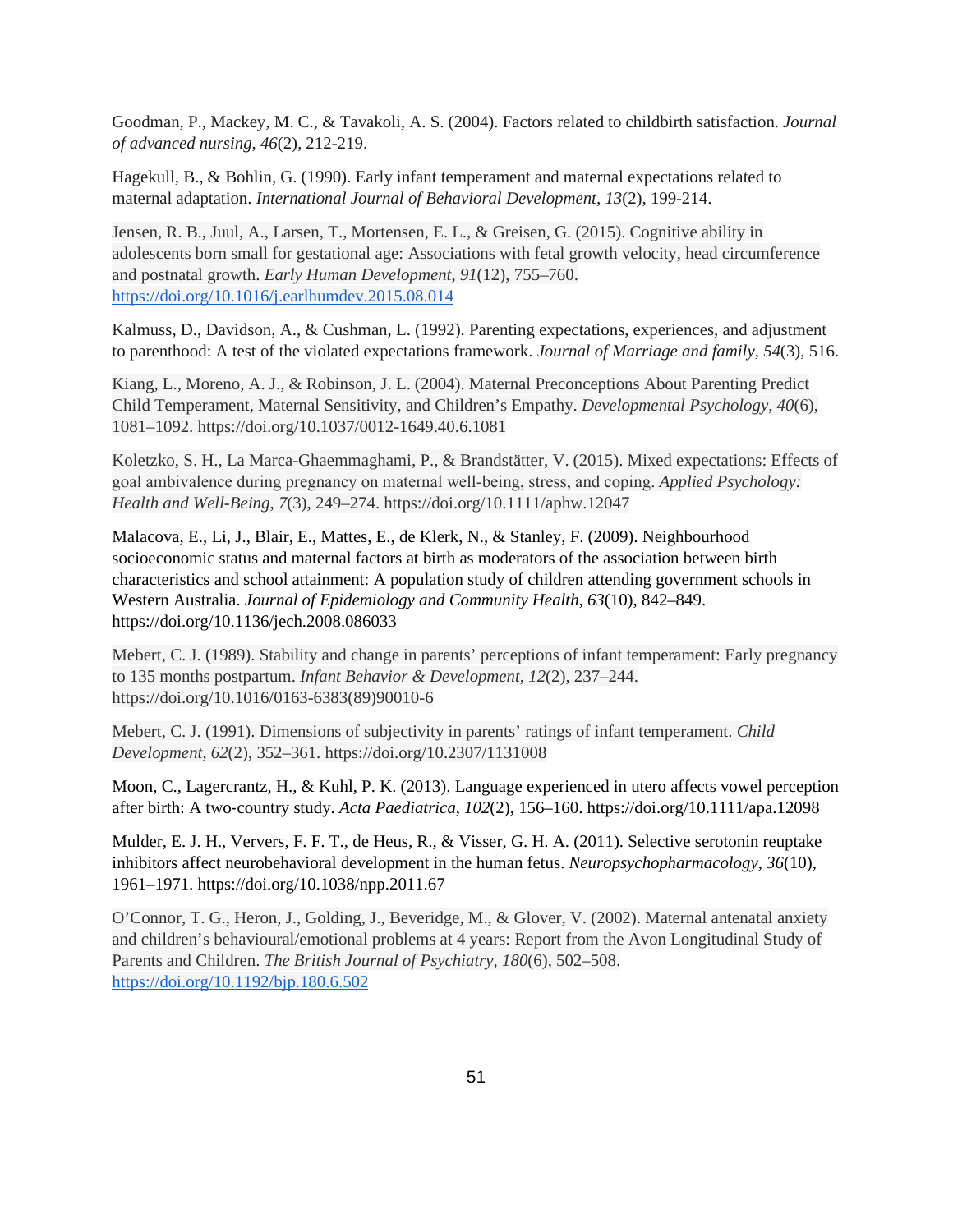Paguio, L. P. (1983). The influence of sex of child and parent on perceptions of the ideal child. *Child Study Journal*, *13*(3), 187–194. Retrieved from http://search.ebscohost.com/login.aspx?direct=true&db=psyh&AN=1984-12033-001&site=ehost-live

Pearce, H., & Ayers, S. (2005). The expected child versus the actual child: implications for the motherbaby bond. *Journal of Reproductive and Infant Psychology*, *23*(1), 89–102. https://doi.org/10.1080/0264683042000325528

Roza, S. J., Van Lier, P. A. C., Jaddoe, V. W. V., Steegers, E. A. P., Moll, H. A., Mackenbach, J. P., … Tiemeier, H. (2008). Intrauterine growth and infant temperamental difficulties: The Generation R Study. *Journal of the American Academy of Child & Adolescent Psychiatry*, *47*(3), 264–272. https://doi.org/10.1097/CHI.0b013e318160b3df

Rückinger, S., Beyerlein, A., Jacobsen, G., von Kries, R., & Vik, T. (2010). Growth in utero and body mass index at age 5 years in children of smoking and non-smoking mothers. *Early Human Development*, *86*(12), 773–777. https://doi.org/10.1016/j.earlhumdev.2010.08.027

Schölmerich, A., & van Aken, M. A. G. (1996). Attachment security and maternal concepts of ideal children in Northern and Southern Germany. *International Journal of Behavioral Development*, *19*(4), 725–738.<https://doi.org/10.1080/016502596385541>

Thomas, K., Harrison, G., Zammit, S., Lewis, G., Horwood, J., Heron, J., … Gunnell, D. (2009). Association of measures of fetal and childhood growth with non-clinical psychotic symptoms in 12-yearolds: The ALSPAC cohort. *The British Journal of Psychiatry*, *194*(6), 521–526. <https://doi.org/10.1192/bjp.bp.108.051730>

Tong, Y., & Lam, S. (2011). The cost of being mother's ideal child: The role of internalization in the development of perfectionism and depression. *Social Development*, *20*(3), 504–516. <https://doi.org/10.1111/j.1467-9507.2010.00599.x>

Vasiliadis, H.-M., Gilman, S. E., & Buka, S. L. (2008). Fetal growth restriction and the development of major depression. *Acta Psychiatrica Scandinavica*, *117*(4), 306–312. https://doi.org/10.1111/j.1600- 0447.2008.01168.x

Vedova, A. M. D. (2014). Maternal psychological state and infant's temperament at three months. *Journal of Reproductive and Infant Psychology*, *32*(5), 520–534. https://doi.org/10.1080/02646838.2014.947472

Weisman, C. S., Misra, D. P., Hillemeier, M. M., Downs, D. S., Chuang, C. H., Camacho, F. T., & Dyer, A.-M. (2011). Preconception predictors of birth outcomes: Prospective findings from the Central Pennsylvania Women's Health Study. *Maternal and Child Health Journal*, *15*(7), 829–835. https://doi.org/10.1007/s10995-009-0473-2

Whitehouse, A. J. O., Hickey, M., Stanley, F. J., Newnham, J. P., & Pennell, C. E. (2011). Brief report: A preliminary study of fetal head circumference growth in autism spectrum disorder. *Journal of Autism and Developmental Disorders*, *41*(1), 122–129.<https://doi.org/10.1007/s10803-010-1019-6>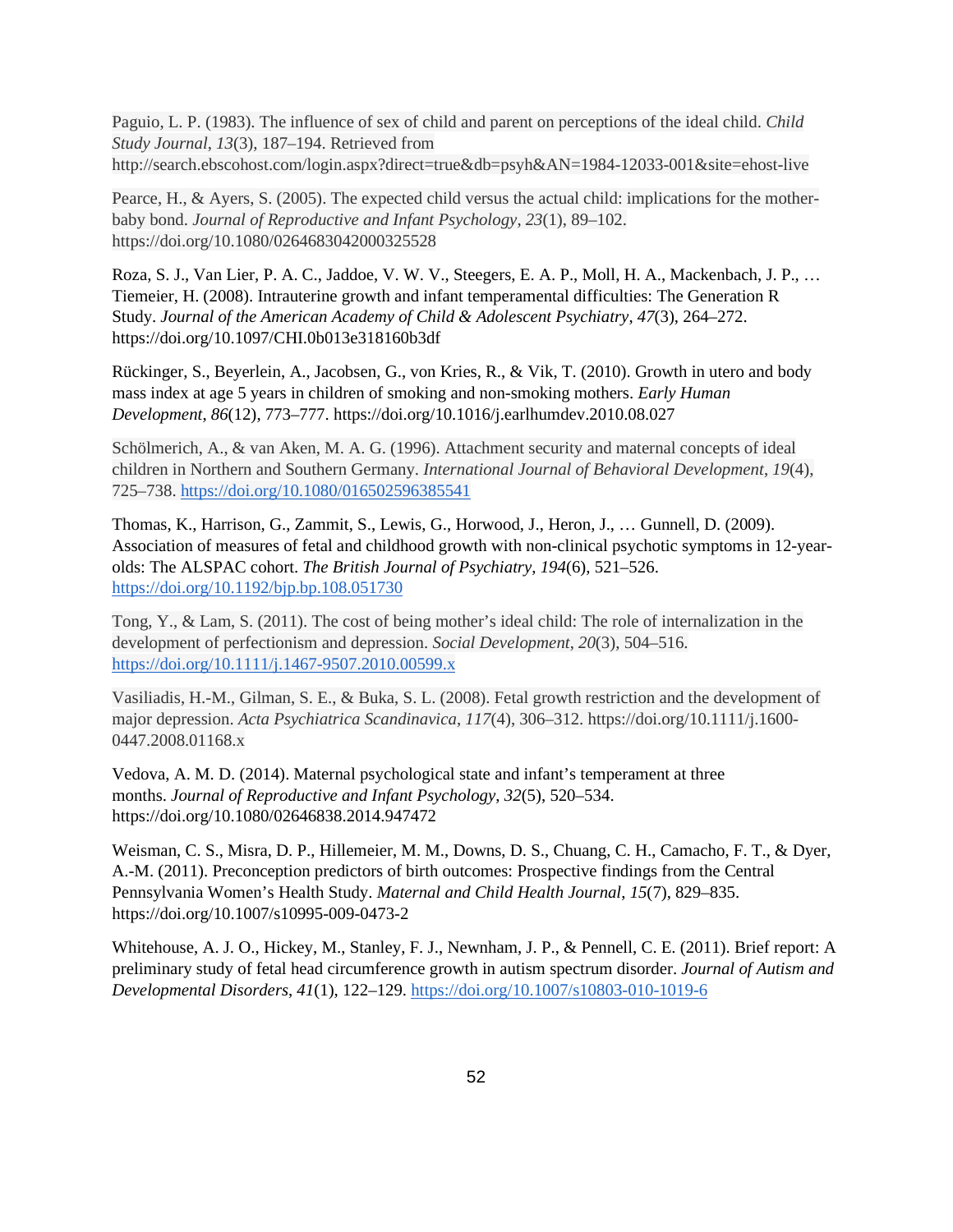Zeanah, C. H., Keener, M. A., Stewart, L., & Anders, T. F. (1985). Prenatal perception of infant personality: A preliminary investigation. *Journal of the American Academy of Child Psychiatry*, *24*(2), 204-210.

### **9 Months - Child**

### **Behavioral Observations**

## **Infant Facial Expression**

| Measures: | Smile, Neutral Expression, and Negative Expression (MOMINF coding of videotaped                                          |
|-----------|--------------------------------------------------------------------------------------------------------------------------|
|           | behavior)                                                                                                                |
|           | Interrater Reliability: Kappa = .71 ( $N = 80$ )                                                                         |
|           | Short-term Reliability: Two observations one week apart: Smile, $r = .27$ ( $N = 50$ ); Neutral, $r = .18$ ( $N = 51$ ); |
|           | Negative, $r = .16 (N = 49)$                                                                                             |
| Validity: | To be done                                                                                                               |
| Citation: | Bornstein, M. H., Suwalsky, J. T. D., Ludemann, P., Painter, K., & Shulthess, K.                                         |
|           | (1991). Manual for observation and analysis of infant development and mother-infant                                      |
|           | <i>interaction in the first four years of life.</i> Child and Family Research, National                                  |
|           | Institute of Child Health and Human Development, Bethesda MD 20892-2030.                                                 |
|           | Bornstein, M. H., Hahn, C.-S., & Suwalsky, J. T. D (2004). Infant and parenting                                          |
|           | behaviors: Short-term stability and continuity. Unpublished Manuscript.                                                  |

### **Infant Motor Skills**

| Highest Level Observed of Pre-locomotion, Locomotion, Sit, Stand, Walk (MOMINF                                    |
|-------------------------------------------------------------------------------------------------------------------|
| coding of videotaped behavior)                                                                                    |
| Interrater Reliability: Kappas: Locomote = .96 ( $N = 72$ ); Sit = .88 ( $N = 70$ ); Stand = .44 ( $N = 53$ )     |
| Short-term Reliability: Two observations one week apart: Pre-locomotion, $r = .46$ ; Locomotion, $r = .48$ ; Sit, |
| $r = .74$ ( $N = 48$ ); Stand, $r = .31$ ; Walk, $r = .82$                                                        |
| To be done                                                                                                        |
| Bornstein, M. H., Suwalsky, J. T. D., Ludemann, P., Painter, K., & Shulthess, K.                                  |
| (1991). Manual for observation and analysis of infant development and mother-infant                               |
| interaction in the first four years of life. Child and Family Research, National                                  |
| Institute of Child Health and Human Development, Bethesda MD 20892-2030.                                          |
| Bornstein, M. H., Hahn, C.-S., & Suwalsky, J. T. D (2004). Infant and parenting                                   |
| behaviors: Short-term stability and continuity. Unpublished Manuscript.                                           |
|                                                                                                                   |

## **Infant Object Exploration**

| Measures:                                                    | Number of Objects (household objects, toys, and children's books) Explored by        |
|--------------------------------------------------------------|--------------------------------------------------------------------------------------|
|                                                              | Infant (MOMINF coding of videotaped behavior)                                        |
| Interrater Reliability: $\text{ICC} = .93 \text{ } (N = 76)$ |                                                                                      |
|                                                              | Short-term Reliability: Two observations one week apart: Objects Explored, $r = .55$ |
| Validity:                                                    | To be done                                                                           |
| Citation:                                                    | Bornstein, M. H., Suwalsky, J. T. D., Ludemann, P., Painter, K., & Shulthess, K.     |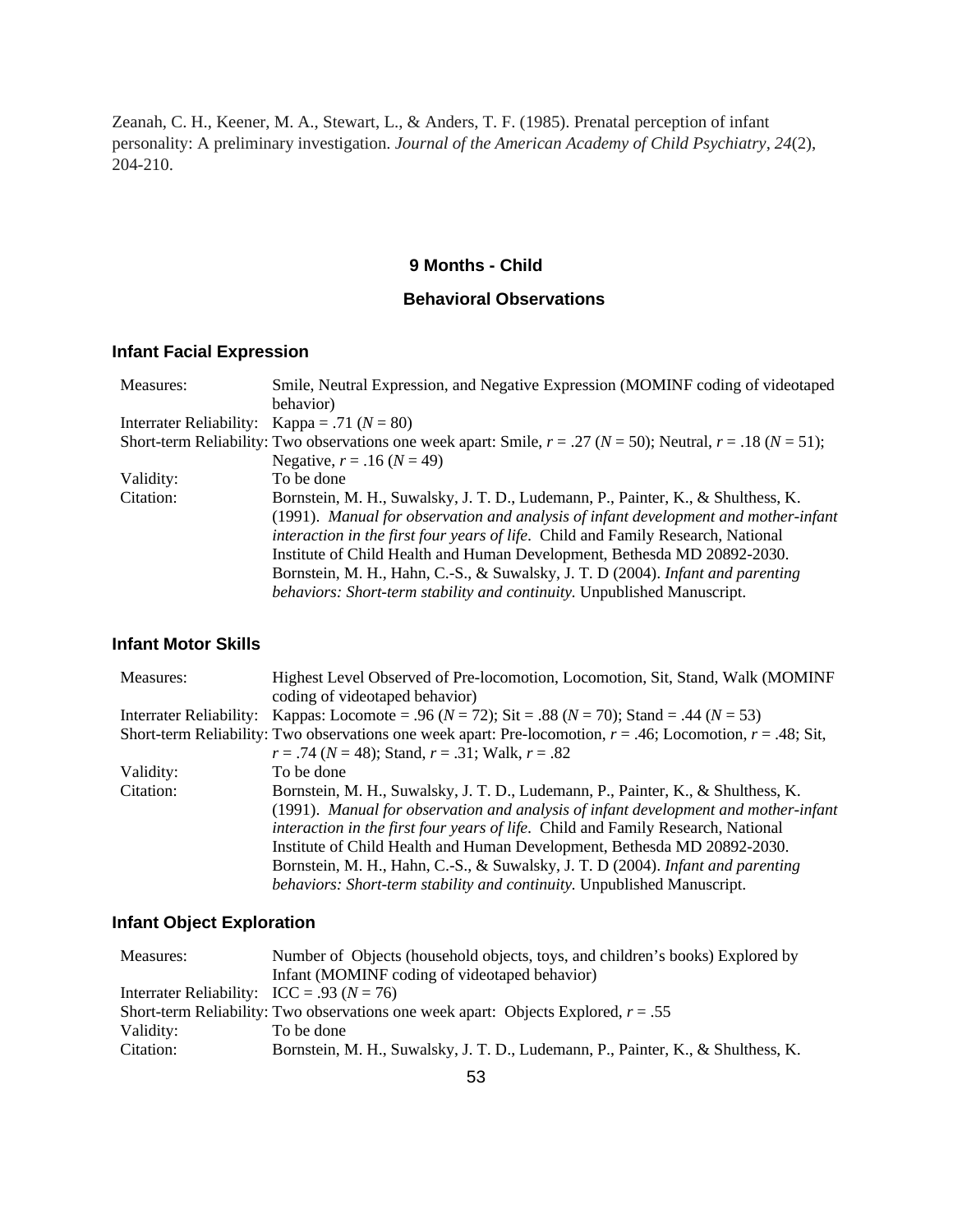(1991). *Manual for observation and analysis of infant development and mother-infant interaction in the first four years of life*. Child and Family Research, National Institute of Child Health and Human Development, Bethesda MD 20892-2030. Bornstein, M. H., Hahn, C.-S., & Suwalsky, J. T. D (2004). *Infant and parenting behaviors: Short-term stability and continuity.* Unpublished Manuscript.

### **Infant State**

| Measures: | Asleep, Drowsy, Alert, Crying (MOMINF coding of videotaped behavior)                                                   |
|-----------|------------------------------------------------------------------------------------------------------------------------|
|           | Interrater Reliability: Kappa = .93 ( $N = 80$ )                                                                       |
|           | Short-term Reliability: Two observations one week apart ( $N = 51$ ): Asleep, $r = .23$ ; Drowsy, $r = .50$ ; Alert, r |
|           | $= .54$ ; Crying, $r = .02$ ( $N = 49$ )                                                                               |
| Validity: | To be done                                                                                                             |
| Citation: | Bornstein, M. H., Suwalsky, J. T. D., Ludemann, P., Painter, K., & Shulthess, K.                                       |
|           | (1991). Manual for observation and analysis of infant development and mother-infant                                    |
|           | interaction in the first four years of life. Child and Family Research, National                                       |
|           | Institute of Child Health and Human Development, Bethesda MD 20892-2030.                                               |
|           | Bornstein, M. H., Hahn, C.-S., & Suwalsky, J. T. D (2004). Infant and parenting                                        |
|           | behaviors: Short-term stability and continuity. Unpublished Manuscript.                                                |

### **Infant Touch**

| Measures:            | Mouthing, Object Touch (MOMINF coding of videotaped behavior)                                                       |
|----------------------|---------------------------------------------------------------------------------------------------------------------|
|                      | Interrater Reliability: Kappa = .68 ( $N = 82$ )                                                                    |
|                      | Short-term Reliability: Two observations one week apart ( $N = 51$ ): Mouthing, $r = .15$ ; Object Touch, $r = .31$ |
| Long-term Stability: | 2-5 Months: Object Touch, $r = .09$                                                                                 |
| Validity:            | To be done                                                                                                          |
| Citation:            | Bornstein, M. H., Suwalsky, J. T. D., Ludemann, P., Painter, K., & Shulthess, K.                                    |
|                      | (1991). Manual for observation and analysis of infant development and mother-infant                                 |
|                      | interaction in the first four years of life. Child and Family Research, National                                    |
|                      | Institute of Child Health and Human Development, Bethesda MD 20892-2030.                                            |
|                      | Bornstein, M. H., Hahn, C.-S., & Suwalsky, J. T. D (2004). Infant and parenting                                     |
|                      | behaviors: Short-term stability and continuity. Unpublished Manuscript.                                             |

#### **Infant Visual Attention**

| Measures:            | Look at Caregiver, Look at Object (MOMINF coding of videotaped behavior)                                    |
|----------------------|-------------------------------------------------------------------------------------------------------------|
|                      | Interrater Reliability: Kappa = .68 ( $N = 75$ )                                                            |
|                      | Short-term Reliability: Two observations one week apart: Look at Caregiver, $r = .38$ ( $N = 51$ ); Look at |
|                      | Object, $r = .45$ ( $N = 50$ )                                                                              |
| Long-term Stability: | 2-5 Months: Look at Caregiver, $r = -.13$ ; Look at Object, $r = .18$                                       |
| Validity:            | To be done                                                                                                  |
| Citation:            | Bornstein, M. H., Suwalsky, J. T. D., Ludemann, P., Painter, K., & Shulthess, K.                            |
|                      | (1991). Manual for observation and analysis of infant development and mother-infant                         |
|                      | interaction in the first four years of life. Child and Family Research, National                            |
|                      | Institute of Child Health and Human Development, Bethesda MD 20892-2030.                                    |
|                      | Bornstein, M. H., Hahn, C.-S., & Suwalsky, J. T. D (2004). Infant and parenting                             |
|                      | behaviors: Short-term stability and continuity. Unpublished Manuscript.                                     |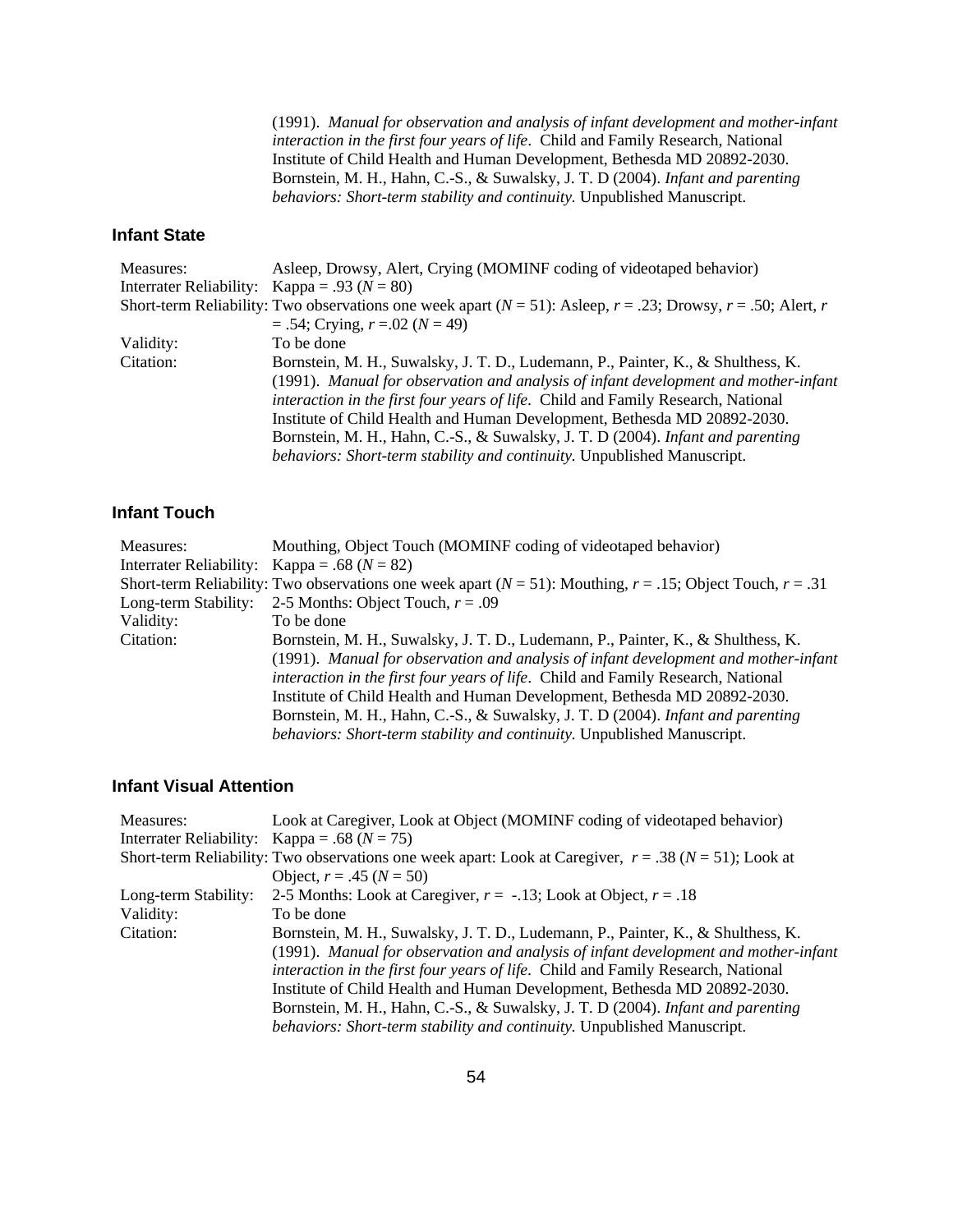# **Infant Vocalization**

| Measures:            | Distress Vocalization, Nondistress Vocalization (MOMINF coding of videotaped                                               |
|----------------------|----------------------------------------------------------------------------------------------------------------------------|
|                      | behavior)                                                                                                                  |
|                      | Interrater Reliability: Kappa = .72 ( $N = 89$ )                                                                           |
|                      | Short-term Reliability: Two observations one week apart ( $N = 51$ ): Distress, $r = .34$ ; Nondistress, $r = .08$ ( $N =$ |
|                      | 49)                                                                                                                        |
| Long-term Stability: | 2-5 Months: Distress, $r = .15$ ; Nondistress, $r = .29$                                                                   |
| Validity:            | To be done                                                                                                                 |
| Citation:            | Bornstein, M. H., Suwalsky, J. T. D., Ludemann, P., Painter, K., & Shulthess, K.                                           |
|                      | (1991). Manual for observation and analysis of infant development and mother-infant                                        |
|                      | <i>interaction in the first four years of life.</i> Child and Family Research, National                                    |
|                      | Institute of Child Health and Human Development, Bethesda MD 20892-2030.                                                   |
|                      | Bornstein, M. H., Hahn, C.-S., & Suwalsky, J. T. D (2004). Infant and parenting                                            |
|                      | behaviors: Short-term stability and continuity. Unpublished Manuscript.                                                    |

### **9 Months - Mother**

### **Behavioral Observations**

# **Mother (Caregiver) Encouragement of Motor Skills**

| Measures:               | Physical Assists to Sit and Stand, Physical Assists to Crawl, Roll, and Walk, Verbal                                 |
|-------------------------|----------------------------------------------------------------------------------------------------------------------|
|                         | Encouragement to Sit and Stand, Verbal Encouragement to Crawl, Roll, and Walk                                        |
|                         | (MOMINF coding of videotaped behavior)                                                                               |
| Interrater Reliability: | Kappas: Encourage Sit/Stand = .51; Encourage Roll/Crawl/Walk = .83 ( $N = 75$ )                                      |
|                         | Short-term Reliability: Two observations one week apart ( $N = 51$ ): Physical Assists to Sit and Stand, $r = .43$ ; |
|                         | Physical Assists to Crawl, Roll, and Walk, $r = -0.02$ ; Verbal Assists to Sit and Stand,                            |
|                         | $r = .19$ ; Verbal Encouragement to Crawl, Roll, and Walk, $r = .04$                                                 |
| Validity:               | To be done                                                                                                           |
| Citation:               | Bornstein, M. H., Suwalsky, J. T. D., Ludemann, P., Painter, K., & Shulthess, K.                                     |
|                         | (1991). Manual for observation and analysis of infant development and mother-infant                                  |
|                         | <i>interaction in the first four years of life.</i> Child and Family Research, National                              |
|                         | Institute of Child Health and Human Development, Bethesda MD 20892-2030.                                             |
|                         | Bornstein, M. H., Hahn, C.-S., & Suwalsky, J. T. D (2004). Infant and parenting                                      |
|                         | behaviors: Short-term stability and continuity. Unpublished Manuscript.                                              |

# **Mother (Caregiver) Nurturing Activity**

| Measures: | Feed, Burp/wipe, Bathe, Diaper, Dress, Groom (MOMINF coding of videotaped                                               |
|-----------|-------------------------------------------------------------------------------------------------------------------------|
|           | behavior)                                                                                                               |
|           | Interrater Reliability: Kappa = .91 ( $N = 75$ )                                                                        |
|           | Short-term Reliability: Two observations one week apart ( $N = 51$ ): Feed, $r = .53$ ; Burp/wipe, $r = .30$ ; Bathe, r |
|           | $= .54$ ; Diaper, $r = .46$ ; Dress, $r = .41$ ; Groom, $r = .01$                                                       |
| Validity: | To be done                                                                                                              |
| Citation: | Bornstein, M. H., Suwalsky, J. T. D., Ludemann, P., Painter, K., & Shulthess, K.                                        |
|           | (1991). Manual for observation and analysis of infant development and mother-infant                                     |
|           | interaction in the first four years of life. Child and Family Research, National                                        |
|           | Institute of Child Health and Human Development, Bethesda MD 20892-2030.                                                |
|           | Bornstein, M. H., Hahn, C.-S., & Suwalsky, J. T. D (2004). Infant and parenting                                         |
|           |                                                                                                                         |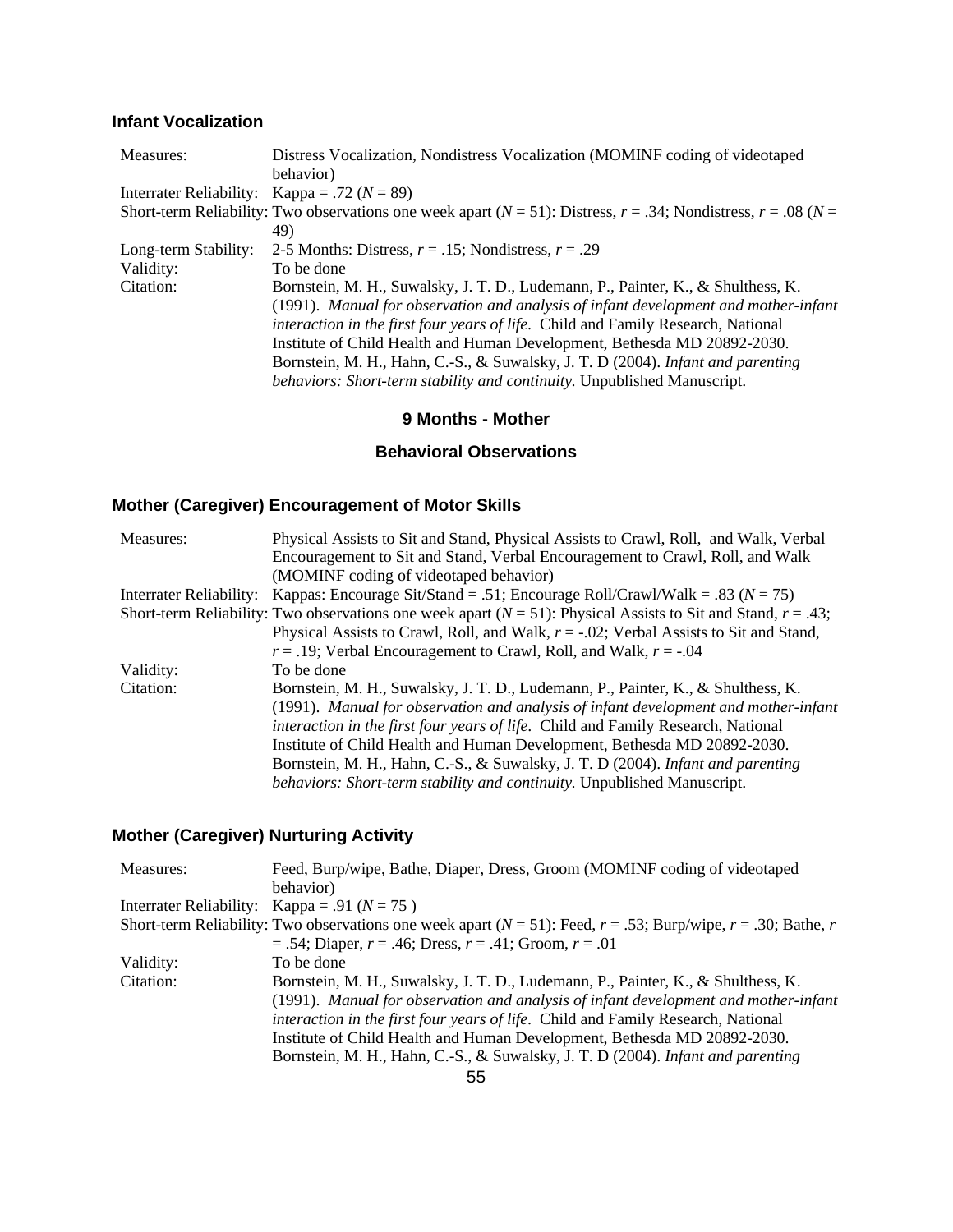# **Mother (Caregiver) Play and Affect**

| Measures: | Negative Affect, Positive Affect, and Social Play (MOMINF coding of videotaped                                |
|-----------|---------------------------------------------------------------------------------------------------------------|
|           | behavior)                                                                                                     |
|           | Interrater Reliability: Kappa = .72 ( $N = 95$ )                                                              |
|           | Short-term Reliability: Two observations one week apart ( $N = 51$ ): Negative Affect, $r = -0.09$ ; Positive |
|           | Affect, $r = .60$ ( $N = 50$ ); Social Play, $r = .52$                                                        |
| Validity: | To be done                                                                                                    |
| Citation: | Bornstein, M. H., Suwalsky, J. T. D., Ludemann, P., Painter, K., & Shulthess, K.                              |
|           | (1991). Manual for observation and analysis of infant development and mother-infant                           |
|           | <i>interaction in the first four years of life.</i> Child and Family Research, National                       |
|           | Institute of Child Health and Human Development, Bethesda MD 20892-2030.                                      |
|           | Bornstein, M. H., Hahn, C.-S., & Suwalsky, J. T. D (2004). Infant and parenting                               |
|           | behaviors: Short-term stability and continuity. Unpublished Manuscript                                        |

# **Mother (Caregiver) Vocalization**

| Measures: | Caregiver Speech (MOMINF coding of videotaped behavior)                                             |
|-----------|-----------------------------------------------------------------------------------------------------|
|           | Interrater Reliability: Kappa = .69 ( $N = 100$ )                                                   |
|           | Short-term Reliability: Two observations one week apart ( $N = 51$ ): Caregiver's Speech, $r = .71$ |
| Validity: | To be done                                                                                          |
| Citation: | Bornstein, M. H., Suwalsky, J. T. D., Ludemann, P., Painter, K., & Shulthess, K.                    |
|           | (1991). Manual for observation and analysis of infant development and mother-infant                 |
|           | interaction in the first four years of life. Child and Family Research, National                    |
|           | Institute of Child Health and Human Development, Bethesda MD 20892-2030.                            |
|           | Bornstein, M. H., Hahn, C.-S., & Suwalsky, J. T. D (2004). Infant and parenting                     |
|           | behaviors: Short-term stability and continuity. Unpublished Manuscript.                             |

# **Mother (Caregiver) Encouragement of Attention**

| Measures:            | Direct Attention to Environment, Direct Attention to Self (MOMINF coding of                                |
|----------------------|------------------------------------------------------------------------------------------------------------|
|                      | videotaped behavior)                                                                                       |
|                      | Interrater Reliability: Kappa = .72 $(N = 107)$                                                            |
|                      | Short-term Reliability: Two observations one week apart $(N = 51)$ : Attention to Environment, $r = .49$ ; |
|                      | Attention to Self, $r = .44$                                                                               |
| Long-term Stability: | 2-5 Months: Direct Attention to Environment, $r = .34$ ; Direct Attention to Self, r                       |
|                      | $= -.14$                                                                                                   |
| Validity:            | To be done                                                                                                 |
| Citation:            | Bornstein, M. H., Suwalsky, J. T. D., Ludemann, P., Painter, K., & Shulthess, K.                           |
|                      | (1991). Manual for observation and analysis of infant development and mother-infant                        |
|                      | interaction in the first four years of life. Child and Family Research, National                           |
|                      | Institute of Child Health and Human Development, Bethesda MD 20892-2030.                                   |
|                      | Bornstein, M. H., Hahn, C.-S., & Suwalsky, J. T. D (2004). Infant and parenting                            |
|                      | behaviors: Short-term stability and continuity. Unpublished Manuscript.                                    |

# **9 Months - Dyad**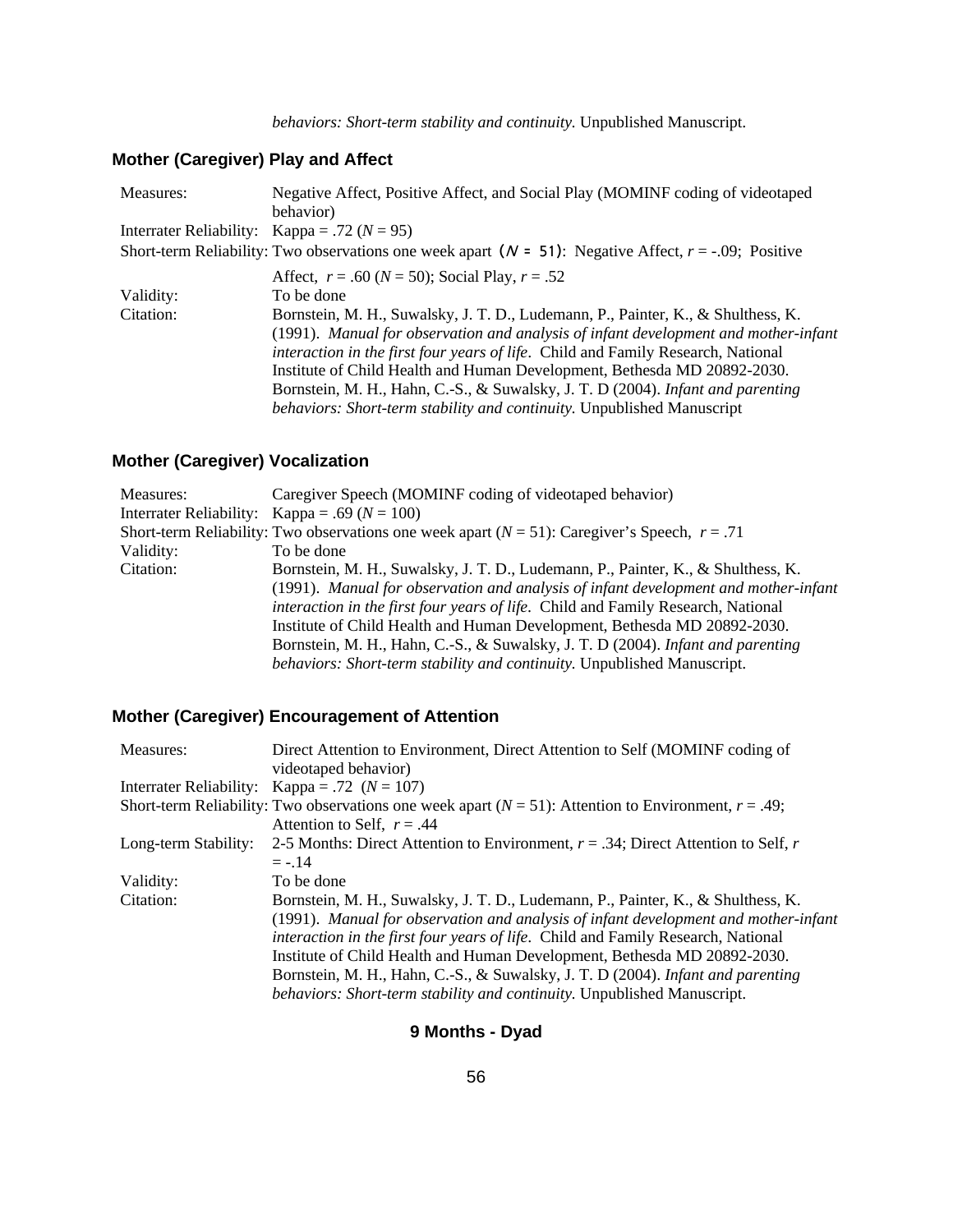### **Behavioral Observations**

# **Mother and Child Emotional Availability**

| Measure:                       | Emotional Availability (EA) Scales applied to mother and child interaction                                                                                   |
|--------------------------------|--------------------------------------------------------------------------------------------------------------------------------------------------------------|
| Scales:                        | Caregiver Sensitivity, Structuring, and Non-intrusiveness; Child Responsiveness and                                                                          |
|                                | Involvement                                                                                                                                                  |
| <b>Interrater Reliability:</b> | Intraclass Correlations (ICC): Maternal sensitivity, $ICC = .82$ ; Maternal Structuring,                                                                     |
|                                | $ICC = .85$ ; Maternal Non-intrusiveness, $ICC = .82$ ; Child Responsiveness, $ICC = .90$ ;                                                                  |
|                                | and Child Involvement, $ICC = .90 (N = 24)$                                                                                                                  |
|                                | Short-term Reliability: Coded from observations of 5-month-olds one week apart: for mother sensitivity $r =$                                                 |
|                                | .61, for mother structuring $r = .54$ , for mother nonintrusiveness $r = .30$ , for mother                                                                   |
|                                | nonhostility $r = .41$ , for child responsiveness $r = .50$ , for child involving $r = .48$ ;                                                                |
|                                | Coded from observations of 24-month-olds one week apart: for mother sensitivity $r =$                                                                        |
|                                | .64, for mother structuring $r = .61$ , for mother nonintrusiveness $r = .31$ , for mother                                                                   |
|                                | nonhostility $r = .42$ , for child responsiveness $r = .61$ , for child involving $r = .58$                                                                  |
| Long-term Stability:           | EA scales showed considerable stability from 6 months to 12 months and 20 months,                                                                            |
|                                | correlations ranged from .24 to .77                                                                                                                          |
| Criterion Validity:            | Maternal depression when child was 1 predicted impaired maternal sensitivity when<br>child was 4                                                             |
| Citations:                     | Biringen, Z., & Robinson, J. L. (1991). Emotional availability: A reconceptualization                                                                        |
|                                | for research. American Journal of Orthopsychiatry, 61, 258-271.                                                                                              |
|                                | Biringen, Z., Robinson, J. L. & Emde, R. N. (1998). <i>Emotional availability scales</i><br><i>manual.</i> Colorado State University: Zeynep Biringen, Ph.D. |
|                                | Bornstein, M. H., Gini, M., Suwalsky, J. T. D., Haynes, O. M., & Painter, K. M.                                                                              |
|                                | (2005). Emotional availability in mother-child dyads: Short-term stability, continuity,                                                                      |
|                                | and context of observation from >variable= and >person= points of view. Merrill-                                                                             |
|                                | Palmer Quarterly.                                                                                                                                            |

### **9 Months - Environment**

## **Behavioral Observations**

# **Objects Available to Infant During Observation**

| Measures: | Number of Objects (household objects, toys, and children's books) Available to Infant<br>and Mean Responsiveness of Available Objects (MOMINF coding of videotaped |
|-----------|--------------------------------------------------------------------------------------------------------------------------------------------------------------------|
|           | behavior)                                                                                                                                                          |
|           | Interrater Reliability: ICCs ( $N = 76$ ): Objects Within Reach, = .94; Mean Responsiveness = .87                                                                  |
|           | Short-term Reliability: Two observations one week apart ( $N = 50$ ): Objects Available, $r = .38$ ;                                                               |
|           | Responsiveness of Objects, $r = .05$                                                                                                                               |
| Validity: | To be done                                                                                                                                                         |
| Citation: | Bornstein, M. H., Suwalsky, J. T. D., Ludemann, P., Painter, K., & Shulthess, K.                                                                                   |
|           | (1991). Manual for observation and analysis of infant development and mother-infant                                                                                |
|           | interaction in the first four years of life. Child and Family Research, National                                                                                   |
|           | 57                                                                                                                                                                 |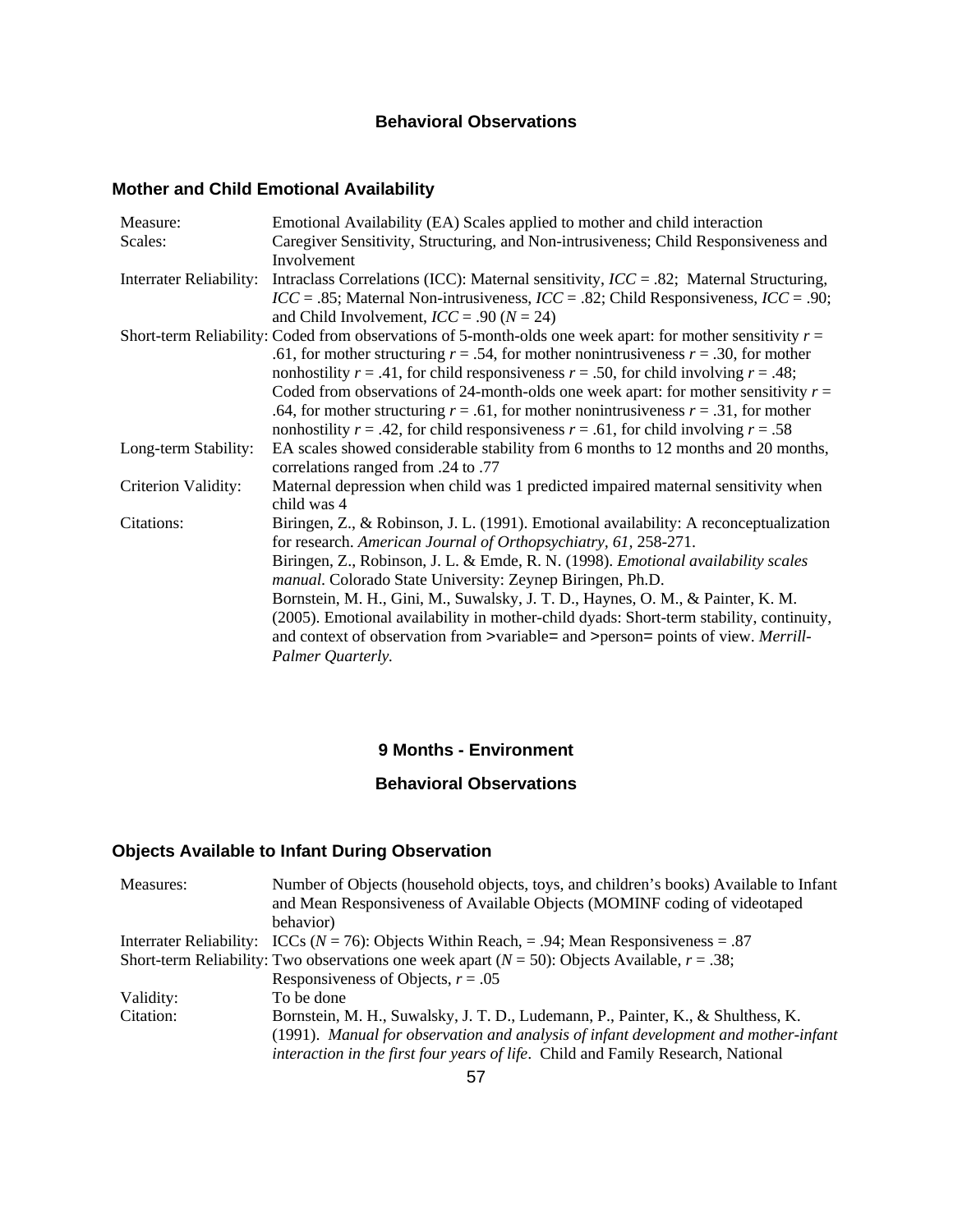Institute of Child Health and Human Development, Bethesda MD 20892-2030. Bornstein, M. H., Hahn, C.-S., & Suwalsky, J. T. D (2004). *Infant and parenting behaviors: Short-term stability and continuity.* Unpublished Manuscript.

### **Sounds in Infant Environment**

| Measures: | Voices/Music, Mechanical Noise (MOMINF coding of videotaped behavior)                                             |
|-----------|-------------------------------------------------------------------------------------------------------------------|
|           | Interrater Reliability: Kappas ( $N = 74$ ) : Voice/Music = .99; Mechanical Noise = .57                           |
|           | Short-term Reliability: Two observations one week apart: Voices/Music, $r = -0.22$ ; Mechanical Sounds, $r = -51$ |
| Validity: | To be done                                                                                                        |
| Citation: | Bornstein, M. H., Suwalsky, J. T. D., Ludemann, P., Painter, K., & Shulthess, K.                                  |
|           | (1991). Manual for observation and analysis of infant development and mother-infant                               |
|           | interaction in the first four years of life. Child and Family Research, National                                  |
|           | Institute of Child Health and Human Development, Bethesda MD 20892-2030.                                          |
|           | Bornstein, M. H., Hahn, C.-S., & Suwalsky, J. T. D (2004). Infant and parenting                                   |
|           | behaviors: Short-term stability and continuity. Unpublished Manuscript.                                           |

# **Hollingshead Four-Factor Index of Socioeconomic Status**

| Measure:             | Socioeconomic Status                                                                      |
|----------------------|-------------------------------------------------------------------------------------------|
| Scales:              | Occupation rating, education rating, socioeconomic status rating                          |
| Convergent Validity: | Correlation with other SES indexes: with Duncan's SEI, $r = .79$ ; with Siegel, $r = .73$ |
| Criterion Validity:  | Correlation with measures of infant IQ: with Bayley at 18 months, $r = .29$ ; with        |
|                      | Bayley at 24 months, $r = .41$ ; with McCarthy at 30 months, $r = .34$                    |
| Citations:           | Gottfried, A. W. (1985). Measures of socioeconomic status in child development            |
|                      | research: Data and recommendations. Merrill-Palmer Quarterly, 31, 85-92.                  |
|                      | Hollingshead, A. B. (1975). The four-factor index of social status. Unpublished           |
|                      | manuscript. Yale University.                                                              |
|                      | Bornstein, M. H., Hahn, C.-S., Suwalsky, J. T. D., & Haynes, O. M. (2003).                |
|                      | Socioeconomic status, parenting, and child development: The Hollingshead Four-            |
|                      | Factor Index of Social Status and the Socioeconomic Index of Occupations. In M. H.        |
|                      | Bornstein and R. H. Bradley (Eds.), Socioeconomic status, parenting, and child            |
|                      | <i>development. Monographs in parenting series</i> (pp. 29-82). Mahwah, NJ: Lawrence      |
|                      | Erlbaum Associates.                                                                       |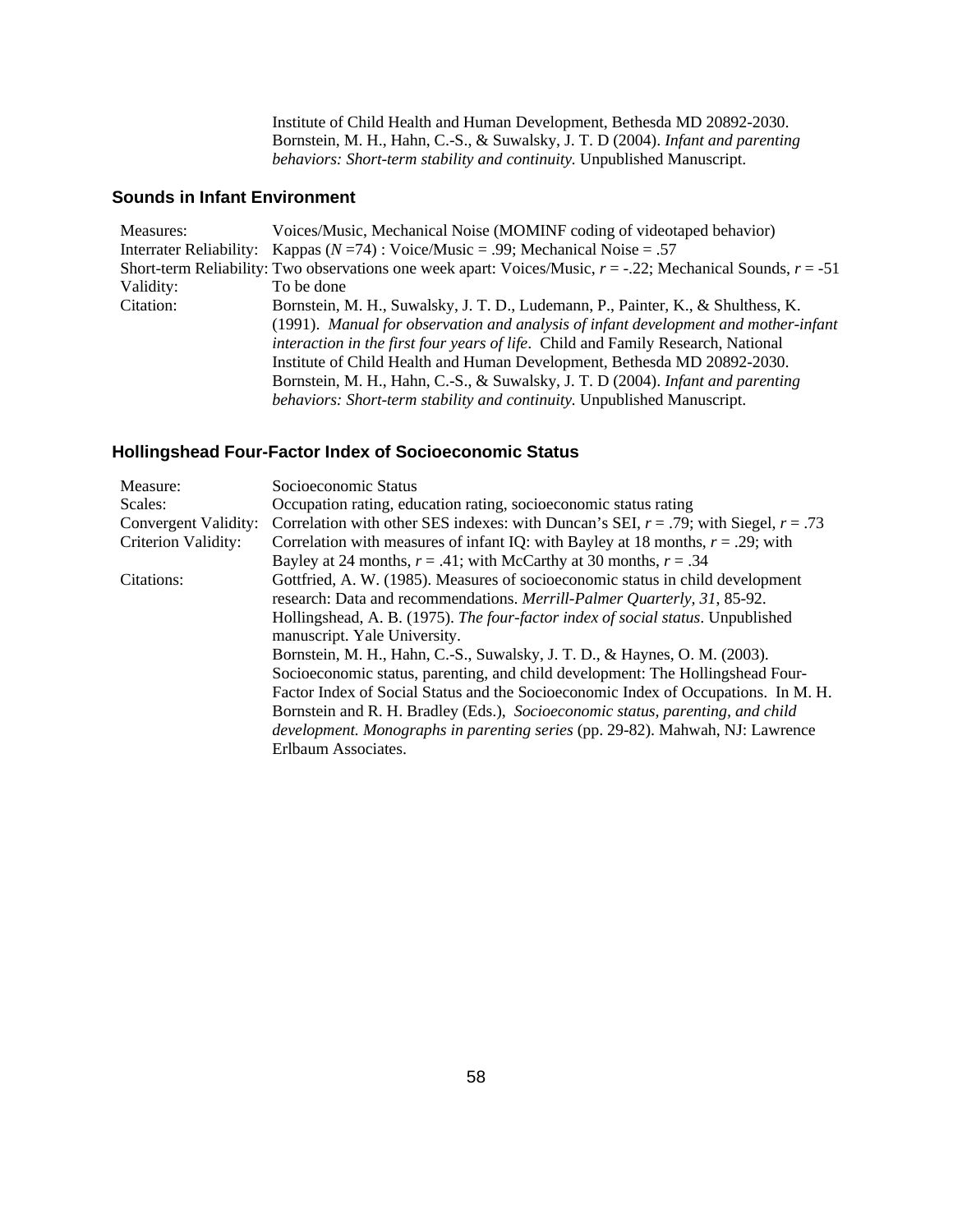### **1-2 Years - Child**

# **Behavioral Observations**

# **Child-Alone Play, Child-Initiated Child Play, Mother-Initiated Child Play**

| Measures:            | Proportion of Child's Play that is Symbolic or Nonsymbolic (based on either<br>frequency of play bouts or duration of total play) (MOMINF coding of videotaped<br>behavior) |
|----------------------|-----------------------------------------------------------------------------------------------------------------------------------------------------------------------------|
|                      | Interrater Reliability: Kappa = .70 ( $N = 34$ ); Reliability of judgment, who Initiated Play, $r = .80$ ( $N = 34$ )                                                       |
|                      |                                                                                                                                                                             |
|                      | Short-term Reliability: Correlation between Play in home and in lab at 24 months, 1 week apart ( $N = 34$ ): for                                                            |
|                      | Child-Alone Play, $r = .30$ ; for Child-Initiated Play, $r = .45$ ; for Mother-Initiated Play, r                                                                            |
|                      | $=.01$                                                                                                                                                                      |
| Long-term Stability: | From 13 to 20 months: for Symbolic Play, $r = .20$ ; for Nonsymbolic Play, $r = .28$                                                                                        |
| Validity:            | To be done                                                                                                                                                                  |
| Citations:           | Tamis-LeMonda, C. S., & Bornstein, M. H. (1991). Individual variation,                                                                                                      |
|                      | correspondence, stability, and change in mother and toddler play. Infant Behavior and                                                                                       |
|                      | Development, 14, 143-162.                                                                                                                                                   |

# **Reynell Developmental Language Scales**

| Measure:                              | Assessments of Verbal Production and Verbal Comprehension obtained from                                              |
|---------------------------------------|----------------------------------------------------------------------------------------------------------------------|
|                                       | standardized procedure                                                                                               |
| Scales:                               | Expressive Language Scale, Verbal Comprehension Scale A                                                              |
|                                       | Scale/Item Reliability: Split-half reliability for children under 2 years: Expressive Scale, $r = .90$ and $r = .93$ |
|                                       | $(N = 100)$ ; Comprehension Scale, $r = .81$ and $r = .91$ $(N = 100)$                                               |
| Short-term Reliability: Not available |                                                                                                                      |
| Validity:                             | For British 4-5 year-olds, correlation with Stanford-Binet: Verbal Comprehension, $r =$                              |
|                                       | .73 and Verbal Expression, $r = .61$ ; with WPPSI Vocabulary, Verbal Comprehension,                                  |
|                                       | $r = .67$ and Verbal Expression, $r = .68$                                                                           |
| Citations:                            | Reynell, J. K., & Gruber, C. P. (1990). Reynell Developmental Language Scales                                        |
|                                       | manual, U.S. edition. Los Angeles, CA: Western Psychological Services.                                               |

# **Vineland Adaptive Behavior Scales (Parent Report)**

| Measures:           | Standard Scores in 4 Domains of Adaptive Behavior                                            |
|---------------------|----------------------------------------------------------------------------------------------|
| Scales:             | Communication, Daily Living, Socialization, and Motor                                        |
| Tester Reliability: | Interrater intraclass correlation = .98 ( $N = 644$ ); Same parent with 2 interviewers, 1-14 |
|                     | days apart, $r = .74$ ( $N = 160$ )                                                          |
|                     | Scale/Item Reliability: Split-half reliability at 20 and 48 months = .96 ( $N = 484$ )       |
|                     | Short-term Reliability: Test-Retest intraclass correlation = .98 ( $N = 644$ )               |
| Validity:           | Correlation of Vineland composite and ABIC average scale score, $r = .58$ ; Correlation      |
|                     | of Vineland composite and 5 scales of Kaufman ABC, $r = .25$ to .37                          |
| Citations:          | Sparrow, S. S., Balla, D. A., & Cicchetti, D. V. (1984). Vineland Adaptive Behavior          |
|                     | Scales survey form manual (Interview edition). Circle Pines, Minnesota: American             |
|                     | Guidance Service.                                                                            |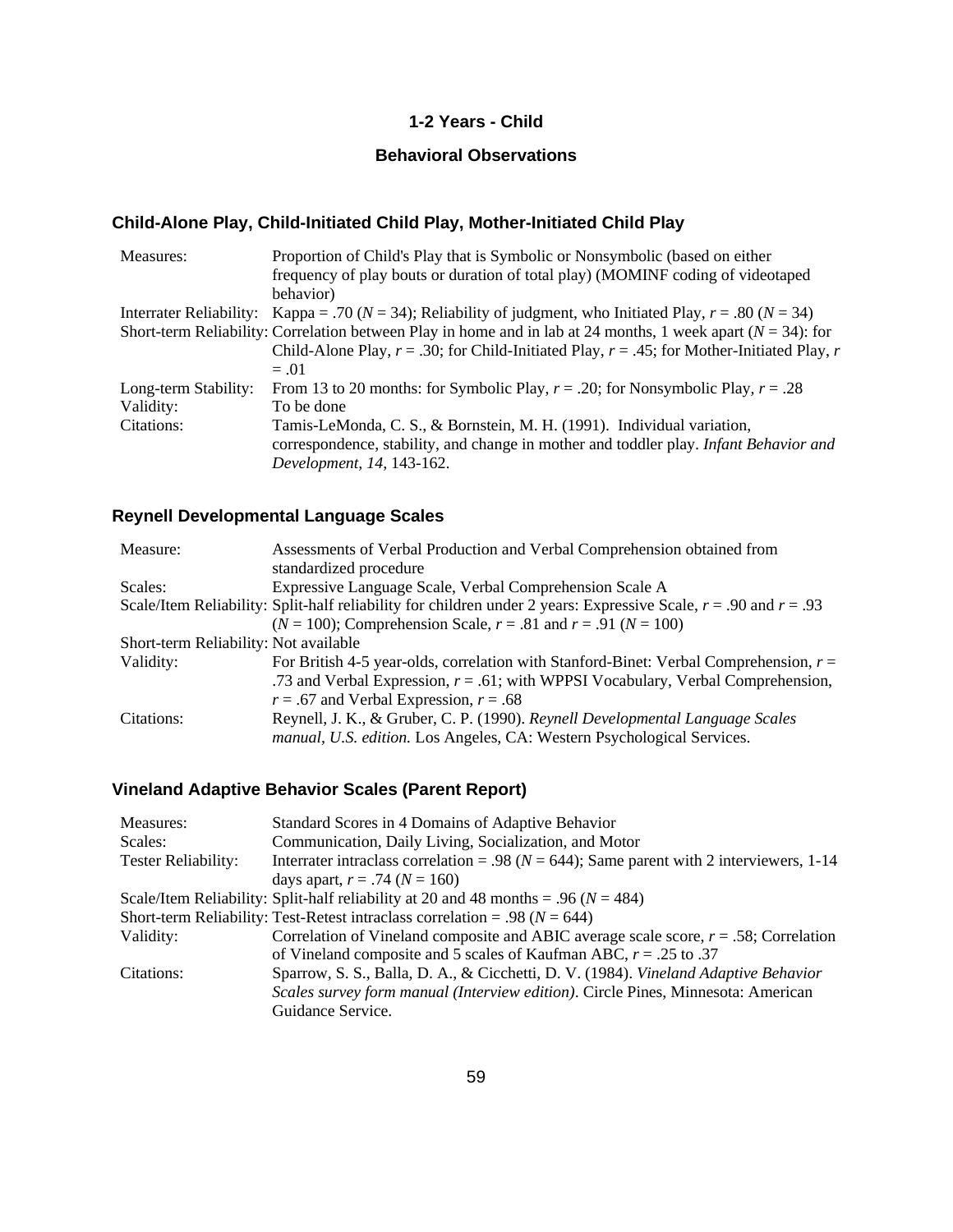### **1-2 Years - Mother**

## **Behavioral Observations**

# **Mother Play with Child (Demonstrations)**

| Measures:                                        | Proportion of Mother's Play that is Symbolic or Nonsymbolic (based on either                       |
|--------------------------------------------------|----------------------------------------------------------------------------------------------------|
|                                                  | frequency of play bouts or duration of total play) (MOMINF coding of videotaped                    |
|                                                  | behavior)                                                                                          |
| Interrater Reliability: Kappa = .70 ( $N = 15$ ) |                                                                                                    |
|                                                  | Short-term Reliability: Play in home and in lab at 24 months, 1 week apart, $r = .41$ ( $N = 34$ ) |
| Long-term Stability:                             | From 13 to 20 Months, $r = .53$                                                                    |
| Validity:                                        | To be done                                                                                         |
| Citations:                                       | Tamis-LeMonda, C. S., & Bornstein, M. H. (1991). Individual variation,                             |
|                                                  | correspondence, stability, and change in mother and toddler play. Infant Behavior and              |
|                                                  | Development, 14, 143-162.                                                                          |

# **Mother Solicitations of Play**

| Measures:                          | Proportion of Mother's Play Solicitations that are Symbolic or Nonsymbolic (based on<br>frequency of play solicitations) (MOMINF coding of videotaped behavior) |
|------------------------------------|-----------------------------------------------------------------------------------------------------------------------------------------------------------------|
|                                    | Interrater Reliability: Intraclass correlation $= .90$                                                                                                          |
| Short-term Reliability: To be done |                                                                                                                                                                 |
|                                    | Long-term Stability: From 13 to 20 Months, $r = .33$                                                                                                            |
| Validity:                          | To be done                                                                                                                                                      |
| Citations:                         | Tamis-LeMonda, C. S., & Bornstein, M. H. (1991). Individual variation,                                                                                          |
|                                    | correspondence, stability, and change in mother and toddler play. Infant Behavior and                                                                           |
|                                    | Development, 14, 143-162.                                                                                                                                       |

## **Mother Social Play and Mother Positive Affect**

| Measures:                          | Social Play, Physical Affection, Positive Evaluation (MOMINF coding of videotaped                     |
|------------------------------------|-------------------------------------------------------------------------------------------------------|
|                                    | behavior)                                                                                             |
|                                    | Interrater Reliability: Kappa (Social Play) = .88; Kappa (Physical Affection); Intraclass Correlation |
|                                    | (Positive Evaluation) = .90 $(N = 30)$                                                                |
| Short-term Reliability: To be done |                                                                                                       |
| Validity:                          | To be done                                                                                            |
| Citations:                         | Bornstein, M. H., Suwalsky, J. T. D., Ludemann, P., Painter, K., & Shulthess, K.                      |
|                                    | (1991). Manual for observation and analysis of infant development and mother-infant                   |
|                                    | interaction in the first four years of life. Child and Family Research, National                      |
|                                    | Institute of Child Health and Human Development, Bethesda MD 20892-2030.                              |

# **1-2 Years - Mother**

## **Inventory/Questionnaire**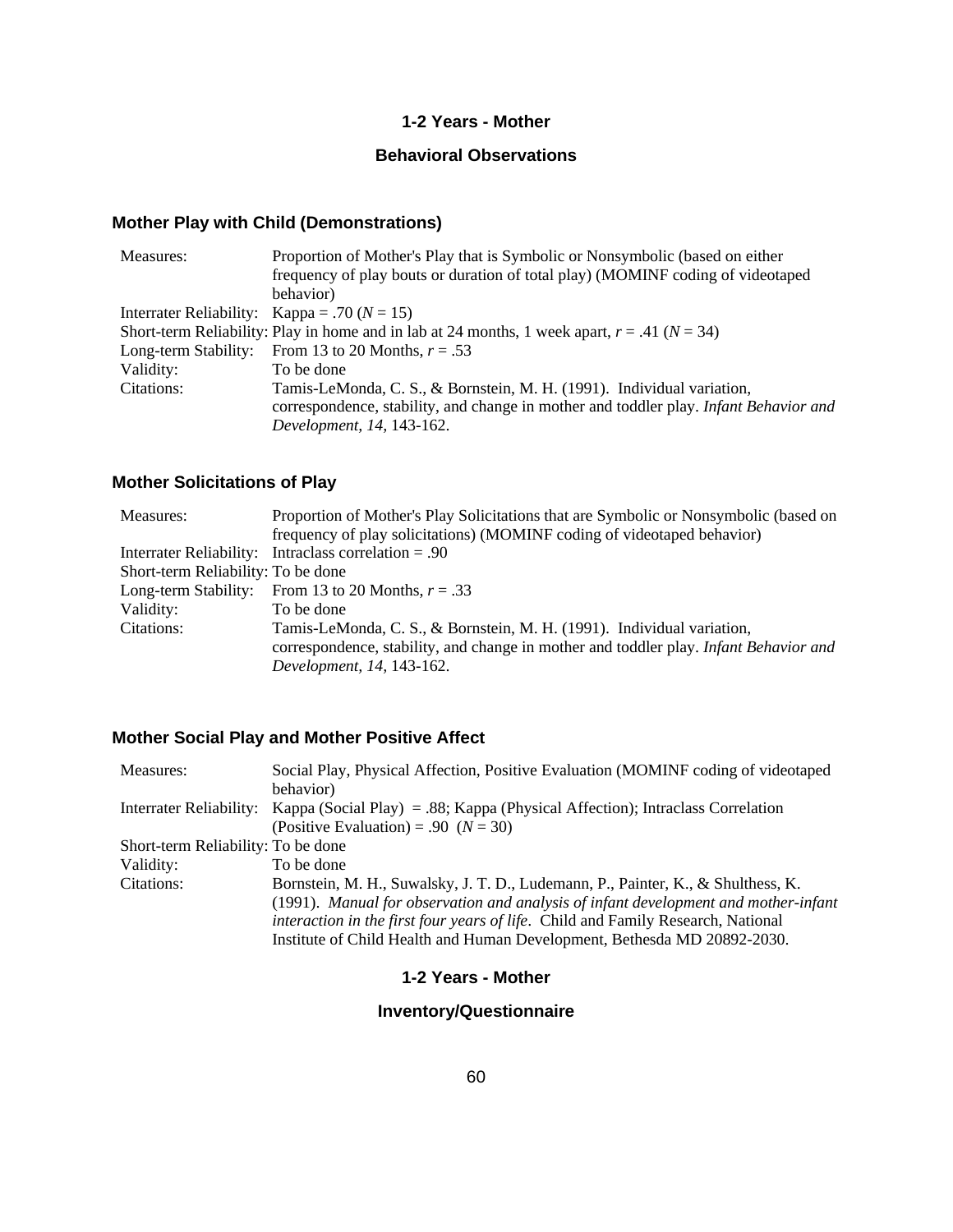# **Jackson Personality Inventory**

| Measures:                             | <b>Maternal Personality</b>                                                                                                                                                      |
|---------------------------------------|----------------------------------------------------------------------------------------------------------------------------------------------------------------------------------|
| Scales:                               | Anxiety, Breadth of Interest, Conformity, Energy Level, Innovation, Interpersonal<br>Affect, Organization, Responsibility, Self Esteem, Social Participation, Value<br>Orthodoxy |
|                                       | Scale/Item Reliability: In two studies, median internal consistency reliabilities (Bentler's Theta) were .90 and<br>.93.                                                         |
| Short-term Reliability: Not available |                                                                                                                                                                                  |
| Validity:                             | Median correlations with Adjective Checklist, Self-Rating, and Peer Rating are .70,<br>.56, and .38, respectively.                                                               |
| Citations:                            | Jackson, D. N. (1976). Jackson Personality Inventory: Manual. Port Huron, MI:<br>Research Psychologists Press, Div. Sigma Assessment Systems                                     |

# **Knowledge of Infant Development Inventory**

| Measures:  | Maternal Knowledge of Infant Development                                                                                                                       |
|------------|----------------------------------------------------------------------------------------------------------------------------------------------------------------|
| Scales:    | Knowledge of Norms Development, Principles of Infant Development, Knowledge of<br>Parenting, Knowledge of Infant Health and Safety, and Total Knowledge (Total |
|            | Correct, Total Attempted, Total Accurate)                                                                                                                      |
|            | Scale/Item Reliability: Cronbach's Alpha = .82 ( $N = 226$ ) for mothers. Cronbach's Alpha = .67 ( $N = 256$ ) for a                                           |
|            | sample selected to be representative with respect to age and SES. Split-half reliability                                                                       |
|            | for mothers, $r = .85$                                                                                                                                         |
|            | Short-term Reliability: Test-retest (2 weeks) for mothers ( $N = 58$ ): Total Correct, $r = .92$ ; Attempted, $r = .90$ ;                                      |
|            | Accuracy, $r = .91$ . For the representative sample ( $N = 256$ ), $r = .74$ .                                                                                 |
| Validity:  | Correlation with Epstein, $r = .41$ . College students scored the lowest total correct;                                                                        |
|            | mothers had the next lowest total correct; professionals had the highest; pediatricians                                                                        |
|            | had highest on health and safety; developmental psychologists had highest scores on                                                                            |
|            | principles of development.                                                                                                                                     |
| Citations: | MacPhee, D. (1981). Manual: Knowledge of Infant Development Inventory.                                                                                         |
|            | Unpublished manuscript. University of North Carolina.                                                                                                          |

# **Parental Attributions Questionnaire**

| Measures:                             | <b>Explanations of Parental Failure and Success</b>                                                                                                             |
|---------------------------------------|-----------------------------------------------------------------------------------------------------------------------------------------------------------------|
| Scales:                               | External Attributions (Difficulty, Luck) and Internal Attributions (Ability, Effort,                                                                            |
|                                       | Mood) for Failure and for Success                                                                                                                               |
|                                       | Scale/Item Reliability: Correlations of explanations $(N = 42)$ : Difficulty and Luck as explanations for success,                                              |
|                                       | $r = .82$ ; Difficulty and Luck as explanations for failure, $r = .64$ ; Effort and Ability as                                                                  |
|                                       | explanations for success, $r = .67$ ; Effort and Mood as explanations for failure, $r = .51$                                                                    |
| Short-term Reliability: Not available |                                                                                                                                                                 |
| Validity:                             | Correlation of Competence scale from the Self-Perception of Parental Role with                                                                                  |
|                                       | Internal/Success, $r = .62$ , with External/Failure, $r = .37$ , and with External/Success, $r =$<br>.45                                                        |
| Citations:                            | MacPhee, D., Seybold, J. & Fritz, J. (1989). Parental attributions and self-esteem<br>among mothers of delayed children. Unpublished manuscript. Colorado State |
|                                       | University.                                                                                                                                                     |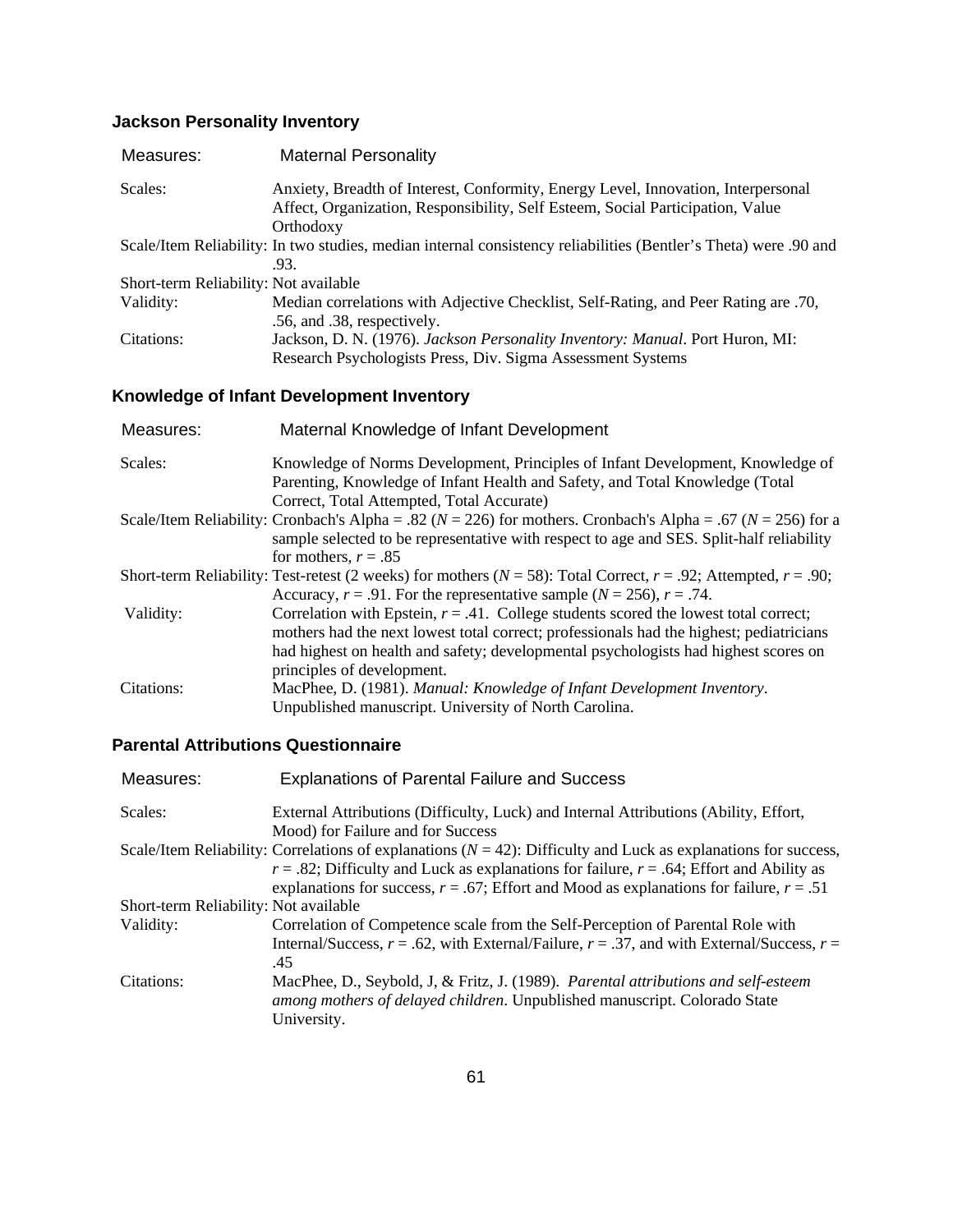# **Parental Style Questionnaire**

 Measures: Mother's Perception of her own and her husband's Actual Parenting Style, the Ideal Style, and the Discrepancy between their actual and the ideal style

| Scales:                            | Three Parenting Domains: Social Exchange, Didactic/Material, and Limit Setting                   |
|------------------------------------|--------------------------------------------------------------------------------------------------|
|                                    | Scale/Item Reliability: An independent sample of 222 U.S. mothers of 20-month-olds confirmed the |
|                                    | formation of three factors. Cronbach's alpha coefficients for the social,                        |
|                                    | didactic/material, and limit setting scales were .64, .62, and .66, respectively.                |
| Short-term Reliability: To be done |                                                                                                  |
| Validity:                          | To be done                                                                                       |
| Citations:                         | Bornstein, M.H., Tamis-LeMonda, C.S., Pascual, L., Haynes, O.M., Painter, K.,                    |
|                                    | Galperin, C., & Pecheux, M.G. (1996). Ideas about parenting in Argentina, France,                |
|                                    | and the United States. <i>International Journal of Behavioral Development</i> , 19, 347-367.     |

### **Self-Perception of the Parental Role**

| Measures:  | <b>Perceived Parenting Ability</b>                                                                                     |
|------------|------------------------------------------------------------------------------------------------------------------------|
| Scales:    | Investment in Parental Role, Integration of Parenting and Working Role, Competence                                     |
|            | in Parental Role, Satisfaction in Parenting                                                                            |
|            | Scale/Item Reliability: Cronbach's Alphas = .72, .76, .78, .80, for Investment, Integration, Competence, and           |
|            | Satisfaction, respectively ( $N = 373$ )                                                                               |
|            | Short-term Reliability: Test-retest (21-day) Reliabilities: $r = .82, .92, .86,$ and .88, for Investment, Integration, |
|            | Competence, and Satisfaction, respectively ( $N = 53$ mothers of 18-month-old infants)                                 |
| Validity:  | Scales show small, complex, significant relationships with measures of previous                                        |
|            | experience with infants, social networking, adult self esteem                                                          |
| Citations: | MacPhee, D., Benson, J., & Bullock, D. (1986). Influences on maternal self                                             |
|            | <i>perception</i> . Poster presented at the International Conference on Infant Studies, Los                            |
|            | Angeles, CA.                                                                                                           |

### **1-2 Years - Mother**

### **Standardized Procedure**

## **Peabody Picture Vocabulary Test-Revised (Form L)**

| Measures:            | Maternal Verbal-Perceptual Intelligence                                                                            |
|----------------------|--------------------------------------------------------------------------------------------------------------------|
| Tester Reliability:  | Not available                                                                                                      |
|                      | Scale/Item Reliability: Split-half reliability for adults, $r = .88$ ( $N = 95$ )                                  |
|                      | Short-term Reliability: Median 9-31 day alternate forms reliability across all age groups, $r = .77$ , range = .54 |
|                      | to .90 $(N = 962)$                                                                                                 |
| Long-term Stability: | Not available. (For "average" children, reliability values were in the "high .70's")                               |
| Validity:            | Median correlations of PPVT with full IQ scale scores from: Stanford Binet, $r = .62$ ;                            |
|                      | WISC, $r = .64$ ; WAIS, $r = .72$ ; WPPSI, $r = .58$                                                               |
| Citations:           | Dunn, L. M., & Dunn, L. M. (1981). Peabody Picture Vocabulary Test - Revised:                                      |
|                      | Manual for Forms L and M. Circle Pines, MN: American Guidance Service.                                             |

## **1-2 Years - Dyad**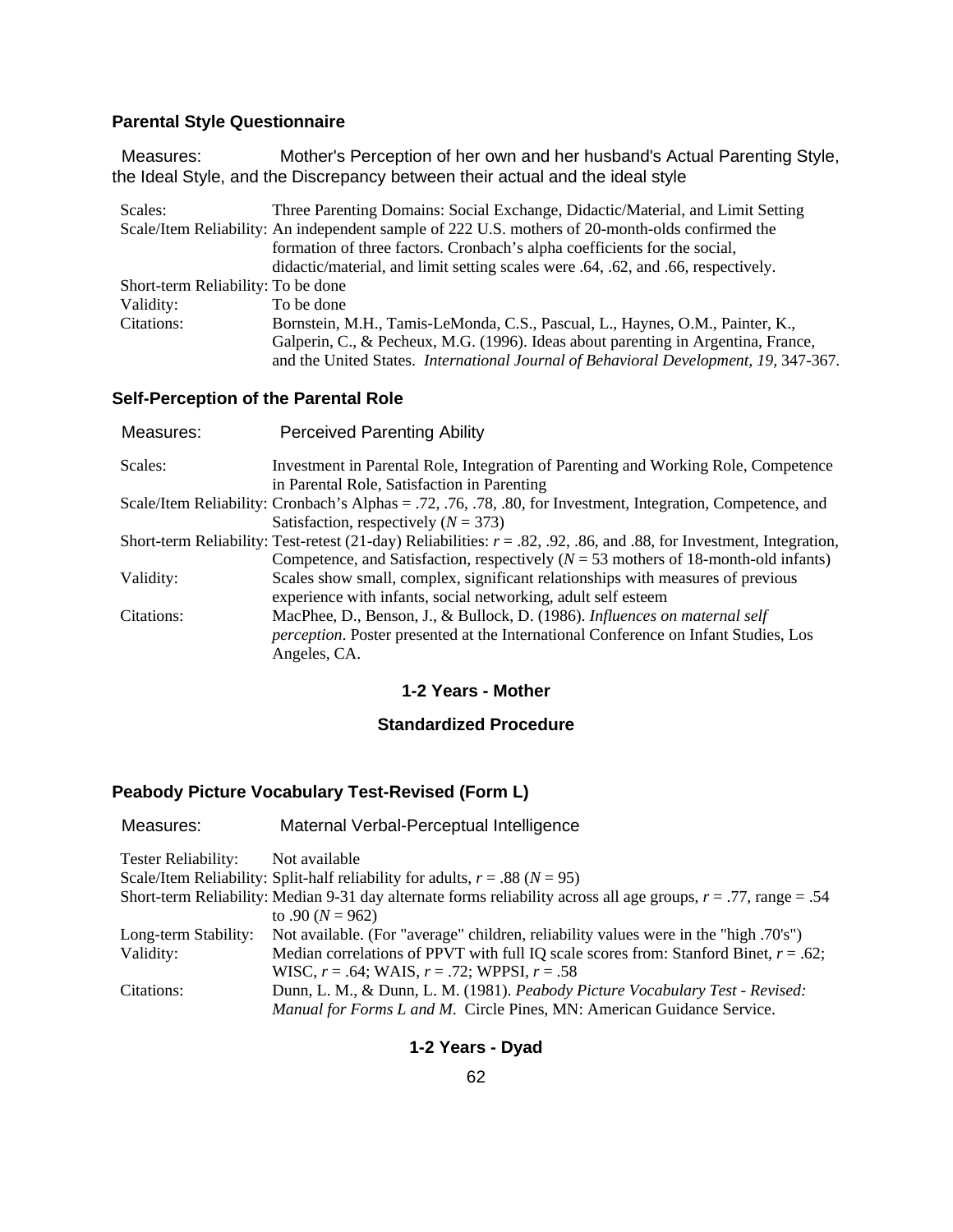# **Behavioral Observations**

# **Mother and Child Emotional Availability**

| Measure:<br>during play        | Emotional Availability (EA) Scales applied to mother and child interaction                                                                                                                                                                                                                                                                                                                                                                                                                                                                                                                        |
|--------------------------------|---------------------------------------------------------------------------------------------------------------------------------------------------------------------------------------------------------------------------------------------------------------------------------------------------------------------------------------------------------------------------------------------------------------------------------------------------------------------------------------------------------------------------------------------------------------------------------------------------|
| Scales:                        | Caregiver Sensitivity, Structuring, and Non-intrusiveness; Child Responsiveness and<br>Involvement                                                                                                                                                                                                                                                                                                                                                                                                                                                                                                |
| <b>Interrater Reliability:</b> | Intraclass Correlations (ICC): Maternal sensitivity, $ICC = .82$ ; Maternal Structuring,<br>$ICC = .85$ ; Maternal Non-intrusiveness, $ICC = .82$ ; Child Responsiveness, $ICC = .90$ ;<br>and Child Involvement, $ICC = .90 (N = 24)$                                                                                                                                                                                                                                                                                                                                                            |
|                                | Short-term Reliability: Coded from observations of 5-month-olds one week apart: for mother sensitivity $r =$<br>.61, for mother structuring $r = .54$ , for mother nonintrusiveness $r = .30$ , for mother<br>nonhostility $r = .41$ , for child responsiveness $r = .50$ , for child involving $r = .48$ ;<br>Coded from observations of 24-month-olds one week apart: for mother sensitivity $r =$<br>.64, for mother structuring $r = .61$ , for mother nonintrusiveness $r = .31$ , for mother<br>nonhostility $r = .42$ , for child responsiveness $r = .61$ , for child involving $r = .58$ |
| Long-term Stability:           | EA scales showed considerable stability from 6 months to 12 months and 20 months,<br>correlations ranged from .24 to .77                                                                                                                                                                                                                                                                                                                                                                                                                                                                          |
| Criterion Validity:            | Maternal depression when child was 1 predicted impaired maternal sensitivity when<br>child was 4                                                                                                                                                                                                                                                                                                                                                                                                                                                                                                  |
| Citations:                     | Biringen, Z., & Robinson, J. L. (1991). Emotional availability: A reconceptualization<br>for research. American Journal of Orthopsychiatry, 61, 258-271.<br>Biringen, Z., Robinson, J. L. & Emde, R. N. (1998). Emotional availability scales<br>manual. Colorado State University: Zeynep Biringen, Ph.D.<br>Bornstein, M. H., Gini, M., Suwalsky, J. T. D., Haynes, O. M., & Painter, K. M.<br>(2005). Emotional availability in mother-child dyads: Short-term stability, continuity,<br>and context of observation from >variable= and >person= points of view. Merrill-<br>Palmer Quarterly. |

# **Mother and Child Language**

| Measure:<br><b>CHAT</b>            | Linguistic analysis of mother and child joint picture book reading using                                                                                                                                                                                                |
|------------------------------------|-------------------------------------------------------------------------------------------------------------------------------------------------------------------------------------------------------------------------------------------------------------------------|
| Scales:                            | Total number of complete and intelligible utterances, total number of declarative,<br>question, and exclamatory utterances, MLU, Type-token ratio, and number of different<br>word roots.                                                                               |
| <b>Interrater Reliability:</b>     | Not applicable. Transcripts are typed verbatim and checked by a second assistant.<br>Then the MOR and POST procedures are used to automatically do morphosyntactic<br>coding. The transcripts are then checked for coding errors.                                       |
| Short-term Reliability: To be done |                                                                                                                                                                                                                                                                         |
| Validity:                          | To be done                                                                                                                                                                                                                                                              |
| Citations:                         | Bornstein, M. H., Haynes, M. O., & Painter, K. M. (1998). Sources of child<br>vocabulary competence: A multivariate model. Journal of Child Language, 25, 367-<br>393.<br>MacWhinney, B. (2000). The CHILDES Project: Tools for analyzing talk. Mahwah,<br>NJ: Erlbaum. |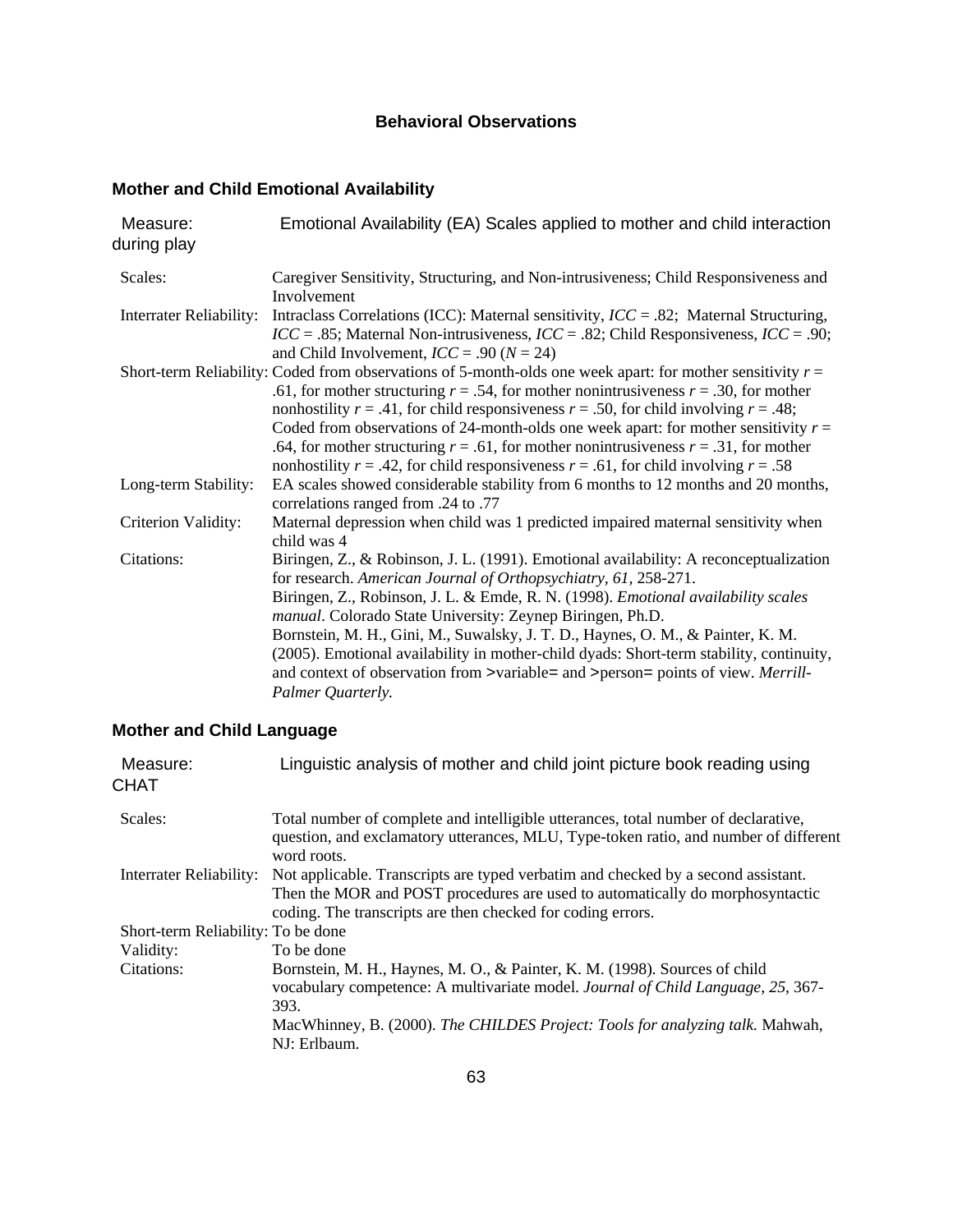# **1-2 Years - Environment**

# **Inventory/Questionnaire**

# **Hollingshead Four-Factor Index of Socioeconomic Status**

| Measure:                                           | Socioeconomic Status                                                                                                                                                                                                                                                                                                                                                                                                                                                                                                                                                                                                                                                                                                                 |
|----------------------------------------------------|--------------------------------------------------------------------------------------------------------------------------------------------------------------------------------------------------------------------------------------------------------------------------------------------------------------------------------------------------------------------------------------------------------------------------------------------------------------------------------------------------------------------------------------------------------------------------------------------------------------------------------------------------------------------------------------------------------------------------------------|
| Scales:                                            | Occupation rating, education rating, socioeconomic status rating                                                                                                                                                                                                                                                                                                                                                                                                                                                                                                                                                                                                                                                                     |
| Convergent Validity:<br><b>Criterion Validity:</b> | Correlation with other SES indexes: with Duncan's SEI, $r = .79$ ; with Siegel, $r = .73$<br>Correlation with measures of infant IQ: with Bayley at 18 months, $r = .29$ ; with<br>Bayley at 24 months, $r = .41$ ; with McCarthy at 30 months, $r = .34$                                                                                                                                                                                                                                                                                                                                                                                                                                                                            |
| Citations:                                         | Gottfried, A. W. (1985). Measures of socioeconomic status in child development<br>research: Data and recommendations. Merrill-Palmer Quarterly, 31, 85-92.<br>Hollingshead, A. B. (1975). The four-factor index of social status. Unpublished<br>manuscript. Yale University.<br>Bornstein, M. H., Hahn, C.-S., Suwalsky, J. T. D., & Haynes, O. M. (2003).<br>Socioeconomic status, parenting, and child development: The Hollingshead Four-<br>Factor Index of Social Status and the Socioeconomic Index of Occupations. In M. H.<br>Bornstein and R. H. Bradley (Eds.), Socioeconomic status, parenting, and child<br><i>development. Monographs in parenting series</i> (pp. 29-82). Mahwah, NJ: Lawrence<br>Erlbaum Associates. |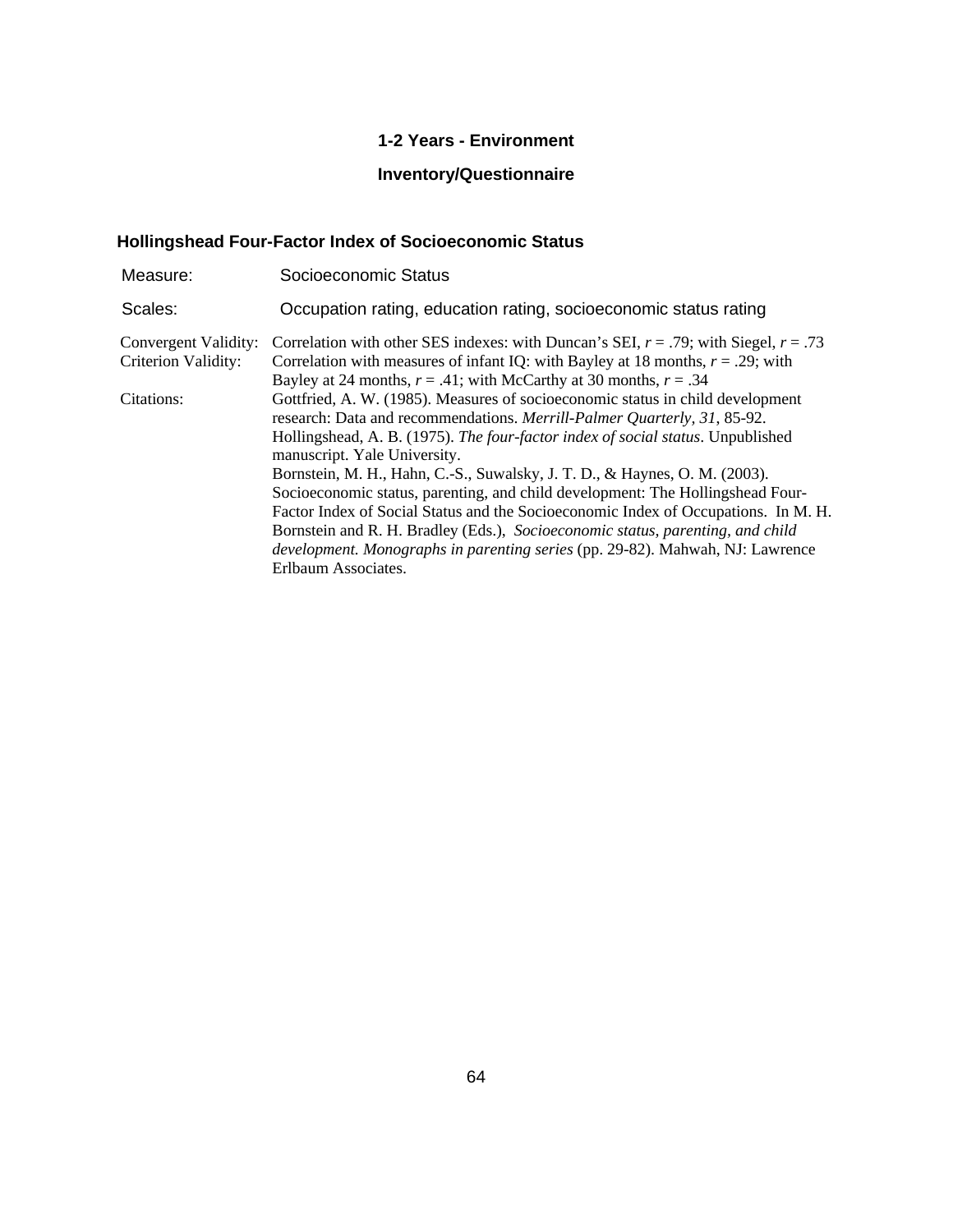### **3 Years - Child**

# **Inventory/Questionnaire**

### **Preschool Behavior Questionnaire (Parent Report)**

| Measure:                              | <b>Maternal Ratings of Child Problem Behaviors</b>                                                                  |
|---------------------------------------|---------------------------------------------------------------------------------------------------------------------|
| Scales:                               | Hostile-Aggressive Behavior, Anxious Behavior, Hyperactive-Distractible Behavior,                                   |
|                                       | Disturbed Behavior, and Total Score (sum of above subscales)                                                        |
| Alternative scaling:                  | Internalizing and externalizing behavior problems                                                                   |
| Interrater Reliability:               | Teacher and teacher aide ratings, $r = .84$ ( $N = .89$ )                                                           |
|                                       | Scale/Item Reliability: Cronbach's alpha reliability for the externalizing scale $= 0.81$ and for the internalizing |
|                                       | scale = .62 ( $N = 285$ )                                                                                           |
| Short-term Reliability: Not available |                                                                                                                     |
| Long-term Stability:                  | Test-retest reliability, 3-4 months apart, $r = .87$                                                                |
| Validity:                             | Discriminated between normal ( $N = 496$ ) and disturbed children ( $N = 102$ ); Factor                             |
|                                       | analysis yielded 3 factors: Hostile, Fearful, & Hyperactive                                                         |
| Citations:                            | Behar, L. & Stringfield, S. (1974). A behavior rating scale for the preschool child.                                |
|                                       | Developmental Psychology, 10, 601-610.                                                                              |
|                                       | Trembley, R. E., Desmarais-Gervais, L., Gagnon, C., & Charlebois, P. (1987). The                                    |
|                                       | preschool behaviour questionnaire: Stability of its factor structure between cultures,                              |
|                                       | sexes, ages, and socioeconomic classes. International Journal of Behavioral                                         |
|                                       | Development, 10, 467-484.                                                                                           |

## **3 Years - Child**

### **Standardized Procedure**

# **Draw-A-Person Test (McCarthy Scales of Children's Abilities)**

| Measures:           | Fine motor control, perception, and cognition                                                                            |
|---------------------|--------------------------------------------------------------------------------------------------------------------------|
| Scale:              | Draw-A-Person Scale                                                                                                      |
|                     | Interrater Reliability: Intraclass correlations range from .95 to .98 for 6 coders ( $N = 5 - 15$ )                      |
|                     | Scale/Item Reliability: Split half reliability for Motor Scale, $r = .78$ at 48 months ( $N = 102$ )                     |
|                     | Short-term Reliability: Test-retest reliability for Motor Scale, 1 month interval: at 3.5 years, $r = .78$ ( $N = 40$ ); |
|                     | at 5.5 years, $r = .75$ ( $N = 40$ )                                                                                     |
| Criterion Validity: | Motor scale correlates with the General Cognitive component of McCarthy's scales                                         |
|                     | (after removing the shared scales) in 4-year-olds, $r = .26$ ( $N = 102$ )                                               |
| Citations:          | McCarthy, D. (1972). Manual for the McCarthy scales of children's abilities. The                                         |
|                     | Psychological Corporation. Harcourt Brace Jovanovich, Inc.                                                               |

# **Pictorial Scale of Perceived Competence & Social Acceptance**

| Measures: | Child's perception of competence and acceptance                                                                |
|-----------|----------------------------------------------------------------------------------------------------------------|
| Scales:   | Cognitive Competence, Physical Competence, Peer Acceptance, Maternal Acceptance                                |
|           | Interrater Reliability: Child (K - $2nd$ grade) and teacher ratings, $r = .06$ to .37 for the different scales |
|           | Scale/Item Reliability: Cronbach's alphas: Cognitive Competence = .71, Physical Competence = .66, Peer         |
|           | Acceptance = .74, Maternal Acceptance = .85, Total = .89                                                       |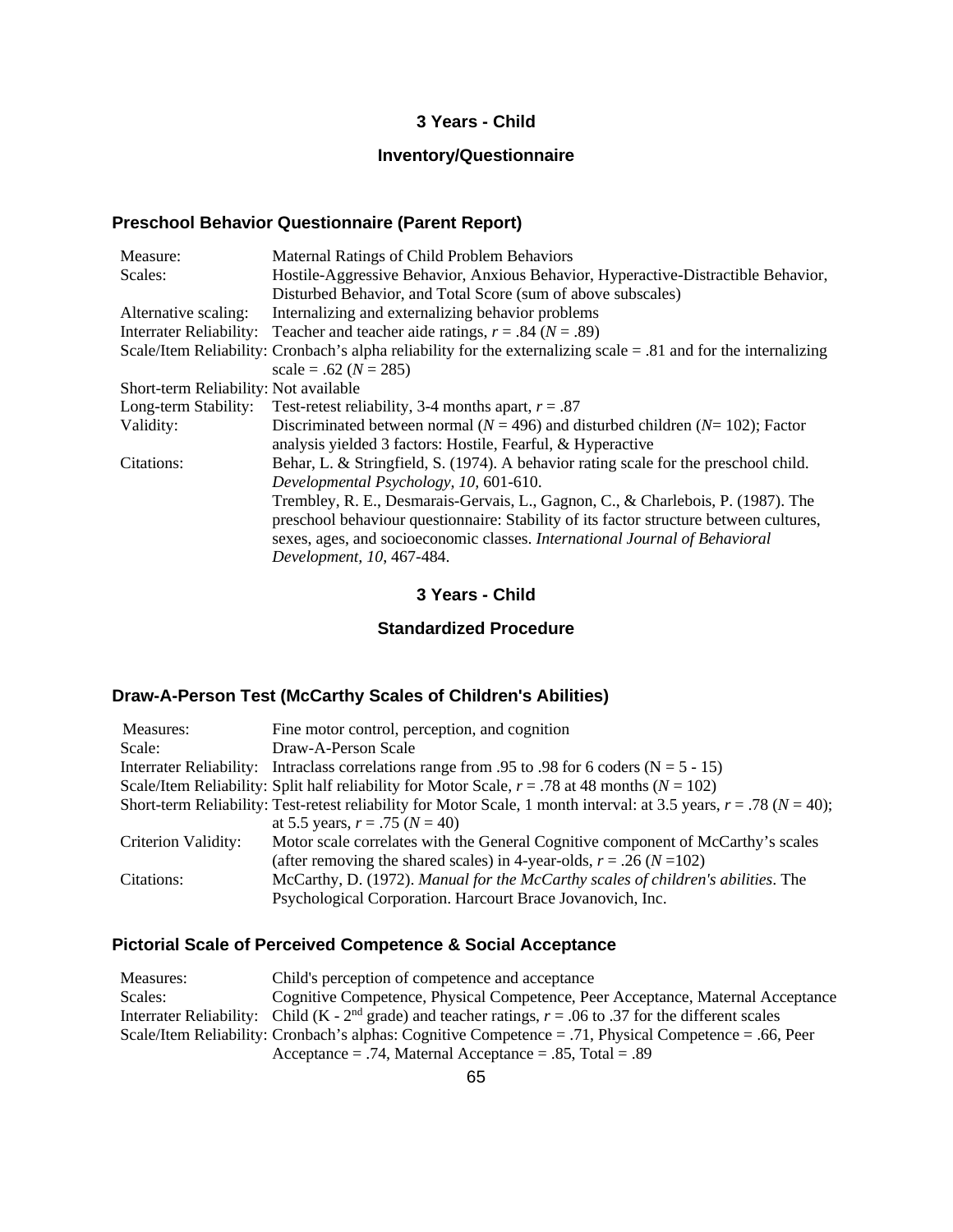Short-term Reliability: Not available

|            | Discriminant Validity: The Cognitive Competence scale differentiated children who passed and failed 1st |
|------------|---------------------------------------------------------------------------------------------------------|
|            | grade $(N = 24)$ ; the Peer social Acceptance scale differentiated children who had                     |
|            | recently moved from children who had not $(N = 20)$ ; the Physical Competence scale                     |
|            | differentiated preschoolers who were born prematurely from those who were full term                     |
|            | $(N = 16)$                                                                                              |
| Citations: | Harter, S. & Pike, R. (1984). The pictorial scale of perceived competence and social                    |
|            | acceptance for young children. <i>Child Development</i> , 55, 1969-1982.                                |

# **Vineland Adaptive Behavior Scales (Parent Report)**

| Measures:               | Mother's report of child's current level of adjustment and functioning                             |
|-------------------------|----------------------------------------------------------------------------------------------------|
| Scales:                 | Communication, Daily Living, Socialization, and Motor                                              |
| Interrater Reliability: | Intraclass correlation = .98 ( $N = 644$ ); Same parent with 2 interviewers, 1-14 days             |
|                         | apart, $r = .74$ ( $N = 160$ )                                                                     |
|                         | Scale/Item Reliability: Split-half reliability at 20 and 48 months = .96 ( $N = 484$ )             |
|                         | Short-term Reliability: Test-Retest, 2 - 4 weeks apart, intraclass correlation = .98 ( $N = 644$ ) |
| Validity:               | Correlation of Vineland composite and ABIC average scale score = .58 ( $N = 39$ ); and             |
|                         | 5 scales of Kaufman ABC = .25 to .37                                                               |
| Citations:              | Sparrow, S. S., Balla, D. A., & Cicchetti, D. V. (1984). Vineland Adaptive Behavior                |
|                         | Scales survey form manual (Interview edition). Circle Pines, Minnesota: American                   |
|                         | Guidance Service.                                                                                  |

# **Weschler Preschool & Primary Scale of Intelligence, Revised**

| Measures:  | Child's verbal and performance intelligence                                              |
|------------|------------------------------------------------------------------------------------------|
| Scales:    | Performance IQ (PIQ), Verbal IQ (VIQ), Full Scale IQ (FIQ)                               |
|            | Interrater Reliability: Intraclass correlation on five subtests: $r = .88$ to .96        |
|            | Scale/Item Reliability: Split-half: $PIQ = .92$ , $VIQ = .95$ , $FSIQ = .96$             |
|            | Short-term Reliability: $PIQ = .88$ , $VIQ = .90$ , $FSIQ = .91$                         |
| Validity:  | Correlations of FSIQ with WISC & Stanford Binet: 10 studies, $r = .45$ to $.85 (N = 42)$ |
| Citations: | Sattler, J. M. (1988). Assessment of children $3^{rd}$ ed.). San Diego, CA: Jerome M.    |
|            | Sattler, Publisher, Inc.                                                                 |
|            | Wechsler, D. (1989). Wechsler preschool and primary scale of intelligenceBrevised:       |
|            | Manual. The Psychological Corporation. Harcourt, Brace Jovanich, Inc.                    |

# **Storytelling: Narrative Analysis**

| Measure: | Narrative analysis of child's story about a Bear Family.                                                              |
|----------|-----------------------------------------------------------------------------------------------------------------------|
| Scales:  | Total on-task propositions, Highest total on-task propositions, Narrative cohesion,                                   |
|          | Narrative duration, Narrative structure, and overall narrative score.                                                 |
|          | Interrater Reliability: Intraclass correlations ranged from .82 to .97 for the overall narrative score for 5          |
|          | coders ( $N = 10 - 18$ ).                                                                                             |
|          | Short-term Reliability: In an independent sample of $N = 24$ children, 1-week test-retest reliability was $r = .68$ , |
|          | $p < .001$ .                                                                                                          |
|          | Convergent Validity: In a sample of 285 4-year-olds, the overall narrative score was correlated $r = .44$ , $p <$     |
|          | .001 with mean length of utterance and $r = .70$ , $p < .001$ with the number of different                            |
|          | word roots produced by the child in the storytelling task.                                                            |
|          | Discriminant Validity: In a sample of 285 4-year-olds, the overall narrative score was unrelated to the the           |
|          | WPPSI-R picture completion and block design subsclaes.                                                                |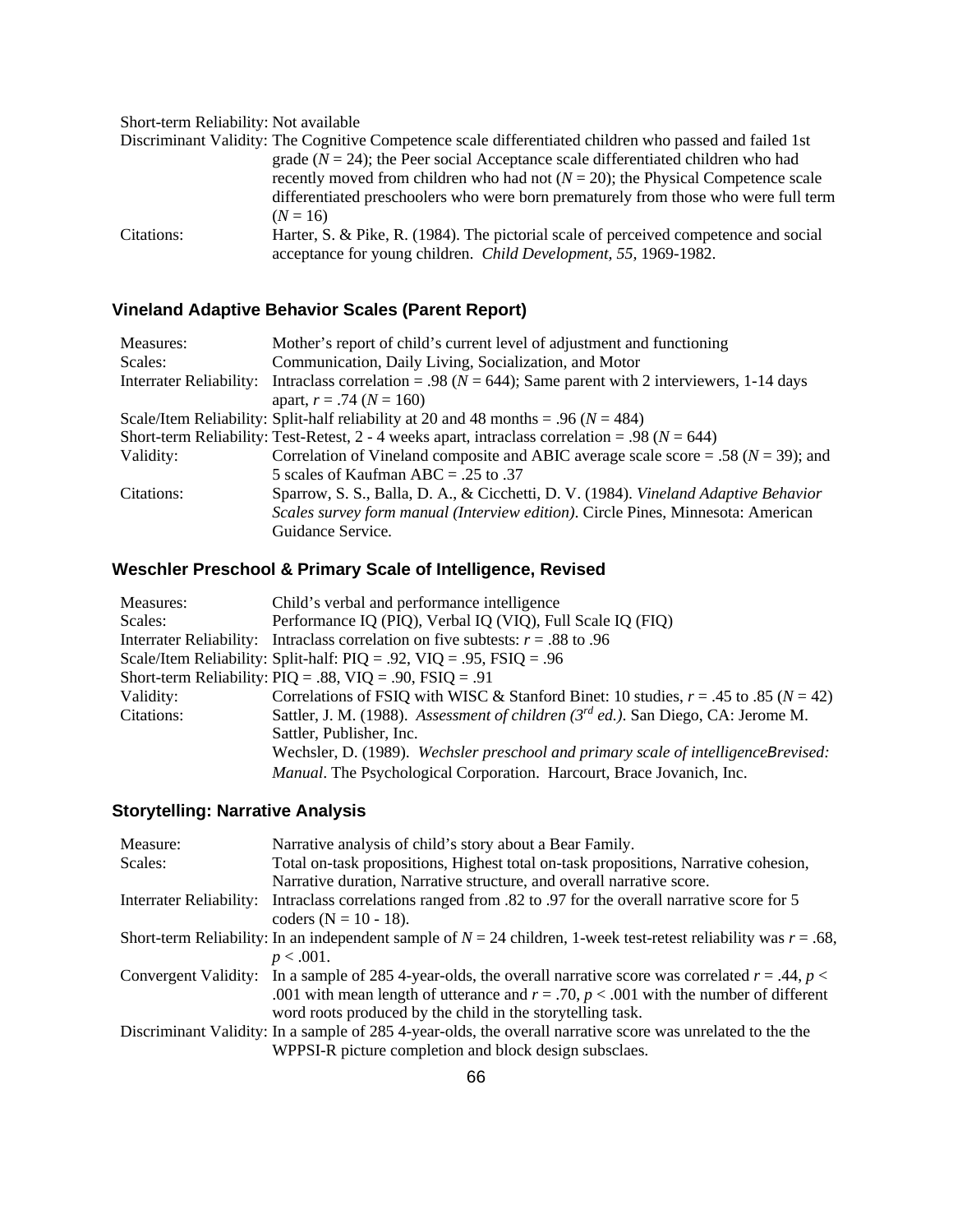| Citations: | Botvin, G. J., & Sutton-Smith, B. (1977). The development of structural complexity in |
|------------|---------------------------------------------------------------------------------------|
|            | children's fantasy narratives. Developmental Psychology, 13, 377-388.                 |
|            | Fein, G. G. (1995). Toys and stories. In A. D. Pellegrini (Ed.) The future of play    |
|            | <i>theory.</i> New York: State University of New York Press.                          |
|            | Morrow, L. M. (1986). Effects of structural guidance in story retelling on children's |
|            | dictation of original stories. Journal of Reading Behavior, 18, 135-152.              |
|            |                                                                                       |

## **Storytelling: Language**

| Measure:                | Linguistic analysis of mother and child joint picture book reading using CHAT                                                             |
|-------------------------|-------------------------------------------------------------------------------------------------------------------------------------------|
| Scales:                 | Total number of complete and intelligible utterances, total number of declarative,                                                        |
|                         | question, and exclamatory utterances, MLU, Type-token ratio, and number of different<br>word roots.                                       |
| Interrater Reliability: | Not applicable. Transcripts are typed verbatim and checked by a second assistant.                                                         |
|                         | Then the MOR and POST procedures are used to automatically do morphosyntactic                                                             |
|                         | coding. The transcripts are then checked for coding errors.                                                                               |
|                         | Short-term Reliability: In an independent sample of $N = 24$ children, 1-week test-retest reliability was $r = .77$ ,                     |
|                         | $p < .001$ for mean length of utterance, and $r = .70$ , $p < .001$ for the number of different                                           |
|                         | word roots produced.                                                                                                                      |
| Convergent Validity:    | In a sample of 285 4-year-olds, mean length of utterance was correlated $r = .22$ , $p <$                                                 |
|                         | .001 with the WPPSI-R verbal information subscale and $r = .17$ , $p < .001$ with the                                                     |
|                         | WPPSI-R verbal similarities subscale.                                                                                                     |
|                         | Discriminant Validity: In a sample of 285 4-year-olds, mean length of utterance was to the picture completion<br>subscale of the WPPSI-R. |
| Citations:              | Bornstein, M. H., Haynes, M. O., & Painter, K. M. (1998). Sources of child                                                                |
|                         | vocabulary competence: A multivariate model. Journal of Child Language, 25, 367-                                                          |
|                         | 393.                                                                                                                                      |
|                         | MacWhinney, B. (2000). The CHILDES Project: Tools for analyzing talk. Mahwah,                                                             |
|                         | NJ: Erlbaum.                                                                                                                              |

## **3 Years - Mother**

# **Inventory/Questionnaire**

# **Activity Diary**

| Measures:                              | Child's activities, location of activities, people engaged in activity          |
|----------------------------------------|---------------------------------------------------------------------------------|
| Scales:                                | Activity variability, situational variability, social variability               |
| Scale/Item Reliability: Not applicable |                                                                                 |
| Short-term Reliability: Not available  |                                                                                 |
| Validity:                              | To be done                                                                      |
| Citations:                             | Activity Diary. Unpublished questionnaire. Bethesda, MD: National Institutes of |
|                                        | Health                                                                          |

### **Maternal Perceived Stress Scale**

| Measure: | Appraisal of Stressfulness of current life situation |
|----------|------------------------------------------------------|
|----------|------------------------------------------------------|

 Scale/Item Reliability: Cronbach's alphas = .84 (*N* = 332), .85 (*N* =114), and .86 (*N* = 64) Short-term Reliability: 2 day span in undergraduates,  $r = .85$  ( $N = 82$ )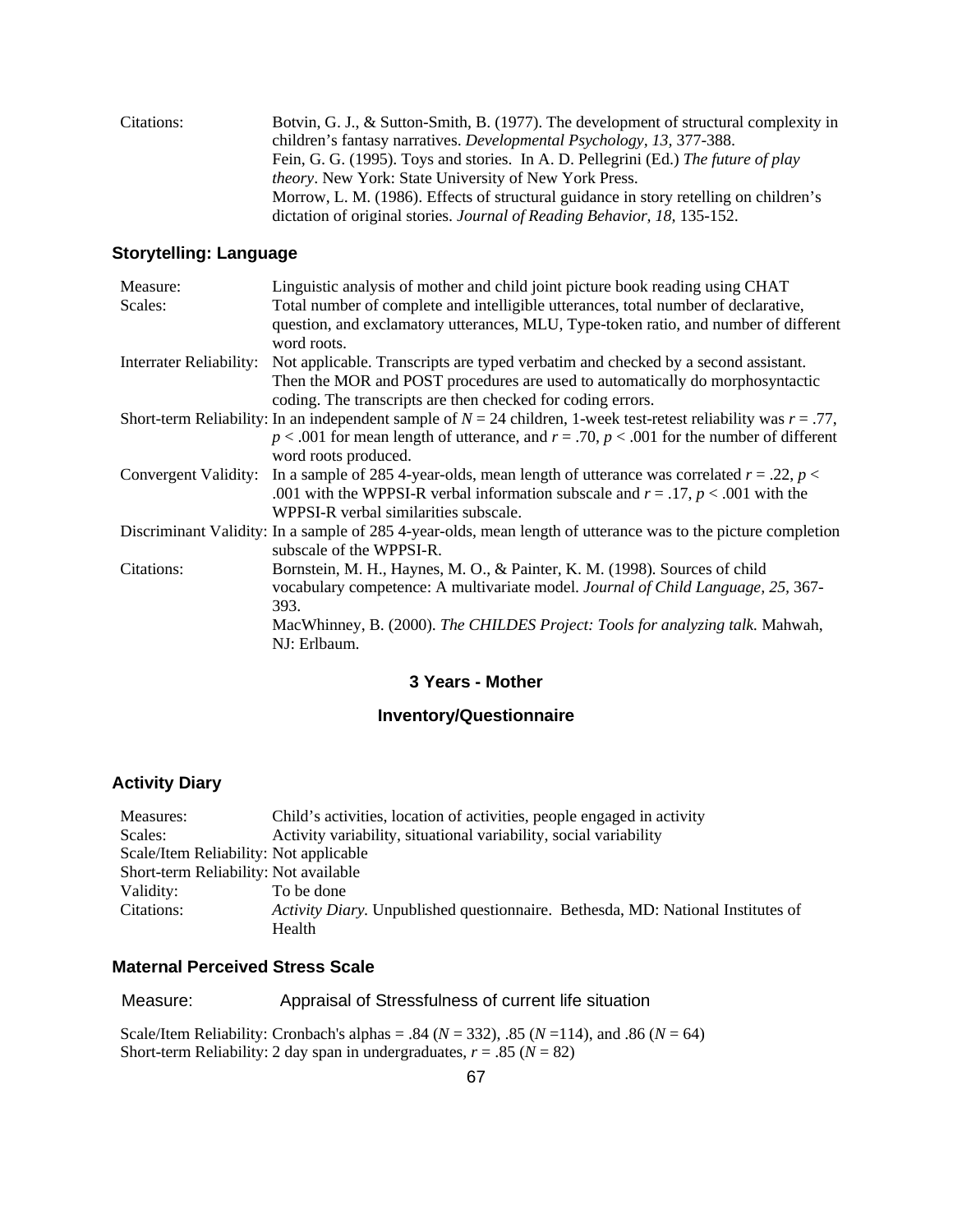|            | Long-term Stability: 6 weeks before and after smoking cessation, $r = .55$ ( $N = 64$ ) |
|------------|-----------------------------------------------------------------------------------------|
| Validity:  | Correlated with Impact of Life Events, $r = .24$ to 49; Depression, $r = .65$ to .76;   |
|            | Physical Symptoms, $r = .52$ to .65; Social Anxiety, $r = .37$ to .48                   |
| Citations: | Cohen, S., Kamarck, T., & Mermelstein, R. (1983). A global measure of perceived         |
|            | stress. Journal of Health and Social Behavior, 24, 385-396.                             |

# **3 Years - Dyad**

### **Behavioral Observation**

### **Mother-Child Interaction**

 Measures: Mother and child joint Draw-Your-House, mother-child book reading, mother-child puzzle building.

| Scales:                             | Caregiver Sensitivity, Structuring, and Non-intrusiveness; Child Responsiveness and                                                                                                                                                                                                                                                                                                                                                                                                                                                                                                                             |
|-------------------------------------|-----------------------------------------------------------------------------------------------------------------------------------------------------------------------------------------------------------------------------------------------------------------------------------------------------------------------------------------------------------------------------------------------------------------------------------------------------------------------------------------------------------------------------------------------------------------------------------------------------------------|
|                                     | Involvement                                                                                                                                                                                                                                                                                                                                                                                                                                                                                                                                                                                                     |
| Interrater Reliability: To be done. |                                                                                                                                                                                                                                                                                                                                                                                                                                                                                                                                                                                                                 |
|                                     | Short-term Reliability: Coded from observations of 5-month-olds one week apart: for mother sensitivity $r =$<br>.61, for mother structuring $r = .54$ , for mother nonintrusiveness $r = .30$ , for mother<br>nonhostility $r = .41$ , for child responsiveness $r = .50$ , for child involving $r = .48$ ;                                                                                                                                                                                                                                                                                                     |
|                                     | Coded from observations of 24-month-olds one week apart: for mother sensitivity $r =$<br>.64, for mother structuring $r = .61$ , for mother nonintrusiveness $r = .31$ , for mother<br>nonhostility $r = .42$ , for child responsiveness $r = .61$ , for child involving $r = .58$                                                                                                                                                                                                                                                                                                                              |
| Long-term Stability:                | EA scales showed considerable stability from 6 months to 12 months and 20 months, r<br>ranged from .24 to .77                                                                                                                                                                                                                                                                                                                                                                                                                                                                                                   |
| Criterion Validity:                 | Maternal depression when child was 1 predicted impaired maternal sensitivity when<br>child was 4.                                                                                                                                                                                                                                                                                                                                                                                                                                                                                                               |
| Citations:                          | Biringen, Z., & Robinson, J. L. (1991). Emotional availability: A reconceptualization<br>for research. American Journal of Orthopsychiatry, 61, 258-271.<br>Biringen, Z., Robinson, J. L. & Emde, R. N. (1998). <i>Emotional availability scales</i><br><i>manual.</i> Colorado State University: Zeynep Biringen, Ph.D.<br>Bornstein, M. H., Gini, M., Suwalsky, J. T. D., Haynes, O. M., & Painter, K. M.<br>(2005). Emotional availability in mother-child dyads: Short-term stability, continuity,<br>and context of observation from >variable= and >person= points of view. Merrill-<br>Palmer Quarterly. |

### **3 Years – Environment**

# **Inventory/Questionnaire**

# **Hollingshead Four-Factor Index of Socioeconomic Status**

| Measure: | Socioeconomic Status                                                                                           |
|----------|----------------------------------------------------------------------------------------------------------------|
| Scales:  | Occupation rating, education rating, socioeconomic status rating                                               |
|          | Convergent Validity: Correlation with other SES indexes: with Duncan's SEI, $r = .79$ ; with Siegel, $r = .73$ |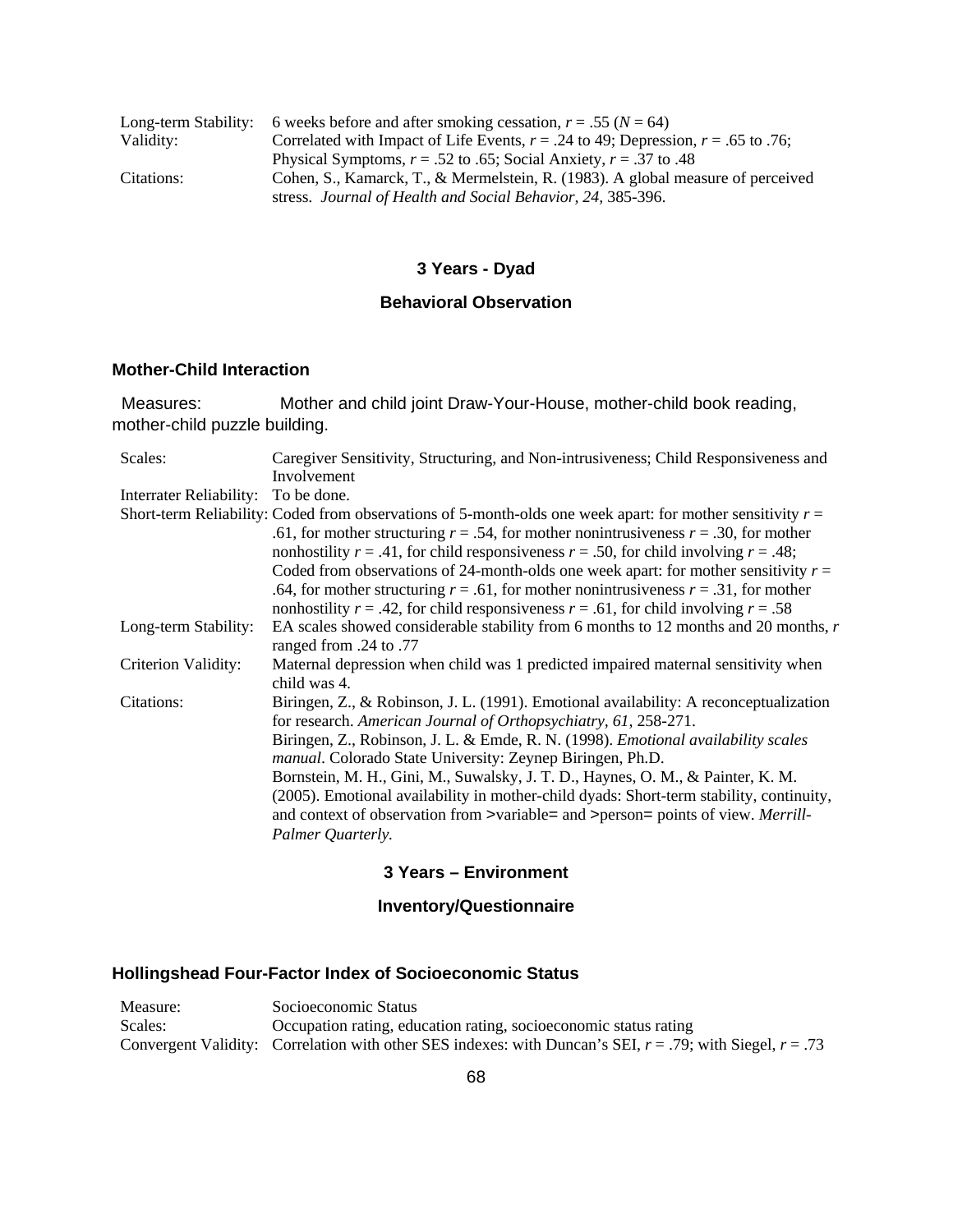| Criterion Validity: | Correlation with measures of infant IQ: with Bayley at 18 months, $r = .29$ ; with   |
|---------------------|--------------------------------------------------------------------------------------|
|                     | Bayley at 24 months, $r = .41$ ; with McCarthy at 30 months, $r = .34$               |
| Citations:          | Gottfried, A. W. (1985). Measures of socioeconomic status in child development       |
|                     | research: Data and recommendations. Merrill-Palmer Quarterly, 31, 85-92.             |
|                     | Hollingshead, A. B. (1975). The four-factor index of social status. Unpublished      |
|                     | manuscript. Yale University.                                                         |
|                     | Bornstein, M. H., Hahn, C.-S., Suwalsky, J. T. D., & Haynes, O. M. (2003).           |
|                     | Socioeconomic status, parenting, and child development: The Hollingshead Four-       |
|                     | Factor Index of Social Status and the Socioeconomic Index of Occupations. In M. H.   |
|                     | Bornstein and R. H. Bradley (Eds.), Socioeconomic status, parenting, and child       |
|                     | <i>development. Monographs in parenting series</i> (pp. 29-82). Mahwah, NJ: Lawrence |
|                     | Erlbaum Associates.                                                                  |

# **Social Network Form**

| Measures:  | Maternal ratings of social contacts, emotional support, parenting support, help with                       |
|------------|------------------------------------------------------------------------------------------------------------|
|            | child care and household chores, and satisfaction with the amount of support                               |
| Scales:    | Frequency of social contacts, Frequency of emotional support, Value of support,                            |
|            | Practical help received, Satisfaction with support                                                         |
|            | Scale/Item Reliability: Cronbach's alphas for the five scales $= .65$ to 0.95                              |
|            | Short-term Reliability: Test-retest reliability at 2-3 weeks on 5 scales were .67, .89, .44, .98, and .91, |
|            | respectively                                                                                               |
| Validity:  | Measures of emotional support and parenting support discriminated between 14 single                        |
|            | and 14 married mother-child pairs                                                                          |
| Citations: | Weinraub, M., & Wolf, B.M. (1983). Effects of stress and social supports on mother-                        |
|            | child interactions in single- and two-parent families. Child Development, 54, 1297-                        |
|            | 1311.                                                                                                      |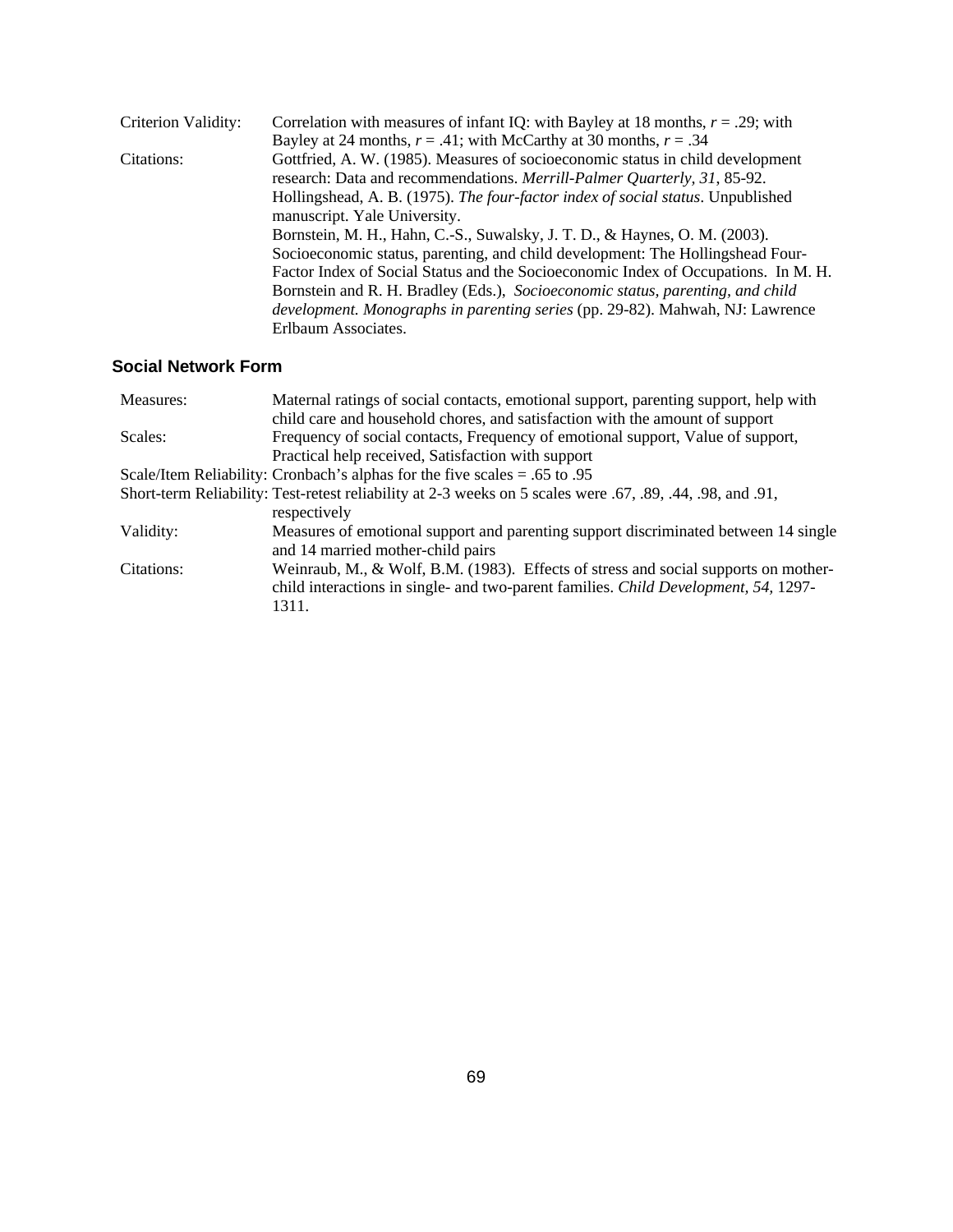## **5 Years - Child**

# **Standardized Procedure**

## **Draw-A-Person Test (McCarthy Scales of Children's Abilities)**

| Measures:           | Fine motor control, perception, and cognition                                                                            |
|---------------------|--------------------------------------------------------------------------------------------------------------------------|
| Scale:              | Draw-A-Person Scale                                                                                                      |
|                     | Interrater Reliability: Intraclass correlations range from .95 to .98 for 6 coders ( $N = 5 - 15$ )                      |
|                     | Scale/Item Reliability: Split half reliability for Motor Scale, $r = .78$ at 48 months ( $N = 102$ )                     |
|                     | Short-term Reliability: Test-retest reliability for Motor Scale, 1 month interval: at 3.5 years, $r = .78$ ( $N = 40$ ); |
|                     | at 5.5 years, $r = .75$ ( $N = 40$ )                                                                                     |
| Criterion Validity: | Motor scale correlates with the General Cognitive component of McCarthy's scales                                         |
|                     | (after removing the shared scales) in 4-year-olds, $r = .26$ ( $N = 102$ )                                               |
| Citations:          | McCarthy, D. (1972). Manual for the McCarthy scales of children's abilities. The                                         |
|                     | Psychological Corporation. Harcourt Brace Jovanovich, Inc.                                                               |

## **Pictorial Scale of Perceived Competence & Social Acceptance**

| Measures:                             | Child's perception of competence and acceptance                                                                                                          |
|---------------------------------------|----------------------------------------------------------------------------------------------------------------------------------------------------------|
| Scales:                               | Cognitive Competence, Physical Competence, Peer Acceptance, Maternal Acceptance                                                                          |
|                                       | Interrater Reliability: Child (K - $2nd$ grade) and teacher ratings, $r = .06$ to .37 for the different scales                                           |
|                                       | Scale/Item Reliability: Cronbach's alphas: Cognitive Competence = .71, Physical Competence = .66, Peer                                                   |
|                                       | Acceptance = .74, Maternal Acceptance = .85, Total = .89                                                                                                 |
| Short-term Reliability: Not available |                                                                                                                                                          |
|                                       | Discriminant Validity: The Cognitive Competence scale differentiated children who passed and failed 1st                                                  |
|                                       | grade ( $N = 24$ ); the Peer social Acceptance scale differentiated children who had                                                                     |
|                                       | recently moved from children who had not $(N = 20)$ ; the Physical Competence scale                                                                      |
|                                       | differentiated preschoolers who were born prematurely from those who were full term                                                                      |
|                                       | $(N = 16)$                                                                                                                                               |
| Citations:                            | Harter, S. & Pike, R. (1984). The pictorial scale of perceived competence and social<br>acceptance for young children. Child Development, 55, 1969-1982. |

## **Vineland Adaptive Behavior Scales (Parent Report)**

| Measures:               | Mother's report of child's current level of adjustment and functioning                             |
|-------------------------|----------------------------------------------------------------------------------------------------|
| Scales:                 | Communication, Daily Living, Socialization, and Motor                                              |
| Interrater Reliability: | Intraclass correlation = .98 ( $N = 644$ ); Same parent with 2 interviewers, 1-14 days             |
|                         | apart, $r = .74$ ( $N = 160$ )                                                                     |
|                         | Scale/Item Reliability: Split-half reliability at 20 and 48 months = .96 ( $N = 484$ )             |
|                         | Short-term Reliability: Test-Retest, 2 - 4 weeks apart, intraclass correlation = .98 ( $N = 644$ ) |
| Validity:               | Correlation of Vineland composite and ABIC average scale score = .58 ( $N = 39$ ); and             |
|                         | 5 scales of Kaufman ABC = .25 to .37                                                               |
| Citations:              | Sparrow, S. S., Balla, D. A., & Cicchetti, D. V. (1984). Vineland Adaptive Behavior                |
|                         | Scales survey form manual (Interview edition). Circle Pines, Minnesota: American                   |
|                         | Guidance Service.                                                                                  |

# **Weschler Preschool & Primary Scale of Intelligence, Revised**

| Measures: | Child's verbal and performance intelligence                |
|-----------|------------------------------------------------------------|
| Scales:   | Performance IQ (PIQ), Verbal IQ (VIQ), Full Scale IQ (FIQ) |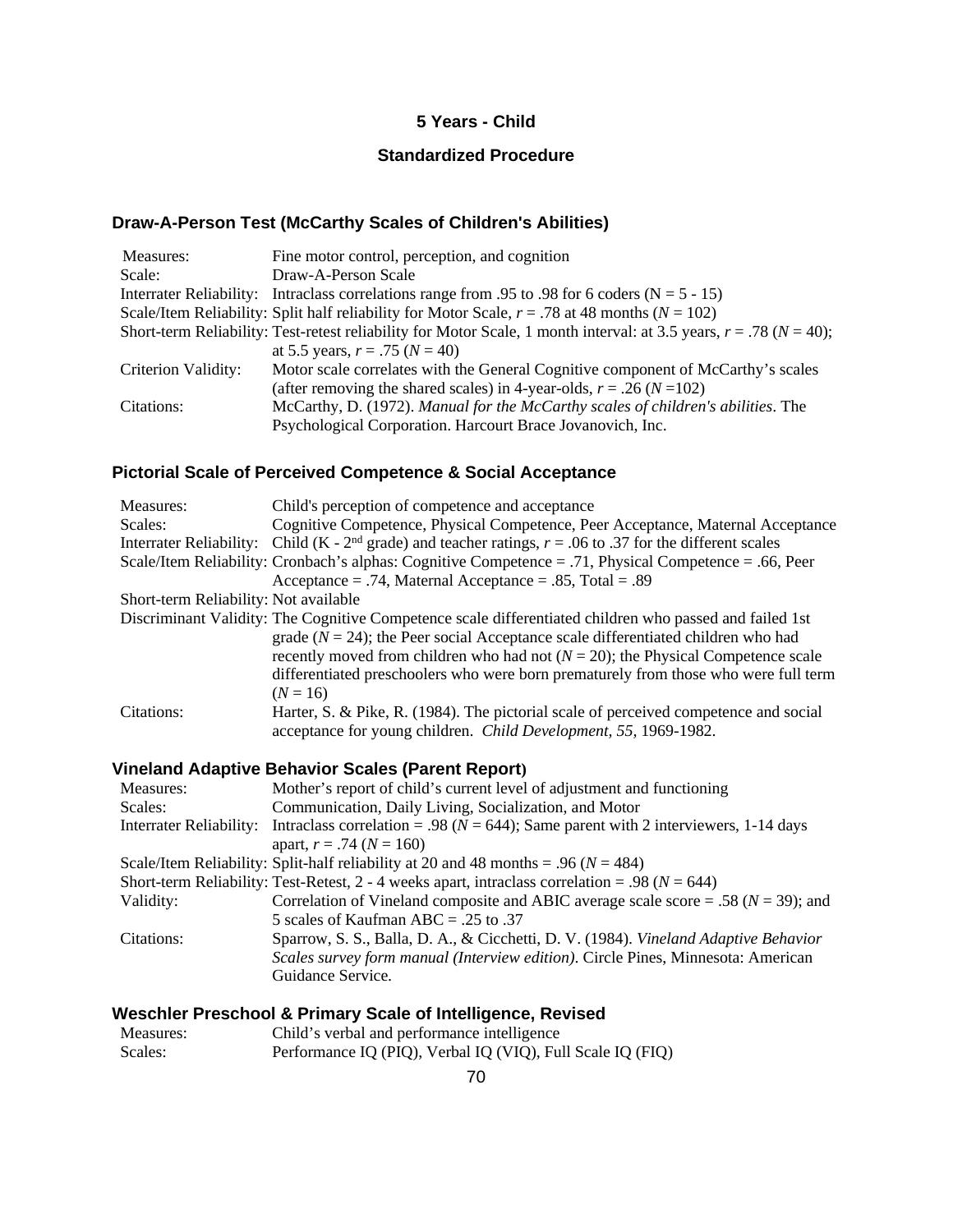|            | Interrater Reliability: Intraclass correlation on five subtests: $r = .88$ to .96        |
|------------|------------------------------------------------------------------------------------------|
|            | Scale/Item Reliability: Split-half: $PIQ = .92$ , $VIQ = .95$ , $FSIQ = .96$             |
|            | Short-term Reliability: $PIQ = .88$ , $VIQ = .90$ , $FSIQ = .91$                         |
| Validity:  | Correlations of FSIQ with WISC & Stanford Binet: 10 studies, $r = .45$ to $.85 (N = 42)$ |
| Citations: | Sattler, J. M. (1988). Assessment of children $(3^{rd}$ ed.). San Diego, CA: Jerome M.   |
|            | Sattler, Publisher, Inc.                                                                 |
|            | Wechsler, D. (1989). Wechsler preschool and primary scale of intelligenceBrevised:       |
|            | Manual. The Psychological Corporation. Harcourt, Brace Jovanich, Inc.                    |
|            |                                                                                          |

# **Storytelling: Narrative Analysis**

| Measure:                | Narrative analysis of child's story about a Bear Family.                                                              |
|-------------------------|-----------------------------------------------------------------------------------------------------------------------|
| Scales:                 | Total on-task propositions, Highest total on-task propositions, Narrative cohesion,                                   |
|                         | Narrative duration, Narrative structure, and overall narrative score.                                                 |
| Interrater Reliability: | Intraclass correlations ranged from .82 to .97 for the overall narrative score for 5                                  |
|                         | coders ( $N = 10 - 18$ ).                                                                                             |
|                         | Short-term Reliability: In an independent sample of $N = 24$ children, 1-week test-retest reliability was $r = .68$ , |
|                         | $p < .001$ .                                                                                                          |
|                         | Convergent Validity: In a sample of 285 4-year-olds, the overall narrative score was correlated $r = .44$ , $p <$     |
|                         | .001 with mean length of utterance and $r = .70$ , $p < .001$ with the number of different                            |
|                         | word roots produced by the child in the storytelling task.                                                            |
|                         | Discriminant Validity: In a sample of 285 4-year-olds, the overall narrative score was unrelated to the the           |
|                         | WPPSI-R picture completion and block design subsclaes.                                                                |
| Citations:              | Botvin, G. J., & Sutton-Smith, B. (1977). The development of structural complexity in                                 |
|                         | children's fantasy narratives. Developmental Psychology, 13, 377-388.                                                 |
|                         | Fein, G. G. (1995). Toys and stories. In A. D. Pellegrini (Ed.) The future of play                                    |
|                         | theory. New York: State University of New York Press.                                                                 |
|                         | Morrow, L. M. (1986). Effects of structural guidance in story retelling on children's                                 |
|                         | dictation of original stories. Journal of Reading Behavior, 18, 135-152.                                              |

# **Storytelling: Language**

| Measure:                       | Linguistic analysis of mother and child joint picture book reading using CHAT                                         |
|--------------------------------|-----------------------------------------------------------------------------------------------------------------------|
| Scales:                        | Total number of complete and intelligible utterances, total number of declarative,                                    |
|                                | question, and exclamatory utterances, MLU, Type-token ratio, and number of different<br>word roots.                   |
| <b>Interrater Reliability:</b> | Not applicable. Transcripts are typed verbatim and checked by a second assistant.                                     |
|                                | Then the MOR and POST procedures are used to automatically do morphosyntactic                                         |
|                                | coding. The transcripts are then checked for coding errors.                                                           |
|                                | Short-term Reliability: In an independent sample of $N = 24$ children, 1-week test-retest reliability was $r = .77$ , |
|                                | $p < .001$ for mean length of utterance, and $r = .70$ , $p < .001$ for the number of different                       |
|                                | word roots produced.                                                                                                  |
|                                | Convergent Validity: In a sample of 285 4-year-olds, mean length of utterance was correlated $r = .22$ , $p <$        |
|                                | .001 with the WPPSI-R verbal information subscale and $r = .17$ , $p < .001$ with the                                 |
|                                | WPPSI-R verbal similarities subscale.                                                                                 |
|                                | Discriminant Validity: In a sample of 285 4-year-olds, mean length of utterance was to the picture completion         |
|                                | subscale of the WPPSI-R.                                                                                              |
| Citations:                     | Bornstein, M. H., Haynes, M. O., & Painter, K. M. (1998). Sources of child                                            |
|                                | vocabulary competence: A multivariate model. Journal of Child Language, 25, 367-                                      |
|                                | 393.                                                                                                                  |
|                                | MacWhinney, B. (2000). The CHILDES Project: Tools for analyzing talk. Mahwah,                                         |
|                                |                                                                                                                       |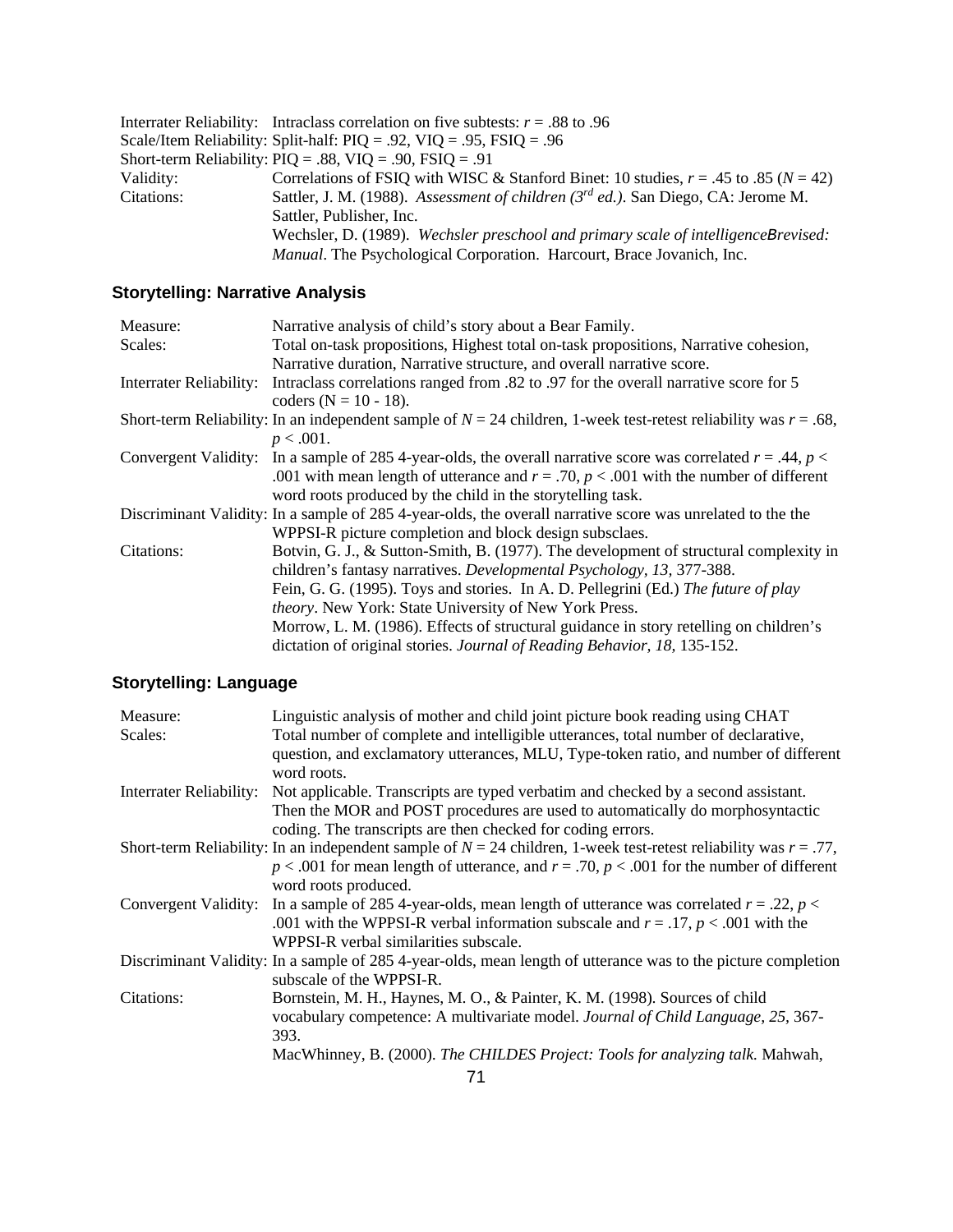NJ: Erlbaum.

### **5 Years - Mother**

# **Inventory/Questionnaire**

# **Activity Diary**

| Measures:                              | Child's activities, location of activities, people engaged in activity          |
|----------------------------------------|---------------------------------------------------------------------------------|
| Scales:                                | Activity variability, situational variability, social variability               |
| Scale/Item Reliability: Not applicable |                                                                                 |
| Short-term Reliability: Not available  |                                                                                 |
| Validity:                              | To be done                                                                      |
| Citations:                             | Activity Diary. Unpublished questionnaire. Bethesda, MD: National Institutes of |
|                                        | Health                                                                          |

# **Maternal Perceived Stress Scale**

| Measure:             | Appraisal of Stressfulness of current life situation                                                   |
|----------------------|--------------------------------------------------------------------------------------------------------|
|                      | Scale/Item Reliability: Cronbach's alphas = .84 ( $N = 332$ ), .85 ( $N = 114$ ), and .86 ( $N = 64$ ) |
|                      | Short-term Reliability: 2 day span in undergraduates, $r = .85$ ( $N = 82$ )                           |
| Long-term Stability: | 6 weeks before and after smoking cessation, $r = .55$ ( $N = 64$ )                                     |
| Validity:            | Correlated with Impact of Life Events, $r = .24$ to 49; Depression, $r = .65$ to .76;                  |
|                      | Physical Symptoms, $r = .52$ to .65; Social Anxiety, $r = .37$ to .48                                  |
| Citations:           | Cohen, S., Kamarck, T., & Mermelstein, R. (1983). A global measure of perceived                        |
|                      | stress. Journal of Health and Social Behavior, 24, 385-396.                                            |
|                      |                                                                                                        |

# **5 Years - Dyad**

# **Behavioral Observation**

### **Mother-Child Interaction**

| Measures:               | Mother and child joint Draw-Your-House, mother-child book reading, mother-child<br>puzzle building.                                                                                 |
|-------------------------|-------------------------------------------------------------------------------------------------------------------------------------------------------------------------------------|
| Scales:                 | Caregiver Sensitivity, Structuring, and Non-intrusiveness; Child Responsiveness and<br>Involvement                                                                                  |
| Interrater Reliability: | To be done.                                                                                                                                                                         |
|                         | Short-term Reliability: Coded from observations of 5-month-olds one week apart: for mother sensitivity $r =$                                                                        |
|                         | .61, for mother structuring $r = .54$ , for mother nonintrusiveness $r = .30$ , for mother                                                                                          |
|                         | nonhostility $r = .41$ , for child responsiveness $r = .50$ , for child involving $r = .48$ ;                                                                                       |
|                         | Coded from observations of 24-month-olds one week apart: for mother sensitivity $r =$<br>.64, for mother structuring $r = .61$ , for mother nonintrusiveness $r = .31$ , for mother |
|                         | nonhostility $r = .42$ , for child responsiveness $r = .61$ , for child involving $r = .58$                                                                                         |
| Long-term Stability:    | EA scales showed considerable stability from 6 months to 12 months and 20 months, r<br>ranged from .24 to .77                                                                       |
| Criterion Validity:     | Maternal depression when child was 1 predicted impaired maternal sensitivity when<br>child was 4.                                                                                   |
| Citations:              | Biringen, Z., & Robinson, J. L. (1991). Emotional availability: A reconceptualization                                                                                               |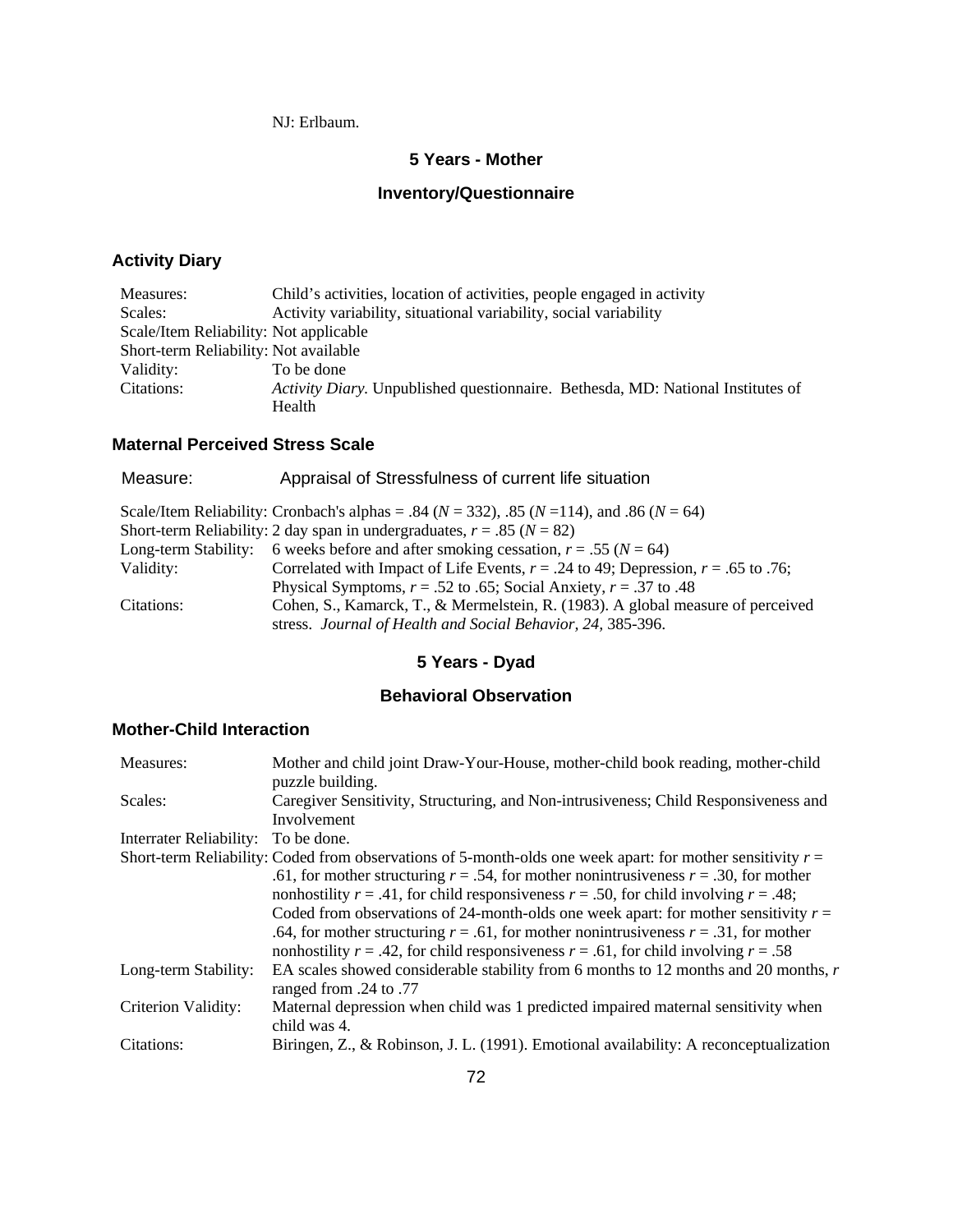for research. *American Journal of Orthopsychiatry, 61*, 258-271. Biringen, Z., Robinson, J. L. & Emde, R. N. (1998). *Emotional availability scales manual*. Colorado State University: Zeynep Biringen, Ph.D. Bornstein, M. H., Gini, M., Suwalsky, J. T. D., Haynes, O. M., & Painter, K. M. (2005). Emotional availability in mother-child dyads: Short-term stability, continuity, and context of observation from >variable= and >person= points of view. *Merrill-Palmer Quarterly.*

#### **5 Years - Environment**

#### **Inventory/Questionnaire**

#### **Hollingshead Four-Factor Index of Socioeconomic Status**

| Measure:                                                                                                                                                     | Socioeconomic Status                                                                      |  |  |
|--------------------------------------------------------------------------------------------------------------------------------------------------------------|-------------------------------------------------------------------------------------------|--|--|
| Scales:                                                                                                                                                      | Occupation rating, education rating, socioeconomic status rating                          |  |  |
| Convergent Validity:                                                                                                                                         | Correlation with other SES indexes: with Duncan's SEI, $r = .79$ ; with Siegel, $r = .73$ |  |  |
| <b>Criterion Validity:</b>                                                                                                                                   | Correlation with measures of infant IQ: with Bayley at 18 months, $r = .29$ ; with        |  |  |
|                                                                                                                                                              | Bayley at 24 months, $r = .41$ ; with McCarthy at 30 months, $r = .34$                    |  |  |
| Citations:                                                                                                                                                   | Gottfried, A. W. (1985). Measures of socioeconomic status in child development            |  |  |
|                                                                                                                                                              | research: Data and recommendations. Merrill-Palmer Quarterly, 31, 85-92.                  |  |  |
| Hollingshead, A. B. (1975). The four-factor index of social status. Unpublished                                                                              |                                                                                           |  |  |
| manuscript. Yale University.                                                                                                                                 |                                                                                           |  |  |
| Bornstein, M. H., Hahn, C.-S., Suwalsky, J. T. D., & Haynes, O. M. (2003).<br>Socioeconomic status, parenting, and child development: The Hollingshead Four- |                                                                                           |  |  |
|                                                                                                                                                              |                                                                                           |  |  |
|                                                                                                                                                              | Bornstein and R. H. Bradley (Eds.), Socioeconomic status, parenting, and child            |  |  |
|                                                                                                                                                              | <i>development. Monographs in parenting series</i> (pp. 29-82). Mahwah, NJ: Lawrence      |  |  |
|                                                                                                                                                              | Erlbaum Associates.                                                                       |  |  |

#### **Social Network Form**

| Measures:  | Maternal ratings of social contacts, emotional support, parenting support, help with                       |
|------------|------------------------------------------------------------------------------------------------------------|
|            | child care and household chores, and satisfaction with the amount of support                               |
| Scales:    | Frequency of social contacts, Frequency of emotional support, Value of support,                            |
|            | Practical help received, Satisfaction with support                                                         |
|            | Scale/Item Reliability: Cronbach's alphas for the five scales $= .65$ to 0.95                              |
|            | Short-term Reliability: Test-retest reliability at 2-3 weeks on 5 scales were .67, .89, .44, .98, and .91, |
|            | respectively                                                                                               |
| Validity:  | Measures of emotional support and parenting support discriminated between 14 single                        |
|            | and 14 married mother-child pairs                                                                          |
| Citations: | Weinraub, M., & Wolf, B.M. (1983). Effects of stress and social supports on mother-                        |
|            | child interactions in single- and two-parent families. Child Development, 54, 1297-                        |
|            | 1311.                                                                                                      |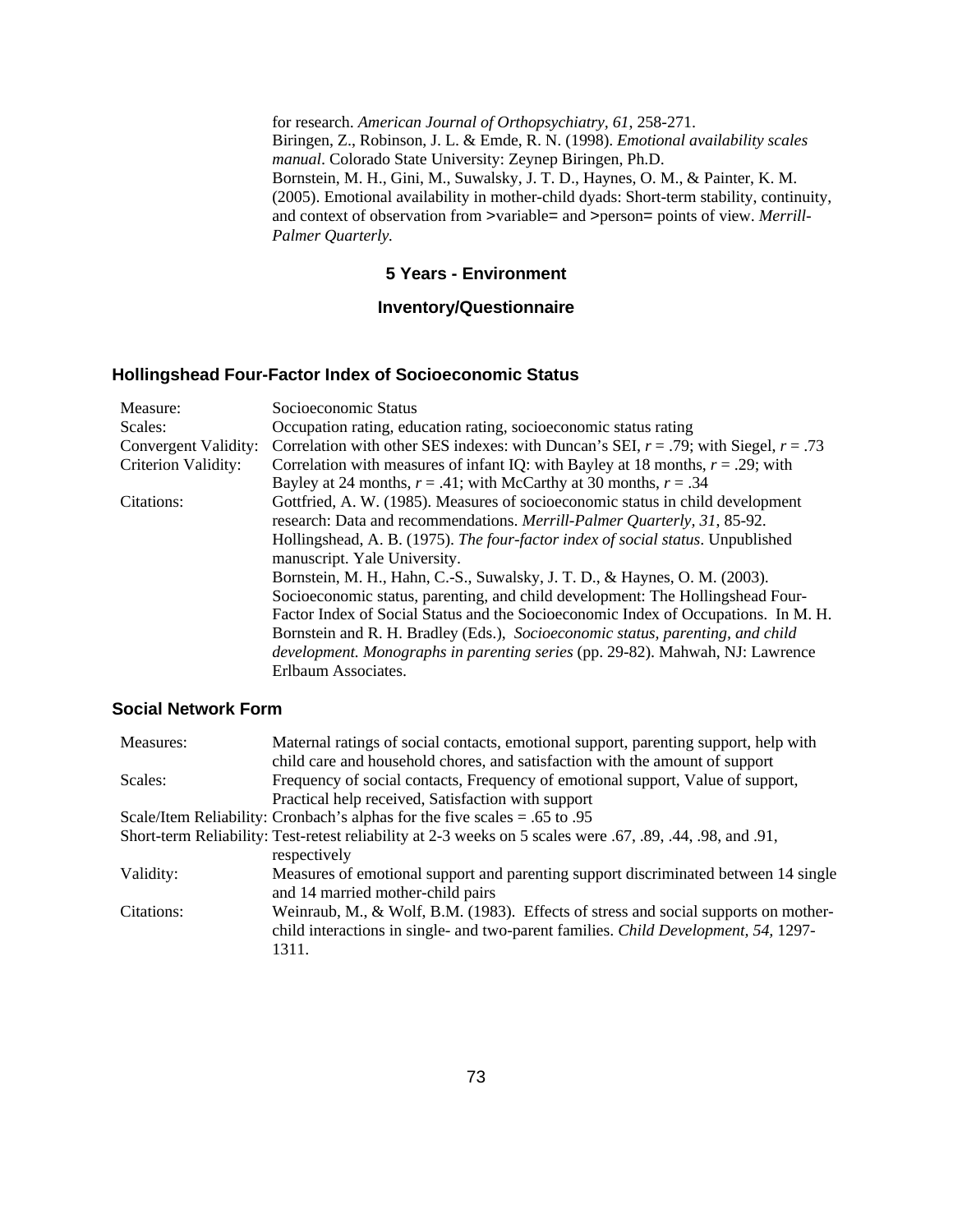# **7 Years - Child**

# **Inventory/Questionnaire**

# **Child Behavior Checklist (Parent Report)**

| Three competence scales (Activities, Social, School); Total competence; Eight cross-<br>Scales:<br>informant syndromes (Aggressive Behavior, Anxious/Depressed, Attention Problems, |
|-------------------------------------------------------------------------------------------------------------------------------------------------------------------------------------|
|                                                                                                                                                                                     |
|                                                                                                                                                                                     |
| Delinquent Behavior, Social Problems, Somatic Complaints, Thought Problems,                                                                                                         |
| Withdrawn); Three summary problem scores (Internalizing, Externalizing, Total)                                                                                                      |
| Scale/Item Reliability: Mean of correlations between all scale scores obtained over 7- to 15-day intervals =                                                                        |
| .88                                                                                                                                                                                 |
| The CBCL Total Problem score has yielded a one-week test-retest reliability, $r = 0.93$<br>Short-term Stability:                                                                    |
| Discriminant Validity: All scales discriminate between referred and nonreferred children at $p < .01$                                                                               |
| Convergent Validity: Significant correlations with corresponding scales of Conners (1973) and Quay-                                                                                 |
| Peterson (1987) instruments.                                                                                                                                                        |
| Achenbach, T. M. (1991). Integrative guide for the 1991 CBCL/4-18, YSR, and TRF<br>Citations:                                                                                       |
| <i>profiles.</i> Burlington, VT: University of Vermont Department of Psychiatry.                                                                                                    |

# **Child Behavior Checklist B Teacher Report Form**

| Measure:                | Teachers' rating of children's academic performance, adaptive functioning, and                               |  |
|-------------------------|--------------------------------------------------------------------------------------------------------------|--|
|                         | behavioral/emotional problems                                                                                |  |
| Scales:                 | Academic Performance; Adaptive Functioning; Eight cross-informant syndromes                                  |  |
|                         | (Aggressive Behavior, Anxious/Depressed, Attention Problems, Delinquent Behavior,                            |  |
|                         | Social Problems, Somatic Complaints, Thought Problems, Withdrawn); Three                                     |  |
|                         | summary problem scores (Internalizing, Externalizing, Total)                                                 |  |
| Interrater Reliability: | Agreement between pairs of teachers, $r = .60$                                                               |  |
|                         | Scale/Item Reliability: Mean of correlations between all scale scores obtained over 7- to 15-day intervals = |  |
|                         | -91                                                                                                          |  |
| Short-term Stability:   | The CBCL Total Problem score has yielded a one-week test-retest reliability of $r =$                         |  |
|                         | .92                                                                                                          |  |
|                         | Discriminant Validity: All scales discriminate between referred and nonreferred children at $p < 0.01$       |  |
|                         | Convergent Validity: Significant Is with corresponding scales of Conners Revised Teacher Rating Scale        |  |
|                         | (Goyette, Conners, & Ulrich, 1978).                                                                          |  |
| Citations:              | Achenbach, T. M. (1991). Integrative guide for the 1991 CBCL/4-18, YSR, and TRF                              |  |
|                         | <i>profiles.</i> Burlington, VT: University of Vermont Department of Psychiatry.                             |  |
|                         |                                                                                                              |  |

# **Child Rating Questionnaire (Parent & Teacher Reports)**

| Measure:                            | Mother's and teacher's rating of child's helpfulness, sharing behavior,                                                               |  |  |
|-------------------------------------|---------------------------------------------------------------------------------------------------------------------------------------|--|--|
|                                     | cooperativeness, empathy, and emotional expressiveness                                                                                |  |  |
| Scales:                             | Helpfulness, Sharing Behavior, Cooperativeness, Empathy, Emotional Expressiveness                                                     |  |  |
|                                     | Scale/Item Reliability: Cronbach's alpha for parents = .80 for helpfulness, .34 for sharing behavior, .79 for                         |  |  |
|                                     | cooperative behavior, .65 for emotional expressiveness; Cronbach's alpha for teachers                                                 |  |  |
|                                     | $=$ .84 for helpfulness, .85 for sharing behavior, .85 for cooperative behavior, .74 for<br>empathy, .78 for emotional expressiveness |  |  |
| Short-term Stability: Not available |                                                                                                                                       |  |  |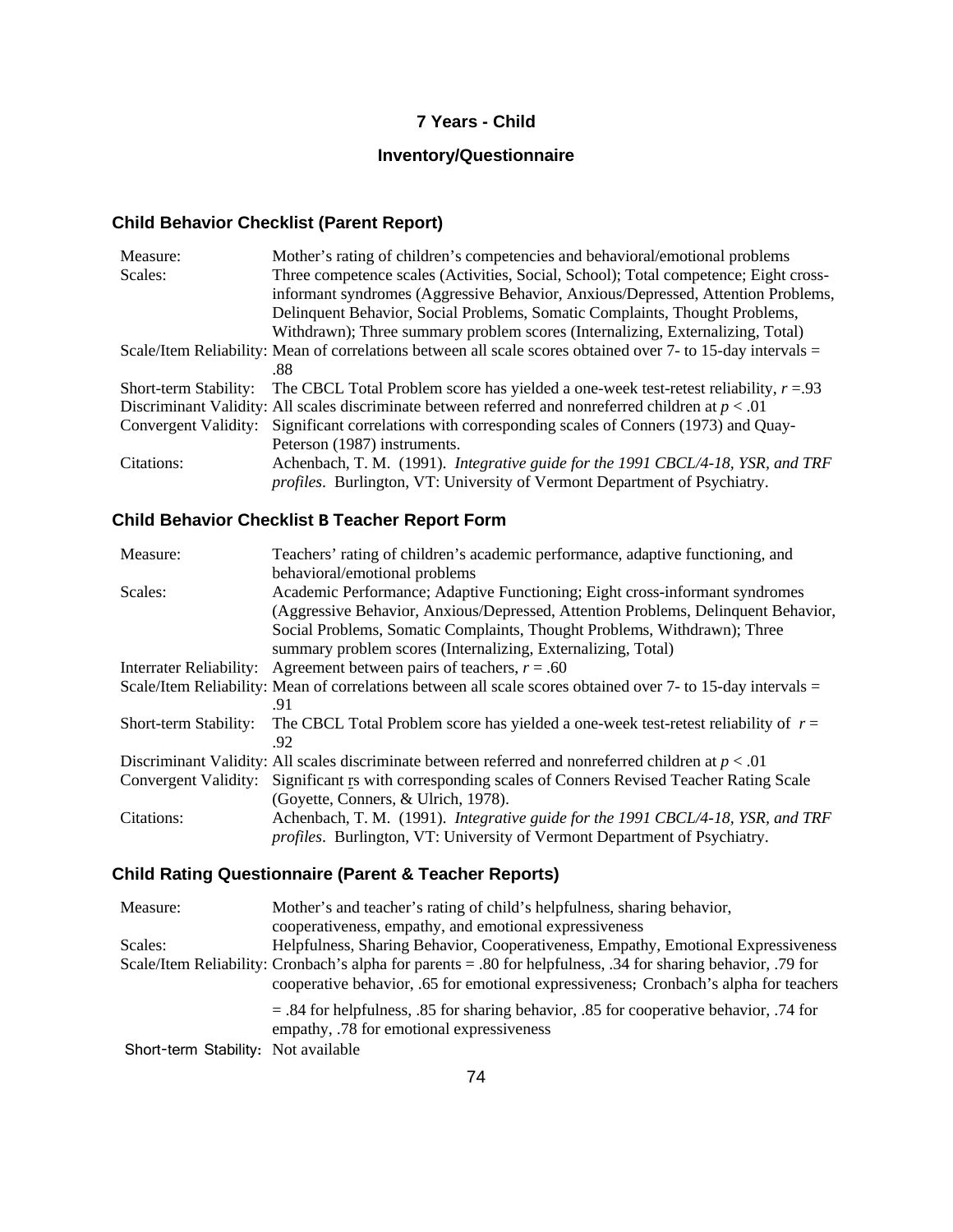| Validity:  | Not available                                                                       |
|------------|-------------------------------------------------------------------------------------|
| Citations: | Roberts, W., & Strayer, J. (1996). Empathy, emotional expressiveness, and prosocial |
|            | behavior. Child Development, 67, 449-470.                                           |
|            | Weir, K., Stevenson, J., & Graham, P. (1980). Behavioral deviance and teacher       |
|            | ratings of prosocial behavior. Journal of the American Academy of Child Psychiatry, |
|            | 19.68-77.                                                                           |
|            | Buck, R. (1977). Nonverbal communication accuracy in preschool children:            |
|            | Relationships with personality and skin conductance. Journal of Personality and     |
|            | Social Psychology, 35, 225-236.                                                     |
|            | Strayer, J. (1985, August). Children's affect and empathy in response to TV dramas. |
|            | Paper presented at the meeting of the American Psychological Association, Los       |
|            | Angeles, CA.                                                                        |

# **Children's Competence Beliefs and Subjective Task Values (Child, Parent & Teacher Reports)**

| Measure:                                                                                                                                          | Child's, parent's, and teacher's beliefs about child's competencies in math, reading,<br>instrumental music, and sport and child's subjective task values                                                                                                                                                                                                                                                                                                                                                                                                                                          |
|---------------------------------------------------------------------------------------------------------------------------------------------------|----------------------------------------------------------------------------------------------------------------------------------------------------------------------------------------------------------------------------------------------------------------------------------------------------------------------------------------------------------------------------------------------------------------------------------------------------------------------------------------------------------------------------------------------------------------------------------------------------|
| Scales:                                                                                                                                           | Math, music, reading, sports competencies                                                                                                                                                                                                                                                                                                                                                                                                                                                                                                                                                          |
|                                                                                                                                                   | 90. Scale/Item Reliability: Internal consistency reliability ranges from .90 to .96 for mother version, .74 to<br>across domains for child version, and .82 to .92 for teacher version. Reliability for<br>competence belief scales range from .67 to .78 for first-graders, from .76 to .82 for<br>second-graders, from .72 to .82 for fourth-graders. Reliability for subjective task value<br>scales range from .53 to .76 for first-graders, from .62 to .83 for second-graders, from<br>.70 to .86 for fourth-graders                                                                         |
| Discriminant Validity: Consistent, interpretable factors reflect discriminations across activity domains and<br>between constructs within domains |                                                                                                                                                                                                                                                                                                                                                                                                                                                                                                                                                                                                    |
|                                                                                                                                                   |                                                                                                                                                                                                                                                                                                                                                                                                                                                                                                                                                                                                    |
| Predictive Validity:                                                                                                                              | Consistent grade differences (for all activities except sports, younger children's<br>perceptions of competence and subjective task values were more positive than the<br>beliefs of older children) and gender differences (boys had more positive competence<br>beliefs and values than did girls for sport activities, and more positive competence<br>beliefs for mathematics; girls had more positive competence beliefs and values than<br>did boys for reading and music activities) with theoretical predictions and previous<br>empirical findings drawn from studies with older children |
| Citations:                                                                                                                                        | Wigfield, A., & Eccles, J. S. (1992). The development of achievement task values: A<br>Theoretical analysis. Developmental Review, 12, 265-310.<br>Eccles, J., Wigfield, A., Harold, R., & Blumenfeld, P. (1993) Age and gender<br>difference in children's self- and task perceptions during elementary school. Child<br>Development, 64, 830-847.                                                                                                                                                                                                                                                |

# **Children's Depression Inventory**

| Measure:              | How often child has experienced symptoms of depression in past 2 weeks                                     |  |
|-----------------------|------------------------------------------------------------------------------------------------------------|--|
| Scales:               | Negative mood, interpersonal problems, ineffectiveness, anhedonia, negative self-                          |  |
|                       | esteem                                                                                                     |  |
|                       | Scale/Item Reliability: Cronbach's alpha = 86 for Total CDI score; range from .59 to .68 for factor scales |  |
| Short-term Stability: | Test-retest reliability acceptable over 2-week period, according to author                                 |  |
| Validity:             | Not available                                                                                              |  |
| Citations:            | Kovac, M., & Beck, A.T. (1977). An empirical-clinical approach toward a definition                         |  |
|                       | of childhood depression. In J. Schulterbrandt & A. Raskin (Eds.), Depression in                            |  |
|                       | childhood: Diagnosis, treatment, and conceptual models. New York: Raven Press.                             |  |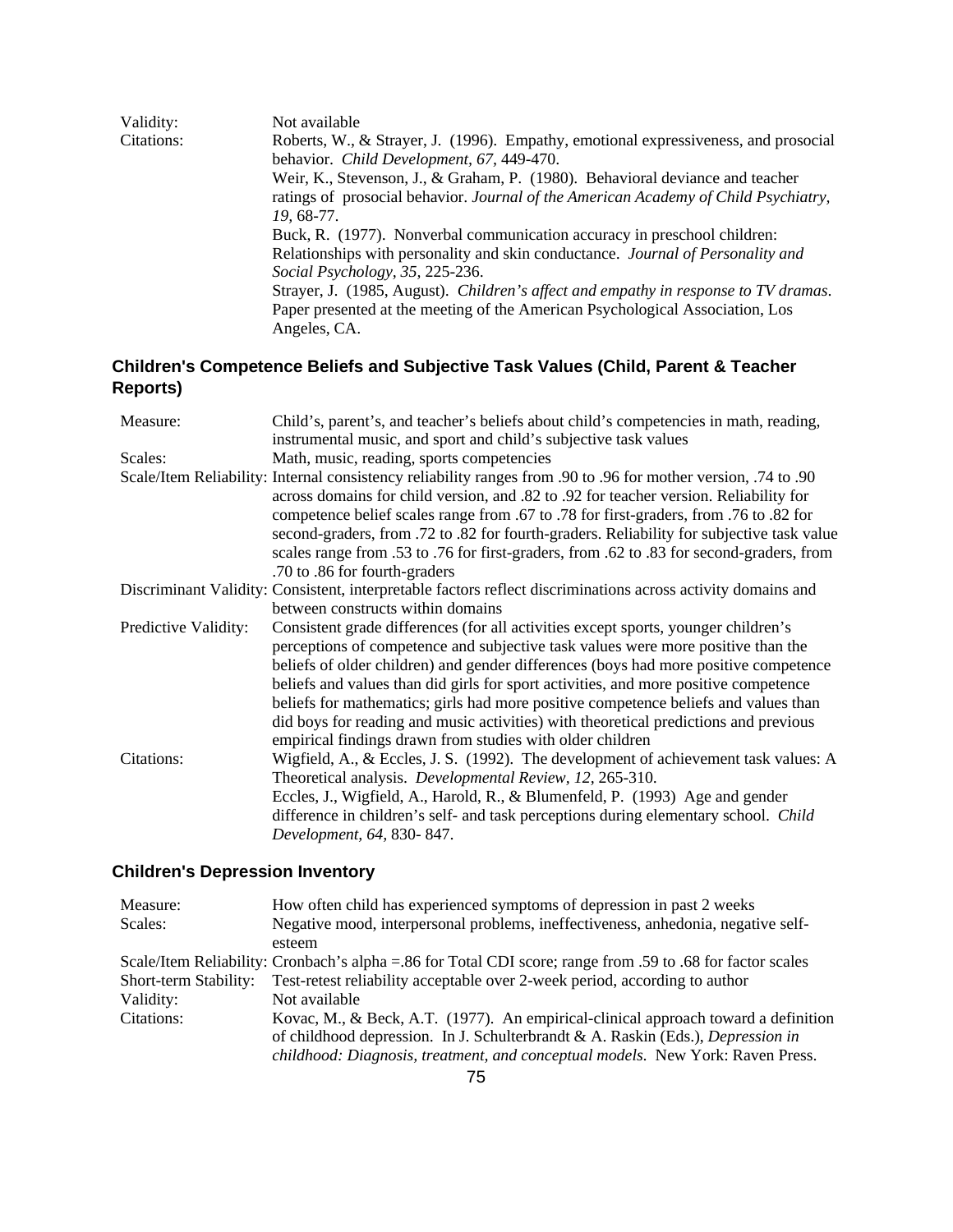### **Children's Occupation, Activity and Trait Measures**

| Measure:                                                                                              | Children's sex-typed beliefs about others and self                                    |  |
|-------------------------------------------------------------------------------------------------------|---------------------------------------------------------------------------------------|--|
| Scales:                                                                                               | Attitude Measure and Personal Measure for Occupation, Activity, and Trait             |  |
| Factors:                                                                                              | Gender, attitudes, masculine self, feminine self, feminine & masculine occupations,   |  |
|                                                                                                       | activities, and traits for self and others                                            |  |
| Scale/Item Reliability: Cronbach's alpha ranges from .67 to .87 for all subscales; Guttman split-half |                                                                                       |  |
| reliability ranges from .63 to .85                                                                    |                                                                                       |  |
| Long-term Stability:                                                                                  | One-year test-retest correlations range from .71 to .82                               |  |
| Validity:                                                                                             | Not available                                                                         |  |
| Citations:                                                                                            | Bigler, R. S., Liben, L. S., Lobliner, D. B., & Yekel, C. A. (1995). The structure of |  |
|                                                                                                       | gender schemata: Conceptual and empirical relations among gender constructs in        |  |
|                                                                                                       | children and adults. Unpublished manuscript.                                          |  |

### **Child's Risk-Taking, Health Beliefs, Health Status, Worry about Health Questionnaire (Parent Report)**

| Measure:   | Mother's perception of the child's feelings towards certain risky activities and          |
|------------|-------------------------------------------------------------------------------------------|
|            | behaviors, mother's perception of and concerns about the health status of the child and   |
|            | other family members.                                                                     |
| Scales:    | Risk Illness, Risk Injury, Health Beliefs and Ideas                                       |
|            | Scale/Item Reliability: Not available for adults                                          |
| Validity:  | Not available                                                                             |
| Citations: | Bush, P. J., & Iannotti, R. J. (1988). Origins and stability of children's health beliefs |
|            | relative to medicine use. Social Science and Medicine, 27, 345-352.                       |
|            | Maiman, L. A., Becker, M. H., & Katlic, A. W. (1985). How mothers treat their             |
|            | children's physical symptoms. <i>Journal of Community Health</i> , 10, 136-155.           |
|            | Lewis, C. C., Pantell, R. H., & Kieckhefer, G. M. (1989). Assessment of children's        |
|            | health status: Field test of new approaches. <i>Medical Care</i> , 27, s54-s65.           |

### **Coping Scale for Children and Youth**

| Assistance seeking; cognitive-behavioral problem-solving; cognitive avoidance;            |
|-------------------------------------------------------------------------------------------|
|                                                                                           |
|                                                                                           |
| Test- retest reliability for assistance = .80; problem-solving = .80; cognitive avoidance |
|                                                                                           |
| Positively related to Kidcope (another measure of children's coping strategies) and to    |
|                                                                                           |
| Brodzinsky, D. M., Elias, M. J., Steiger, C., Simon, J., Gill, M., & Hitt, J. C. (1992).  |
| Coping scale for children and youth: Scale development and validation. <i>Journal of</i>  |
|                                                                                           |
|                                                                                           |

### **Early Adolescent Temperament Questionnaire**

| Measure:<br>Temperament |  |
|-------------------------|--|
|-------------------------|--|

Factors: Negative Emotion and Somatic Arousal, Positive Emotion and Sensitivity, High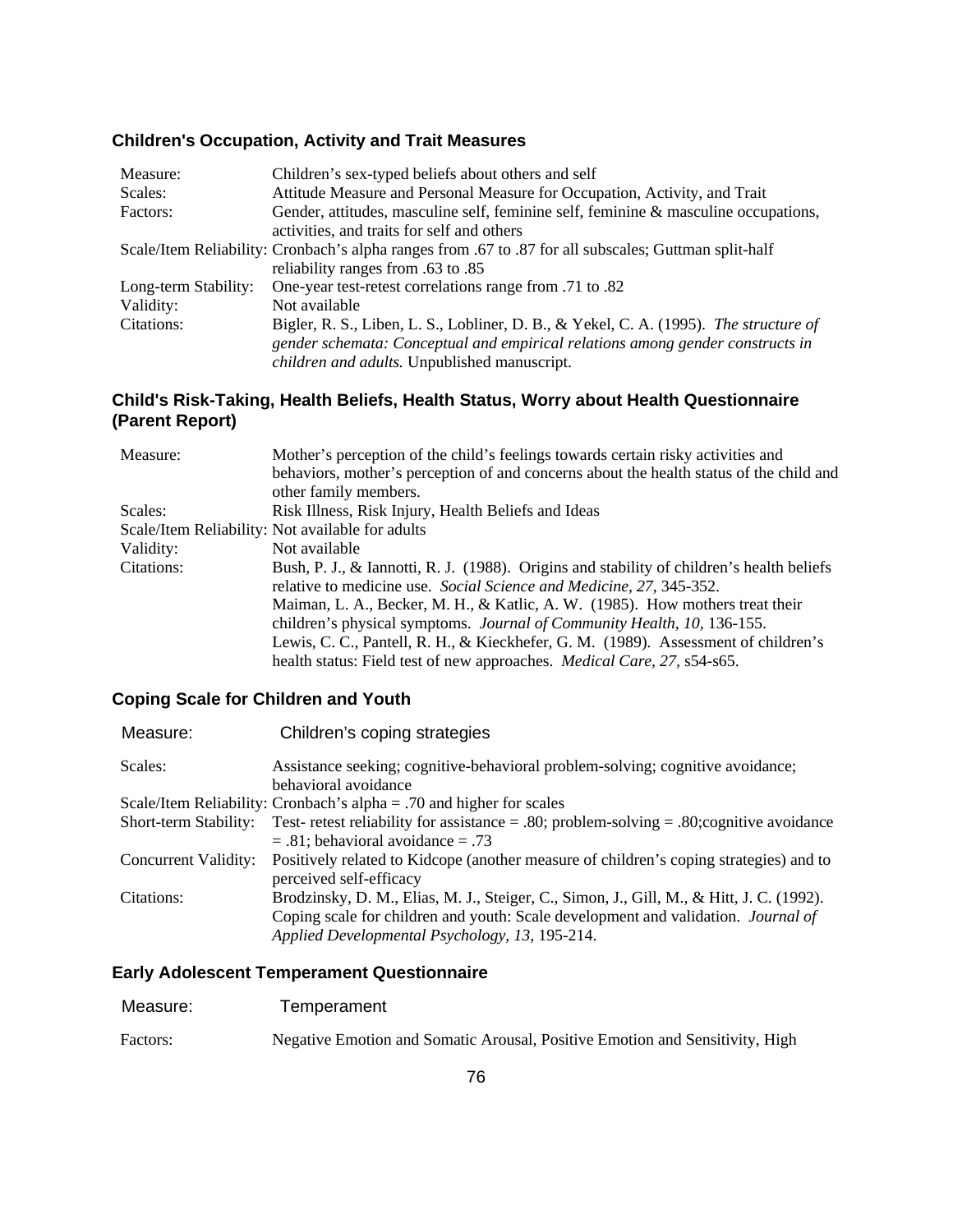|                       | <b>Intensity Pleasure or Sensation Seeking</b>                                                                                                                 |
|-----------------------|----------------------------------------------------------------------------------------------------------------------------------------------------------------|
|                       | Scale/Item Reliability: Cronbach's alpha for parent report of adolescent temperament = .64 for high-intensity                                                  |
|                       | pleasure, .60 for fear, .62 for irritability, .81 for attention, .65 for shyness, .67 for                                                                      |
|                       | sadness, .70 for motor activation, .66 for low-intensity pleasure, .81 for activity level;                                                                     |
|                       | Cronbach's alpha for adolescent self-report of temperament = .74 for high-intensity                                                                            |
|                       | pleasure, .74 for fear, .69 for irritability, .78 for autonomic reactivity, .76 for attention,                                                                 |
|                       | .67 for shyness, .74 for sadness, .76 for motor activation, .79 for low-intensity<br>pleasure, .78 for activity level.                                         |
| Short-term Stability: | Two- to three-week test-retest correlations were generally high, above .70 ( $N=27$ ),                                                                         |
|                       | except for irritability                                                                                                                                        |
|                       |                                                                                                                                                                |
| Validity:             | Correlations between DOTS-R (general activity level) and EATQ activity level = $.25$                                                                           |
|                       | $(p < .01)$ ; .51 for DOTS-R (attention-task) and EATQ attention; .45 ( $p < .001$ ) for                                                                       |
|                       | DOTS-R (attention-distractibility) and EATQ attention; .45 ( $p < .001$ ) for DOTS-R                                                                           |
|                       | (attention-persistence) and EATQ attention; .63 ( $p < .001$ ) for DOTS-R (sensation                                                                           |
|                       | seeking) and EATQ high-intensity pleasure. Correlations between Spielberger (fear,                                                                             |
|                       | anxiety) and EATQ fear = .58 ( $p < .001$ ); between Caprara (irritability) and EATQ                                                                           |
|                       | irritability = .48 ( $p < .001$ ); between CDRS (depression) and EATQ sadness = .43 ( $p <$                                                                    |
|                       | .001); between Cheek and Buss (shyness) and EATQ shyness = .77 ( $p < .001$ );                                                                                 |
|                       | between Mehrabian and Friedman (fidget scale) and EATQ motor activation = .50 ( $p$ )                                                                          |
|                       | $< .001$ ).                                                                                                                                                    |
| Citations:            | Capaldi, D. M., & Rothbart, M. K. (1992). Development and validation of an early<br>adolescent temperament measure. Journal of Early Adolescence, 12, 153-173. |
|                       |                                                                                                                                                                |

# **Index of Empathy for Children**

| Measure:                   | Emotional empathy                                                                                                                                                                                                                                                                                                                                                                                                           |
|----------------------------|-----------------------------------------------------------------------------------------------------------------------------------------------------------------------------------------------------------------------------------------------------------------------------------------------------------------------------------------------------------------------------------------------------------------------------|
| Scale:                     | Emotional empathy                                                                                                                                                                                                                                                                                                                                                                                                           |
|                            | Scale/Item Reliability: Cronbach's alpha coefficients ranged from .54 for first-graders, to .68 for fourth-<br>graders, to .79 for seventh-graders                                                                                                                                                                                                                                                                          |
| Short-term Stability:      | Two-week test-retest reliability coefficients $= .74$ for first-graders and 0.81 for fourth-<br>graders                                                                                                                                                                                                                                                                                                                     |
| <b>Construct Validity:</b> | Correlations with general scoring of the Feshbach and Roe (1968) measure of<br>empathy = .33 for males, .30 ( <i>ns</i> ) for females, and .33 for the total sample of first-<br>graders. Higher scores on Index of Empathy for Children related to lower levels of<br>distancing for first-graders ( $r = -.31$ ) and fourth-graders ( $r = -.38$ ) and lower levels of<br>aggression in first-grade and fourth-grade boys |
| Citations:                 | Bryant, B. K. (1982). An index of empathy for children and adolescents. Child<br>Development, 53, 413-425.                                                                                                                                                                                                                                                                                                                  |

# **Intrinsic vs. Extrinsic Orientation in the Classroom (Child & Teacher Reports)**

| Measure: | Children's attitudes toward learning and mastery in classroom                                 |
|----------|-----------------------------------------------------------------------------------------------|
| Scales:  | Preference for challenge vs. easy work, curiosity vs. good grades, independent                |
|          | mastery vs. dependence on teacher, independent judgment vs. dependence on                     |
|          | teacher's judgement, internal vs. external criteria for success and failure                   |
|          | Scale/Item Reliability: Kuder-Richardson 20: preference for challenge ranges from .78 to .84; |
|          | curiosity/interest ranges from .54 to .78; independent mastery ranges from .68 to .82;        |
|          | independent judgment ranges from .72 to .81; internal criteria ranges from .75 to .83         |
|          | Short-term Reliability: Five-month reliability ranged from .58 to .76 across subscales        |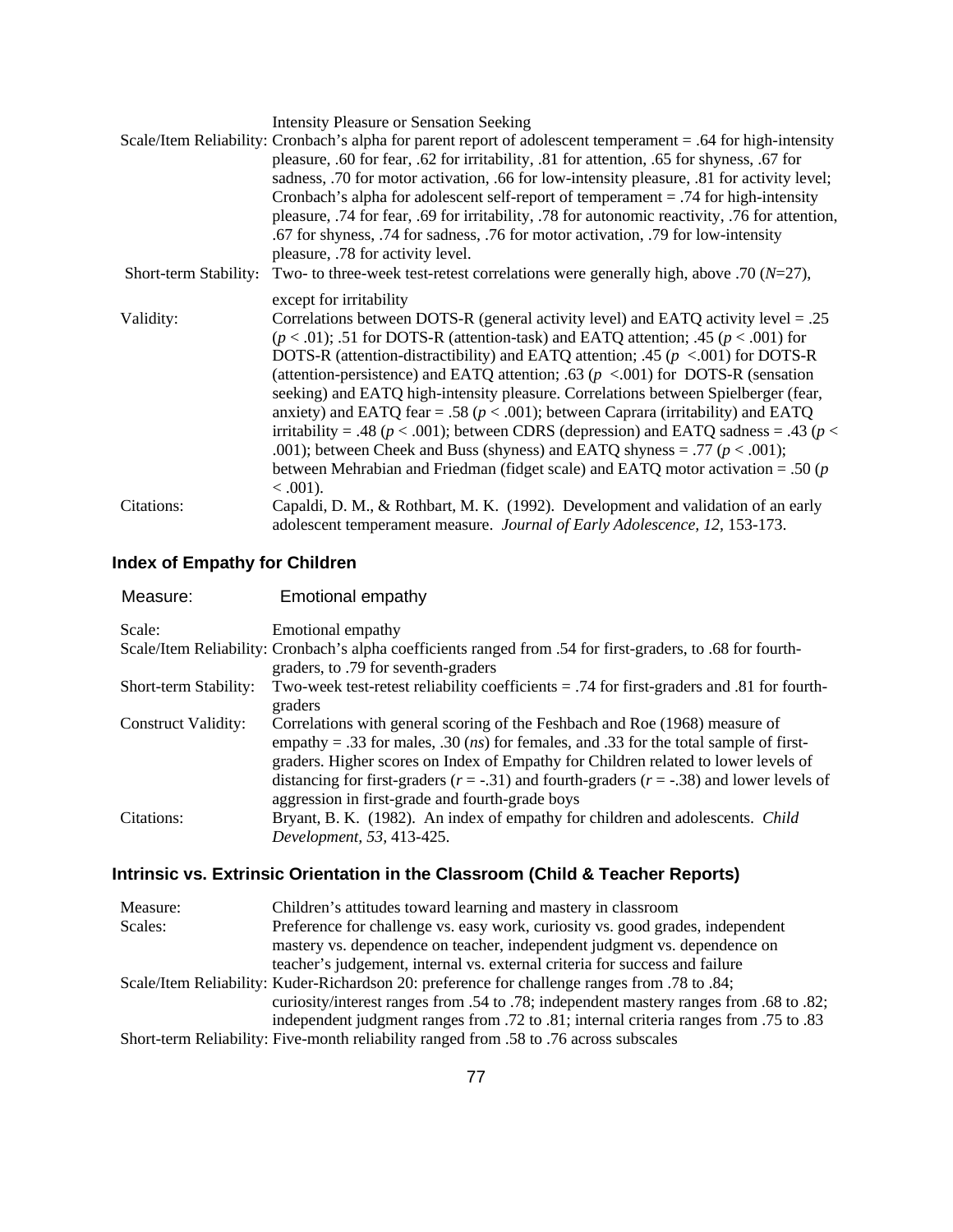|            | Long-term Stability: Nine-month and one-year test-retest reliability (with two different samples) ranged                                                                                                                                                                          |
|------------|-----------------------------------------------------------------------------------------------------------------------------------------------------------------------------------------------------------------------------------------------------------------------------------|
|            | from .48 to .63 across subscales                                                                                                                                                                                                                                                  |
| Validity:  | Correlation between Preference for Challenge subscale and behavioral task assessing<br>preference for challenge $= .72$ . Perceived cognitive competence is related to challenge<br>$(r = .57)$ , curiosity $(r = .33)$ , and independent mastery $(r = .54)$ . Correlations with |
|            | independent judgment and internal criteria are much lower in magnitude (.03 and .26,<br>respectively)                                                                                                                                                                             |
| Citations: | Harter, S. (1981). A new self-report scale of intrinsic versus extrinsic orientation in<br>the classroom: Motivational and informational components. Developmental<br>Psychology, 32, 457-466.                                                                                    |

# **Junior Self-Monitoring Scale**

| Measure:             | Self-monitoring of school-aged children                                                                                                                                                                                                                                                                                                                                 |
|----------------------|-------------------------------------------------------------------------------------------------------------------------------------------------------------------------------------------------------------------------------------------------------------------------------------------------------------------------------------------------------------------------|
| Scales:              | Concern about social appropriateness of one's self-presentation, attention to social<br>comparison information regarding socially appropriate self-presentation, ability to<br>regulate one's self-presentation and expressive behavior, strategic use of this ability,<br>the situational specificity of one's self-presentation and expressive behavior.              |
|                      | Scale/Item Reliability: Kuder-Richardson formula reliability coefficient = .62; mean inter-item correlation of<br>.07; average item-total correlation of .20 (Graziano et al., 1987)                                                                                                                                                                                    |
| Long-term Stability: | Five-month test-retest reliability = .55 ( $p < .0001$ ); fifteen-month test-retest reliability<br>$= .53 (p < .0001)$ (Musser & Browne, 1991).                                                                                                                                                                                                                         |
| Validity:            | Correlation between self-monitoring and Eysenck Personality Questionnaire<br>extroversion scale = .42 ( $p < .0001$ ), psychoticism scale = .11, neuroticism scale = .15,<br>lie scale = .19 (Musser & Browne, 1991).                                                                                                                                                   |
| Citations:           | Graziano, W. G., Leone, C., Musser, L. M., & Lautenschlager, G. J. (1987). Self-<br>monitoring in children: A differential approach to social development. <i>Developmental</i><br>Psychology, 23, 571-576.<br>Musser, L. M., & Browne, B. A. (1991). Self-monitoring in middle childhood:<br>Personality and social correlates. Developmental Psychology, 27, 994-999. |

# **My Classroom Inventory**

| Measure:             | Child's classroom environment                                                                                                                                                                                                                                                                                                                                                                                                                                                                              |
|----------------------|------------------------------------------------------------------------------------------------------------------------------------------------------------------------------------------------------------------------------------------------------------------------------------------------------------------------------------------------------------------------------------------------------------------------------------------------------------------------------------------------------------|
| Scales:              | Satisfaction, friction, cohesiveness, competitiveness, difficulty                                                                                                                                                                                                                                                                                                                                                                                                                                          |
|                      | Scale/Item Reliability: Cronbach's alphas for short form: satisfaction = .68; friction = .78; cohesiveness =<br>.81; competitiveness = .70; difficulty = .58                                                                                                                                                                                                                                                                                                                                               |
| Stability:           | Not available                                                                                                                                                                                                                                                                                                                                                                                                                                                                                              |
| Predictive Validity: | Measures were given in the beginning and the end of the year. Understanding of<br>science scores were significantly higher in classrooms perceived as more cohesive $(\beta)$<br>= .31, $t = 2.7$ , $p < .01$ ) and less difficult ( $\beta$ = .24, $t = 2.4$ , $p < .05$ ), while interest was<br>greater in classes perceived as less difficult ( $\beta$ = .23, t = 2.2, p = .05)                                                                                                                       |
| Citations:           | Fraser, B. J., & Pisher, D. L. (1983). Development and validation of short forms of<br>some instruments measuring students perceptions of actual and preferred classroom<br>learning environment. Science Education, 67, 115-131.<br>Fisher, D. L., & Fraser, B. J. (1981). Validity and use of the My Class Inventory.<br>Science Education, 65, 145-156.<br>Fraser, B. J. (1982). Development of short form of several classroom environment<br>scales. Journal of Educational Measurement, 19, 221-227. |
|                      |                                                                                                                                                                                                                                                                                                                                                                                                                                                                                                            |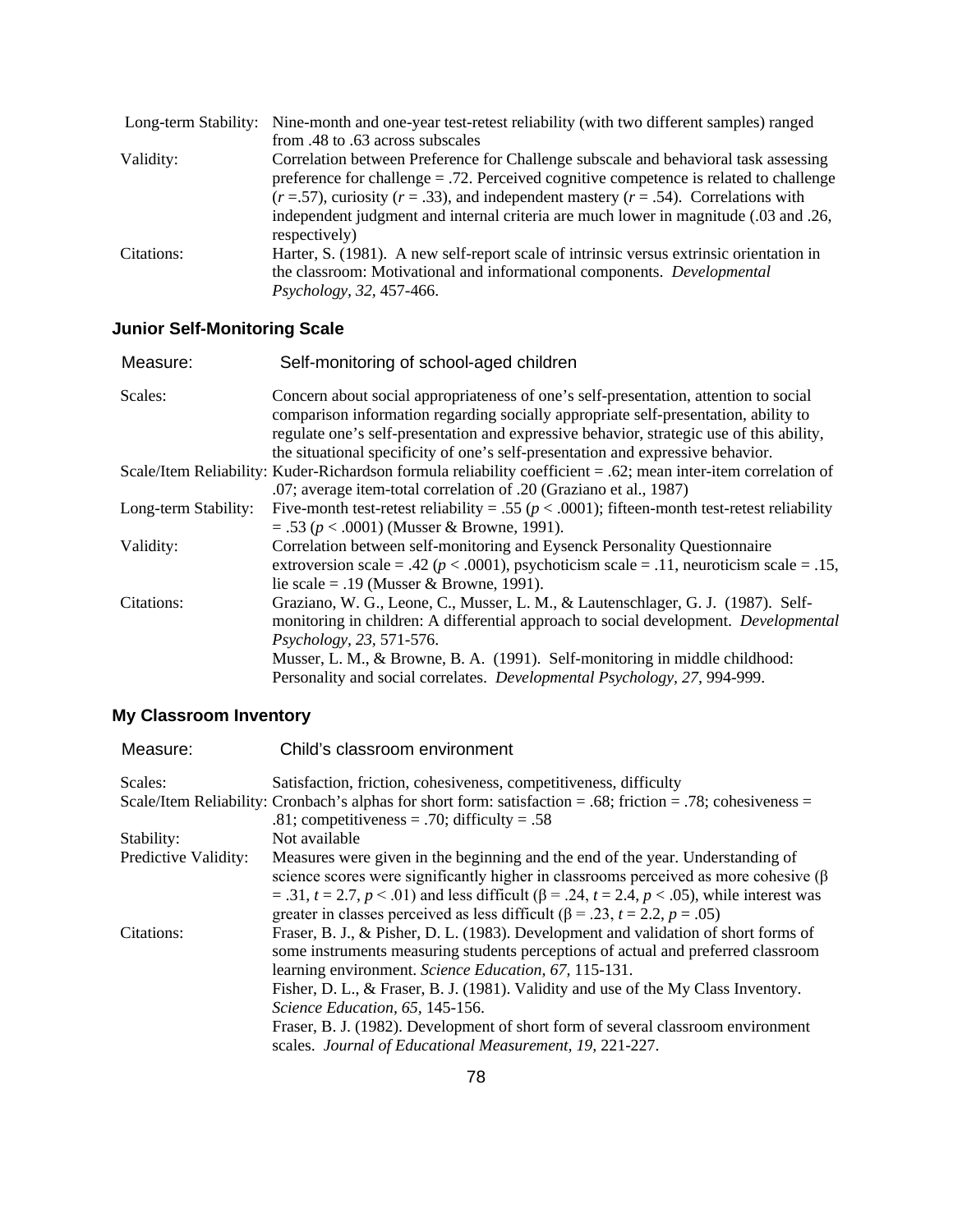# **Perceptions of Peers and Self Inventory**

| Measure:   | Children's relationship with peers                                                                                                                                        |
|------------|---------------------------------------------------------------------------------------------------------------------------------------------------------------------------|
| Scales:    | Children's perception of their peers and of friendship; children's perception of self in<br>the context of peer relationship, specifically self competence and self worth |
|            | Scale/Item Reliability: Cronbach's alpha = .75 for the peer scale and .83 for the self scale                                                                              |
| Stability: | Test retest reliability of peer scale for one month $r = .69$ ( $p < .0001$ ) and five month r                                                                            |
|            | $= .55 (p < .005)$ ; of self scale for one month $r = .69 (p < .0001)$ and for five month $r =$<br>.60, $(p < .002)$                                                      |
| Validity:  | Not available                                                                                                                                                             |
| Citations: | Rudolph, K. D., Hammen, C., & Burge D. (1995). Cognitive representations of self,                                                                                         |
|            | family, and peers in school-age children: Links with social competence and<br>sociometric status. Child Development, 36, 413-424.                                         |

# **Revised Children's Manifest Anxiety Scale**

| Measure:   | The level and nature of manifest anxiety in elementary school age children                                 |
|------------|------------------------------------------------------------------------------------------------------------|
| Scales:    | Physiological anxiety, worry and over-sensitivity, and concentration                                       |
|            | Scale/Item Reliability: Kuder-Richardson 20 reliability = .83 for item-selection sample and .85 for second |
|            | sample                                                                                                     |
| Validity:  | Direct evidence of validity not available but several indirect and rational indicators of                  |
|            | validity are available. Of twenty-eight items, twenty-five items were retained from the                    |
|            | original CMAS and three new items were judged by teachers and clinicians to be                             |
|            | indicative of anxiety. Also, consistent with previous studies using the original CMAS,                     |
|            | females displayed greater anxiety than males                                                               |
| Citations: | Reynolds, C. R., & Richmond, B. O. (1978). What I think and feel: A revised                                |
|            | measure of children's manifest anxiety. Journal of Abnormal Child Psychology, 6,                           |
|            | 271-280.                                                                                                   |

# **Self-Perception Profile for Children**

| Measure:             | Children's perceptions of their competencies and self-adequacy                                            |
|----------------------|-----------------------------------------------------------------------------------------------------------|
| Scales:              | Scholastic competence, social acceptance, athletic competence, physical appearance,                       |
|                      | behavior conduct, global self-worth                                                                       |
|                      | Scale/Item Reliability: Cronbach's alpha ranges from .80 to .85 for scholastic competence, .75 to .80 for |
|                      | social acceptance, .80 to .86 for athletic competence, .76 to .82 for physical                            |
|                      | appearance, .71 to .77 for behavioral conduct, and .78 to .84 for global self-worth                       |
| Long-term Stability: | Three-year test-retest reliability = .61 for global self-esteem                                           |
| Validity:            | Not available                                                                                             |
| Citations:           | Harter, S. (1985). Manual for the self- perception profile for children. Unpublished                      |
|                      | manuscript. University of Denver.                                                                         |
|                      | Granleese, J. & Joseph S. (1994). Reliability of the Harter self-perception profile for                   |
|                      | children and predictors of global self-worth. The Journal of Genetic Psychology, 4,                       |
|                      | 487-492.                                                                                                  |

### 7 Years - Child

# **Standardized Procedure**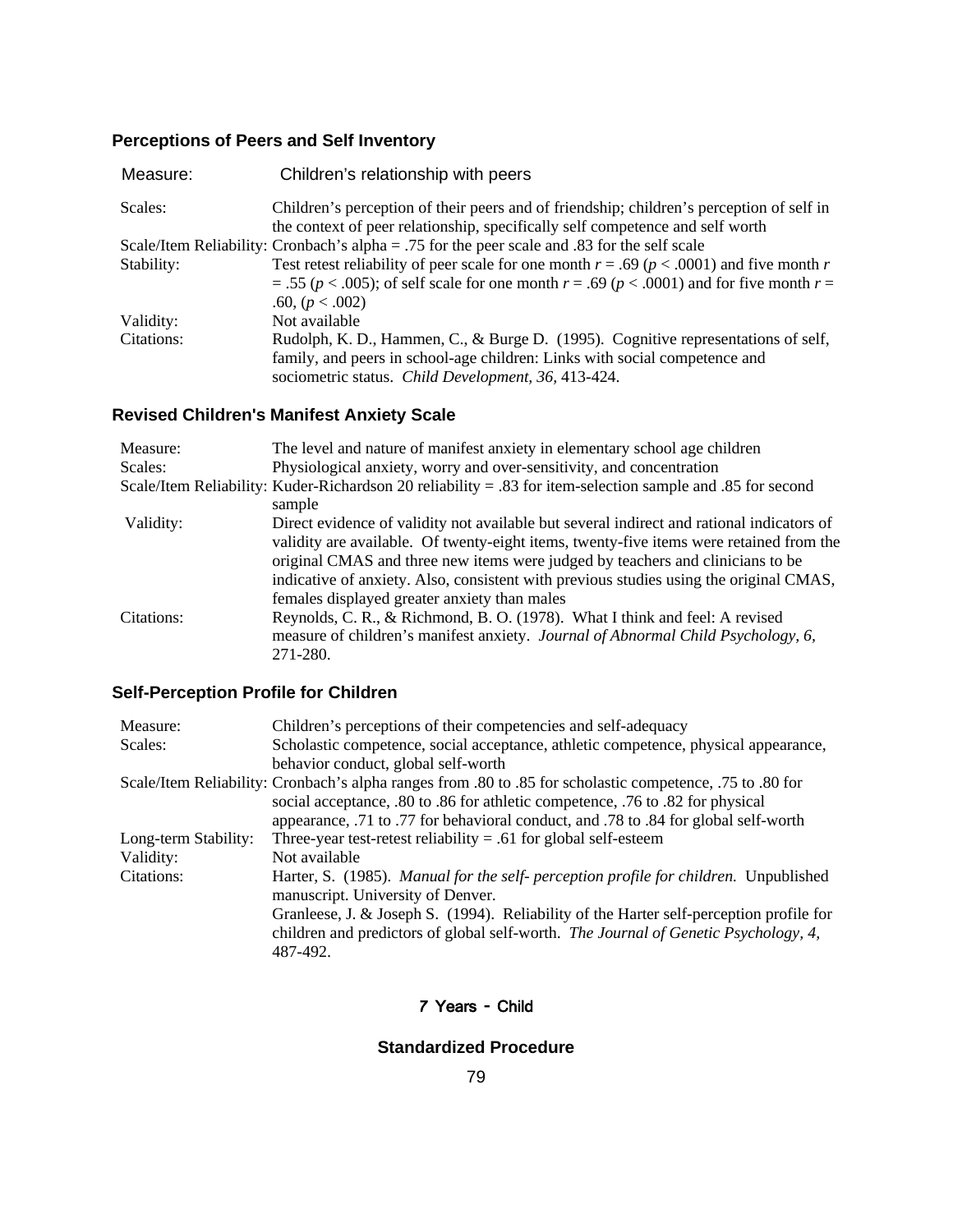# **Draw-A-Person Test**

|        | Measures:                      | Nonverbal measure of ability                                                                                 |
|--------|--------------------------------|--------------------------------------------------------------------------------------------------------------|
| Scale: |                                | Draw a person                                                                                                |
|        | Scoring Criteria:              | Twelve parts of the body, placement of certain body parts, and clothing                                      |
|        | <b>Scoring Categories:</b>     | Presence, detail, proportion, bonus                                                                          |
|        | <b>Interrater Reliability:</b> | Product-moment correlations range from .86 to .93 ( $N = 44$ )                                               |
|        |                                | Scale/Item Reliability: Cronbach's alpha for 5 to 17 year olds $(N = 2622)$ ranged from .83 to .89 for the   |
|        |                                | composite scores, from .65 to .75 for man scores, from .56 to .71 for woman scores,                          |
|        |                                | and from .61 to .78 for self scores                                                                          |
|        |                                | Short-term Reliability: Four-week test-retest correlations of composite scores range from .60 to .89, with a |
|        |                                | mean of .74 ( $N = 112$ )                                                                                    |
|        | Validity:                      | Correlates with the Matrix Analogies Test - Short Form, $r = .31$ ( $N = 594$ ), and the                     |
|        |                                | Multilevel Academic Survey Test, $r = .27$ ( $N = 1328$ )                                                    |
|        | Citations:                     | Naglieri, J. A. (1988). Draw a person: A quantitative scoring system. Manual. New                            |
|        |                                | York, NY: The Psychological Corporation Harcourt Brace Jovanovich, Inc.                                      |
|        |                                |                                                                                                              |

# **Vineland Adaptive Behavior Scales (Parent Report)**

| Measure:           | Child's current level of adjustment and functioning                                                            |
|--------------------|----------------------------------------------------------------------------------------------------------------|
| Scales:            | Communication, Daily Living, Socialization, Motor                                                              |
| Coder Reliability: | Interrater intraclass correlation = .98 ( $N = 644$ ); same parent with 2 interviewers, 1-14                   |
|                    | days apart, $r = .74$ ( $N = 160$ )                                                                            |
|                    | Scale/Item Reliability: Split-half reliability at 20 and 48 months = .96 ( $N = 484$ ); To be done at 10 years |
|                    | Short-term Reliability: Test-retest intraclass correlation = .98 ( $N = 644$ )                                 |
| Validity:          | Correlation of Vineland composite and ABIC average scale score = .58; and 5 scales                             |
|                    | of Kaufman ABC = $.25$ to $.37$ .                                                                              |
| Citations:         | Sparrow, S. S., Balla, D. A., Cicchetti, D. V. (1984). Vineland Adaptive Behavior                              |
|                    | Scales Survey Form Manual (Interview Edition). Circle Pines, MN: American                                      |
|                    | Guidance Service.                                                                                              |
|                    |                                                                                                                |

# **Wechsler Intelligence Scale for Children**

| Measure:                | Child's verbal and performance abilities                                                                             |
|-------------------------|----------------------------------------------------------------------------------------------------------------------|
| Scales:                 | Verbal subtests (consists of information, similarities, arithmetic, vocabulary) and                                  |
|                         | Performance subtests (consists of picture completion, coding, picture arrangement,                                   |
|                         | block design)                                                                                                        |
| Interrater reliability: | Ocefficients range from .92 to .98                                                                                   |
|                         | Scale/Item Reliability: Reliability coefficients for verbal subtests: .84 for information, .81 for similarities, .78 |
|                         | for arithmetic, .87 for vocabulary. Coefficients for performance subtests: .77 for                                   |
|                         | picture completion, .79 for coding, .76 for picture arrangement, .87 for block design.                               |
|                         | Split-half reliability coefficients for verbal, performance, and full-scale IQ scales                                |
|                         | range from .91 to .96. Split-half reliability for subtests ranges from .60 to .92                                    |
| Validity:               | The WISC-R and WISC-III are highly correlated. The WISC-R has been shown to                                          |
|                         | have high construct, concurrent, and predictive validity.                                                            |
| Citations:              | Wechsler, D. (1991). Wechsler Intelligence Scale for Children $(3^{rd}$ ed.) Manual. San                             |
|                         | Antonio, TX: Psychological Corporation.                                                                              |

# **Metacognitive Interview**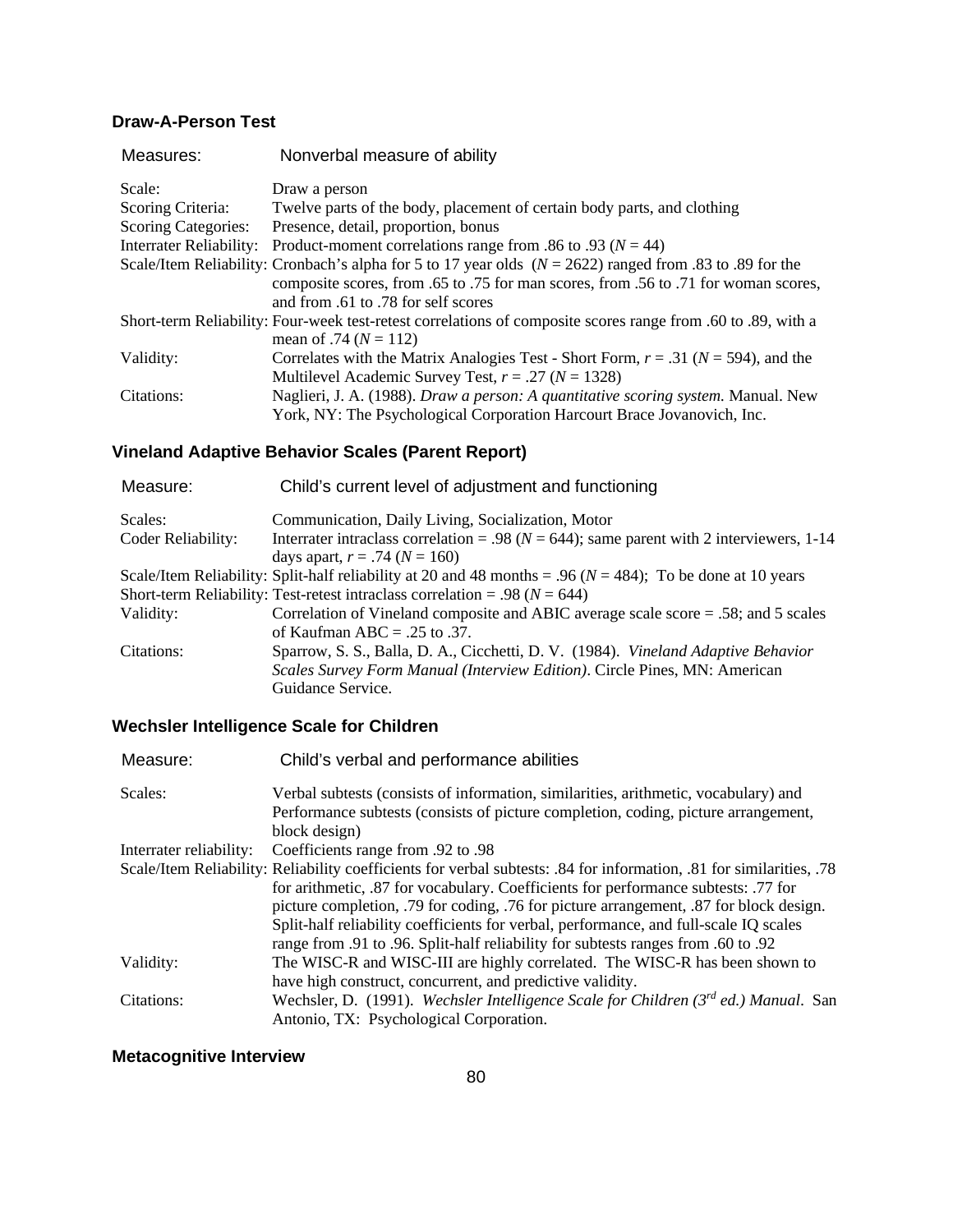| Measures:  | Metacognition in problem-solving                                                                                                                                                                            |
|------------|-------------------------------------------------------------------------------------------------------------------------------------------------------------------------------------------------------------|
|            | Interrater Reliability: Interrater agreement above 90%                                                                                                                                                      |
|            | Scale/item Reliability: Cronbach's alpha = .92                                                                                                                                                              |
| Validity:  | Not available                                                                                                                                                                                               |
| Citations: | Swanson, H. L. (1990). Influence of metacognitive knowledge and aptitude on<br>problem solving. <i>Journal of Educational Psychology</i> , 82, 306-314.                                                     |
|            | Swanson, H. L., & Trahan, M. (1996). Learning disabled and average readers'<br>working memory and comprehension: Does metacognition play a role? British<br>Journal of Educational Psychology, 66, 333-355. |

# **Star Counting Task**

| Measure:                   | Children's attention, specifically their ability to regulate, focus, and shift attention                 |
|----------------------------|----------------------------------------------------------------------------------------------------------|
|                            | Scale/Item Reliability: Cronbach's alpha ranged between .83 to .88. Spearman-Brown formula reliability = |
|                            | -75                                                                                                      |
| Short-term Stability:      | Three-week test-retest correlation $= .77$                                                               |
| <b>Construct Validity:</b> | Star Counting Task scores were significantly correlated ( $p < .01$ ) with tests of working              |
|                            | memory capacity ( $r = .28$ to .53), fluid intelligence ( $r = .29$ to .34), speed ( $r = .16$ to        |
|                            | .23), and school achievement ( $r = .29$ to .35)                                                         |
| Citations:                 | De Jong, P. F. & Das-Smaal, E. A. (1995). Attention and intelligence: The validity of                    |
|                            | the Star Counting Test. <i>Journal of Educational Psychology</i> , 87, 80-92.                            |
|                            |                                                                                                          |
|                            | De Jong, P. F. & Das-Smaal, E. A. (1990). The Star-Counting Test: An Attention test                      |
|                            | for children. Personality and Individual Differences, 11, 597-604.                                       |

# **Story Telling**

| Orientation Provision in Narrative Content, Classification of Narrative Structure                                   |  |
|---------------------------------------------------------------------------------------------------------------------|--|
| Interrater Reliability: Reliability computed on 15% of three studies ( $N = 42, 96, 1124$ ): for Orientation, $r =$ |  |
| .92, .85, and .87, respectively; for Structure, $r = .85$ , NA, and .86, respectively                               |  |
| Short-term Reliability: To be done                                                                                  |  |
| To be done                                                                                                          |  |
| Peterson, C. and McCabe, A. (1992). Parental styles of narrative elicitation: effect on                             |  |
| children's narrative structure and content. <i>First Language</i> , 12, 229-321.                                    |  |
| McCabe, A., Capron, and Peterson, C. (1991). Childhood versus adolescent                                            |  |
| memories. In A. McCabe and C. Peterson (Eds.), Developing Narrative Structure.                                      |  |
| Peterson, C. and McCabe, A. (1983). Developmental Psycholinguistics. NY: Plenum                                     |  |
| Press.                                                                                                              |  |
|                                                                                                                     |  |

### **7 Years - Parents**

# **Inventory/Questionnaire**

### **Child's Report of Parental Behavior**

Measure: Children's perception of their parents' behavior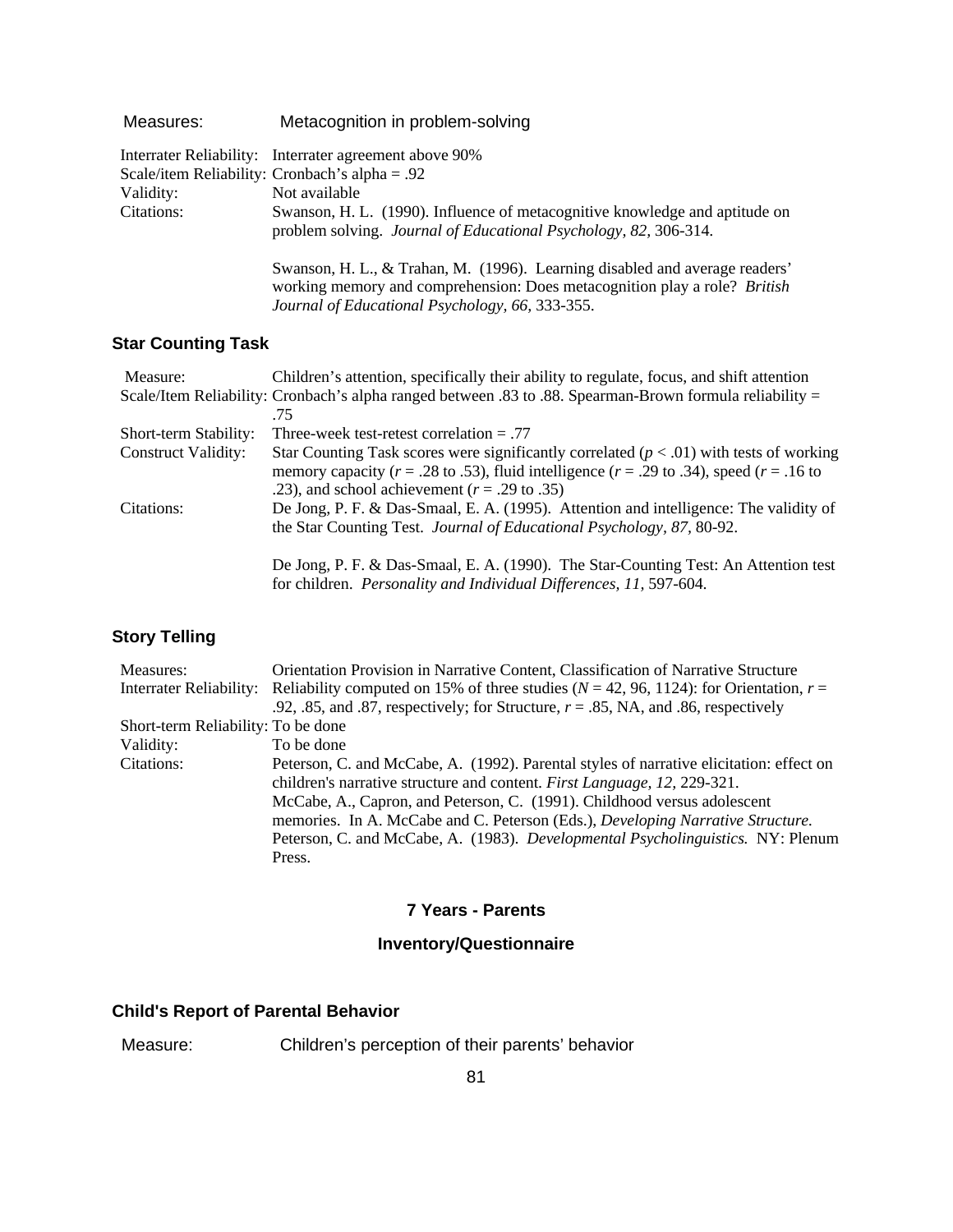| Scales:                               | Acceptance vs. rejection; psychological autonomy vs. psychological control; firm                              |
|---------------------------------------|---------------------------------------------------------------------------------------------------------------|
|                                       | control vs. lax control                                                                                       |
| Scale/Item Reliability: Not available |                                                                                                               |
|                                       | Short-term Reliability: Five-week test-retest reliability coefficients for children's perceptions of mother's |
|                                       | behavior $=$ .79 for acceptance vs. rejection, .84 for psychological autonomy vs.                             |
|                                       | psychological control, .93 for firm control vs. lax control; five-week test-retest                            |
|                                       | reliability coefficients for children's perceptions of father's behavior = .79 for                            |
|                                       | acceptance vs. rejection, 81 for psychological autonomy vs. psychological control,                            |
|                                       | .77 for firm control vs. lax control                                                                          |
| Citations:                            | Margolies, P. J., & Weintraub, S. (1977). The revised 56-item CRPBI as a research                             |
|                                       | instrument: Reliability and factor structure. Journal of Clinical Psychology, 32, 472-                        |
|                                       | 476.                                                                                                          |
|                                       | Schaefer, E. S. (1965). Children's reports of parental behavior, an inventory. Child                          |
|                                       | Development, 36, 413-424.                                                                                     |

# **Kerns Security Scale (Child Report)**

| Measure:   | Child's belief about a caregiver's trustworthiness, responsiveness, and physical and<br>emotional availability                                                                                                                                                                                   |
|------------|--------------------------------------------------------------------------------------------------------------------------------------------------------------------------------------------------------------------------------------------------------------------------------------------------|
| Scales:    | Caregiver's responsiveness and availability, child's reliance on the caregiver in<br>stressful times, child's ease and interest in communication with the caregiver                                                                                                                              |
|            | Scale/Item Reliability: Cronbach's alpha = .93                                                                                                                                                                                                                                                   |
|            | Short-term Reliability: Two-week test-retest correlation = .75. Cronbach's alpha = .81 for time 1 and .87 for                                                                                                                                                                                    |
|            | time 2                                                                                                                                                                                                                                                                                           |
| Validity:  | Security scale correlates with self-esteem $(r = .40)$ , peer acceptance $(r = .30)$ , behavior<br>conduct ( $r = .36$ ), scholastic competence ( $r = .38$ ), and physical appearance ( $r = .32$ );<br>security scale did not significantly correlate with athletic competence $(r=19)$ or GPA |
|            | $(r = 12)$                                                                                                                                                                                                                                                                                       |
| Citations: | Kerns, K. A., Klepac, L., & Cole, A. (1996). Peer relationships and preadolescent=<br>perceptions of security in the child-mother relationship. <i>Developmental Psychology</i> ,<br>32, 457-466.                                                                                                |

# **Maternal Perceived Stress Questionnaire**

| Measure:              | The degree to which one appraises situations in one's life as stressful                               |
|-----------------------|-------------------------------------------------------------------------------------------------------|
|                       | Scale/Item Reliability: Cronbach's alpha = .84 ( $N = 332$ ), .85 ( $N = 114$ ), and .86 ( $N = 64$ ) |
| Short-term Stability: | Two-day test-retest with undergraduates, $r = .85$ ( $N = 82$ )                                       |
|                       | Long-term Stability: 6 weeks before and after smoking cessation, $r = .55$ ( $N = 64$ )               |
| Validity:             | Correlated with impact of life events ( $r = .24$ to 49), depression ( $r = .65$ to .76),             |
|                       | physical symptoms ( $r = .52$ to .65), social anxiety ( $r = .37$ to .48)                             |
| Citations:            | Cohen, S., Kamarck, T., & Mermelstein, R. (1983). A global measure of perceived                       |
|                       | stress. Journal of Health and Social Behavior, 24, 385-396.                                           |

# **Parenting Stress Index**

| Measure: | Stress in the parent-child relationship. Identifies dysfunctional parenting and predicts |
|----------|------------------------------------------------------------------------------------------|
|          | the potential for parental behavior problems and child adjustment difficulties within    |
|          | the family system                                                                        |
| Scales:  | Child Domain: Distractibility/hyperactivity (DI), adaptability (AD), reinforces parent   |
|          | (RE), demandingness (DE), mood (MO), acceptability (AC); Parent Domain:                  |
|          | Competence (CO), isolation (IS), attachment (AT), health (HE), role restriction (RO),    |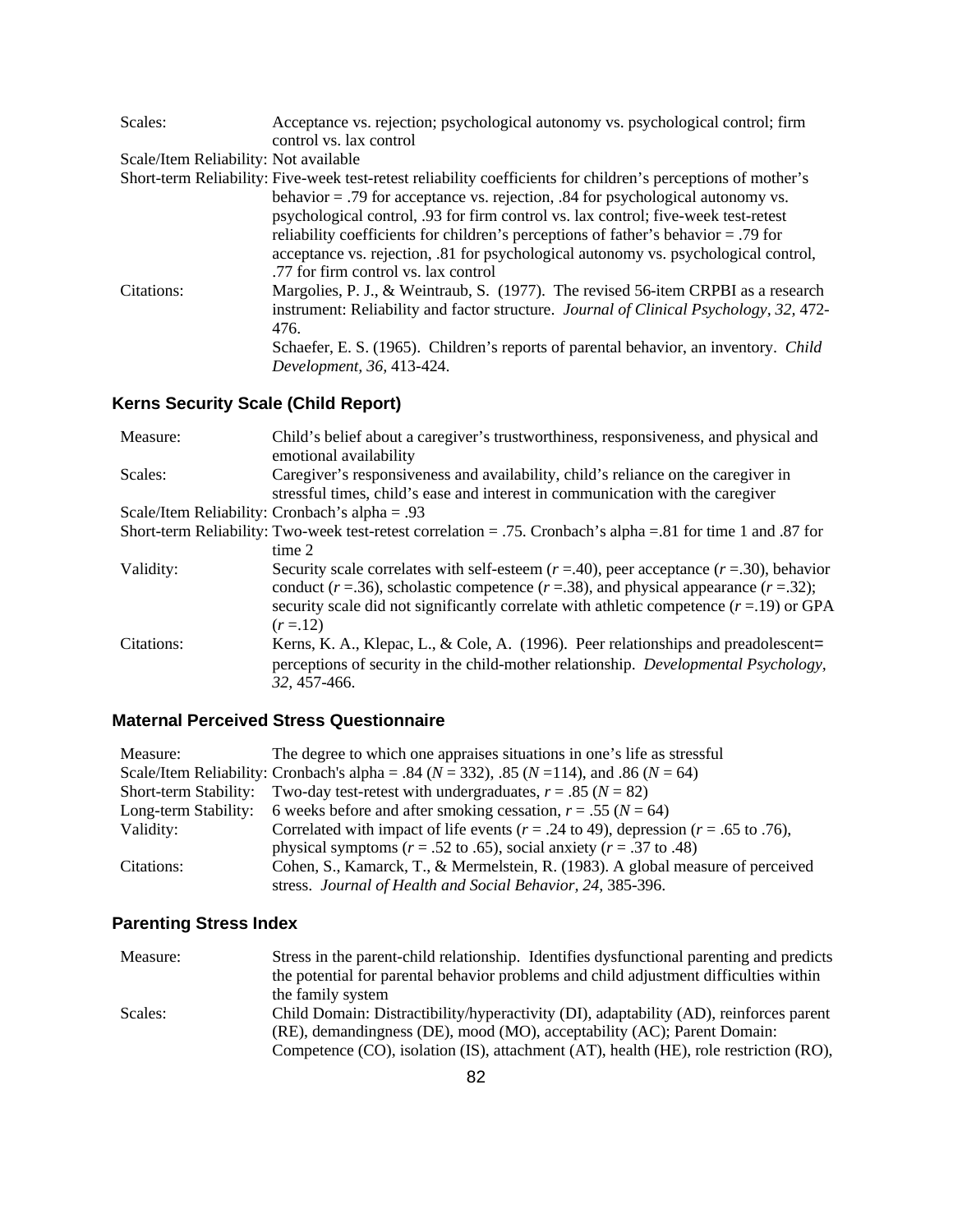|                       | depression (DP), spouse $(SP)$ ; life stress $(LS)$                                                       |
|-----------------------|-----------------------------------------------------------------------------------------------------------|
|                       | Scale/Item Reliability: Cronbach's alpha ranged from .70 to .83 for the subscales of the Child Domain and |
|                       | from .70 to .84 for the subscales of the Parent Domain. Reliability coefficients for the                  |
|                       | two domains and the Total Stress scale were .90 or greater                                                |
| Short-term Stability: | One- to three-month test-retest reliability $= .63$ for the Child Domain, 0.91 for the                    |
|                       | Parent Domain, and .96 for the Total Stress score ( $N = 30$ mothers, clinical sample).                   |
|                       | Three-week test-retest reliability $= .82$ for the Child Domain and .71 for the Parent                    |
|                       | Domain ( $N = 15$ mothers). Three-month test-retest reliability = .77 for the Child                       |
|                       | Domain, .69 for the Parent Domain, and .88 for the Total Stress score ( $N = 54$ parents)                 |
| Long-term Stability:  | One-year test-retest reliability = .55 for the Child Domain, .70 for the Parent Domain,                   |
|                       | and .65 for the Total Stress score ( $N = 37$ mothers).                                                   |
| Validity:             | Extensive evidence for construct and predictive validity provided in manual.                              |
| Citations:            | Abidin, R. R. (1995). The Parenting Stress Index Professional Manual. Odessa, FL:                         |
|                       | Psychological Assessment Resources.                                                                       |

# **7 Years - Dyad**

### **Behavioral Observation**

# **Mother and Child Joint Drawing Task**

| Measure:                              | Maternal warmth and control                                                                                            |
|---------------------------------------|------------------------------------------------------------------------------------------------------------------------|
| Scales:                               | Proximity and orientation, positive affect, hostile affect, negative affect, negative<br>control, positive control     |
|                                       | Interrater Reliability: Cohen's Kappas ranged from .81 to .93 for four coders independently observing 20%<br>of sample |
| Short-term Reliability: Not available |                                                                                                                        |
| Validity:                             | Not available                                                                                                          |
| Citations:                            | Draw a house. Unpublished task. Bethesda, MD: National Institutes of Health.                                           |
|                                       | Rubin, K. H., Cheah, C. S. L., & Fox, N. A. $(2001)$ . Emotion regulation, parenting                                   |
|                                       | and display of social reticence in preschoolers. Early Education and Development:                                      |
|                                       | Special Issue on Emotion Regulation, 12, 97-115.                                                                       |

#### **7 Years - Environment**

### **Inventory/Questionnaire**

# **Hollingshead Four-Factor Index of Socioeconomic Status**

| Socioeconomic Status                                                                                           |
|----------------------------------------------------------------------------------------------------------------|
| Occupation rating, education rating, socioeconomic status rating                                               |
| Convergent Validity: Correlation with other SES indexes: with Duncan's SEI, $r = .79$ ; with Siegel, $r = .73$ |
| Correlation with measures of infant IQ: with Bayley at 18 months, $r = .29$ ; with                             |
| Bayley at 24 months, $r = .41$ ; with McCarthy at 30 months, $r = .34$                                         |
| Gottfried, A. W. (1985). Measures of socioeconomic status in child development                                 |
| research: Data and recommendations. Merrill-Palmer Quarterly, 31, 85-92.                                       |
|                                                                                                                |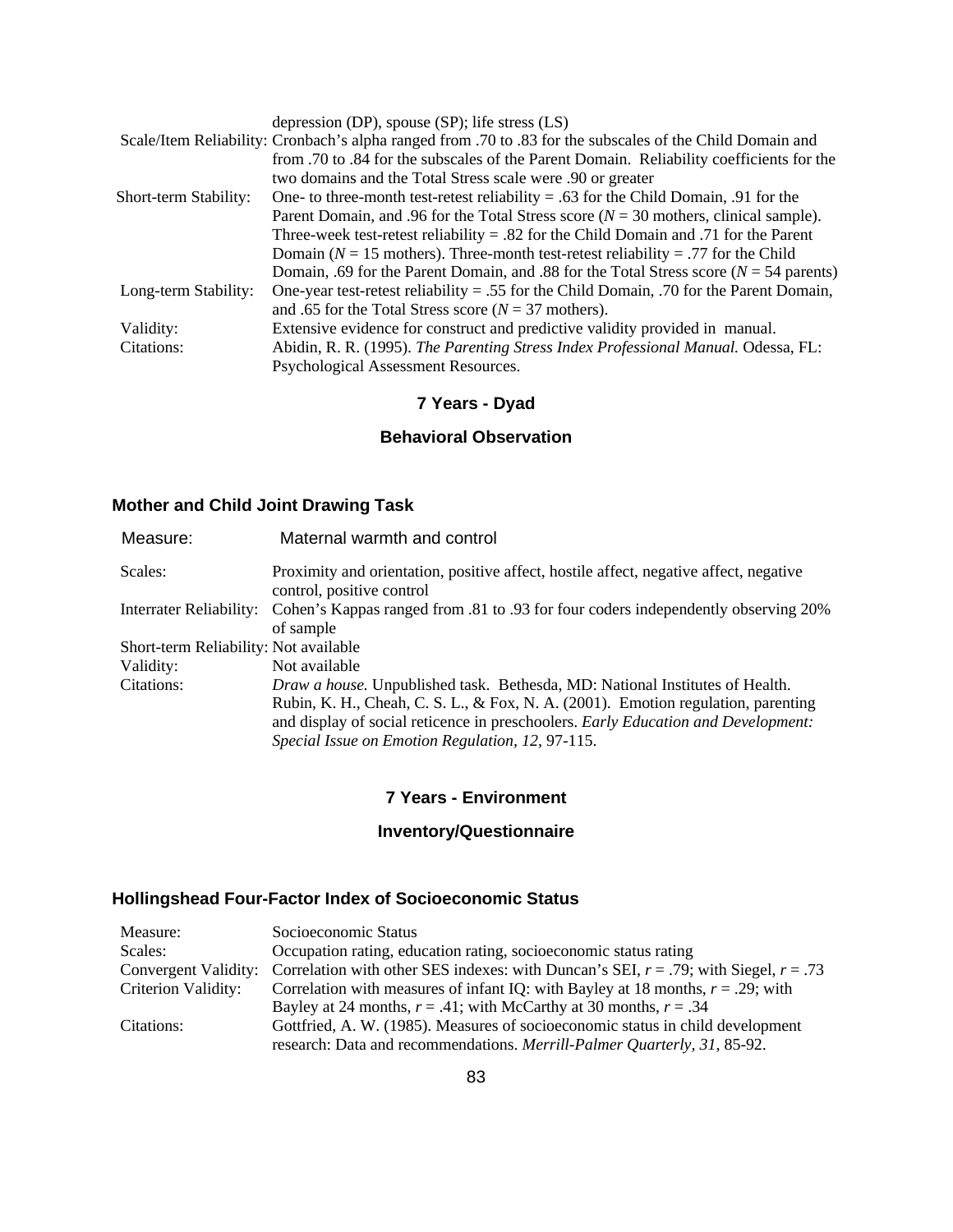Hollingshead, A. B. (1975). *The four-factor index of social status*. Unpublished manuscript. Yale University. Bornstein, M. H., Hahn, C.-S., Suwalsky, J. T. D., & Haynes, O. M. (2003). Socioeconomic status, parenting, and child development: The Hollingshead Four-Factor Index of Social Status and the Socioeconomic Index of Occupations. In M. H. Bornstein and R. H. Bradley (Eds.), *Socioeconomic status, parenting, and child development. Monographs in parenting series* (pp. 29-82). Mahwah, NJ: Lawrence Erlbaum Associates.

#### **McMaster Family Assessment Device**

| Measure:              | Family competence in problem solving, communication, affective involvement, and                            |
|-----------------------|------------------------------------------------------------------------------------------------------------|
|                       | behavior control                                                                                           |
| Scales:               | Problem solving, communication, roles, affective responsiveness, affective                                 |
|                       | involvement, behavior control, general functioning                                                         |
|                       | Scale/Item Reliability: Cronbach's alpha for problem solving = .74, communication = .75, roles = .72,      |
|                       | affective responsiveness = .83, affective involvement = .78, behavior control = .72,                       |
|                       | general functioning $= .92$                                                                                |
| Short-term Stability: | One-week test-retest reliability correlation coefficients: Problem solving $= .66$ ,                       |
|                       | communication = .72, roles = .75, affective responsiveness = .76, affective                                |
|                       | involvement = .67, behavior control = .73, general functioning = .71                                       |
| Concurrent Validity:  | Moderate correlations with other self-report measures of family functioning (FACES                         |
|                       | II, Family Unit Inventory).                                                                                |
|                       | Discriminant Validity: Differentiates significantly between clinician-rated healthy and unhealthy families |
| Citations:            | Epstein, N. B., Baldwin, L. M., & Bishop, D. S. (1983). The McMaster family                                |
|                       | assessment device. Journal of Marital and Family Therapy, 9, 171-180.                                      |
|                       | Miller, I. W., Epstein, N. B., Bishop, D. S., & Keitner, G. L. (1985). The McMaster                        |
|                       | family assessment device: Reliability and validity. Journal of Marital and Family                          |
|                       | Therapy, 11, 345-356.                                                                                      |

#### **Revised Dyadic Adjustment Scale**

| Measure:              | Marital quality                                                                                                                                                                                                                                                                                                                                                                                                                                           |
|-----------------------|-----------------------------------------------------------------------------------------------------------------------------------------------------------------------------------------------------------------------------------------------------------------------------------------------------------------------------------------------------------------------------------------------------------------------------------------------------------|
| Scales:               | Consensus (decision making, values, affection); Satisfaction (stability, conflict);                                                                                                                                                                                                                                                                                                                                                                       |
|                       | Cohesion (activities, discussion); Total RDAS<br>Scale/Item Reliability: Cronbach's alpha = 90 for total score, ranging from .80 to .85 for scales; Spearman-<br>Brown split-half reliability coefficient = .95 for total score, ranging from .80 to .89 for<br>scales                                                                                                                                                                                    |
| Short-term Stability: | Not available                                                                                                                                                                                                                                                                                                                                                                                                                                             |
| Validity:             | Correlates with the Locke-Wallace Marital Adjustment Test (MAT) ( $r = .68$ , $p < .01$ )<br>and the DAS $(r = .97, p < .01)$                                                                                                                                                                                                                                                                                                                             |
| Criterion Validity:   | The RDAS correctly classified 81% of cases as distressed or nondistressed                                                                                                                                                                                                                                                                                                                                                                                 |
| Citations:            | Busby, D. M., Christensen, C., Crane, D. R., & Larson, J. H. (1995). A revision of<br>the dyadic adjustment scale for use with distressed and nondistressed couples:<br>Construct hierarchy and multidimensional scales. Journal of Marital and Family<br>Therapy, 21, 289-308.<br>Spanier, G. B. (1976). Measuring dyadic adjustment: New scales for assessing the<br>quality of marriage and similar dyads. Journal of Marriage and the Family, 38, 15- |
|                       | 28.                                                                                                                                                                                                                                                                                                                                                                                                                                                       |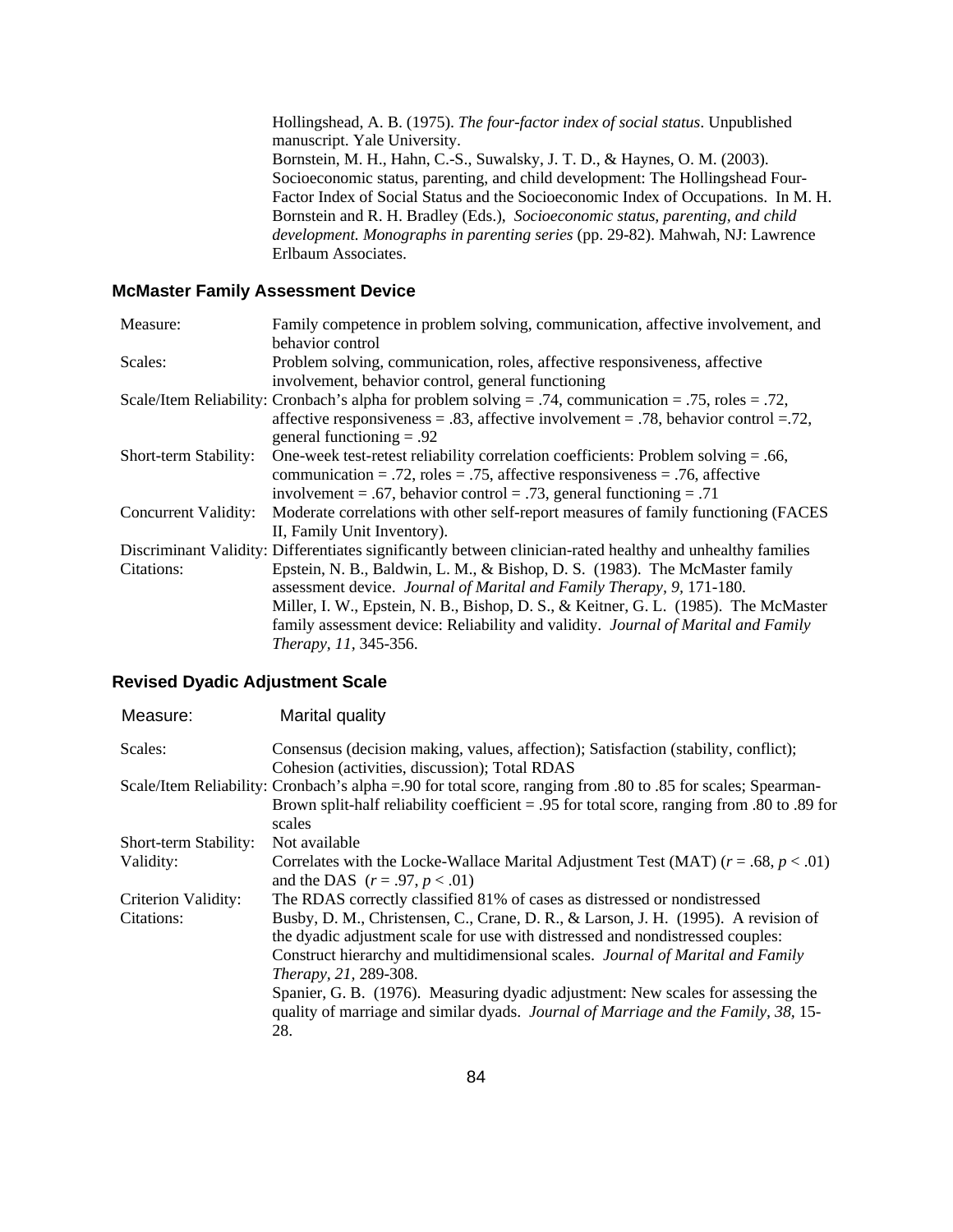# **Sibling Relationship Questionnaire Revised (Child & Parent Reports)**

| Measure:   | Components of sibling relationships scored by child and mother                                                   |
|------------|------------------------------------------------------------------------------------------------------------------|
| Scales:    | Relative Status/Power; Warmth and Closeness; Conflict; and Rivalry                                               |
|            | O. Scale/Item Reliability: Cronbach's alpha for competition = .63; all other subscales exceeded .70              |
|            | Short-term Reliability: Mean ten-day test-retest reliability ( $N = 94$ children) = .71, ranging from .58 to .86 |
| Validity:  | Not available                                                                                                    |
| Citations: | Furman, W., & Burhmester, D. (1985). Children's perceptions of the qualities of                                  |
|            | sibling relationships. Child Development, 56, 448-461.                                                           |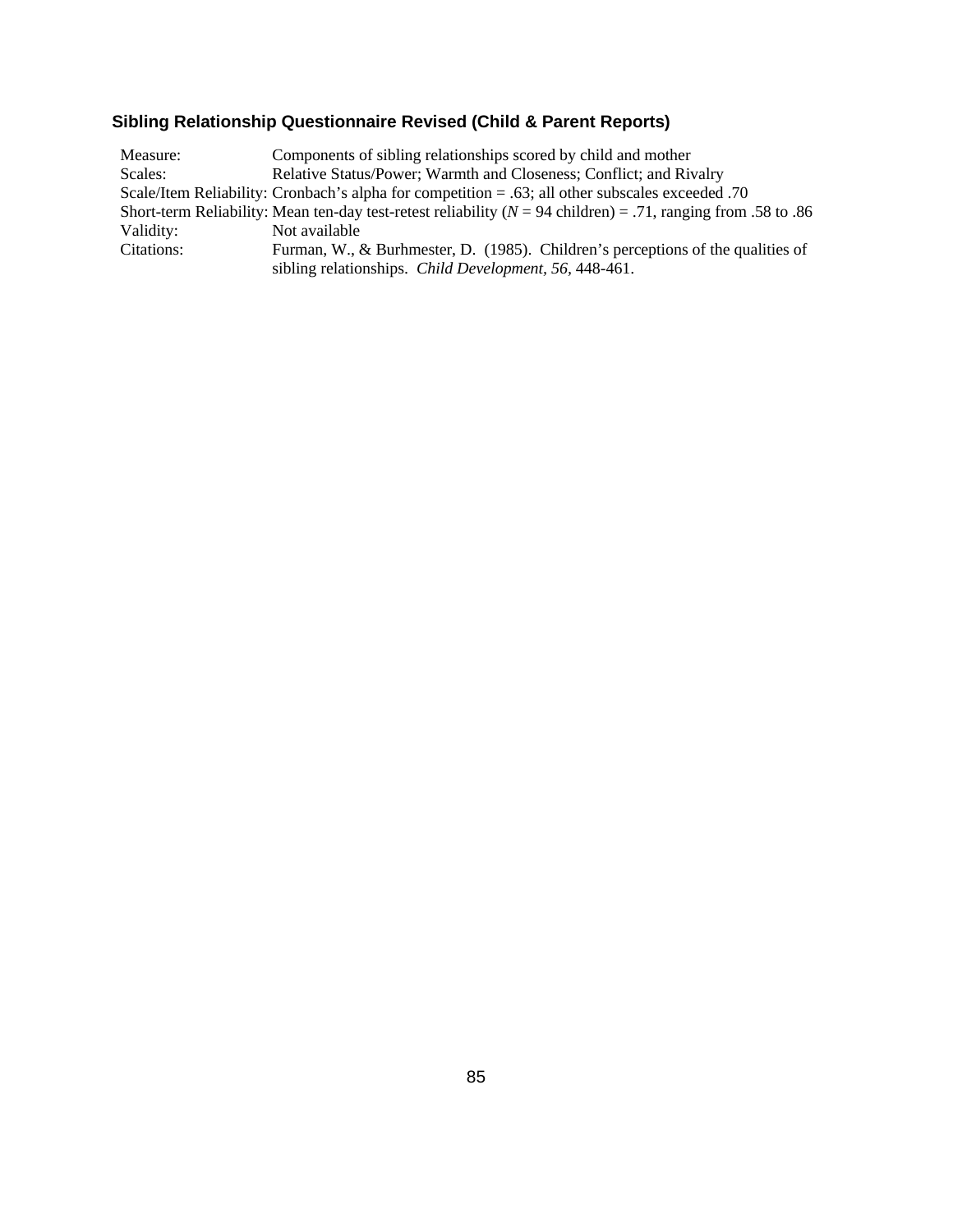#### **11 Years - Child**

# **Inventory/Questionnaire**

# **Child Behavior Checklist (Parent Report)**

| Measure:              | Mother's rating of children's competencies and behavioral/emotional problems                                 |
|-----------------------|--------------------------------------------------------------------------------------------------------------|
| Scales:               | Three competence scales (Activities, Social, School); Total competence; Eight cross-                         |
|                       | informant syndromes (Aggressive Behavior, Anxious/Depressed, Attention Problems,                             |
|                       | Delinquent Behavior, Social Problems, Somatic Complaints, Thought Problems,                                  |
|                       | Withdrawn); Three summary problem scores (Internalizing, Externalizing, Total)                               |
|                       | Scale/Item Reliability: Mean of correlations between all scale scores obtained over 7- to 15-day intervals = |
|                       | .88                                                                                                          |
| Short-term Stability: | The CBCL Total Problem score has yielded a one-week test-retest reliability, $r = 0.93$                      |
|                       | Discriminant Validity: All scales discriminate between referred and nonreferred children at $p < .01$        |
|                       | Convergent Validity: Significant correlations with corresponding scales of Conners (1973) and Quay-          |
|                       | Peterson (1987) instruments.                                                                                 |
| Citations:            | Achenbach, T. M. (1991). Integrative guide for the 1991 CBCL/4-18, YSR, and TRF                              |
|                       | <i>profiles.</i> Burlington, VT: University of Vermont Department of Psychiatry.                             |

# **Child Behavior Checklist B Teacher Report Form**

| Measure:                | Teachers' rating of children's academic performance, adaptive functioning, and                               |
|-------------------------|--------------------------------------------------------------------------------------------------------------|
|                         | behavioral/emotional problems                                                                                |
| Scales:                 | Academic Performance; Adaptive Functioning; Eight cross-informant syndromes                                  |
|                         | (Aggressive Behavior, Anxious/Depressed, Attention Problems, Delinquent Behavior,                            |
|                         | Social Problems, Somatic Complaints, Thought Problems, Withdrawn); Three                                     |
|                         | summary problem scores (Internalizing, Externalizing, Total)                                                 |
| Interrater Reliability: | Agreement between pairs of teachers, $r = .60$                                                               |
|                         | Scale/Item Reliability: Mean of correlations between all scale scores obtained over 7- to 15-day intervals = |
|                         | .91                                                                                                          |
| Short-term Stability:   | The CBCL Total Problem score has yielded a one-week test-retest reliability of $r =$                         |
|                         | .92                                                                                                          |
|                         | Discriminant Validity: All scales discriminate between referred and nonreferred children at $p < 0.01$       |
|                         | Convergent Validity: Significant Is with corresponding scales of Conners Revised Teacher Rating Scale        |
|                         | (Goyette, Conners, & Ulrich, 1978).                                                                          |
| Citations:              | Achenbach, T. M. (1991). Integrative guide for the 1991 CBCL/4-18, YSR, and TRF                              |
|                         | <i>profiles.</i> Burlington, VT: University of Vermont Department of Psychiatry.                             |

# **Child Rating Questionnaire (Parent & Teacher Reports)**

| Measure: | Mother's and teacher's rating of child's helpfulness, sharing behavior,                                                               |
|----------|---------------------------------------------------------------------------------------------------------------------------------------|
|          | cooperativeness, empathy, and emotional expressiveness                                                                                |
| Scales:  | Helpfulness, Sharing Behavior, Cooperativeness, Empathy, Emotional Expressiveness                                                     |
|          | Scale/Item Reliability: Cronbach's alpha for parents = .80 for helpfulness, .34 for sharing behavior, .79 for                         |
|          | cooperative behavior, .65 for emotional expressiveness; Cronbach's alpha for teachers                                                 |
|          | $=$ .84 for helpfulness, .85 for sharing behavior, .85 for cooperative behavior, .74 for<br>empathy, .78 for emotional expressiveness |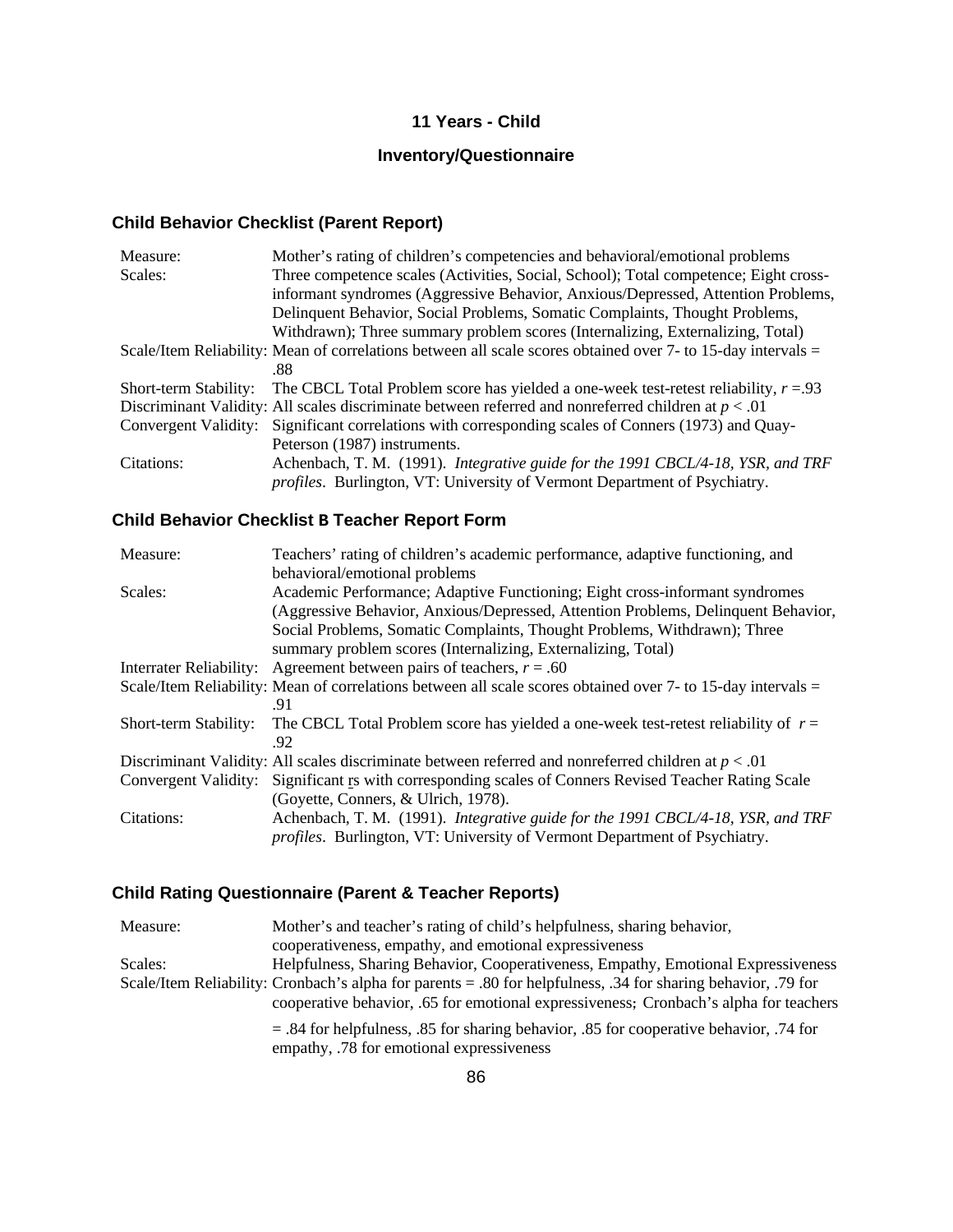| Short-term Stability: Not available |                                                                                                                                                                                                |
|-------------------------------------|------------------------------------------------------------------------------------------------------------------------------------------------------------------------------------------------|
| Validity:<br>Citations:             | Not available<br>Roberts, W., & Strayer, J. (1996). Empathy, emotional expressiveness, and prosocial<br>behavior. Child Development, 67, 449-470.                                              |
|                                     | Weir, K., Stevenson, J., & Graham, P. (1980). Behavioral deviance and teacher<br>ratings of prosocial behavior. Journal of the American Academy of Child Psychiatry,<br>19.68-77.              |
|                                     | Buck, R. (1977). Nonverbal communication accuracy in preschool children:<br>Relationships with personality and skin conductance. Journal of Personality and<br>Social Psychology, 35, 225-236. |
|                                     | Strayer, J. (1985, August). Children's affect and empathy in response to TV dramas.<br>Paper presented at the meeting of the American Psychological Association, Los<br>Angeles, CA.           |

# **Children's Competence Beliefs and Subjective Task Values (Child, Parent & Teacher Reports)**

| Measure:             | Child's, parent's, and teacher's beliefs about child's competencies in math, reading,<br>instrumental music, and sport and child's subjective task values                                                                                                                                                                                                                                                                                                                                                                                                                                          |
|----------------------|----------------------------------------------------------------------------------------------------------------------------------------------------------------------------------------------------------------------------------------------------------------------------------------------------------------------------------------------------------------------------------------------------------------------------------------------------------------------------------------------------------------------------------------------------------------------------------------------------|
| Scales:              | Math, music, reading, sports competencies                                                                                                                                                                                                                                                                                                                                                                                                                                                                                                                                                          |
|                      | 90. Scale/Item Reliability: Internal consistency reliability ranges from .90 to .96 for mother version, .74 to<br>across domains for child version, and .82 to .92 for teacher version. Reliability for<br>competence belief scales range from .67 to .78 for first-graders, from .76 to .82 for<br>second-graders, from .72 to .82 for fourth-graders. Reliability for subjective task value<br>scales range from .53 to .76 for first-graders, from .62 to .83 for second-graders, from<br>.70 to .86 for fourth-graders                                                                         |
|                      | Discriminant Validity: Consistent, interpretable factors reflect discriminations across activity domains and<br>between constructs within domains                                                                                                                                                                                                                                                                                                                                                                                                                                                  |
| Predictive Validity: | Consistent grade differences (for all activities except sports, younger children's<br>perceptions of competence and subjective task values were more positive than the<br>beliefs of older children) and gender differences (boys had more positive competence<br>beliefs and values than did girls for sport activities, and more positive competence<br>beliefs for mathematics; girls had more positive competence beliefs and values than<br>did boys for reading and music activities) with theoretical predictions and previous<br>empirical findings drawn from studies with older children |
| Citations:           | Wigfield, A., & Eccles, J. S. (1992). The development of achievement task values: A<br>Theoretical analysis. Developmental Review, 12, 265-310.<br>Eccles, J., Wigfield, A., Harold, R., & Blumenfeld, P. (1993) Age and gender<br>difference in children's self- and task perceptions during elementary school. Child<br>Development, 64, 830-847.                                                                                                                                                                                                                                                |

# **Children's Depression Inventory**

| Measure:                                                                                                   | How often child has experienced symptoms of depression in past 2 weeks            |  |
|------------------------------------------------------------------------------------------------------------|-----------------------------------------------------------------------------------|--|
| Scales:                                                                                                    | Negative mood, interpersonal problems, ineffectiveness, anhedonia, negative self- |  |
|                                                                                                            | esteem                                                                            |  |
| Scale/Item Reliability: Cronbach's alpha = 86 for Total CDI score; range from .59 to .68 for factor scales |                                                                                   |  |
| Short-term Stability:                                                                                      | Test-retest reliability acceptable over 2-week period, according to author        |  |
| Validity:                                                                                                  | Not available                                                                     |  |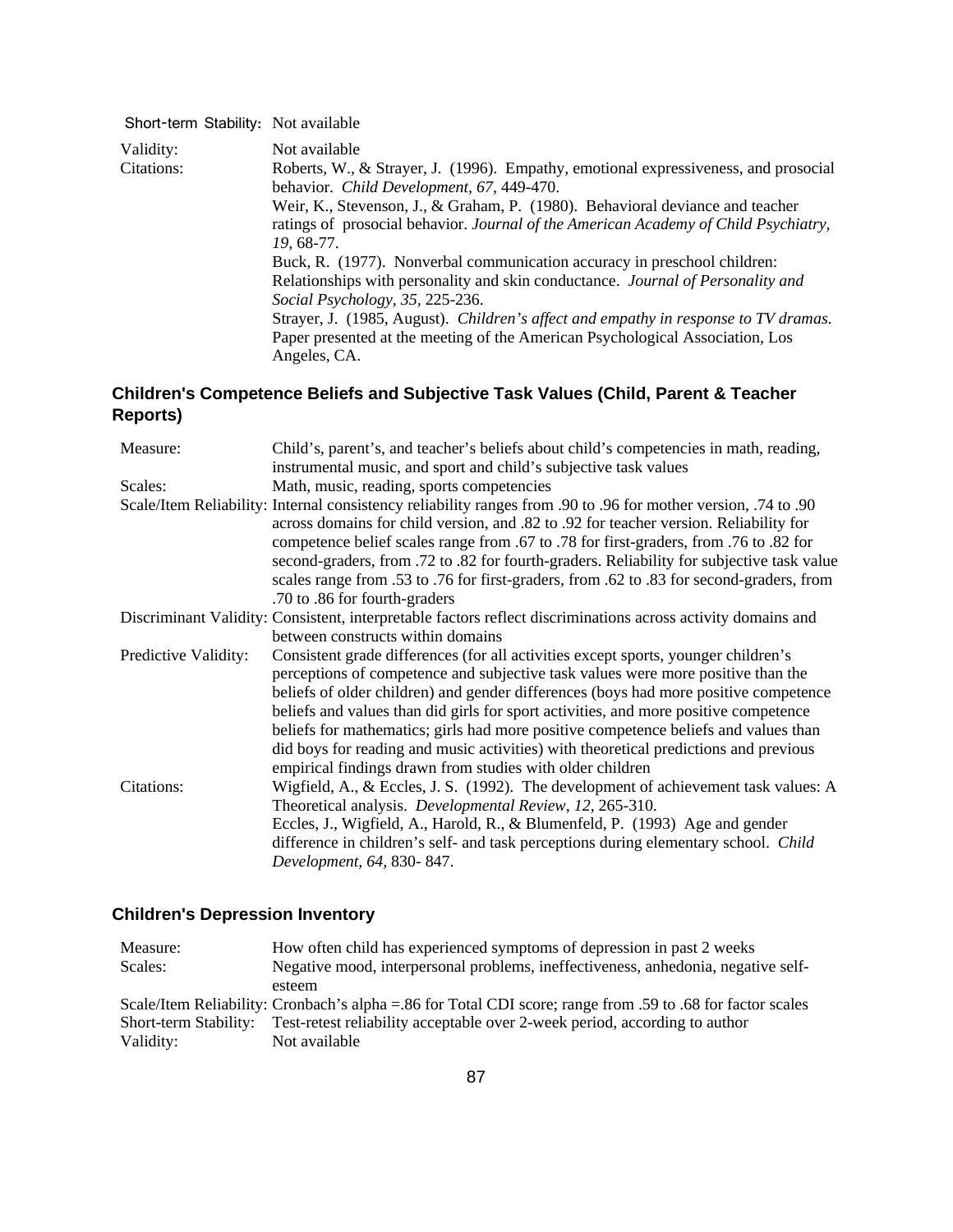| Citations: | Kovac, M., & Beck, A.T. (1977). An empirical-clinical approach toward a definition |
|------------|------------------------------------------------------------------------------------|
|            | of childhood depression. In J. Schulterbrandt & A. Raskin (Eds.), Depression in    |
|            | childhood: Diagnosis, treatment, and conceptual models. New York: Raven Press.     |

### **Children's Occupation, Activity and Trait Measures**

| Measure:             | Children's sex-typed beliefs about others and self                                                    |
|----------------------|-------------------------------------------------------------------------------------------------------|
| Scales:              | Attitude Measure and Personal Measure for Occupation, Activity, and Trait                             |
| Factors:             | Gender, attitudes, masculine self, feminine self, feminine & masculine occupations,                   |
|                      | activities, and traits for self and others                                                            |
|                      | Scale/Item Reliability: Cronbach's alpha ranges from .67 to .87 for all subscales; Guttman split-half |
|                      | reliability ranges from .63 to .85                                                                    |
| Long-term Stability: | One-year test-retest correlations range from .71 to .82                                               |
| Validity:            | Not available                                                                                         |
| Citations:           | Bigler, R. S., Liben, L. S., Lobliner, D. B., & Yekel, C. A. (1995). The structure of                 |
|                      | gender schemata: Conceptual and empirical relations among gender constructs in                        |
|                      | children and adults. Unpublished manuscript.                                                          |

### **Child's Risk-Taking, Health Beliefs, Health Status, Worry about Health Questionnaire (Parent Report)**

| Measure:   | Mother's perception of the child's feelings towards certain risky activities and          |
|------------|-------------------------------------------------------------------------------------------|
|            | behaviors, mother's perception of and concerns about the health status of the child and   |
|            | other family members.                                                                     |
| Scales:    | Risk Illness, Risk Injury, Health Beliefs and Ideas                                       |
|            | Scale/Item Reliability: Not available for adults                                          |
| Validity:  | Not available                                                                             |
| Citations: | Bush, P. J., & Iannotti, R. J. (1988). Origins and stability of children's health beliefs |
|            | relative to medicine use. Social Science and Medicine, 27, 345-352.                       |
|            | Maiman, L. A., Becker, M. H., & Katlic, A. W. (1985). How mothers treat their             |
|            | children's physical symptoms. <i>Journal of Community Health</i> , 10, 136-155.           |
|            | Lewis, C. C., Pantell, R. H., & Kieckhefer, G. M. (1989). Assessment of children's        |
|            | health status: Field test of new approaches. <i>Medical Care</i> , 27, s54-s65.           |

### **Coping Scale for Children and Youth**

| Measure:              | Children's coping strategies                                                              |
|-----------------------|-------------------------------------------------------------------------------------------|
| Scales:               | Assistance seeking; cognitive-behavioral problem-solving; cognitive avoidance;            |
|                       | behavioral avoidance                                                                      |
|                       | Scale/Item Reliability: Cronbach's alpha = .70 and higher for scales                      |
| Short-term Stability: | Test- retest reliability for assistance = .80; problem-solving = .80; cognitive avoidance |
|                       | $= .81$ ; behavioral avoidance $= .73$                                                    |
| Concurrent Validity:  | Positively related to Kidcope (another measure of children's coping strategies) and to    |
|                       | perceived self-efficacy                                                                   |
| Citations:            | Brodzinsky, D. M., Elias, M. J., Steiger, C., Simon, J., Gill, M., & Hitt, J. C. (1992).  |
|                       | Coping scale for children and youth: Scale development and validation. Journal of         |
|                       | Applied Developmental Psychology, 13, 195-214                                             |

### **Early Adolescent Temperament Questionnaire**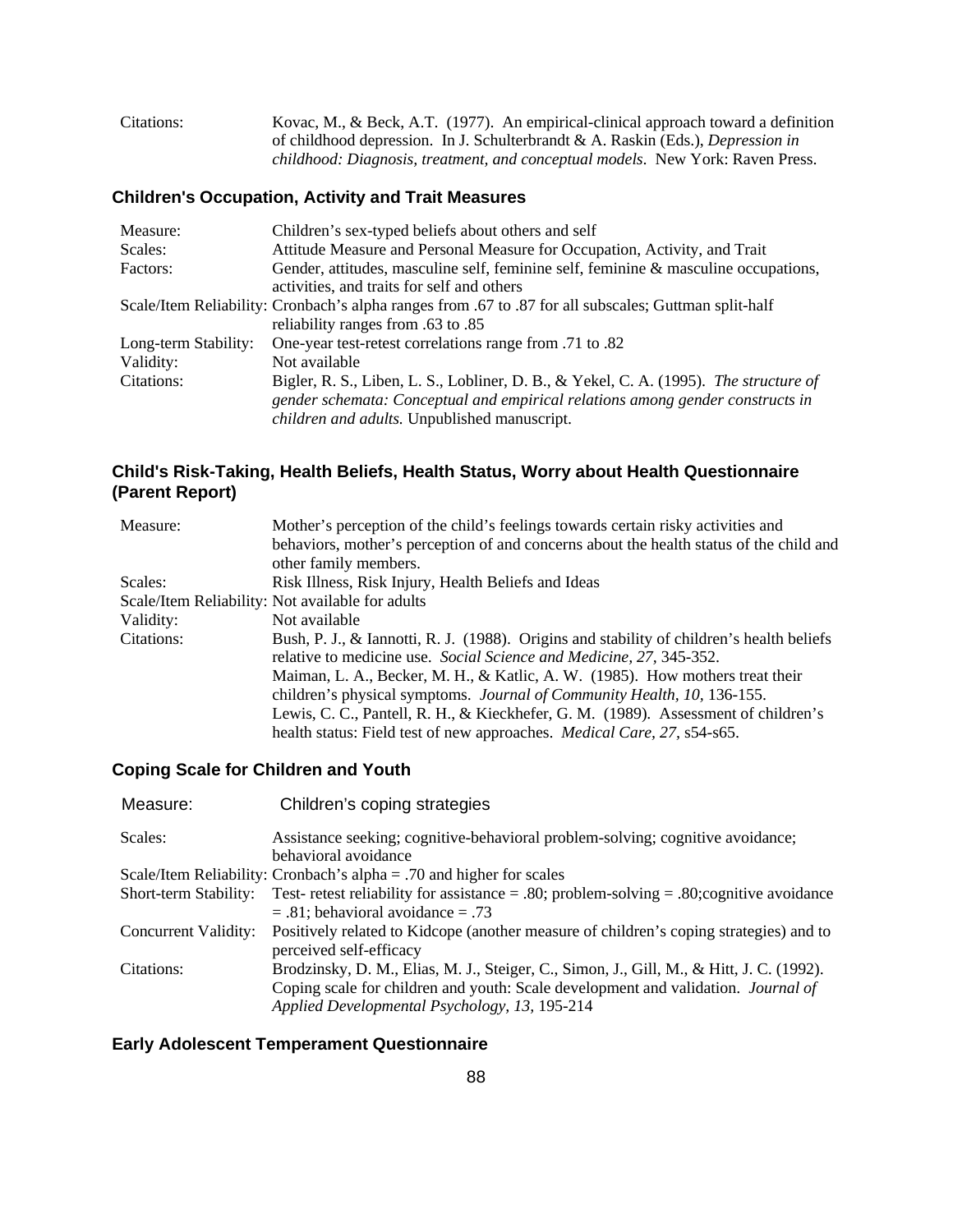| Measure:              | Temperament                                                                                                                                                                                                                                                                                                                                                                                                                                                                                                                                                                                                                                                                                                                                                                                                                                                      |
|-----------------------|------------------------------------------------------------------------------------------------------------------------------------------------------------------------------------------------------------------------------------------------------------------------------------------------------------------------------------------------------------------------------------------------------------------------------------------------------------------------------------------------------------------------------------------------------------------------------------------------------------------------------------------------------------------------------------------------------------------------------------------------------------------------------------------------------------------------------------------------------------------|
| Factors:              | Negative Emotion and Somatic Arousal, Positive Emotion and Sensitivity, High<br><b>Intensity Pleasure or Sensation Seeking</b>                                                                                                                                                                                                                                                                                                                                                                                                                                                                                                                                                                                                                                                                                                                                   |
|                       | Scale/Item Reliability: Cronbach's alpha for parent report of adolescent temperament = .64 for high-intensity<br>pleasure, .60 for fear, .62 for irritability, .81 for attention, .65 for shyness, .67 for<br>sadness, .70 for motor activation, .66 for low-intensity pleasure, .81 for activity level;<br>Cronbach's alpha for adolescent self-report of temperament = .74 for high-intensity<br>pleasure, .74 for fear, .69 for irritability, .78 for autonomic reactivity, .76 for attention,<br>.67 for shyness, .74 for sadness, .76 for motor activation, .79 for low-intensity<br>pleasure, .78 for activity level.                                                                                                                                                                                                                                      |
| Short-term Stability: | Two- to three-week test-retest correlations were generally high, above .70 ( $N=27$ ),                                                                                                                                                                                                                                                                                                                                                                                                                                                                                                                                                                                                                                                                                                                                                                           |
| Validity:             | except for irritability<br>Correlations between DOTS-R (general activity level) and EATQ activity level = $.25$<br>$(p < .01)$ ; .51 for DOTS-R (attention-task) and EATQ attention; .45 ( $p < .001$ ) for<br>DOTS-R (attention-distractibility) and EATQ attention; .45 ( $p < .001$ ) for DOTS-R<br>(attention-persistence) and EATQ attention; .63 ( $p < .001$ ) for DOTS-R (sensation<br>seeking) and EATQ high-intensity pleasure. Correlations between Spielberger (fear,<br>anxiety) and EATQ fear = .58 ( $p < .001$ ); between Caprara (irritability) and EATQ<br>irritability = .48 ( $p < .001$ ); between CDRS (depression) and EATQ sadness = .43 ( $p <$<br>.001); between Cheek and Buss (shyness) and EATQ shyness = .77 ( $p < .001$ );<br>between Mehrabian and Friedman (fidget scale) and EATQ motor activation = .50 ( $p$ )<br>$0.001$ . |
| Citations:            | Capaldi, D. M., & Rothbart, M. K. (1992). Development and validation of an early<br>adolescent temperament measure. Journal of Early Adolescence, 12, 153-173.                                                                                                                                                                                                                                                                                                                                                                                                                                                                                                                                                                                                                                                                                                   |

### **Index of Empathy for Children**

| Measure:              | Emotional empathy                                                                                                                                                                                                                                                                                                                                                                                                           |
|-----------------------|-----------------------------------------------------------------------------------------------------------------------------------------------------------------------------------------------------------------------------------------------------------------------------------------------------------------------------------------------------------------------------------------------------------------------------|
| Scale:                | Emotional empathy                                                                                                                                                                                                                                                                                                                                                                                                           |
|                       | Scale/Item Reliability: Cronbach's alpha coefficients ranged from .54 for first-graders, to .68 for fourth-<br>graders, to .79 for seventh-graders                                                                                                                                                                                                                                                                          |
| Short-term Stability: | Two-week test-retest reliability coefficients $= .74$ for first-graders and 0.81 for fourth-<br>graders                                                                                                                                                                                                                                                                                                                     |
| Construct Validity:   | Correlations with general scoring of the Feshbach and Roe (1968) measure of<br>empathy = .33 for males, .30 ( <i>ns</i> ) for females, and .33 for the total sample of first-<br>graders. Higher scores on Index of Empathy for Children related to lower levels of<br>distancing for first-graders ( $r = -.31$ ) and fourth-graders ( $r = -.38$ ) and lower levels of<br>aggression in first-grade and fourth-grade boys |
| Citations:            | Bryant, B. K. (1982). An index of empathy for children and adolescents. <i>Child</i><br>Development, 53, 413-425.                                                                                                                                                                                                                                                                                                           |

# **Intrinsic vs. Extrinsic Orientation in the Classroom (Child & Teacher Reports)**

| Measure: | Children's attitudes toward learning and mastery in classroom                                 |
|----------|-----------------------------------------------------------------------------------------------|
| Scales:  | Preference for challenge vs. easy work, curiosity vs. good grades, independent                |
|          | mastery vs. dependence on teacher, independent judgment vs. dependence on                     |
|          | teacher's judgement, internal vs. external criteria for success and failure                   |
|          | Scale/Item Reliability: Kuder-Richardson 20: preference for challenge ranges from .78 to .84; |
|          | curiosity/interest ranges from .54 to .78; independent mastery ranges from .68 to .82;        |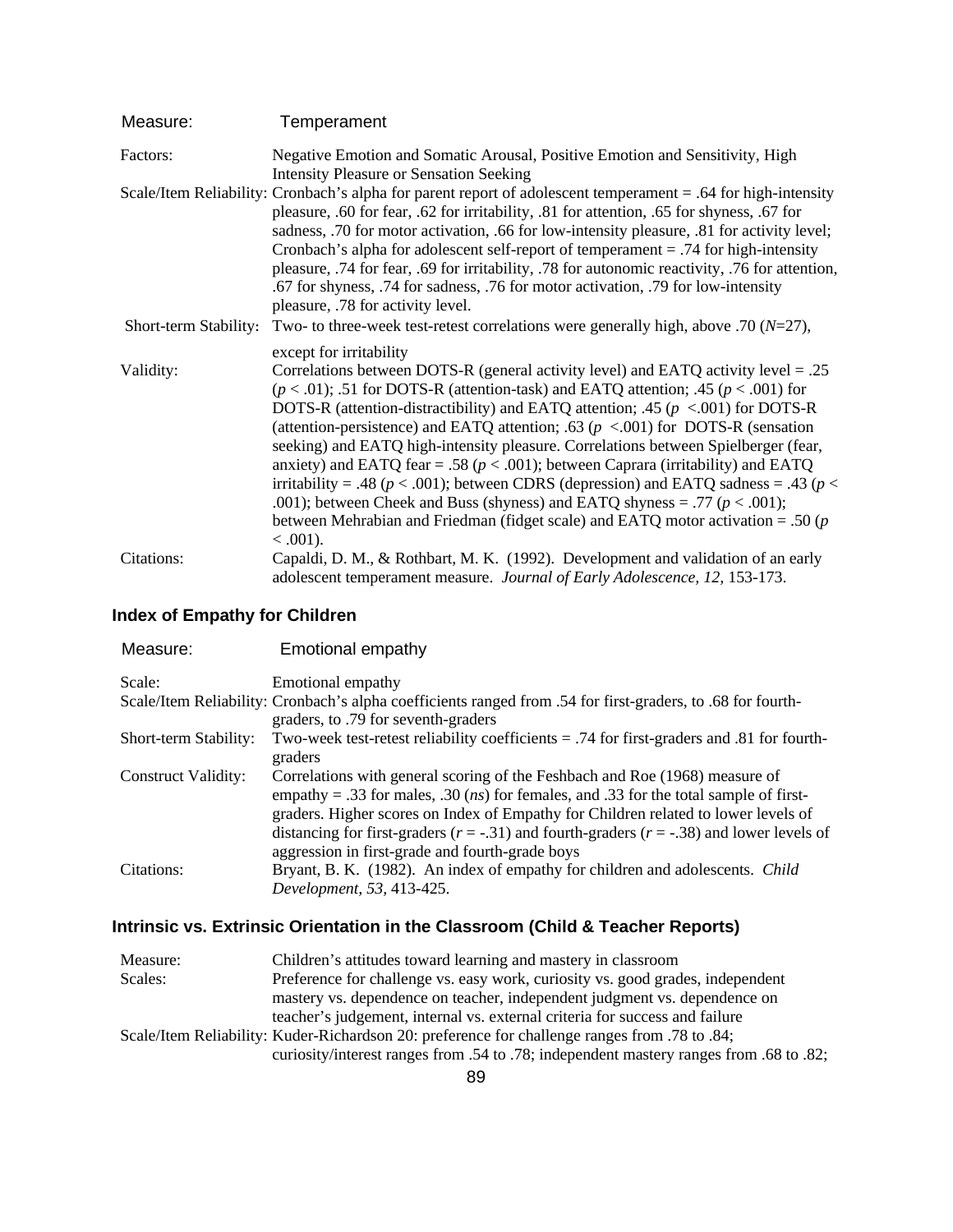|            | independent judgment ranges from .72 to .81; internal criteria ranges from .75 to .83                    |
|------------|----------------------------------------------------------------------------------------------------------|
|            | Short-term Reliability: Five-month reliability ranged from .58 to .76 across subscales                   |
|            | Long-term Stability: Nine-month and one-year test-retest reliability (with two different samples) ranged |
|            | from .48 to .63 across subscales                                                                         |
| Validity:  | Correlation between Preference for Challenge subscale and behavioral task assessing                      |
|            | preference for challenge $= .72$ . Perceived cognitive competence is related to challenge                |
|            | $(r = .57)$ , curiosity $(r = .33)$ , and independent mastery $(r = .54)$ . Correlations with            |
|            | independent judgment and internal criteria are much lower in magnitude (.03 and .26,<br>respectively)    |
| Citations: | Harter, S. (1981). A new self-report scale of intrinsic versus extrinsic orientation in                  |
|            | the classroom: Motivational and informational components. Developmental                                  |
|            | Psychology, 32, 457-466.                                                                                 |

# **Junior Self-Monitoring Scale**

| Measure:             | Self-monitoring of school-aged children                                                                                                                                                                                                                                                                                                                                         |
|----------------------|---------------------------------------------------------------------------------------------------------------------------------------------------------------------------------------------------------------------------------------------------------------------------------------------------------------------------------------------------------------------------------|
| Scales:              | Concern about social appropriateness of one's self-presentation, attention to social<br>comparison information regarding socially appropriate self-presentation, ability to<br>regulate one's self-presentation and expressive behavior, strategic use of this ability,<br>the situational specificity of one's self-presentation and expressive behavior.                      |
|                      | Scale/Item Reliability: Kuder-Richardson formula reliability coefficient = .62; mean inter-item correlation of<br>.07; average item-total correlation of .20 (Graziano et al., 1987)                                                                                                                                                                                            |
| Long-term Stability: | Five-month test-retest reliability = .55 ( $p < .0001$ ); fifteen-month test-retest reliability<br>$= .53$ ( $p < .0001$ ) (Musser & Browne, 1991).                                                                                                                                                                                                                             |
| Validity:            | Correlation between self-monitoring and Eysenck Personality Questionnaire<br>extroversion scale = .42 ( $p < .0001$ ), psychoticism scale = .11, neuroticism scale = .15,<br>lie scale = .19 (Musser & Browne, 1991).                                                                                                                                                           |
| Citations:           | Graziano, W. G., Leone, C., Musser, L. M., & Lautenschlager, G. J. (1987). Self-<br>monitoring in children: A differential approach to social development. <i>Developmental</i><br><i>Psychology</i> , 23, 571-576.<br>Musser, L. M., & Browne, B. A. (1991). Self-monitoring in middle childhood:<br>Personality and social correlates. Developmental Psychology, 27, 994-999. |

# **My Classroom Inventory**

| Measure:             | Child's classroom environment                                                                                                                                                                                                                                                                                           |
|----------------------|-------------------------------------------------------------------------------------------------------------------------------------------------------------------------------------------------------------------------------------------------------------------------------------------------------------------------|
| Scales:              | Satisfaction, friction, cohesiveness, competitiveness, difficulty                                                                                                                                                                                                                                                       |
|                      | Scale/Item Reliability: Cronbach's alphas for short form: satisfaction = .68; friction = .78; cohesiveness =<br>.81; competitiveness = .70; difficulty = .58                                                                                                                                                            |
| Stability:           | Not available                                                                                                                                                                                                                                                                                                           |
| Predictive Validity: | Measures were given in the beginning and the end of the year. Understanding of<br>science scores were significantly higher in classrooms perceived as more cohesive $(\beta$                                                                                                                                            |
|                      | = .31, $t = 2.7$ , $p < .01$ ) and less difficult ( $\beta$ = .24, $t = 2.4$ , $p < .05$ ), while interest was<br>greater in classes perceived as less difficult ( $\beta$ = .23, t = 2.2, p = .05)                                                                                                                     |
| Citations:           | Fraser, B. J., & Pisher, D. L. (1983). Development and validation of short forms of<br>some instruments measuring students perceptions of actual and preferred classroom<br>learning environment. Science Education, 67, 115-131.<br>Fisher, D. L., & Fraser, B. J. (1981). Validity and use of the My Class Inventory. |
|                      | Science Education, 65, 145-156.                                                                                                                                                                                                                                                                                         |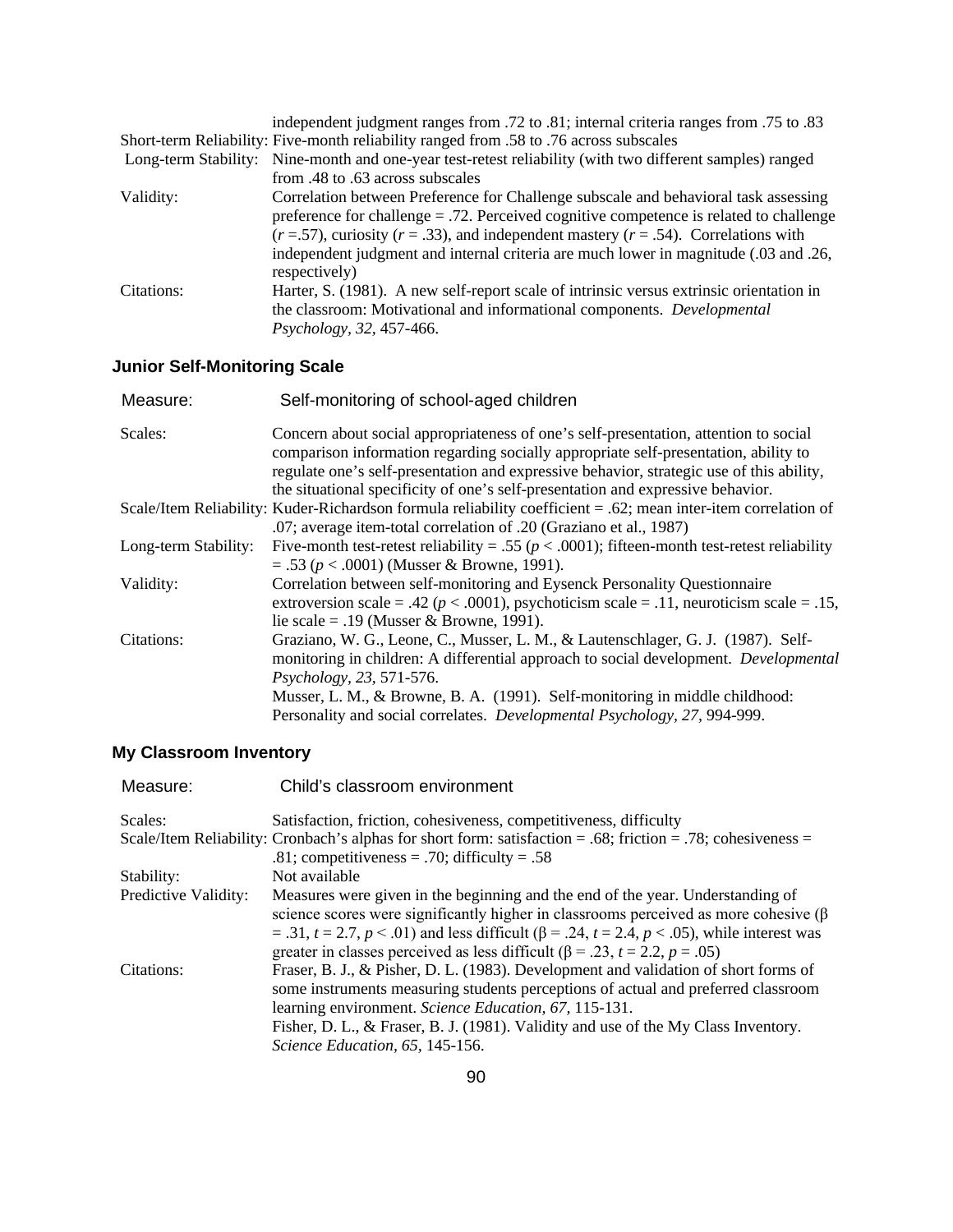Fraser, B. J. (1982). Development of short form of several classroom environment scales. *Journal of Educational Measurement, 19,* 221-227.

# **Perceptions of Peers and Self Inventory**

| Children's relationship with peers                                                                                                                                        |
|---------------------------------------------------------------------------------------------------------------------------------------------------------------------------|
| Children's perception of their peers and of friendship; children's perception of self in<br>the context of peer relationship, specifically self competence and self worth |
| Scale/Item Reliability: Cronbach's alpha = .75 for the peer scale and .83 for the self scale                                                                              |
| Test retest reliability of peer scale for one month $r = .69$ ( $p < .0001$ ) and five month r                                                                            |
| $= .55 (p < .005)$ ; of self scale for one month $r = .69 (p < .0001)$ and for five month $r =$                                                                           |
| .60, $(p < .002)$                                                                                                                                                         |
| Not available                                                                                                                                                             |
| Rudolph, K. D., Hammen, C., & Burge D. (1995). Cognitive representations of self,                                                                                         |
| family, and peers in school-age children: Links with social competence and                                                                                                |
| sociometric status. Child Development, 36, 413-424.                                                                                                                       |
|                                                                                                                                                                           |

# **Revised Children's Manifest Anxiety Scale**

| Measure:   | The level and nature of manifest anxiety in elementary school age children                                 |
|------------|------------------------------------------------------------------------------------------------------------|
| Scales:    | Physiological anxiety, worry and over-sensitivity, and concentration                                       |
|            | Scale/Item Reliability: Kuder-Richardson 20 reliability = .83 for item-selection sample and .85 for second |
|            | sample                                                                                                     |
| Validity:  | Direct evidence of validity not available but several indirect and rational indicators of                  |
|            | validity are available. Of twenty-eight items, twenty-five items were retained from the                    |
|            | original CMAS and three new items were judged by teachers and clinicians to be                             |
|            | indicative of anxiety. Also, consistent with previous studies using the original CMAS,                     |
|            | females displayed greater anxiety than males                                                               |
| Citations: | Reynolds, C. R., & Richmond, B. O. (1978). What I think and feel: A revised                                |
|            | measure of children's manifest anxiety. Journal of Abnormal Child Psychology, 6,                           |
|            | 271-280.                                                                                                   |

### **Self-Perception Profile for Children**

| Measure:             | Children's perceptions of their competencies and self-adequacy                                                                                                                             |
|----------------------|--------------------------------------------------------------------------------------------------------------------------------------------------------------------------------------------|
| Scales:              | Scholastic competence, social acceptance, athletic competence, physical appearance,                                                                                                        |
|                      | behavior conduct, global self-worth                                                                                                                                                        |
|                      | Scale/Item Reliability: Cronbach's alpha ranges from .80 to .85 for scholastic competence, .75 to .80 for                                                                                  |
|                      | social acceptance, .80 to .86 for athletic competence, .76 to .82 for physical                                                                                                             |
|                      | appearance, .71 to .77 for behavioral conduct, and .78 to .84 for global self-worth                                                                                                        |
| Long-term Stability: | Three-year test-retest reliability = .61 for global self-esteem                                                                                                                            |
| Validity:            | Not available                                                                                                                                                                              |
| Citations:           | Harter, S. (1985). Manual for the self- perception profile for children. Unpublished<br>manuscript. University of Denver.                                                                  |
|                      | Granleese, J. & Joseph S. (1994). Reliability of the Harter self-perception profile for<br>children and predictors of global self-worth. The Journal of Genetic Psychology, 4,<br>487-492. |

#### **11 Years - Child**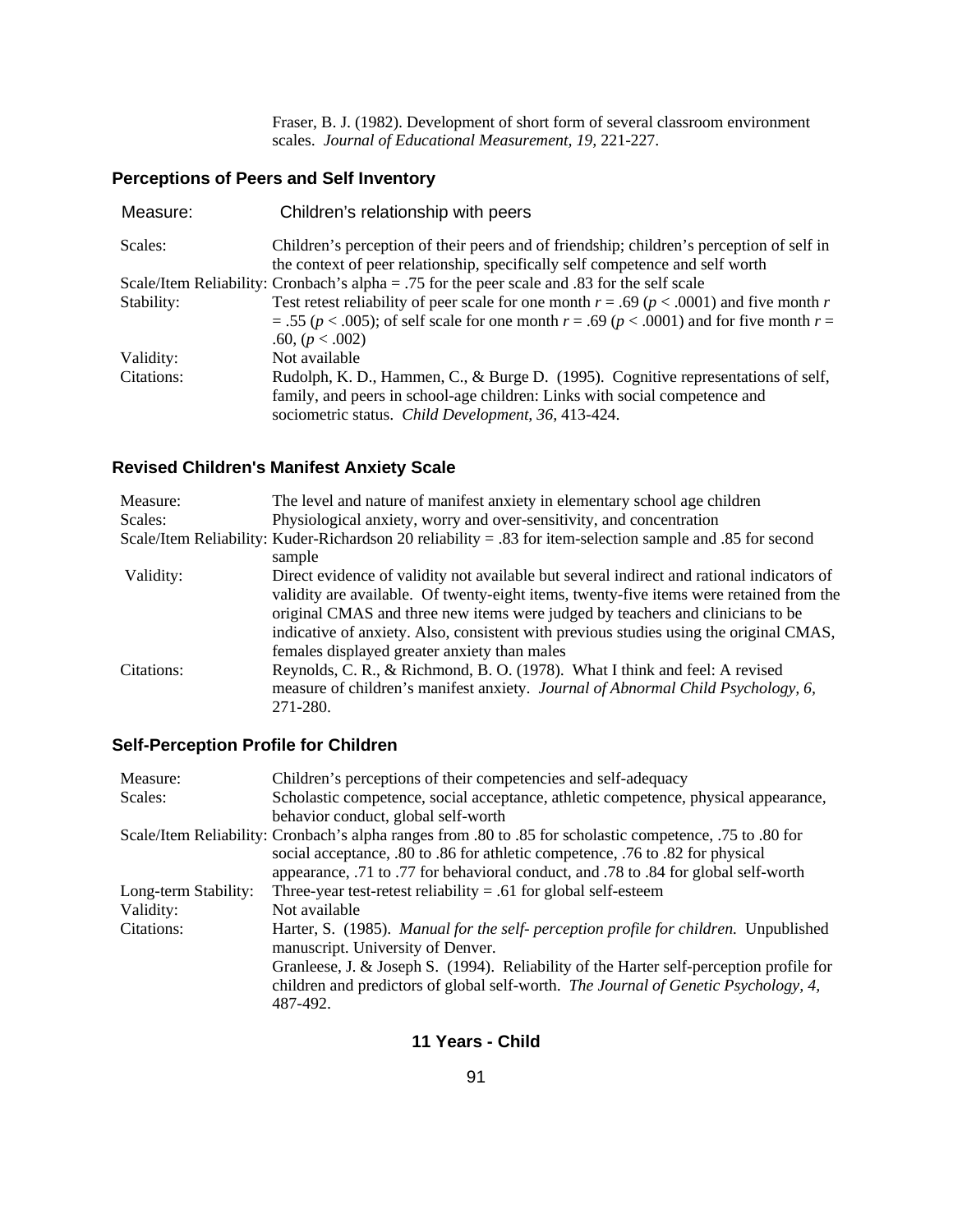### **Standardized Procedure**

#### **Draw-A-Person Test**

| Measures:                  | Nonverbal measure of ability                                                                                 |
|----------------------------|--------------------------------------------------------------------------------------------------------------|
| Scale:                     | Draw a person                                                                                                |
| Scoring Criteria:          | Twelve parts of the body, placement of certain body parts, and clothing                                      |
| <b>Scoring Categories:</b> | Presence, detail, proportion, bonus                                                                          |
| Interrater Reliability:    | Product-moment correlations range from .86 to .93 ( $N = 44$ )                                               |
|                            | Scale/Item Reliability: Cronbach's alpha for 5 to 17 year olds $(N = 2622)$ ranged from 0.83 to 0.89 for the |
|                            | composite scores, from .65 to .75 for man scores, from .56 to .71 for woman scores,                          |
|                            | and from .61 to .78 for self scores                                                                          |
|                            | Short-term Reliability: Four-week test-retest correlations of composite scores range from .60 to .89, with a |
|                            | mean of .74 ( $N = 112$ )                                                                                    |
| Validity:                  | Correlates with the Matrix Analogies Test - Short Form, $r = .31$ ( $N = 594$ ), and the                     |
|                            | Multilevel Academic Survey Test, $r = .27$ ( $N = 1328$ )                                                    |
| Citations:                 | Naglieri, J. A. (1988). Draw a person: A quantitative scoring system. Manual. New                            |
|                            | York, NY: The Psychological Corporation Harcourt Brace Jovanovich, Inc.                                      |

# **Vineland Adaptive Behavior Scales (Parent Report)**

| Measure:           | Child's current level of adjustment and functioning                                                            |
|--------------------|----------------------------------------------------------------------------------------------------------------|
| Scales:            | Communication, Daily Living, Socialization, Motor                                                              |
| Coder Reliability: | Interrater intraclass correlation = .98 ( $N = 644$ ); same parent with 2 interviewers, 1-14                   |
|                    | days apart, $r = .74$ ( $N = 160$ )                                                                            |
|                    | Scale/Item Reliability: Split-half reliability at 20 and 48 months = .96 ( $N = 484$ ); To be done at 10 years |
|                    | Short-term Reliability: Test-retest intraclass correlation = .98 ( $N = 644$ )                                 |
| Validity:          | Correlation of Vineland composite and ABIC average scale score $= .58$ ; and 5 scales                          |
|                    | of Kaufman ABC = $.25$ to $.37$ .                                                                              |
| Citations:         | Sparrow, S. S., Balla, D. A., Cicchetti, D. V. (1984). Vineland Adaptive Behavior                              |
|                    | Scales Survey Form Manual (Interview Edition). Circle Pines, MN: American                                      |
|                    | Guidance Service.                                                                                              |

# **Wechsler Intelligence Scale for Children**

| Measure:                | Child's verbal and performance abilities                                                                             |
|-------------------------|----------------------------------------------------------------------------------------------------------------------|
| Scales:                 | Verbal subtests (consists of information, similarities, arithmetic, vocabulary) and                                  |
|                         | Performance subtests (consists of picture completion, coding, picture arrangement,                                   |
|                         | block design)                                                                                                        |
| Interrater reliability: | Ocefficients range from .92 to .98                                                                                   |
|                         | Scale/Item Reliability: Reliability coefficients for verbal subtests: .84 for information, .81 for similarities, .78 |
|                         | for arithmetic, .87 for vocabulary. Coefficients for performance subtests: .77 for                                   |
|                         | picture completion, .79 for coding, .76 for picture arrangement, .87 for block design.                               |
|                         | Split-half reliability coefficients for verbal, performance, and full-scale IQ scales                                |
|                         | range from .91 to .96. Split-half reliability for subtests ranges from .60 to .92                                    |
| Validity:               | The WISC-R and WISC-III are highly correlated. The WISC-R has been shown to                                          |
|                         | have high construct, concurrent, and predictive validity.                                                            |
| Citations:              | Wechsler, D. (1991). Wechsler Intelligence Scale for Children $(3^{rd}$ ed.) Manual. San                             |
|                         |                                                                                                                      |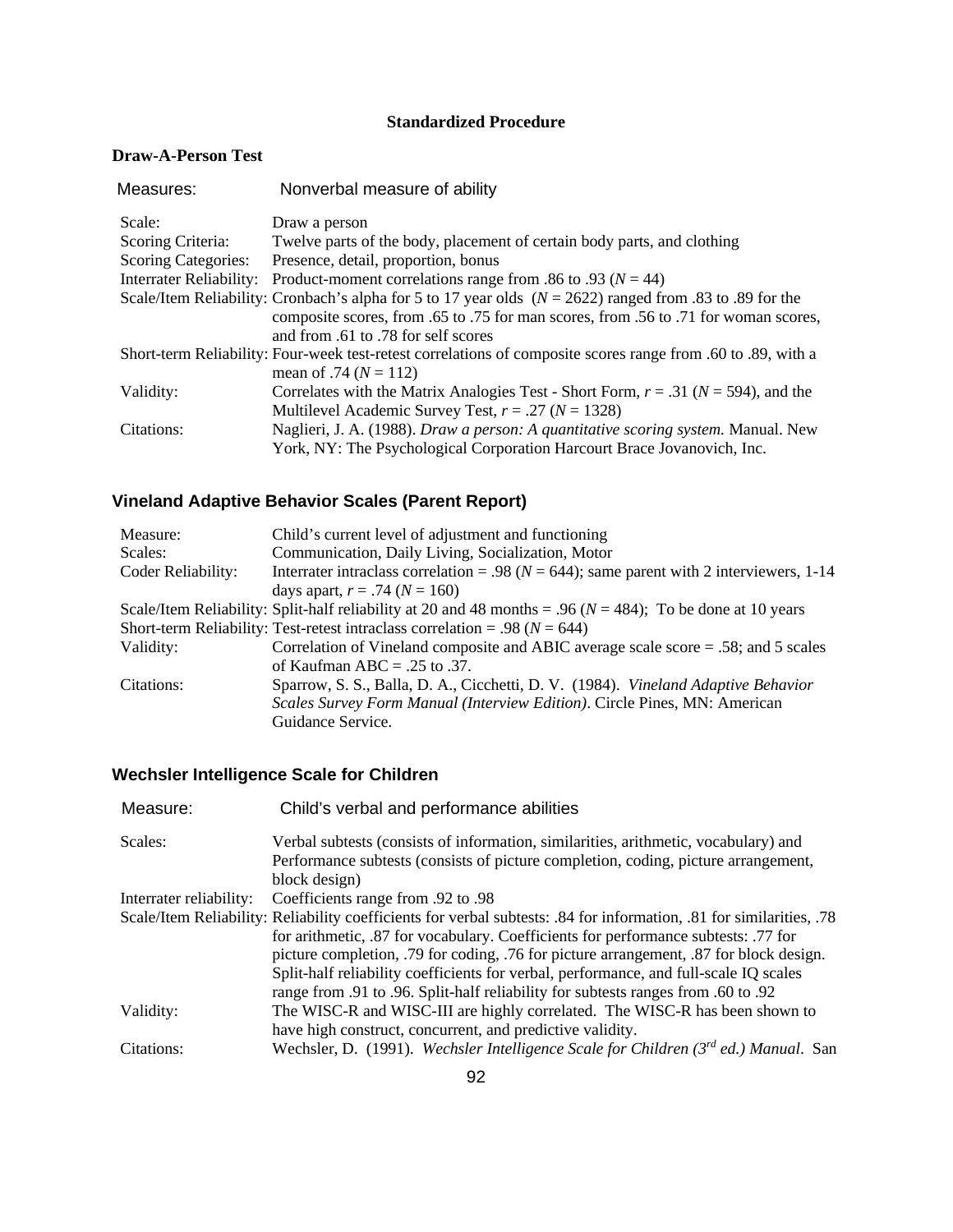### Antonio, TX: Psychological Corporation.

# **Metacognitive Interview**

| Measures:  | Metacognition in problem-solving                                                                                                                                                                                   |
|------------|--------------------------------------------------------------------------------------------------------------------------------------------------------------------------------------------------------------------|
|            | Interrater Reliability: Interrater agreement above 90%                                                                                                                                                             |
|            | Scale/item Reliability: Cronbach's alpha = .92                                                                                                                                                                     |
| Validity:  | Not available                                                                                                                                                                                                      |
| Citations: | Swanson, H. L. (1990). Influence of metacognitive knowledge and aptitude on<br>problem solving. Journal of Educational Psychology, 82, 306-314.                                                                    |
|            | Swanson, H. L., & Trahan, M. (1996). Learning disabled and average readers'<br>working memory and comprehension: Does metacognition play a role? <i>British</i><br>Journal of Educational Psychology, 66, 333-355. |

# **Star Counting Task**

| Measure:                   | Children's attention, specifically their ability to regulate, focus, and shift attention                 |
|----------------------------|----------------------------------------------------------------------------------------------------------|
|                            | Scale/Item Reliability: Cronbach's alpha ranged between .83 to .88. Spearman-Brown formula reliability = |
|                            | -75                                                                                                      |
| Short-term Stability:      | Three-week test-retest correlation $= .77$                                                               |
| <b>Construct Validity:</b> | Star Counting Task scores were significantly correlated ( $p < .01$ ) with tests of working              |
|                            | memory capacity ( $r = .28$ to .53), fluid intelligence ( $r = .29$ to .34), speed ( $r = .16$ to        |
|                            | .23), and school achievement ( $r = .29$ to .35)                                                         |
| Citations:                 | De Jong, P. F. & Das-Smaal, E. A. (1995). Attention and intelligence: The validity of                    |
|                            | the Star Counting Test. Journal of Educational Psychology, 87, 80-92.                                    |
|                            |                                                                                                          |
|                            | De Jong, P. F. & Das-Smaal, E. A. (1990). The Star-Counting Test: An Attention test                      |

for children. *Personality and Individual Differences, 11,* 597-604.

### **Story Telling**

| Measures:                          | Orientation Provision in Narrative Content, Classification of Narrative Structure                                   |
|------------------------------------|---------------------------------------------------------------------------------------------------------------------|
|                                    | Interrater Reliability: Reliability computed on 15% of three studies ( $N = 42, 96, 1124$ ): for Orientation, $r =$ |
|                                    | .92, .85, and .87, respectively; for Structure, $r = .85$ , NA, and .86, respectively                               |
| Short-term Reliability: To be done |                                                                                                                     |
| Validity:                          | To be done                                                                                                          |
| Citations:                         | Peterson, C. and McCabe, A. (1992). Parental styles of narrative elicitation: effect on                             |
|                                    | children's narrative structure and content. First Language, 12, 229-321.                                            |
|                                    | McCabe, A., Capron, and Peterson, C. (1991). Childhood versus adolescent                                            |
|                                    | memories. In A. McCabe and C. Peterson (Eds.), Developing Narrative Structure.                                      |
|                                    | Peterson, C. and McCabe, A. (1983). Developmental Psycholinguistics. NY: Plenum                                     |
|                                    | Press.                                                                                                              |

# **11 Years - Parents**

# **Inventory/Questionnaire**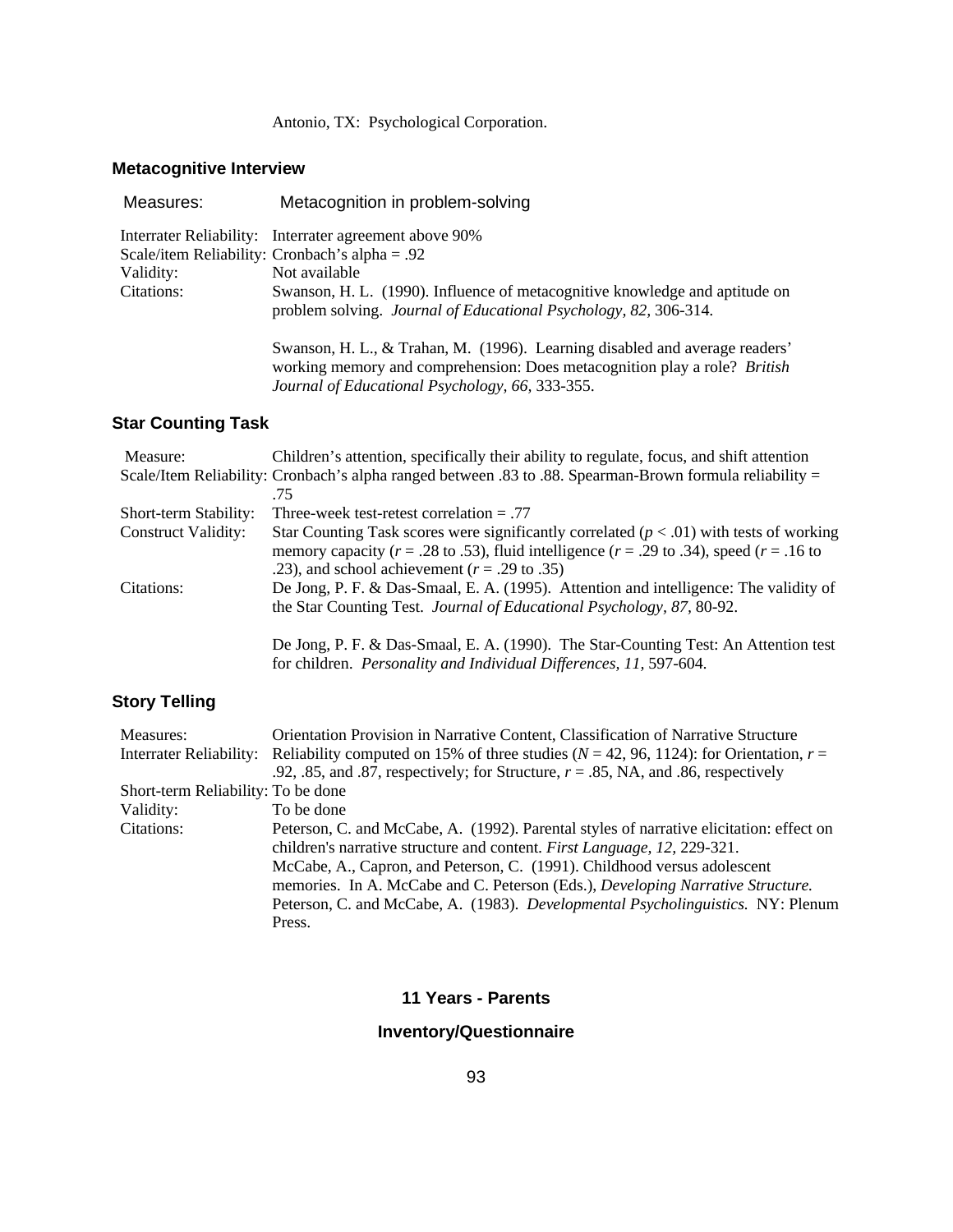# **Child's Report of Parental Behavior**

| Measure:                              | Children's perception of their parents' behavior                                                                                                                                                                                                                                                                                                                                                                                                                                                              |
|---------------------------------------|---------------------------------------------------------------------------------------------------------------------------------------------------------------------------------------------------------------------------------------------------------------------------------------------------------------------------------------------------------------------------------------------------------------------------------------------------------------------------------------------------------------|
| Scales:                               | Acceptance vs. rejection; psychological autonomy vs. psychological control; firm<br>control vs. lax control                                                                                                                                                                                                                                                                                                                                                                                                   |
| Scale/Item Reliability: Not available |                                                                                                                                                                                                                                                                                                                                                                                                                                                                                                               |
|                                       | Short-term Reliability: Five-week test-retest reliability coefficients for children's perceptions of mother's<br>behavior $=$ .79 for acceptance vs. rejection, .84 for psychological autonomy vs.<br>psychological control, .93 for firm control vs. lax control; five-week test-retest<br>reliability coefficients for children's perceptions of father's behavior = .79 for<br>acceptance vs. rejection, .81 for psychological autonomy vs. psychological control,<br>.77 for firm control vs. lax control |
| Citations:                            | Margolies, P. J., & Weintraub, S. (1977). The revised 56-item CRPBI as a research<br>instrument: Reliability and factor structure. Journal of Clinical Psychology, 32, 472-<br>476.<br>Schaefer, E. S. (1965). Children's reports of parental behavior, an inventory. Child<br>Development, 36, 413-424.                                                                                                                                                                                                      |

# **Kerns Security Scale (Child Report)**

| Measure:   | Child's belief about a caregiver's trustworthiness, responsiveness, and physical and<br>emotional availability                                                                                                                                                                                                 |
|------------|----------------------------------------------------------------------------------------------------------------------------------------------------------------------------------------------------------------------------------------------------------------------------------------------------------------|
| Scales:    | Caregiver's responsiveness and availability, child's reliance on the caregiver in<br>stressful times, child's ease and interest in communication with the caregiver                                                                                                                                            |
|            | Scale/Item Reliability: Cronbach's alpha = .93                                                                                                                                                                                                                                                                 |
|            | Short-term Reliability: Two-week test-retest correlation = .75. Cronbach's alpha = .81 for time 1 and .87 for                                                                                                                                                                                                  |
|            | time 2                                                                                                                                                                                                                                                                                                         |
| Validity:  | Security scale correlates with self-esteem $(r = .40)$ , peer acceptance $(r = .30)$ , behavior<br>conduct ( $r = .36$ ), scholastic competence ( $r = .38$ ), and physical appearance ( $r = .32$ );<br>security scale did not significantly correlate with athletic competence $(r=19)$ or GPA<br>$(r = 12)$ |
| Citations: | Kerns, K. A., Klepac, L., & Cole, A. (1996). Peer relationships and preadolescent=<br>perceptions of security in the child-mother relationship. <i>Developmental Psychology</i> ,<br>32, 457-466.                                                                                                              |

### **Maternal Perceived Stress Questionnaire**

| Measure:              | The degree to which one appraises situations in one's life as stressful                               |
|-----------------------|-------------------------------------------------------------------------------------------------------|
|                       | Scale/Item Reliability: Cronbach's alpha = .84 ( $N = 332$ ), .85 ( $N = 114$ ), and .86 ( $N = 64$ ) |
| Short-term Stability: | Two-day test-retest with undergraduates, $r = .85$ ( $N = 82$ )                                       |
|                       | Long-term Stability: 6 weeks before and after smoking cessation, $r = .55$ ( $N = 64$ )               |
| Validity:             | Correlated with impact of life events ( $r = .24$ to 49), depression ( $r = .65$ to .76),             |
|                       | physical symptoms ( $r = .52$ to .65), social anxiety ( $r = .37$ to .48)                             |
| Citations:            | Cohen, S., Kamarck, T., & Mermelstein, R. (1983). A global measure of perceived                       |
|                       | stress. Journal of Health and Social Behavior, 24, 385-396.                                           |

# **Parenting Stress Index**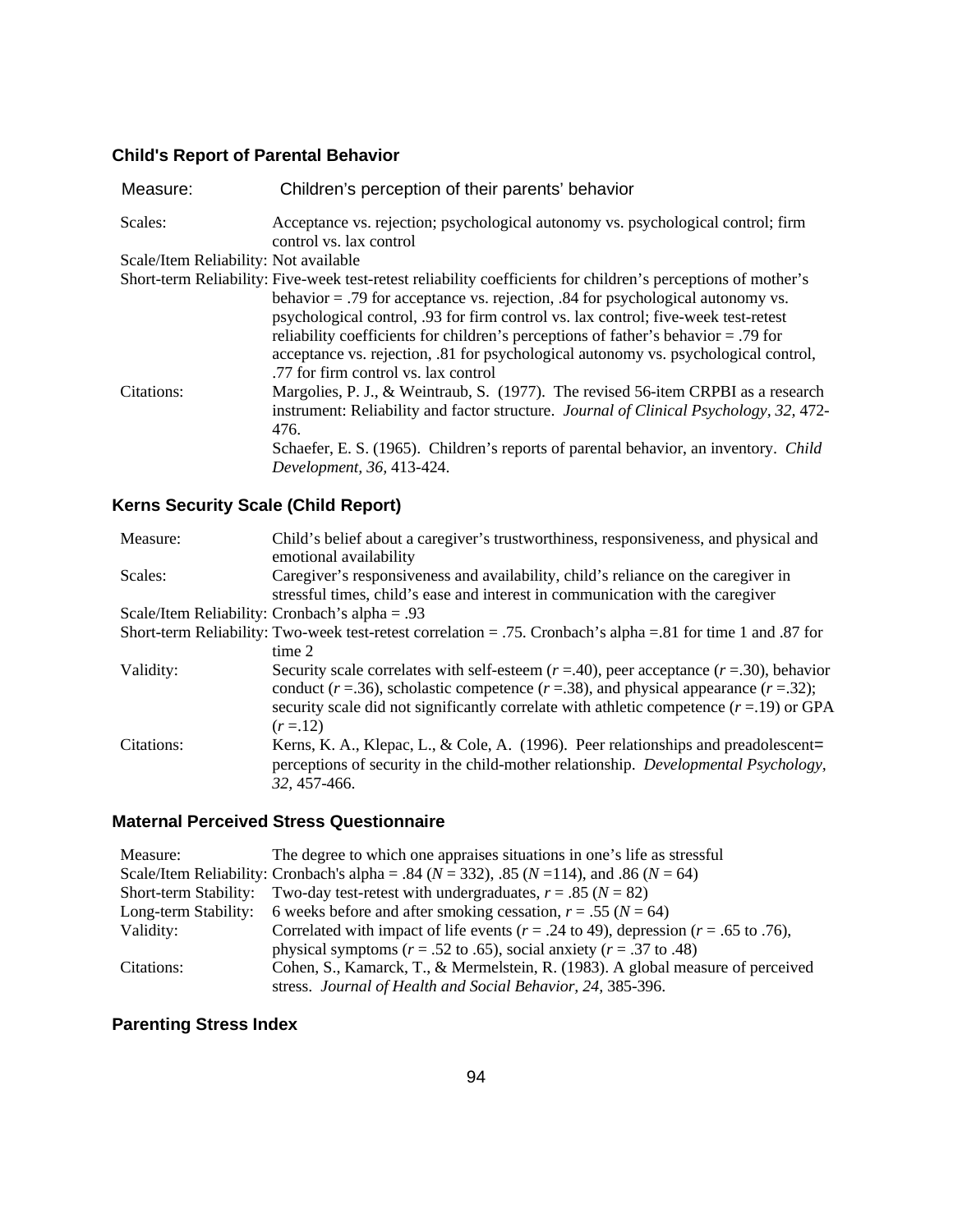| Measure:              | Stress in the parent-child relationship. Identifies dysfunctional parenting and predicts<br>the potential for parental behavior problems and child adjustment difficulties within |
|-----------------------|-----------------------------------------------------------------------------------------------------------------------------------------------------------------------------------|
|                       | the family system                                                                                                                                                                 |
| Scales:               | Child Domain: Distractibility/hyperactivity (DI), adaptability (AD), reinforces parent                                                                                            |
|                       | (RE), demandingness (DE), mood (MO), acceptability (AC); Parent Domain:                                                                                                           |
|                       | Competence (CO), isolation (IS), attachment (AT), health (HE), role restriction (RO),                                                                                             |
|                       | depression (DP), spouse $(SP)$ ; life stress $(LS)$                                                                                                                               |
|                       | Scale/Item Reliability: Cronbach's alpha ranged from .70 to .83 for the subscales of the Child Domain and                                                                         |
|                       | from .70 to .84 for the subscales of the Parent Domain. Reliability coefficients for the                                                                                          |
|                       | two domains and the Total Stress scale were .90 or greater                                                                                                                        |
| Short-term Stability: | One- to three-month test-retest reliability = .63 for the Child Domain, .91 for the                                                                                               |
|                       | Parent Domain, and .96 for the Total Stress score ( $N = 30$ mothers, clinical sample).                                                                                           |
|                       | Three-week test-retest reliability $= .82$ for the Child Domain and .71 for the Parent                                                                                            |
|                       | Domain ( $N = 15$ mothers). Three-month test-retest reliability = .77 for the Child                                                                                               |
|                       | Domain, .69 for the Parent Domain, and .88 for the Total Stress score ( $N = 54$ parents)                                                                                         |
| Long-term Stability:  | One-year test-retest reliability = .55 for the Child Domain, .70 for the Parent Domain,                                                                                           |
|                       | and .65 for the Total Stress score ( $N = 37$ mothers).                                                                                                                           |
| Validity:             | Extensive evidence for construct and predictive validity provided in manual.                                                                                                      |
| Citations:            | Abidin, R. R. (1995). The Parenting Stress Index Professional Manual. Odessa, FL:                                                                                                 |
|                       | Psychological Assessment Resources.                                                                                                                                               |

# **11 Years - Dyad**

### **Behavioral Observation**

# **Mother and Child Joint Drawing Task**

| Measure:                              | Maternal warmth and control                                                                                                                                                                                                                                                                                |
|---------------------------------------|------------------------------------------------------------------------------------------------------------------------------------------------------------------------------------------------------------------------------------------------------------------------------------------------------------|
| Scales:                               | Proximity and orientation, positive affect, hostile affect, negative affect, negative<br>control, positive control                                                                                                                                                                                         |
|                                       | Interrater Reliability: Cohen's Kappas ranged from .81 to .93 for four coders independently observing 20%<br>of sample                                                                                                                                                                                     |
| Short-term Reliability: Not available |                                                                                                                                                                                                                                                                                                            |
| Validity:                             | Not available                                                                                                                                                                                                                                                                                              |
| Citations:                            | Draw a house. Unpublished task. Bethesda, MD: National Institutes of Health.<br>Rubin, K. H., Cheah, C. S. L., & Fox, N. A. (2001). Emotion regulation, parenting<br>and display of social reticence in preschoolers. Early Education and Development:<br>Special Issue on Emotion Regulation, 12, 97-115. |

### **11 Years - Environment**

### **Inventory/Questionnaire**

### **Hollingshead Four-Factor Index of Socioeconomic Status**

| Measure: | Socioeconomic Status                                             |
|----------|------------------------------------------------------------------|
| Scales:  | Occupation rating, education rating, socioeconomic status rating |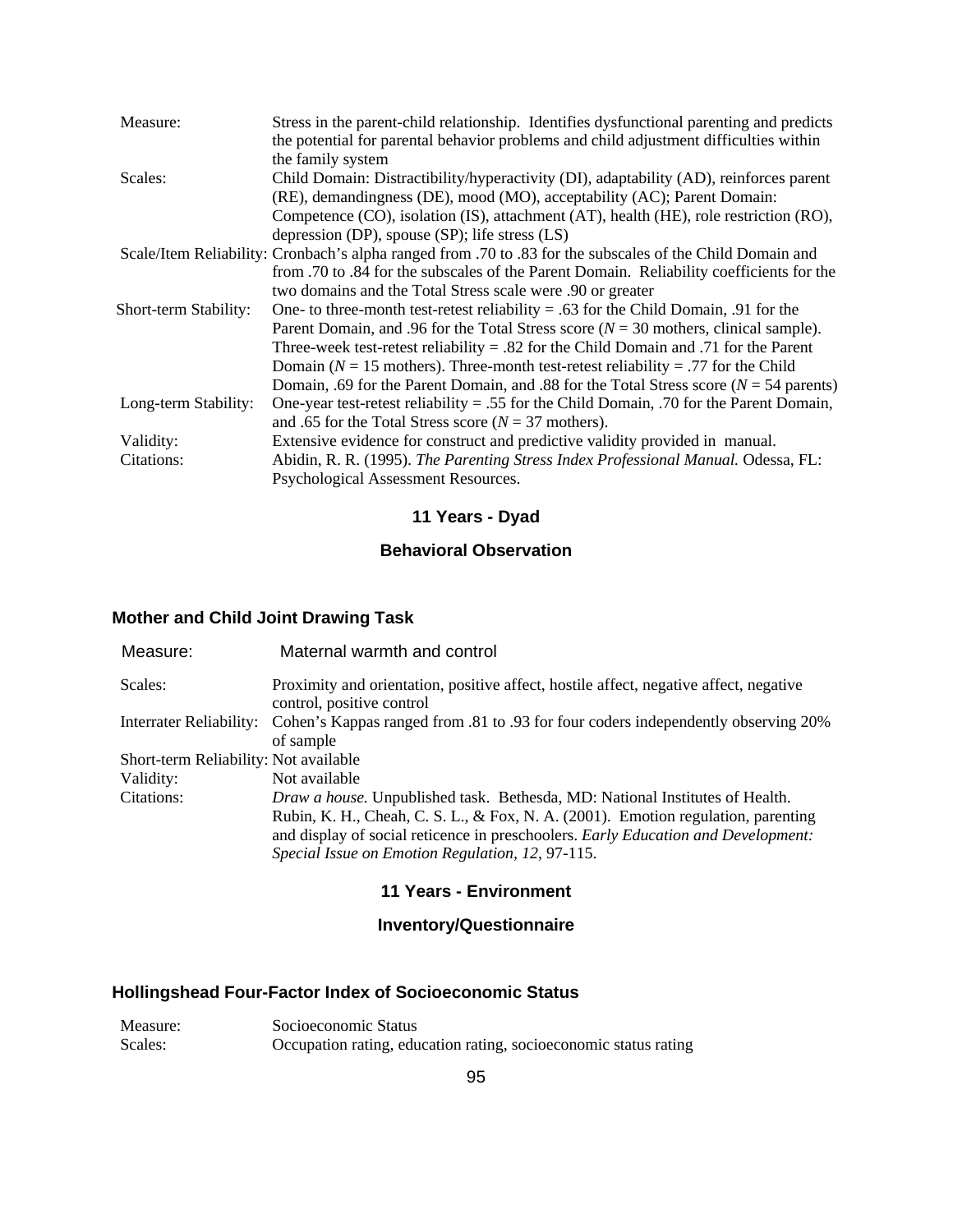| Convergent Validity: | Correlation with other SES indexes: with Duncan's SEI, $r = .79$ ; with Siegel, $r = .73$ |
|----------------------|-------------------------------------------------------------------------------------------|
| Criterion Validity:  | Correlation with measures of infant IQ: with Bayley at 18 months, $r = .29$ ; with        |
|                      | Bayley at 24 months, $r = .41$ ; with McCarthy at 30 months, $r = .34$                    |
| Citations:           | Gottfried, A. W. (1985). Measures of socioeconomic status in child development            |
|                      | research: Data and recommendations. Merrill-Palmer Quarterly, 31, 85-92.                  |
|                      | Hollingshead, A. B. (1975). The four-factor index of social status. Unpublished           |
|                      | manuscript. Yale University.                                                              |
|                      | Bornstein, M. H., Hahn, C.-S., Suwalsky, J. T. D., & Haynes, O. M. (2003).                |
|                      | Socioeconomic status, parenting, and child development: The Hollingshead Four-            |
|                      | Factor Index of Social Status and the Socioeconomic Index of Occupations. In M. H.        |
|                      | Bornstein and R. H. Bradley (Eds.), Socioeconomic status, parenting, and child            |
|                      | <i>development. Monographs in parenting series</i> (pp. 29-82). Mahwah, NJ: Lawrence      |
|                      | Erlbaum Associates.                                                                       |

# **McMaster Family Assessment Device**

| Measure:              | Family competence in problem solving, communication, affective involvement, and                            |
|-----------------------|------------------------------------------------------------------------------------------------------------|
|                       | behavior control                                                                                           |
| Scales:               | Problem solving, communication, roles, affective responsiveness, affective                                 |
|                       | involvement, behavior control, general functioning                                                         |
|                       | Scale/Item Reliability: Cronbach's alpha for problem solving = .74, communication = .75, roles = .72,      |
|                       | affective responsiveness = .83, affective involvement = .78, behavior control = .72,                       |
|                       | general functioning $= .92$                                                                                |
| Short-term Stability: | One-week test-retest reliability correlation coefficients: Problem solving $= .66$ ,                       |
|                       | communication = .72, roles = .75, affective responsiveness = .76, affective                                |
|                       | involvement = .67, behavior control = .73, general functioning = .71                                       |
| Concurrent Validity:  | Moderate correlations with other self-report measures of family functioning (FACES                         |
|                       | II, Family Unit Inventory).                                                                                |
|                       | Discriminant Validity: Differentiates significantly between clinician-rated healthy and unhealthy families |
| Citations:            | Epstein, N. B., Baldwin, L. M., & Bishop, D. S. (1983). The McMaster family                                |
|                       | assessment device. Journal of Marital and Family Therapy, 9, 171-180.                                      |
|                       | Miller, I. W., Epstein, N. B., Bishop, D. S., & Keitner, G. L. (1985). The McMaster                        |
|                       | family assessment device: Reliability and validity. Journal of Marital and Family                          |
|                       | Therapy, 11, 345-356.                                                                                      |

# **Revised Dyadic Adjustment Scale**

| Measure:              | Marital quality                                                                                              |
|-----------------------|--------------------------------------------------------------------------------------------------------------|
| Scales:               | Consensus (decision making, values, affection); Satisfaction (stability, conflict);                          |
|                       | Cohesion (activities, discussion); Total RDAS                                                                |
|                       | Scale/Item Reliability: Cronbach's alpha = 90 for total score, ranging from .80 to .85 for scales; Spearman- |
|                       | Brown split-half reliability coefficient = .95 for total score, ranging from .80 to .89 for                  |
|                       | scales                                                                                                       |
| Short-term Stability: | Not available                                                                                                |
| Validity:             | Correlates with the Locke-Wallace Marital Adjustment Test (MAT) $(r = .68, p < .01)$                         |
|                       | and the DAS $(r = .97, p < .01)$                                                                             |
| Criterion Validity:   | The RDAS correctly classified 81% of cases as distressed or nondistressed                                    |
| Citations:            | Busby, D. M., Christensen, C., Crane, D. R., & Larson, J. H. (1995). A revision of                           |
|                       | the dyadic adjustment scale for use with distressed and nondistressed couples:                               |
|                       | Construct hierarchy and multidimensional scales. Journal of Marital and Family                               |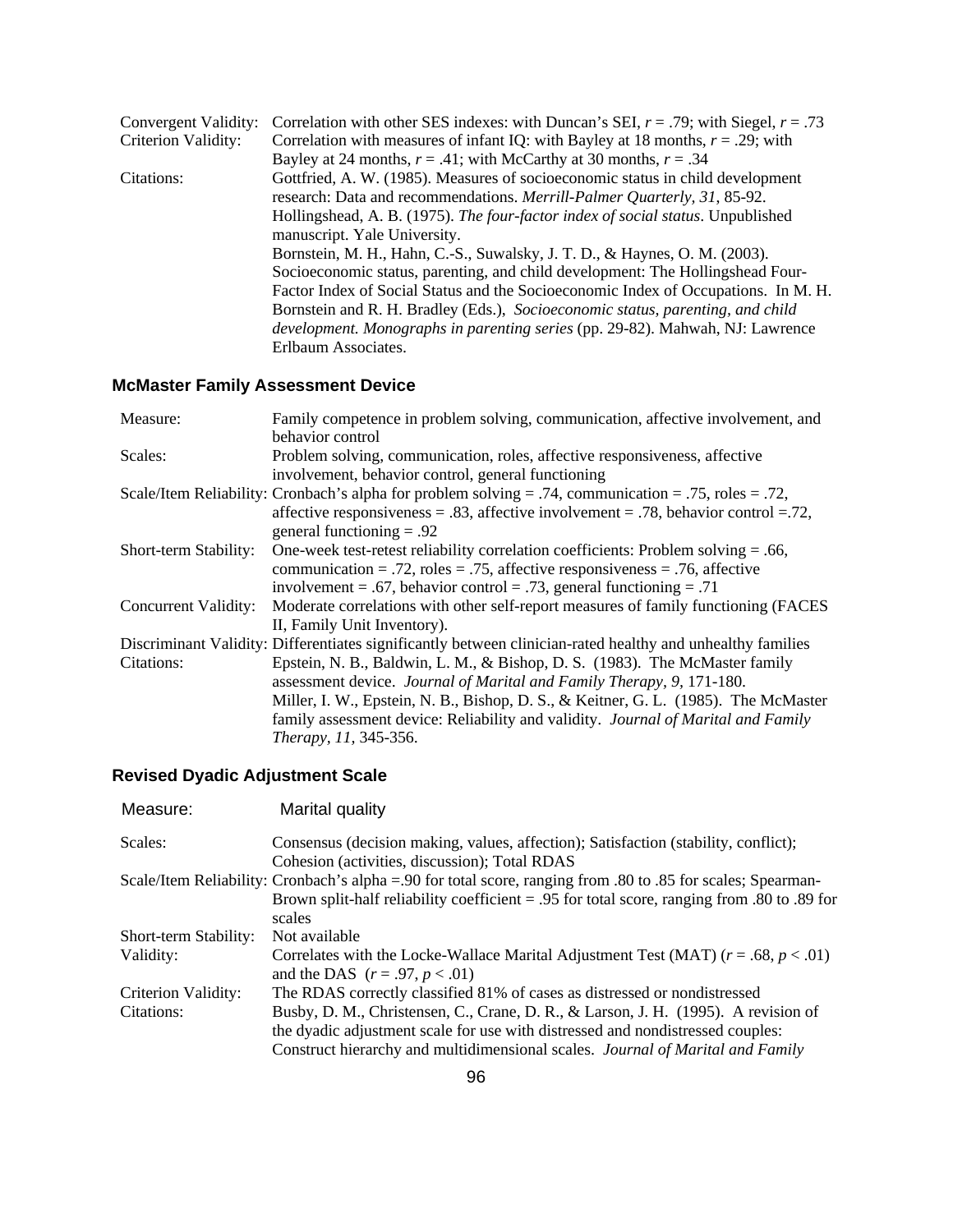*Therapy, 21,* 289-308.

Spanier, G. B. (1976). Measuring dyadic adjustment: New scales for assessing the quality of marriage and similar dyads. *Journal of Marriage and the Family, 38,* 15- 28.

# **Sibling Relationship Questionnaire Revised (Child & Parent Reports)**

| Components of sibling relationships scored by child and mother                                                   |
|------------------------------------------------------------------------------------------------------------------|
| Relative Status/Power; Warmth and Closeness; Conflict; and Rivalry                                               |
| Scale/Item Reliability: Cronbach's alpha for competition $= .63$ ; all other subscales exceeded 0.70             |
| Short-term Reliability: Mean ten-day test-retest reliability ( $N = 94$ children) = .71, ranging from .58 to .86 |
| Not available                                                                                                    |
| Furman, W., & Burhmester, D. (1985). Children's perceptions of the qualities of                                  |
| sibling relationships. Child Development, 56, 448-461.                                                           |
|                                                                                                                  |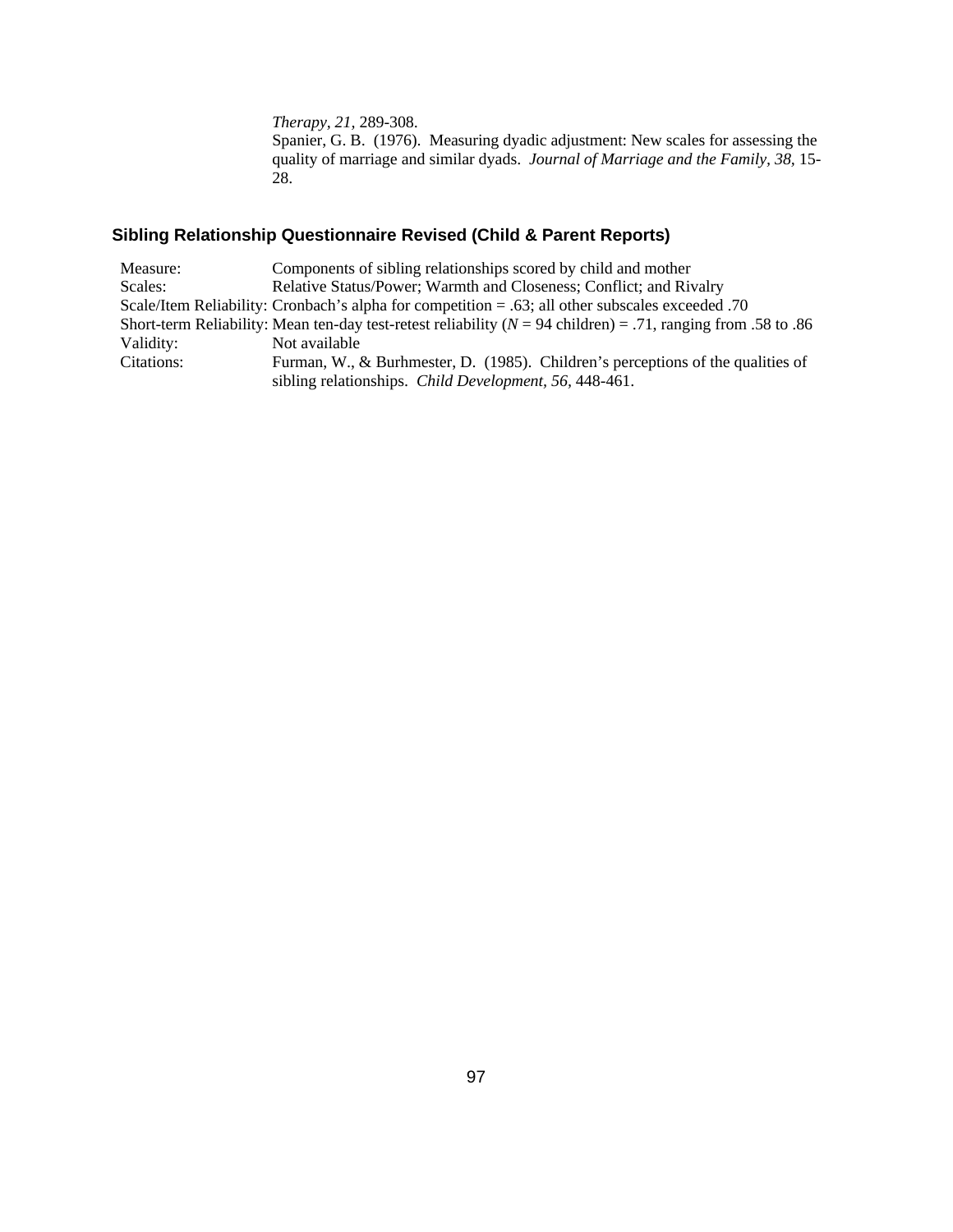### **14 Years - Child**

# **Inventory/Questionnaire**

# **Adolescent Interpersonal Competence Questionnaire**

| Measure:                                                    | Competence in close relationships                                                                                                                                       |  |
|-------------------------------------------------------------|-------------------------------------------------------------------------------------------------------------------------------------------------------------------------|--|
| Scales:                                                     | Self-disclosure, providing emotional support to friends, management of conflicts,                                                                                       |  |
|                                                             | negative assertion, initiation of friendship                                                                                                                            |  |
| Scale/Item Reliability: Cronbach's alpha = .92 ( $N = 70$ ) |                                                                                                                                                                         |  |
| Short-term Stability:                                       | Not available                                                                                                                                                           |  |
| Validity:                                                   | Developed from the Interpersonal Competence Questionnaire, which shows predictive<br>and discriminant validity                                                          |  |
| Citations:                                                  | Buhrmester, D. (1990). Intimacy of friendship, interpersonal competence, and<br>adjustment during preadolescence and adolescence. Child Development, 61, 1101-<br>1111. |  |

### **Child Behavior Checklist (Parent Report)**

| Measure:                                                                                                     | Mother's rating of children's competencies and behavioral/emotional problems                          |  |
|--------------------------------------------------------------------------------------------------------------|-------------------------------------------------------------------------------------------------------|--|
| Scales:                                                                                                      | Three competence scales (Activities, Social, School); Total competence; Eight cross-                  |  |
|                                                                                                              | informant syndromes (Aggressive Behavior, Anxious/Depressed, Attention Problems,                      |  |
|                                                                                                              | Delinquent Behavior, Social Problems, Somatic Complaints, Thought Problems,                           |  |
|                                                                                                              | Withdrawn); Three summary problem scores (Internalizing, Externalizing, Total)                        |  |
| Scale/Item Reliability: Mean of correlations between all scale scores obtained over 7- to 15-day intervals = |                                                                                                       |  |
|                                                                                                              | .88                                                                                                   |  |
| Short-term Stability:                                                                                        | The CBCL Total Problem score has yielded a one-week test-retest reliability, $r = 0.93$               |  |
|                                                                                                              | Discriminant Validity: All scales discriminate between referred and nonreferred children at $p < .01$ |  |
|                                                                                                              | Convergent Validity: Significant correlations with corresponding scales of Conners (1973) and Quay-   |  |
|                                                                                                              | Peterson (1987) instruments.                                                                          |  |
| Citations:                                                                                                   | Achenbach, T. M. (1991). Integrative guide for the 1991 CBCL/4-18, YSR, and TRF                       |  |
|                                                                                                              | profiles. Burlington, VT: University of Vermont Department of Psychiatry.                             |  |

# **Child Rating Questionnaire (Parent Report)**

| Measure:              | Mother's rating of child's helpfulness, sharing behavior, cooperativeness, empathy,                            |  |  |
|-----------------------|----------------------------------------------------------------------------------------------------------------|--|--|
|                       | and emotional expressiveness                                                                                   |  |  |
| Scales:               | Helpfulness, Sharing Behavior, Cooperativeness, Empathy, Emotional Expressiveness                              |  |  |
|                       | Scale/Item Reliability: Cronbach's alpha for teachers = .84 for helpfulness, .85 for sharing behavior, .85 for |  |  |
|                       | cooperative behavior, .74 for empathy, .78 for emotional expressiveness; Cronbach's                            |  |  |
|                       | alpha for parents $= .80$ for helpfulness, $.34$ for sharing behavior, $.79$ for cooperative                   |  |  |
|                       | behavior, .65 for emotional expressiveness                                                                     |  |  |
| Short-term Stability: | Not available                                                                                                  |  |  |
| Validity:             | Not available                                                                                                  |  |  |
| Citations:            | Roberts, W., & Strayer, J. (1996). Empathy, emotional expressiveness, and prosocial                            |  |  |
|                       | behavior. Child Development, 67, 449-470.                                                                      |  |  |
|                       | Weir, K., Stevenson, J., & Graham, P. (1980). Behavioral deviance and teacher                                  |  |  |
|                       | ratings of prosocial behavior. Journal of the American Academy of Child Psychiatry,                            |  |  |
|                       | 19, 68-77.                                                                                                     |  |  |
|                       | Buck, R. (1977). Nonverbal communication accuracy in preschool children:                                       |  |  |
|                       |                                                                                                                |  |  |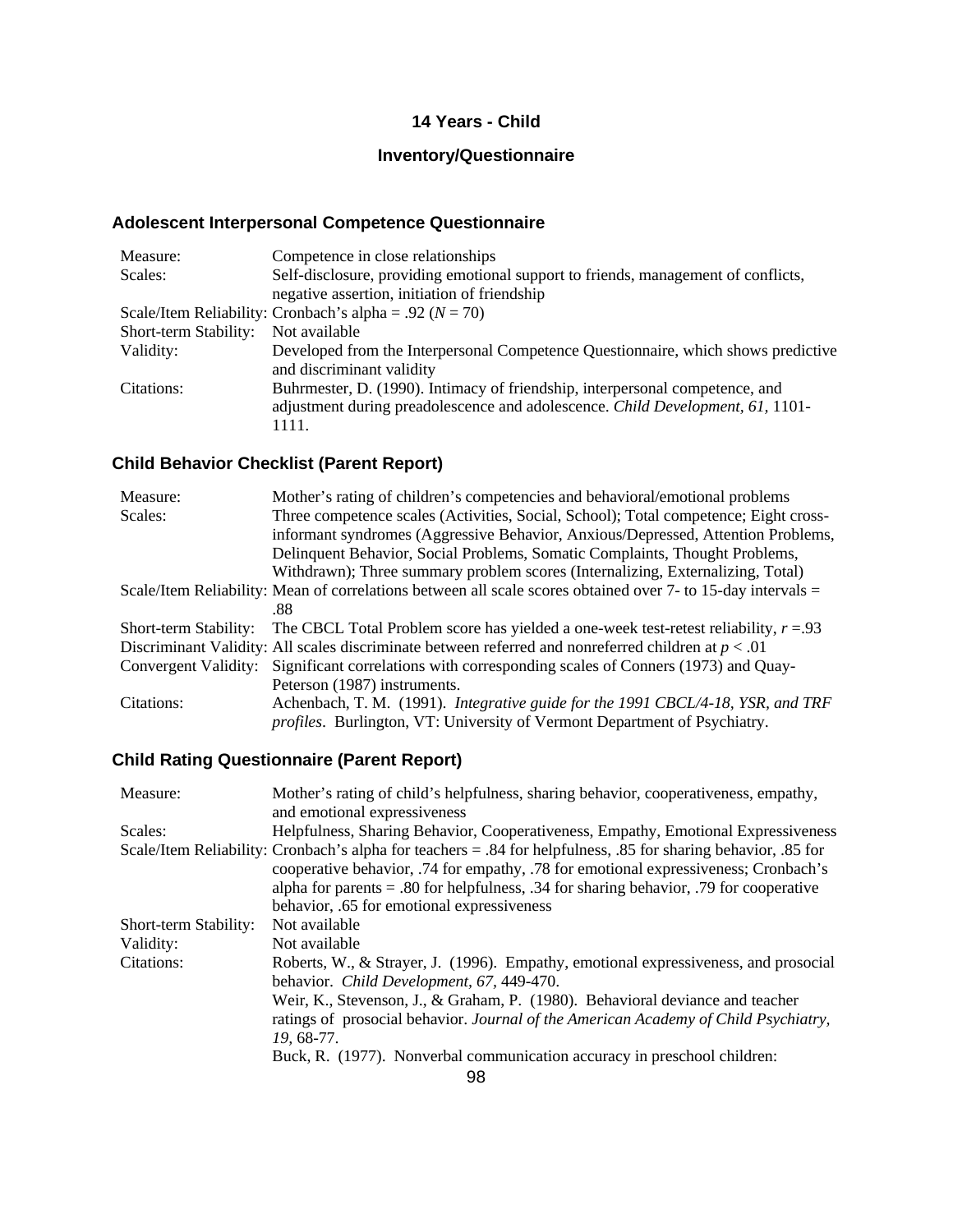Relationships with personality and skin conductance. *Journal of Personality and Social Psychology, 35,* 225-236. Strayer, J. (1985, August). *Children's affect and empathy in response to TV dramas*. Paper presented at the meeting of the American Psychological Association, Los Angeles, CA.

### **Child's Health Beliefs Questionnaire (Child & Parent Reports)**

| Measure:                                                                        | Mother's and child's perception of and concerns about the health status of the child      |  |
|---------------------------------------------------------------------------------|-------------------------------------------------------------------------------------------|--|
| Scales:                                                                         | Health Beliefs and Ideas                                                                  |  |
|                                                                                 | Scale/Item Reliability: Not available for adults                                          |  |
| Validity:                                                                       | Not available                                                                             |  |
| Citations:                                                                      | Bush, P. J., & Iannotti, R. J. (1988). Origins and stability of children's health beliefs |  |
| relative to medicine use. Social Science and Medicine, 27, 345-352.             |                                                                                           |  |
| Maiman, L. A., Becker, M. H., & Katlic, A. W. (1985). How mothers treat their   |                                                                                           |  |
| children's physical symptoms. <i>Journal of Community Health</i> , 10, 136-155. |                                                                                           |  |
|                                                                                 | Lewis, C. C., Pantell, R. H., & Kieckhefer, G. M. (1989). Assessment of children's        |  |
|                                                                                 | health status: Field test of new approaches. <i>Medical Care</i> , 27, s54-s65.           |  |

### **Children's Competence Beliefs and Subjective Task Values (Child & Parent Reports)**

| Measure:                                                                                                                                          | Child's and parents' beliefs about child's competencies in math, reading, instrumental                                                                                                                                                                                                                                                                                                                                                                                                                                                                                                             |  |  |
|---------------------------------------------------------------------------------------------------------------------------------------------------|----------------------------------------------------------------------------------------------------------------------------------------------------------------------------------------------------------------------------------------------------------------------------------------------------------------------------------------------------------------------------------------------------------------------------------------------------------------------------------------------------------------------------------------------------------------------------------------------------|--|--|
|                                                                                                                                                   | music, and sport; Child's subjective task values                                                                                                                                                                                                                                                                                                                                                                                                                                                                                                                                                   |  |  |
| Scales:                                                                                                                                           | Math, music, reading, sports competencies                                                                                                                                                                                                                                                                                                                                                                                                                                                                                                                                                          |  |  |
|                                                                                                                                                   | Scale/Item Reliability: Internal consistency reliability ranges from .74 to .90 across domains for child version,<br>from .82 to .92 for teacher version, from .90 to .96 for mother version. Reliability for<br>competence belief scales range from .67 to .78 for first-graders, from .76 to .82 for<br>second-graders, from .72 to .82 for fourth-graders. Reliability for subjective task value<br>scales range from .53 to .76 for first-graders, from .62 to .83 for second-graders, from<br>.70 to .86 for fourth-graders                                                                   |  |  |
| Discriminant Validity: Consistent, interpretable factors reflect discriminations across activity domains and<br>between constructs within domains |                                                                                                                                                                                                                                                                                                                                                                                                                                                                                                                                                                                                    |  |  |
| Predictive Validity:                                                                                                                              | Consistent grade differences (for all activities except sports, younger children's<br>perceptions of competence and subjective task values were more positive than the<br>beliefs of older children) and gender differences (boys had more positive competence<br>beliefs and values than did girls for sport activities, and more positive competence<br>beliefs for mathematics; girls had more positive competence beliefs and values than<br>did boys for reading and music activities) with theoretical predictions and previous<br>empirical findings drawn from studies with older children |  |  |
| Citations:                                                                                                                                        | Wigfield, A., & Eccles, J. S. (1992). The development of achievement task values: A<br>Theoretical analysis. Developmental Review, 12, 265-310.<br>Eccles, J., Wigfield, A., Harold, R., & Blumenfeld, P. (1993) Age and gender<br>difference in children's self- and task perceptions during elementary school. Child<br>Development, 64, 830-847.                                                                                                                                                                                                                                                |  |  |

#### **Coping Scale for Children and Youth**

| Measure: | Children's coping strategies                                                                           |
|----------|--------------------------------------------------------------------------------------------------------|
| Scales:  | Assistance seeking; cognitive-behavioral problem-solving; cognitive avoidance;<br>behavioral avoidance |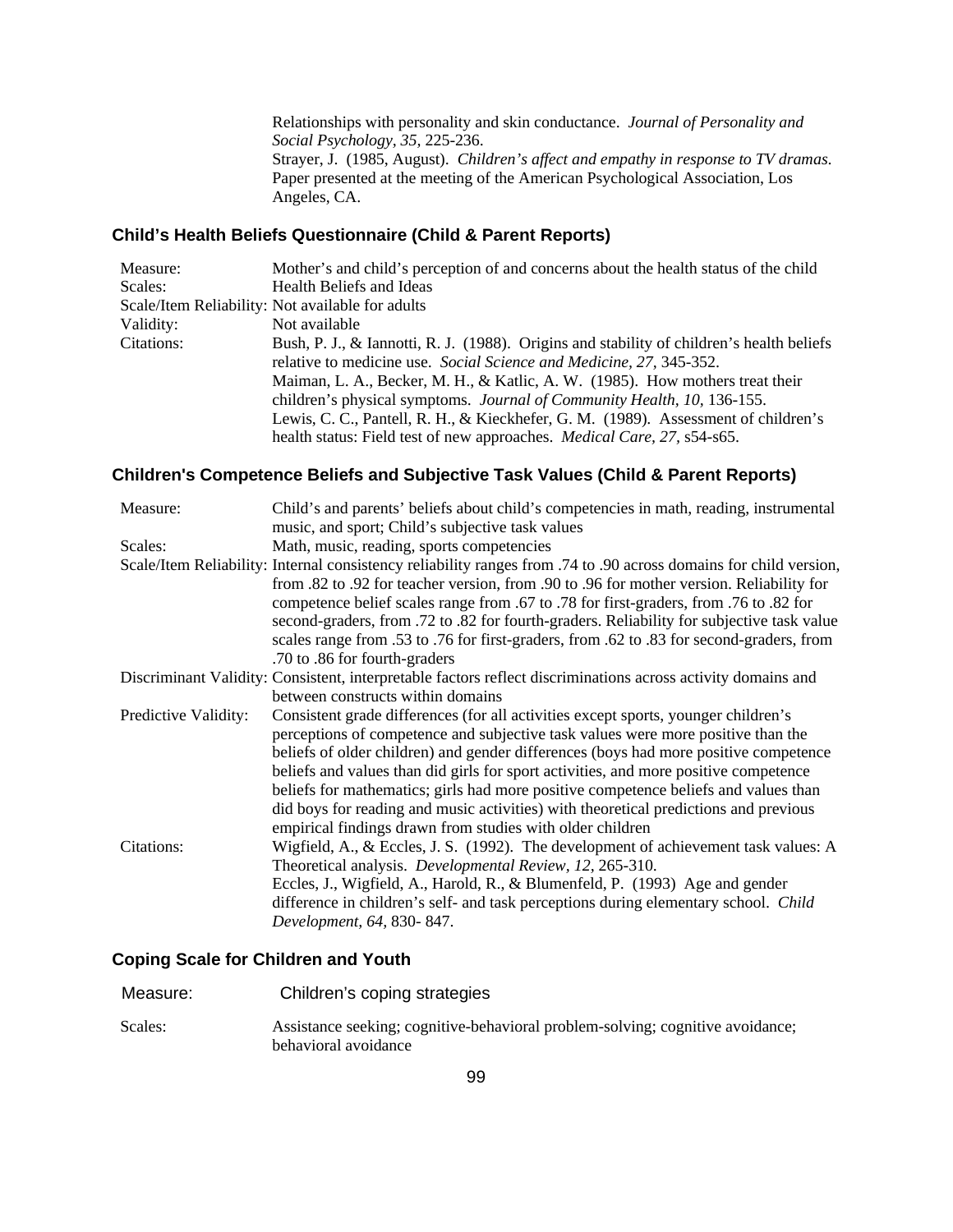| Scale/Item Reliability: Cronbach's alphas $= .70$ and higher for scales |                                                                                           |  |
|-------------------------------------------------------------------------|-------------------------------------------------------------------------------------------|--|
| Short-term Stability:                                                   | Test- retest reliability for assistance = .80; problem-solving = .80; cognitive avoidance |  |
|                                                                         | $= .81$ ; behavioral avoidance $= .73$                                                    |  |
| Concurrent Validity:                                                    | Positively related to Kidcope (another measure of children's coping strategies) and to    |  |
|                                                                         | perceived self-efficacy                                                                   |  |
| Citations:                                                              | Brodzinsky, D. M., Elias, M. J., Steiger, C., Simon, J., Gill, M., & Hitt, J. C. (1992).  |  |
|                                                                         | Coping scale for children and youth: Scale development and validation. <i>Journal of</i>  |  |
|                                                                         | Applied Developmental Psychology, 13, 195-214.                                            |  |

# **Early Adolescent Temperament Questionnaire - Revised SF (Child Report)**

| Measure:                                                                           | Adolescent's temperament (self-report)                                                                       |  |
|------------------------------------------------------------------------------------|--------------------------------------------------------------------------------------------------------------|--|
| Factors:                                                                           | Activation control, affiliation, aggression, attention, depressive mood, fear, frustration,                  |  |
|                                                                                    | inhibitory control, pleasure sensitivity, perceptual sensitivity, shyness, surgency                          |  |
| Scale/Item Reliability: Cronbach's alphas range from .65 to .82                    |                                                                                                              |  |
|                                                                                    | Short-term Stability: Two- to three-week test-retest correlations were generally high, above .70 ( $N=27$ ), |  |
|                                                                                    | except for irritability                                                                                      |  |
| Validity:                                                                          | Correlations with long form were all $> 0.89$                                                                |  |
| Citations:                                                                         | Ellis, L.K., & Rothbart, M.K. (1999). Manual for the Early Adolescent Temperament                            |  |
| Questionnaire - Revised, Short Form. Unpublished manuscript, University of Oregon, |                                                                                                              |  |
|                                                                                    | Department of Psychology.                                                                                    |  |

### **Early Adolescent Temperament Questionnaire - Revised (Parent Report)**

| Measure:              | Mother's report of adolescent temperament                                                   |  |
|-----------------------|---------------------------------------------------------------------------------------------|--|
| Factors:              | Activation control, affiliation, aggression, attention, depressive mood, fear, frustration, |  |
|                       | inhibitory control, shyness, surgency                                                       |  |
|                       | Scale/Item Reliability: Cronbach's alphas range from .65 to .86                             |  |
| Short-term Stability: | Not available                                                                               |  |
| Validity:             | Correlations with child's EATQ self-report were significant for all scales ( $p < .05$ ),   |  |
|                       | except for inhibitory control and shyness                                                   |  |
| Citations:            | Ellis, L.K., & Rothbart, M.K. (1999). Manual for the Early Adolescent Temperament           |  |
|                       | <i>Questionnaire - Revised, Short Form.</i> Unpublished manuscript, University of Oregon,   |  |
|                       | Department of Psychology.                                                                   |  |

### **Emotional Autonomy Scale**

| Measure:                              | Cognitive and affective components of adolescents' emotional autonomy                                        |  |
|---------------------------------------|--------------------------------------------------------------------------------------------------------------|--|
| Scales:                               | Perceives parents as people, parental deidealization, nondependency on parents,                              |  |
|                                       | individuation                                                                                                |  |
|                                       | Scale/Item Reliability: Cronbach's alpha = .75 for total score and .51 to .63 for scale scores ( $N = 865$ ) |  |
| Short-term Reliability: Not available |                                                                                                              |  |
| Validity:                             | Based on Blos's theory of individuation                                                                      |  |
| Citations:                            | Steinberg, L., & Silverberg, S. B. $(1986)$ . The vicissitudes of autonomy in early                          |  |
|                                       | adolescence. Child Development, 57, 841-851.                                                                 |  |

# **Index of Empathy for Children and Adolescents**

| Measure: | Emotional empathy |
|----------|-------------------|
| Scale:   | Emotional empathy |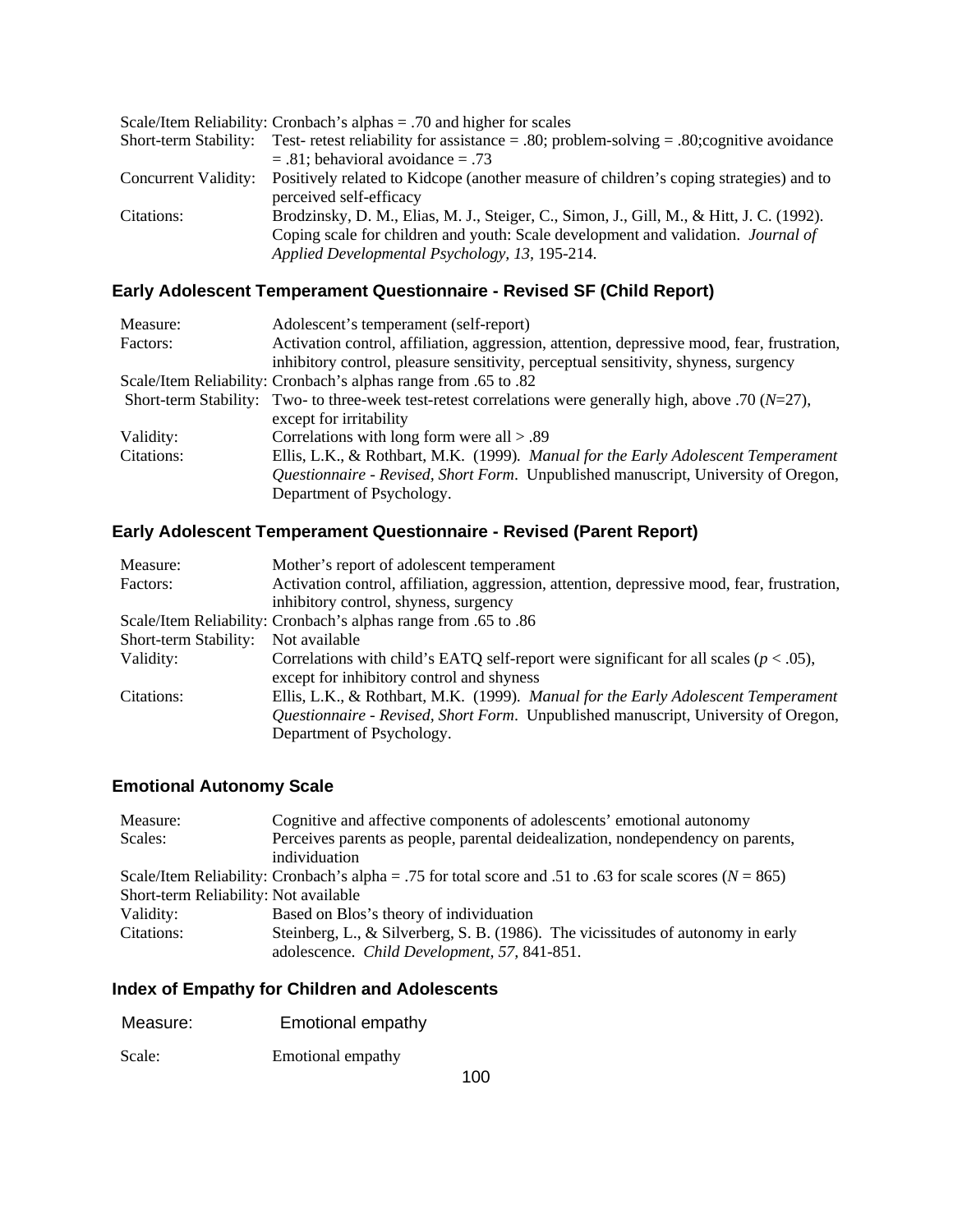| Scale/Item Reliability: Cronbach's alpha coefficients ranged from .54 for first-graders, to .68 for fourth- |                                                                                                   |  |
|-------------------------------------------------------------------------------------------------------------|---------------------------------------------------------------------------------------------------|--|
|                                                                                                             | graders, to .79 for seventh-graders                                                               |  |
| Short-term Stability:                                                                                       | Two-week test-retest reliability coefficients $= .74$ for first-graders and 0.81 for fourth-      |  |
|                                                                                                             | graders                                                                                           |  |
| <b>Construct Validity:</b>                                                                                  | Correlations with general scoring of the Feshbach and Roe (1968) measure of                       |  |
|                                                                                                             | empathy = .33 for males, .30 ( <i>ns</i> ) for females, and .33 for the total sample of first-    |  |
|                                                                                                             | graders. Higher scores on Index of Empathy for Children related to lower levels of                |  |
|                                                                                                             | distancing for first-graders ( $r = -.31$ ) and fourth-graders ( $r = -.38$ ) and lower levels of |  |
|                                                                                                             | aggression in first-grade and fourth-grade boys                                                   |  |
| Citations:                                                                                                  | Bryant, B. K. (1982). An index of empathy for children and adolescents. Child                     |  |
|                                                                                                             | Development, 53, 413-425.                                                                         |  |

# **Junior Self-Monitoring Scale**

| Measure:             | Self-monitoring of school-aged children                                                                                                                                                                                                                                                                                                                    |
|----------------------|------------------------------------------------------------------------------------------------------------------------------------------------------------------------------------------------------------------------------------------------------------------------------------------------------------------------------------------------------------|
| Scales:              | Concern about social appropriateness of one's self-presentation, attention to social<br>comparison information regarding socially appropriate self-presentation, ability to<br>regulate one's self-presentation and expressive behavior, strategic use of this ability,<br>the situational specificity of one's self-presentation and expressive behavior. |
|                      | Scale/Item Reliability: Kuder-Richardson formula reliability coefficient = .62; mean inter-item correlation of<br>.07; average item-total correlation of .20 (Graziano et al., 1987)                                                                                                                                                                       |
| Long-term Stability: | Five-month test-retest reliability = .55 ( $p < .0001$ ); fifteen-month test-retest reliability<br>$= .53 (p < .0001)$ (Musser & Browne, 1991).                                                                                                                                                                                                            |
| Validity:            | Correlation between self-monitoring and Eysenck Personality Questionnaire<br>extroversion scale = .42 ( $p < .0001$ ), psychoticism scale = .11, neuroticism scale = .15,<br>lie scale = .19 (Musser & Browne, 1991).                                                                                                                                      |
| Citations:           | Graziano, W. G., Leone, C., Musser, L. M., & Lautenschlager, G. J. (1987). Self-<br>monitoring in children: A differential approach to social development. <i>Developmental</i><br>Psychology, 23, 571-576.                                                                                                                                                |
|                      | Musser, L. M., & Browne, B. A. (1991). Self-monitoring in middle childhood:                                                                                                                                                                                                                                                                                |

Personality and social correlates. *Developmental Psychology, 27,* 994-999.

# **Pubertal Development Scale**

| Measure:                                         | Self-report of physical growth                                                                                                                                                                                                                                                                                                                                                                                                                                                     |
|--------------------------------------------------|------------------------------------------------------------------------------------------------------------------------------------------------------------------------------------------------------------------------------------------------------------------------------------------------------------------------------------------------------------------------------------------------------------------------------------------------------------------------------------|
| Short-term Stability:<br>Validity:<br>Citations: | Scale/Item Reliability: Cronbach's alphas ranged from .68 to .83 with a median of .77 ( $N = 253$ )<br>Only 6.4% of girls' ratings and 9.8% of boys' ratings decreased over time ( $N = 253$ )<br>Correlates with physician ratings, $r = .61$ to $.67$ ( $N = 151$ )<br>Petersen, A. C., Crockett, L., Richards, M., & Boxer, M. (1988). A self-report<br>measure of pubertal status: Reliability, validity, and initial norms. Journal of Youth<br>and Adolescence, 17, 117-133. |
|                                                  | Brooks-Gunn, J., Warren, M. P., Rosso, J., & Gargiulo, J. (1987). Validity of self-<br>report measures of girls' pubertal status. Child Development, 58, 829-841.                                                                                                                                                                                                                                                                                                                  |

### **Revised Children's Manifest Anxiety Scale**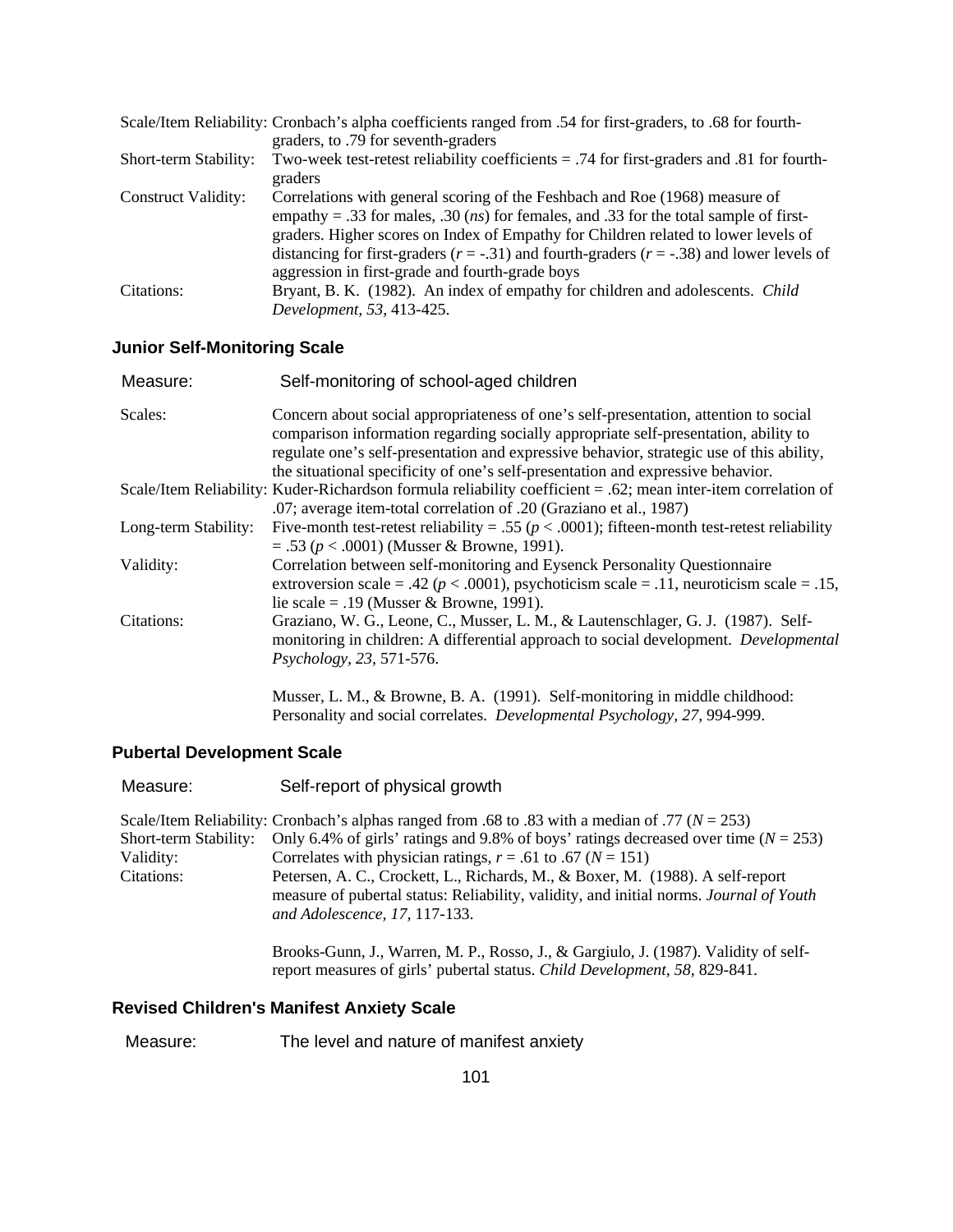| Scales:    | Physiological anxiety, worry and over-sensitivity, and concentration                                                                                                                                                                                                                                                                                                                                             |
|------------|------------------------------------------------------------------------------------------------------------------------------------------------------------------------------------------------------------------------------------------------------------------------------------------------------------------------------------------------------------------------------------------------------------------|
|            | Scale/Item Reliability: Kuder-Richardson 20 reliability = .83 for item-selection sample and .85 for second                                                                                                                                                                                                                                                                                                       |
|            | sample                                                                                                                                                                                                                                                                                                                                                                                                           |
| Validity:  | Direct evidence of validity not available but several indirect and rational indicators of<br>validity are available. Of twenty-eight items, twenty-five items were retained from the<br>original CMAS and three new items were judged by teachers and clinicians to be<br>indicative of anxiety. Also, consistent with previous studies using the original CMAS,<br>females displayed greater anxiety than males |
| Citations: | Reynolds, C. R., & Richmond, B. O. (1978). What I think and feel: A revised<br>measure of children's manifest anxiety. Journal of Abnormal Child Psychology, 6,<br>271-280.                                                                                                                                                                                                                                      |

# **Self-Perception Profile for Adolescents**

| Measure:                              | Adolescent self-perception in multiple domains                                                                                                                            |
|---------------------------------------|---------------------------------------------------------------------------------------------------------------------------------------------------------------------------|
| Scales:                               | Scholastic competence, social acceptance, athletic competence, physical appearance,<br>job competence, romantic appeal, behavioral conduct, close friendships, self worth |
|                                       | Scale/Item Reliability: Cronbach's alphas ranged from .74 to .92 in a sample of $9th$ graders (N = 123).                                                                  |
| Short-term Reliability: Not available |                                                                                                                                                                           |
| Validity:                             | Not available                                                                                                                                                             |
| Citations:                            | Harter, S. (1988). The self-perception profile for adolescents. Unpublished manual,                                                                                       |
|                                       | University of Denver, Denver, CO.                                                                                                                                         |

# **Separation Individuation Test of Adolescence**

| Measure:                              | Adolescent separation-individuation                                                                                                                                                                                             |
|---------------------------------------|---------------------------------------------------------------------------------------------------------------------------------------------------------------------------------------------------------------------------------|
| Scales:                               | Separation anxiety, engulfment anxiety, nurturance seeking, peer enmeshment, teacher<br>enmeshment, practicing-mirroring, need denial, refection expectancy, and healthy<br>separation                                          |
|                                       | Scale/Item Reliability: Cronbach's alphas ranged from .64 to .85 with a median of .74 in a clinical sample (N<br>$= 117$ ) and .64 to .88 with a median of .76 in a non-clinical sample ( $N = 302$ )                           |
| Short-term Reliability: Not available |                                                                                                                                                                                                                                 |
| Validity:                             | Scales correlated with subscales from the Million Adolescent Personality Inventory,<br>the Clinician Rating Scale of Borderline and Narcissistic Psychopathology, and the<br>Clinician Rating Scale of Separation-Individuation |
| Citations:                            | Levine, J. B., & Saintonge, S. (1993). Psychometric properties of the separation-<br>individuation test of adolescence within a clinical population. <i>Journal of Clinical</i><br>Psychology, 49, 492-507.                     |

### **Sociomoral Reflection Measure B Short Form**

| Measure:                              | Social and moral reasoning                                                         |  |
|---------------------------------------|------------------------------------------------------------------------------------|--|
| Scales:                               | Total sociomoral reflection maturity score                                         |  |
|                                       | Scale/Item Reliability: Cronbach's alpha was .93 ( $N = 384$ )                     |  |
|                                       | Interrater Reliability: Correlations range from .94 to .99 ( $N = 22$ to 24)       |  |
| Short-term Reliability: Not available |                                                                                    |  |
| Validity:                             | Correlates with the Moral Judgement Interview, $r = .69$ ( $N = 44$ )              |  |
| Citations:                            | Basinger, K. S., Gibbs, J. C., & Fuller, D. (1995). Context and the measurement of |  |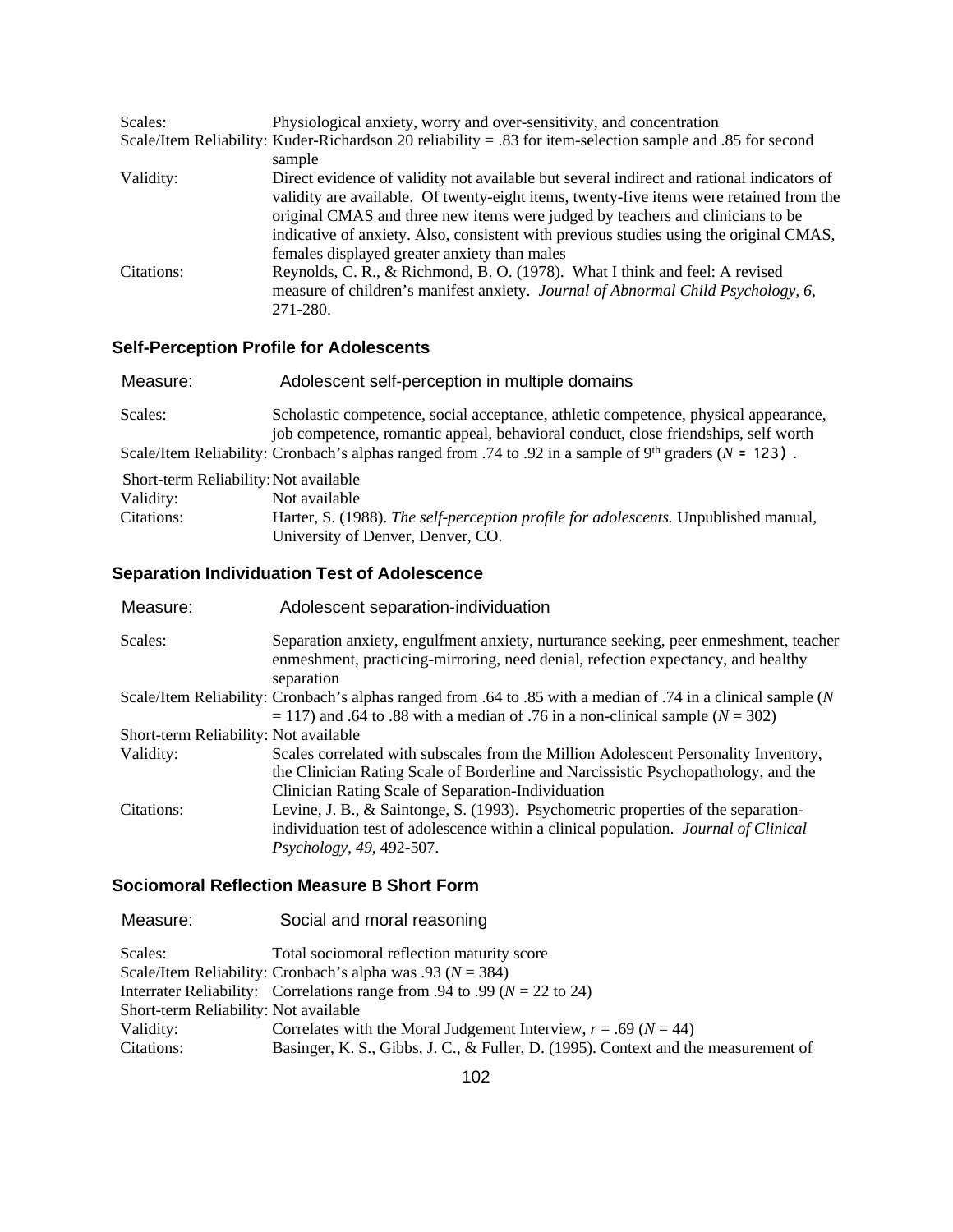# **Youth Self-Report Inventory**

| Measure:   | Adolescent psychopathology                                                                                                                                                                                                                    |
|------------|-----------------------------------------------------------------------------------------------------------------------------------------------------------------------------------------------------------------------------------------------|
| Scales:    | Withdrawal, somatic complaints, anxious-depressed, social problems, thought<br>problems, attention problems, delinquent behaviors, aggressive behaviors,<br>externalizing scale, internalizing scale, total problem behavior scale, lie scale |
|            | Scale/Item Reliability: Most scales had Cronbach's alphas between .70 and .89; thought problems and<br>delinquent behaviors had alphas between .62 and .69 ( $N = 413$ )                                                                      |
|            | Short-term Reliability: One week test-retest reliability = .70 for 11-14 year-olds                                                                                                                                                            |
| Validity:  | Discriminates between referred and nonreferred youth, $p < .01$                                                                                                                                                                               |
| Citations: | Achenbach, T.M. (1991). Manual for the Youth Self-Report and 1991 Profile.                                                                                                                                                                    |
|            | Burlington, VT: University of Vermont. Department of Psychiatry.                                                                                                                                                                              |
|            | Song, L., Singh, J., & Singer, M. (1994). The Youth Self-Report Inventory: A study of                                                                                                                                                         |
|            | its measurement fidelity. <i>Psychological Assessment</i> , 6, 236-245.                                                                                                                                                                       |
|            |                                                                                                                                                                                                                                               |

### **14 Years - Child**

#### **Standardized Procedure**

# **Vineland Adaptive Behavior Scales (Parent Report)**

| Measure:           | Child's current level of adjustment and functioning                                                            |
|--------------------|----------------------------------------------------------------------------------------------------------------|
| Scales:            | Communication, Daily Living, Socialization, Motor                                                              |
| Coder Reliability: | Interrater intraclass correlation = .98 ( $N = 644$ ); same parent with 2 interviewers, 1-14                   |
|                    | days apart, $r = .74$ ( $N = 160$ )                                                                            |
|                    | Scale/Item Reliability: Split-half reliability at 20 and 48 months = .96 ( $N = 484$ ); To be done at 10 years |
|                    | Short-term Reliability: Test-retest intraclass correlation = .98 ( $N = 644$ )                                 |
| Validity:          | Correlation of Vineland composite and ABIC average scale score = .58; and 5 scales                             |
|                    | of Kaufman ABC $= .25$ to .37.                                                                                 |
| Citations:         | Sparrow, S. S., Balla, D. A., Cicchetti, D. V. (1984). Vineland Adaptive Behavior                              |
|                    | Scales Survey Form Manual (Interview Edition). Circle Pines, MN: American                                      |
|                    | Guidance Service.                                                                                              |

#### **14 Years - Parents**

### **Inventory/Questionnaire**

#### **Adult Temperament Questionnaire**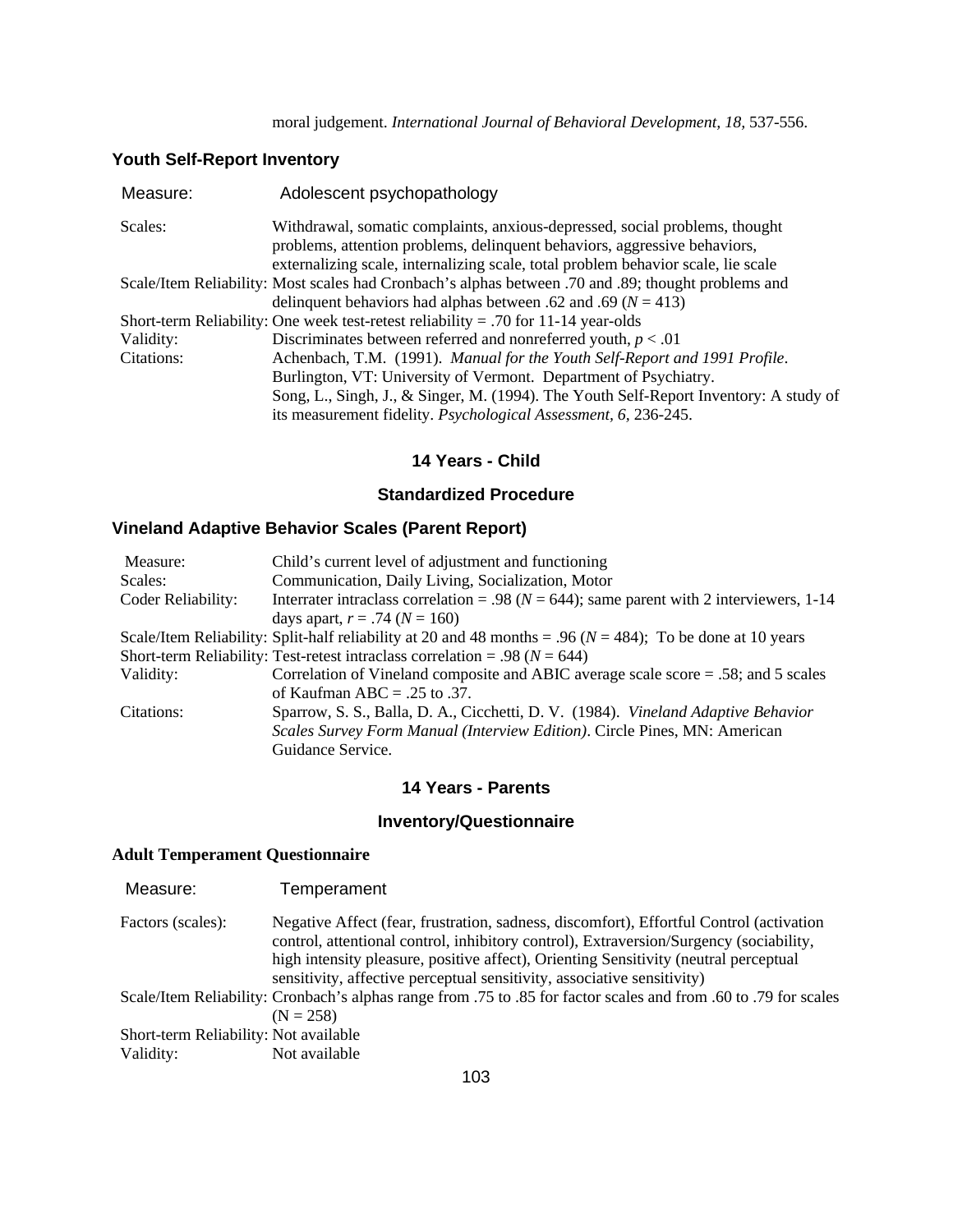| Citations: | Derryberry, D.& Rothbart, M.K. (1988) Arousal, affect, and attention as components       |
|------------|------------------------------------------------------------------------------------------|
|            | of temperament. Journal of Personality and Social Psychology, 55, 958-966.               |
|            | Rothbart, M.K. Ahadi, S.A. & Evans, D.E. (2000) Temperament and personality:             |
|            | Origins and outcomes. <i>Journal of Personality and Social Psychology</i> , 78, 122-135. |

# **Center for Epidemiological Studies Depression Scale**

| Measure:                              | Depressive symptomatology in community samples                                                              |
|---------------------------------------|-------------------------------------------------------------------------------------------------------------|
| Scales/Factors                        | Factors include: depressed affect, positive affect, and somatic/vegetative.                                 |
|                                       | Scale/Item Reliability: Cronbach's alpha = .85; split-half correlations corrected for attenuation about .87 |
| Short-term Reliability: Not available |                                                                                                             |
| Validity:                             | Correlated about .60 with the Bradburn Negative Affect Scale, about -.20 with the                           |
|                                       | Bradburn Positive Affect Scales, about .50 with the Langner 22-item Scale, and about                        |
|                                       | .30 with disability days                                                                                    |
| Citations:                            | Radloff, L.S. (1977) The CES-D Scale: A self-report depression scale for research in                        |
|                                       | the general population. Applied Psychological Measures, 3, 385-401.                                         |

# **Child's Report of Parental Behavior**

| Measure:                              | Children's perception of each parent's behavior                                                               |
|---------------------------------------|---------------------------------------------------------------------------------------------------------------|
| Scales:                               | Acceptance vs. rejection; psychological autonomy vs. psychological control; firm<br>control vs. lax control   |
| Scale/Item Reliability: Not available |                                                                                                               |
|                                       | Short-term Reliability: Five-week test-retest reliability coefficients for children's perceptions of mother's |
|                                       | behavior $=$ .79 for acceptance vs. rejection, .84 for psychological autonomy vs.                             |
|                                       | psychological control, .93 for firm control vs. lax control; five-week test-retest                            |
|                                       | reliability coefficients for children's perceptions of father's behavior = .79 for                            |
|                                       | acceptance vs. rejection, 81 for psychological autonomy vs. psychological control,                            |
|                                       | .77 for firm control vs. lax control                                                                          |
| Citations:                            | Margolies, P. J., & Weintraub, S. (1977). The revised 56-item CRPBI as a research                             |
|                                       | instrument: Reliability and factor structure. Journal of Clinical Psychology, 32, 472-                        |
|                                       | 476.                                                                                                          |
|                                       | Schaefer, E. S. (1965). Children's reports of parental behavior, an inventory. Child                          |
|                                       | Development, 36, 413-424.                                                                                     |

# **Kerns Security Scale (Child Report)**

| Measure:   | Child's belief about a caregiver's trustworthiness, responsiveness, and physical and<br>emotional availability |
|------------|----------------------------------------------------------------------------------------------------------------|
| Scales:    | Caregiver's responsiveness and availability, child's reliance on the caregiver in                              |
|            | stressful times, child's ease and interest in communication with the caregiver                                 |
|            | Scale/Item Reliability: Cronbach's alpha = .93                                                                 |
|            | Short-term Reliability: Two-week test-retest correlation = .75. Cronbach's alpha = .81 for time 1 and .87 for  |
|            | time 2                                                                                                         |
| Validity:  | Security scale correlates with self-esteem $(r = .40)$ , peer acceptance $(r = .30)$ , behavior                |
|            | conduct ( $r = .36$ ), scholastic competence ( $r = .38$ ), and physical appearance ( $r = .32$ );             |
|            | security scale did not significantly correlate with athletic competence $(r=19)$ or GPA                        |
|            | $(r = 12)$                                                                                                     |
| Citations: | Kerns, K. A., Klepac, L., & Cole, A. (1996). Peer relationships and preadolescent=                             |
|            | perceptions of security in the child-mother relationship. Developmental Psychology,                            |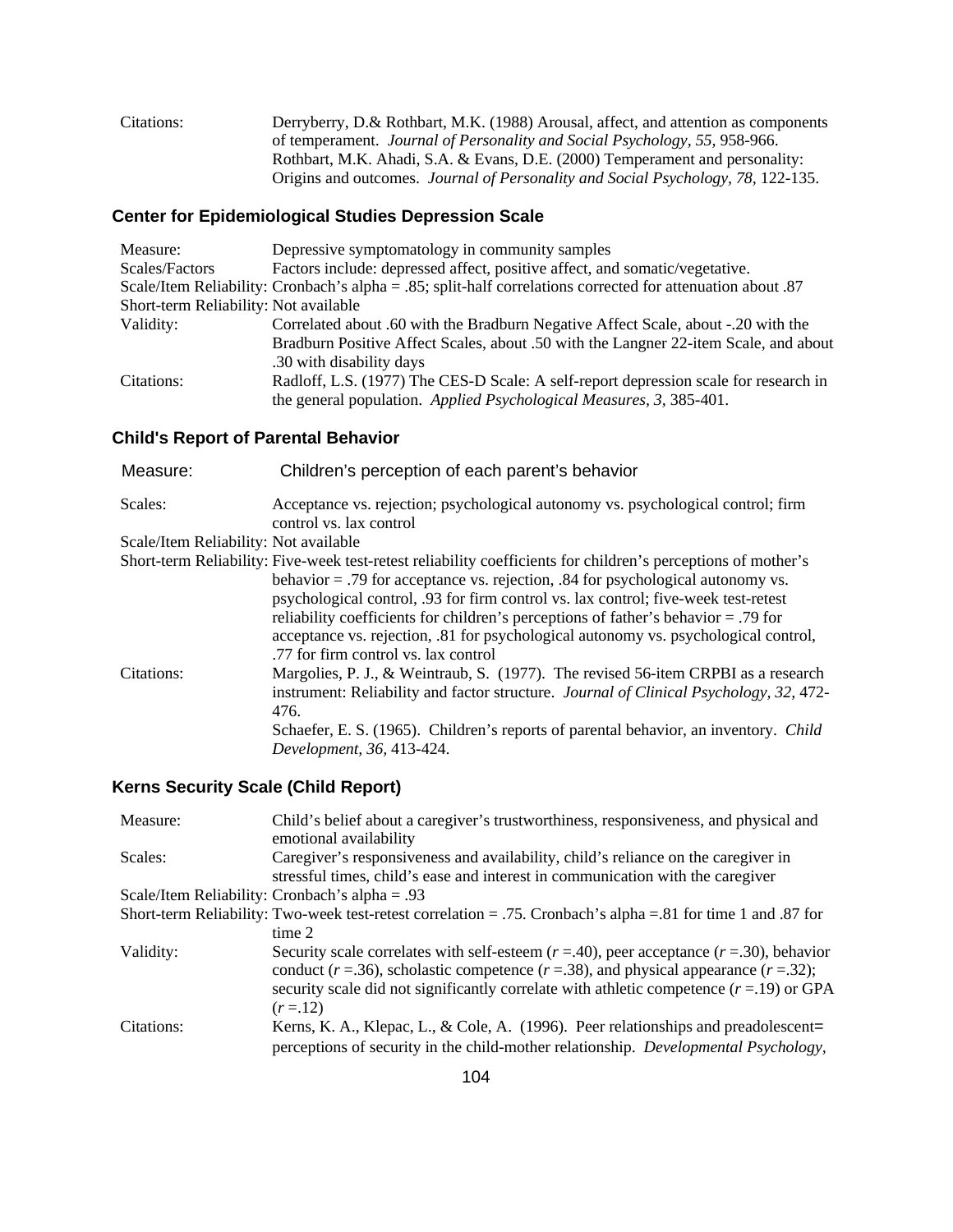#### *32,* 457-466.

### **Maternal Perceived Stress Scale**

| Measure:             | Appraisal of Stressfulness of current life situation                                                   |
|----------------------|--------------------------------------------------------------------------------------------------------|
|                      | Scale/Item Reliability: Cronbach's alphas = .84 ( $N = 332$ ), .85 ( $N = 114$ ), and .86 ( $N = 64$ ) |
|                      | Short-term Reliability: 2 day span in undergraduates, $r = .85$ ( $N = 82$ )                           |
| Long-term Stability: | 6 weeks before and after smoking cessation, $r = .55$ ( $N = 64$ )                                     |
| Validity:            | Correlated with Impact of Life Events, $r = .24$ to 49; Depression, $r = .65$ to .76;                  |
|                      | Physical Symptoms, $r = .52$ to .65; Social Anxiety, $r = .37$ to .48                                  |
| Citations:           | Cohen, S., Kamarck, T., & Mermelstein, R. (1983). A global measure of perceived                        |
|                      | stress. Journal of Health and Social Behavior, 24, 385-396.                                            |

# **Parental Bonding Instrument (Child Report)**

| Child's report of parental care and protection                                           |
|------------------------------------------------------------------------------------------|
| Care, protection                                                                         |
| Scale/Item Reliability: Not available                                                    |
| Split-half Reliability: Correlations were .88 for care and .67 for protection $(N = 17)$ |
| Three-week test-retest correlation was .76 for care and .63 for protection ( $N = 17$ )  |
| Care scale correlates with interview ratings, $r = .77$ and .78; protection scale shows  |
| lower correlations with interview ratings, $r = .48$ and .50                             |
| Parker, G., Tupling, H., & Brown, L. B. (1979). A parental bonding instrument.           |
| British Journal of Medical Psychology, 52, 1-10.                                         |
| Parker, G. (1983). Parental overprotection: A risk factor in psychosocial development.   |
| New York, NY: Grune & Stratton.                                                          |
|                                                                                          |

# **Parenting Stress Index**

| Measure:              | Stress in the parent-child relationship. Identifies dysfunctional parenting and predicts                  |
|-----------------------|-----------------------------------------------------------------------------------------------------------|
|                       | the potential for parental behavior problems and child adjustment difficulties within                     |
|                       | the family system                                                                                         |
| Scales:               | Child Domain: Distractibility/hyperactivity (DI), adaptability (AD), reinforces parent                    |
|                       | (RE), demandingness (DE), mood (MO), acceptability (AC); Parent Domain:                                   |
|                       | Competence (CO), isolation (IS), attachment (AT), health (HE), role restriction (RO),                     |
|                       | depression (DP), spouse $(SP)$ ; life stress $(LS)$                                                       |
|                       | Scale/Item Reliability: Cronbach's alpha ranged from .70 to .83 for the subscales of the Child Domain and |
|                       | from .70 to .84 for the subscales of the Parent Domain. Reliability coefficients for the                  |
|                       | two domains and the Total Stress scale were .90 or greater                                                |
| Short-term Stability: | One- to three-month test-retest reliability = .63 for the Child Domain, .91 for the                       |
|                       | Parent Domain, and .96 for the Total Stress score ( $N = 30$ mothers, clinical sample).                   |
|                       | Three-week test-retest reliability $= .82$ for the Child Domain and .71 for the Parent                    |
|                       | Domain ( $N = 15$ mothers). Three-month test-retest reliability = .77 for the Child                       |
|                       | Domain, .69 for the Parent Domain, and .88 for the Total Stress score ( $N = 54$ parents)                 |
| Long-term Stability:  | One-year test-retest reliability = .55 for the Child Domain, .70 for the Parent Domain,                   |
|                       | and .65 for the Total Stress score ( $N = 37$ mothers).                                                   |
| Validity:             | Extensive evidence for construct and predictive validity provided in professional                         |
|                       | manual.                                                                                                   |
| Citations:            | Abidin, R. R. (1995). The Parenting Stress Index Professional Manual. Odessa, FL:                         |
|                       |                                                                                                           |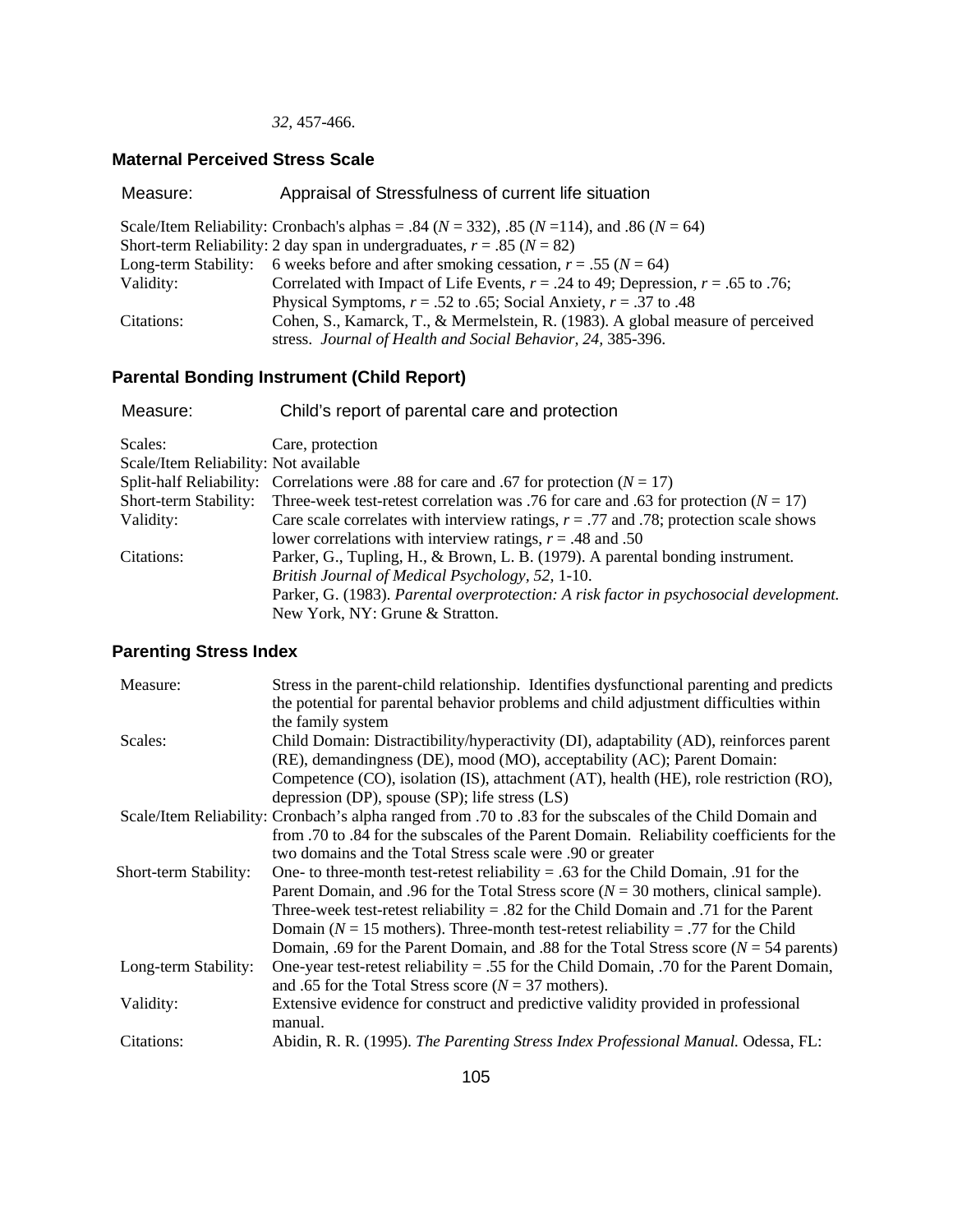Psychological Assessment Resources.

# **Parents of Adolescents Separation Anxiety Scale**

| Measure:                              | Parents' separation-related emotions                                                                            |
|---------------------------------------|-----------------------------------------------------------------------------------------------------------------|
| Scales:                               | Anxiety about adolescent distancing, comfort with secure base role                                              |
|                                       | Scale/Item Reliability: Cronbach's alphas for scales for mothers and fathers ranged between .81 and .86 ( $N =$ |
|                                       | 686)                                                                                                            |
| Short-term Reliability: Not available |                                                                                                                 |
| Validity:                             | Parental separation anxiety is associated with more parent-child conflict, mother's                             |
|                                       | discomfort with closeness and dependence on others, father's anxiety about                                      |
|                                       | abandonment and rejection, lower adolescent-reported quality of attachment, and less                            |
|                                       | differentiation ( $N = 686$ )                                                                                   |
| Citations:                            | Hock, E., Eberly, M., Bartle-Haring, S., Ellwanger, P., & Widaman, K.F. (2001).                                 |
|                                       | Separation anxiety in parents of adolescents: Theoretical significance and scale                                |
|                                       | development. Child Development, 72, 284-298.                                                                    |

### **Self-Perception of the Parental Role**

| Measures:  | Mother's perceived parenting ability                                                                                   |
|------------|------------------------------------------------------------------------------------------------------------------------|
| Scales:    | Investment in Parental Role, Integration of Parenting and Working Role, Competence                                     |
|            | in Parental Role, Satisfaction in Parenting                                                                            |
|            | Scale/Item Reliability: Cronbach's Alphas = .72, .76, .78, .80, for Investment, Integration, Competence, and           |
|            | Satisfaction, respectively $(N = 373)$                                                                                 |
|            | Short-term Reliability: Test-retest (21-day) Reliabilities: $r = .82, .92, .86,$ and .88, for Investment, Integration, |
|            | Competence, and Satisfaction, respectively $(N = 53$ mothers of 18-month-old infants)                                  |
| Validity:  | Scales show small, complex, significant relationships with measures of previous                                        |
|            | experience with infants, social networking, adult self esteem                                                          |
| Citations: | MacPhee, D., Benson, J., & Bullock, D. (1986). Influences on maternal self                                             |
|            | <i>perception</i> . Poster presented at the International Conference on Infant Studies, Los                            |
|            | Angeles, CA.                                                                                                           |
|            |                                                                                                                        |

### **14 Years - Environment**

# **Inventory/Questionnaire**

# **Conflict Behavior Questionnaire (Child & Parent Reports)**

| Measure:              | Adolescent and parental appraisal of conflict and negative family communication                                 |
|-----------------------|-----------------------------------------------------------------------------------------------------------------|
| Scales:               | Adolescent appraisal of parent, adolescent appraisal of dyad, maternal appraisal of                             |
|                       | adolescent, maternal appraisal of dyad                                                                          |
|                       | Scale/Item Reliability: Cronbach's alpha = .95 for adolescent appraisal of mother, .94 for adolescent appraisal |
|                       | of dyad, .88 for maternal appraisal of adolescent, and .90 for maternal appraisal of                            |
|                       | dyad                                                                                                            |
| Short-term Stability: | Not available                                                                                                   |
| Validity:             | Correlates with mothers' and adolescents' negative attributions                                                 |
| Citations:            | Prinz, R.J., Foster, S., Kent, R.N., & O=Leary, D.K. (1979). Multivariate assessment                            |
|                       | of conflict in distressed and nondistressed mother-adolescent dyads. Journal of                                 |
|                       | Applied Behavior Analysis, 12, 691-700.                                                                         |
|                       | Grace, N.C., Kelley, M.L., & McCain, A.P. (1993). Attribution processes in mother-                              |
|                       |                                                                                                                 |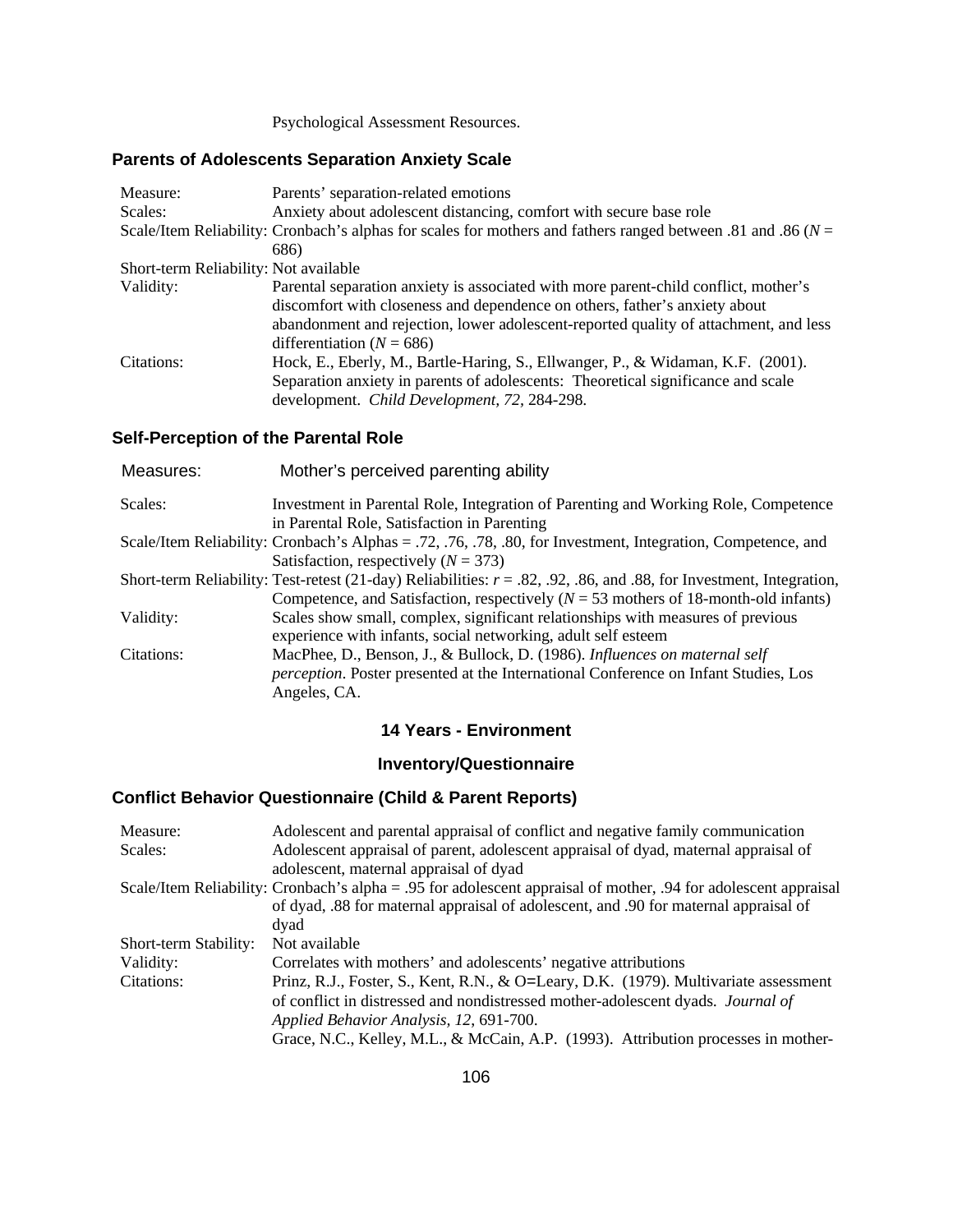# **Hollingshead Four-Factor Index of Socioeconomic Status**

| Measure:                   | Socioeconomic Status                                                                      |
|----------------------------|-------------------------------------------------------------------------------------------|
| Scales:                    | Occupation rating, education rating, socioeconomic status rating                          |
| Convergent Validity:       | Correlation with other SES indexes: with Duncan's SEI, $r = .79$ ; with Siegel, $r = .73$ |
| <b>Criterion Validity:</b> | Correlation with measures of infant IQ: with Bayley at 18 months, $r = .29$ ; with        |
|                            | Bayley at 24 months, $r = .41$ ; with McCarthy at 30 months, $r = .34$                    |
| Citations:                 | Gottfried, A. W. (1985). Measures of socioeconomic status in child development            |
|                            | research: Data and recommendations. Merrill-Palmer Quarterly, 31, 85-92.                  |
|                            | Hollingshead, A. B. (1975). The four-factor index of social status. Unpublished           |
|                            | manuscript. Yale University.                                                              |
|                            | Bornstein, M. H., Hahn, C.-S., Suwalsky, J. T. D., & Haynes, O. M. (2003).                |
|                            | Socioeconomic status, parenting, and child development: The Hollingshead Four-            |
|                            | Factor Index of Social Status and the Socioeconomic Index of Occupations. In M. H.        |
|                            | Bornstein and R. H. Bradley (Eds.), Socioeconomic status, parenting, and child            |
|                            | development. Monographs in parenting series (pp. 29-82). Mahwah, NJ: Lawrence             |
|                            | Erlbaum Associates.                                                                       |
|                            |                                                                                           |

# **McMaster Family Assessment Device (Child & Parent Reports)**

| Measure:              | Family competence in problem solving, communication, affective involvement, and                            |
|-----------------------|------------------------------------------------------------------------------------------------------------|
|                       | behavior control                                                                                           |
| Scales:               | Problem solving, communication, roles, affective responsiveness, affective                                 |
|                       | involvement, behavior control, general functioning                                                         |
|                       | Scale/Item Reliability: Cronbach's alpha for problem solving = .74, communication = .75, roles = .72,      |
|                       | affective responsiveness = .83, affective involvement = .78, behavior control = .72,                       |
|                       | general functioning $= .92$                                                                                |
| Short-term Stability: | One-week test-retest reliability correlation coefficients: Problem solving $= .66$ ,                       |
|                       | communication = .72, roles = .75, affective responsiveness = .76, affective                                |
|                       | involvement = .67, behavior control = .73, general functioning = .71                                       |
| Concurrent Validity:  | Moderate correlations with other self-report measures of family functioning (FACES                         |
|                       | II, Family Unit Inventory).                                                                                |
|                       | Discriminant Validity: Differentiates significantly between clinician-rated healthy and unhealthy families |
| Citations:            | Epstein, N. B., Baldwin, L. M., & Bishop, D. S. (1983). The McMaster family                                |
|                       | assessment device. Journal of Marital and Family Therapy, 9, 171-180.                                      |
|                       | Miller, I. W., Epstein, N. B., Bishop, D. S., & Keitner, G. L. (1985). The McMaster                        |
|                       | family assessment device: Reliability and validity. Journal of Marital and Family                          |
|                       | Therapy, 11, 345-356.                                                                                      |

# **Revised Dyadic Adjustment Scale**

| Measure:              | Marital quality                                                                                              |
|-----------------------|--------------------------------------------------------------------------------------------------------------|
| Scales:               | Consensus (decision making, values, affection); Satisfaction (stability, conflict);                          |
|                       | Cohesion (activities, discussion); Total RDAS                                                                |
|                       | Scale/Item Reliability: Cronbach's alpha = 90 for total score, ranging from .80 to .85 for scales; Spearman- |
|                       | Brown split-half reliability coefficient = .95 for total score, ranging from .80 to .89 for                  |
|                       | scales                                                                                                       |
| Short-term Stability: | Not available                                                                                                |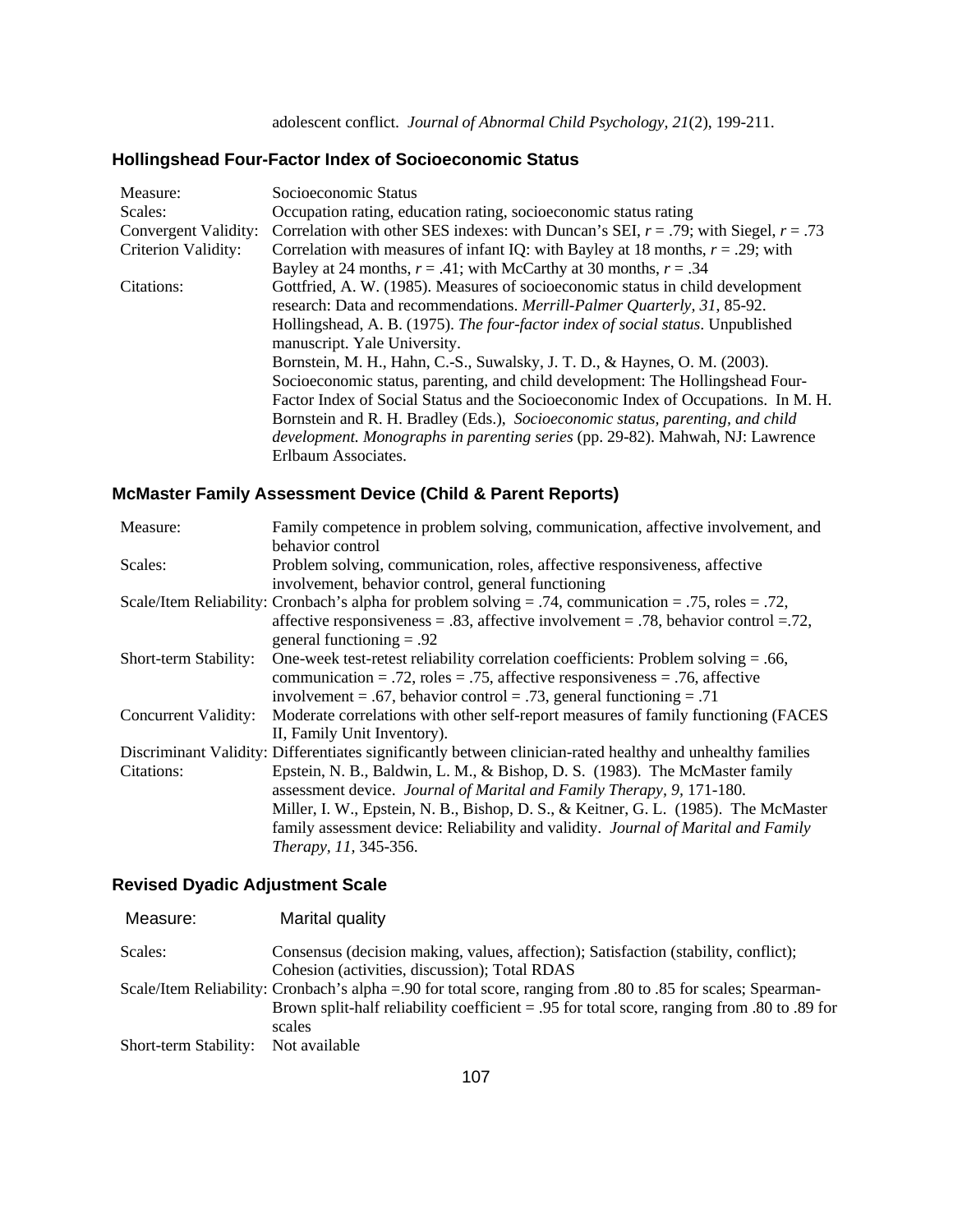| Validity:           | Correlates with the Locke-Wallace Marital Adjustment Test (MAT) $(r = .68, p < .01)$ |
|---------------------|--------------------------------------------------------------------------------------|
|                     | and the DAS $(r = .97, p < .01)$                                                     |
| Criterion Validity: | The RDAS correctly classified 81% of cases as distressed or nondistressed            |
| Citations:          | Busby, D. M., Christensen, C., Crane, D. R., & Larson, J. H. (1995). A revision of   |
|                     | the dyadic adjustment scale for use with distressed and nondistressed couples:       |
|                     | Construct hierarchy and multidimensional scales. Journal of Marital and Family       |
|                     | Therapy, 21, 289-308.                                                                |
|                     | Spanier, G. B. (1976). Measuring dyadic adjustment: New scales for assessing the     |
|                     | quality of marriage and similar dyads. Journal of Marriage and the Family, 38, 15-   |
|                     | 28.                                                                                  |

# **Sibling Relationship Questionnaire Revised (Child & Parent Reports)**

| Measure:   | Components of sibling relationships completed by child and mother                                                |
|------------|------------------------------------------------------------------------------------------------------------------|
| Scales:    | Relative Status/Power; Warmth and Closeness; Conflict; and Rivalry                                               |
|            | O. Scale/Item Reliability: Cronbach's alpha for competition = .63; all other subscales exceeded .70              |
|            | Short-term Reliability: Mean ten-day test-retest reliability ( $N = 94$ children) = .71, ranging from .58 to .86 |
| Validity:  | Not available                                                                                                    |
| Citations: | Furman, W., & Buhrmester, D. (1985). Children's perceptions of the qualities of                                  |
|            | sibling relationships. Child Development, 56, 448-461.                                                           |

# **Social Support Scale for Children**

| Measure:                              | Adolescent's perception of social support and regard from others                         |
|---------------------------------------|------------------------------------------------------------------------------------------|
| Scales:                               | Parental support, classmate support, teacher support, close friend support               |
|                                       | Scale/Item Reliability: Cronbach's alphas for scales range from .78 to .88 ( $N = 421$ ) |
| Short-term Reliability: Not available |                                                                                          |
| Validity:                             | Scales correlate with global self-worth score from the Self Perception Profile for       |
|                                       | Children, parent support = .46, classmate support = .42, and friend support = .49        |
| Citations:                            | Harter, S. (1985). The social support scale for children and adolescents. Manual,        |
|                                       | University of Denver, CO.                                                                |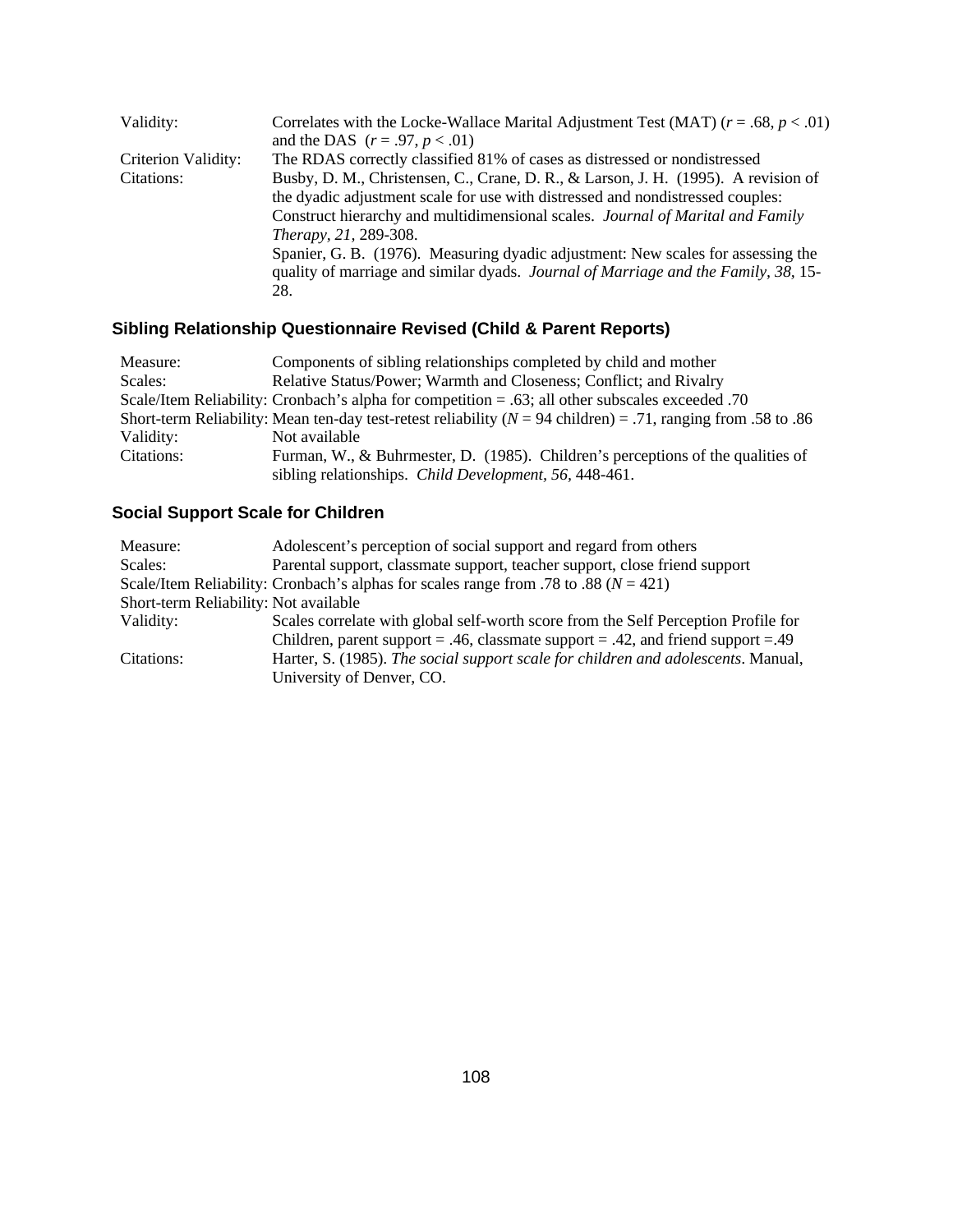#### **18 Years – Child**

## **Inventory/Questionnaire**

## **Child's Report of Parental Behavior – Report of Mother and Father**

| Measure:                              | Children's perception of each parent's behavior                                                               |
|---------------------------------------|---------------------------------------------------------------------------------------------------------------|
| Scales:                               | Acceptance vs. rejection; psychological autonomy vs. psychological control; firm<br>control vs. lax control   |
| Scale/Item Reliability: Not available |                                                                                                               |
|                                       | Short-term Reliability: Five-week test-retest reliability coefficients for children's perceptions of mother's |
|                                       | behavior $=$ .79 for acceptance vs. rejection, .84 for psychological autonomy vs.                             |
|                                       | psychological control, .93 for firm control vs. lax control; five-week test-retest                            |
|                                       | reliability coefficients for children's perceptions of father's behavior = .79 for                            |
|                                       | acceptance vs. rejection, .81 for psychological autonomy vs. psychological control,                           |
|                                       | .77 for firm control vs. lax control                                                                          |
| Citations:                            | Margolies, P. J., & Weintraub, S. (1977). The revised 56-item CRPBI as a research                             |
|                                       | instrument: Reliability and factor structure. <i>Journal of Clinical Psychology</i> , 32, 472-                |
|                                       | 476.                                                                                                          |
|                                       | Schaefer, E. S. (1965). Children's reports of parental behavior, an inventory. Child                          |
|                                       | Development, 36, 413-424.                                                                                     |

#### **Conflict Behavior Questionnaire – Report of Mother and Father**

| Measure:              | Adolescent and parental appraisal of conflict and negative family communication                                 |
|-----------------------|-----------------------------------------------------------------------------------------------------------------|
| Scales:               | Adolescent appraisal of parent, adolescent appraisal of dyad, maternal appraisal of                             |
|                       | adolescent, maternal appraisal of dyad                                                                          |
|                       | Scale/Item Reliability: Cronbach's alpha = .95 for adolescent appraisal of mother, .94 for adolescent appraisal |
|                       | of dyad, .88 for maternal appraisal of adolescent, and .90 for maternal appraisal of                            |
|                       | dyad                                                                                                            |
| Short-term Stability: | Not available                                                                                                   |
| Validity:             | Correlates with mothers' and adolescents' negative attributions                                                 |
| Citations:            | Prinz, R.J., Foster, S., Kent, R.N., & O=Leary, D.K. (1979). Multivariate assessment                            |
|                       | of conflict in distressed and nondistressed mother-adolescent dyads. Journal of                                 |
|                       | Applied Behavior Analysis, 12, 691-700.                                                                         |
|                       | Grace, N.C., Kelley, M.L., & McCain, A.P. (1993). Attribution processes in mother-                              |
|                       | adolescent conflict. Journal of Abnormal Child Psychology, 21(2), 199-211.                                      |

# **Coping Scale for Children and Youth**

| Measure:              | Children's coping strategies                                                                                |
|-----------------------|-------------------------------------------------------------------------------------------------------------|
| Scales:               | Assistance seeking; cognitive-behavioral problem-solving; cognitive avoidance;                              |
|                       | behavioral avoidance                                                                                        |
|                       | Scale/Item Reliability: Cronbach's alphas $= .70$ and higher for scales                                     |
| Short-term Stability: | Test- retest reliability for assistance $= .80$ ; problem-solving $= .80$ ; cognitive avoidance             |
|                       | $= .81$ ; behavioral avoidance $= .73$                                                                      |
|                       | Concurrent Validity: Positively related to Kidcope (another measure of children's coping strategies) and to |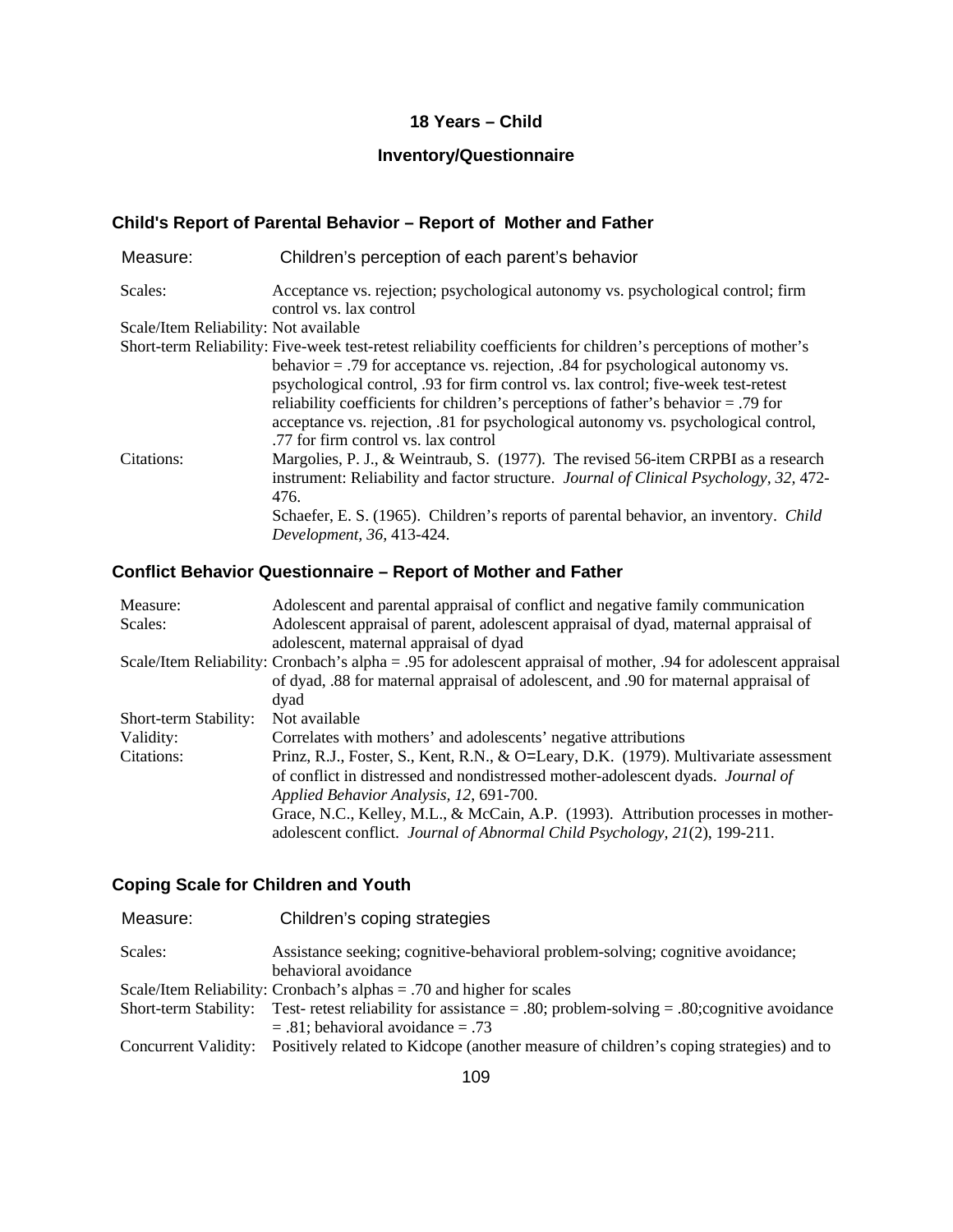|            | perceived self-efficacy                                                                  |
|------------|------------------------------------------------------------------------------------------|
| Citations: | Brodzinsky, D. M., Elias, M. J., Steiger, C., Simon, J., Gill, M., & Hitt, J. C. (1992). |
|            | Coping scale for children and youth: Scale development and validation. <i>Journal of</i> |
|            | Applied Developmental Psychology, 13, 195-214.                                           |

# **Emotional Autonomy Scale**

| Measure:                              | Cognitive and affective components of adolescents' emotional autonomy                                        |
|---------------------------------------|--------------------------------------------------------------------------------------------------------------|
| Scales:                               | Perceives parents as people, parental deidealization, nondependency on parents,                              |
|                                       | individuation                                                                                                |
|                                       | Scale/Item Reliability: Cronbach's alpha = .75 for total score and .51 to .63 for scale scores ( $N = 865$ ) |
| Short-term Reliability: Not available |                                                                                                              |
| Validity:                             | Based on Blos's theory of individuation                                                                      |
| Citations:                            | Steinberg, L., & Silverberg, S. B. $(1986)$ . The vicissitudes of autonomy in early                          |
|                                       | adolescence. Child Development, 57, 841-851.                                                                 |

# **EOM-EIS Identity Questionnaire**

| Measures:               | ego identity status                                                                                                                                                                                                                             |
|-------------------------|-------------------------------------------------------------------------------------------------------------------------------------------------------------------------------------------------------------------------------------------------|
| Scales:                 | ideological domains (occupation, politics, religion and philosophical lifestyle) and<br>interpersonal domains (friendship, dating, sex roles and recreation).                                                                                   |
|                         | Sexually Scale/Item Reliability: Cronbach alphas: ranged from .62 to .75 on the ideology domains and from .58 to .80<br>on the interpersonal domains.                                                                                           |
| Short-term Reliability: |                                                                                                                                                                                                                                                 |
| Validity:               | Convergent validity: ideological and interpersonal identity achievement subscale<br>measure s are correlated .46 for the total sample, .54 for the male sample, and .38 for<br>the female sample.<br>Factorial validity: ranges from .47 to .91 |
| Citations:              | Bennion, L. D., & Adams, G. R. (1986). A revision of the extended version of the<br>objective measure of ego identity status: An identity instrument for use with late<br>adolescents. Journal of Adolescent Research, 1, 183-198.              |

# **Erikson Psychosocial Stage Inventory**

| Measures:               | Based on Erikson's psychosocial stages                                                                                                                                                                                                                                                                                                                                                                            |
|-------------------------|-------------------------------------------------------------------------------------------------------------------------------------------------------------------------------------------------------------------------------------------------------------------------------------------------------------------------------------------------------------------------------------------------------------------|
| Scales:                 | 6 subscales based on the first 6 of Erikson's stages. Each subscale ahs 12 items, half                                                                                                                                                                                                                                                                                                                            |
|                         | of which reflect successful and half unsuccessful resolution of the 'crisis' of the stage.<br>Scale/Item Reliability: for the pilot sample alpha coefficients were uniformly high across all subscales,<br>ranging from .73 to .81. For the test sample, alpha coefficients were somewhat lower,<br>but reached an adequate level, ranging from .57 to .75                                                        |
| Short-term Reliability: |                                                                                                                                                                                                                                                                                                                                                                                                                   |
| Validity:               | Comparison of year 9 and year 11 groups showed, as expected, that older students<br>scored higher in the positive direction on each of the subscales: Trust: $F(1, 618) =$<br>6.78, p < 0.01; Autonomy: $F(1,618) = 10.98$ , p < 0.001; Initiative: $F(1, 618) = 5.39$ ,<br>$p<0.05$ ;; Industry: F(1, 618) = 6.44, $p<0.05$ ; Identity F(1, 618) = 10.60, $p<0.001$ ;<br>Intimacy: $F(1,618) = 22.23$ , p<0.001. |
| Citations:              | Rosenthal, D. A., Gurney, R. M., & Moore, S. M. (1981). From trust to intimacy: A                                                                                                                                                                                                                                                                                                                                 |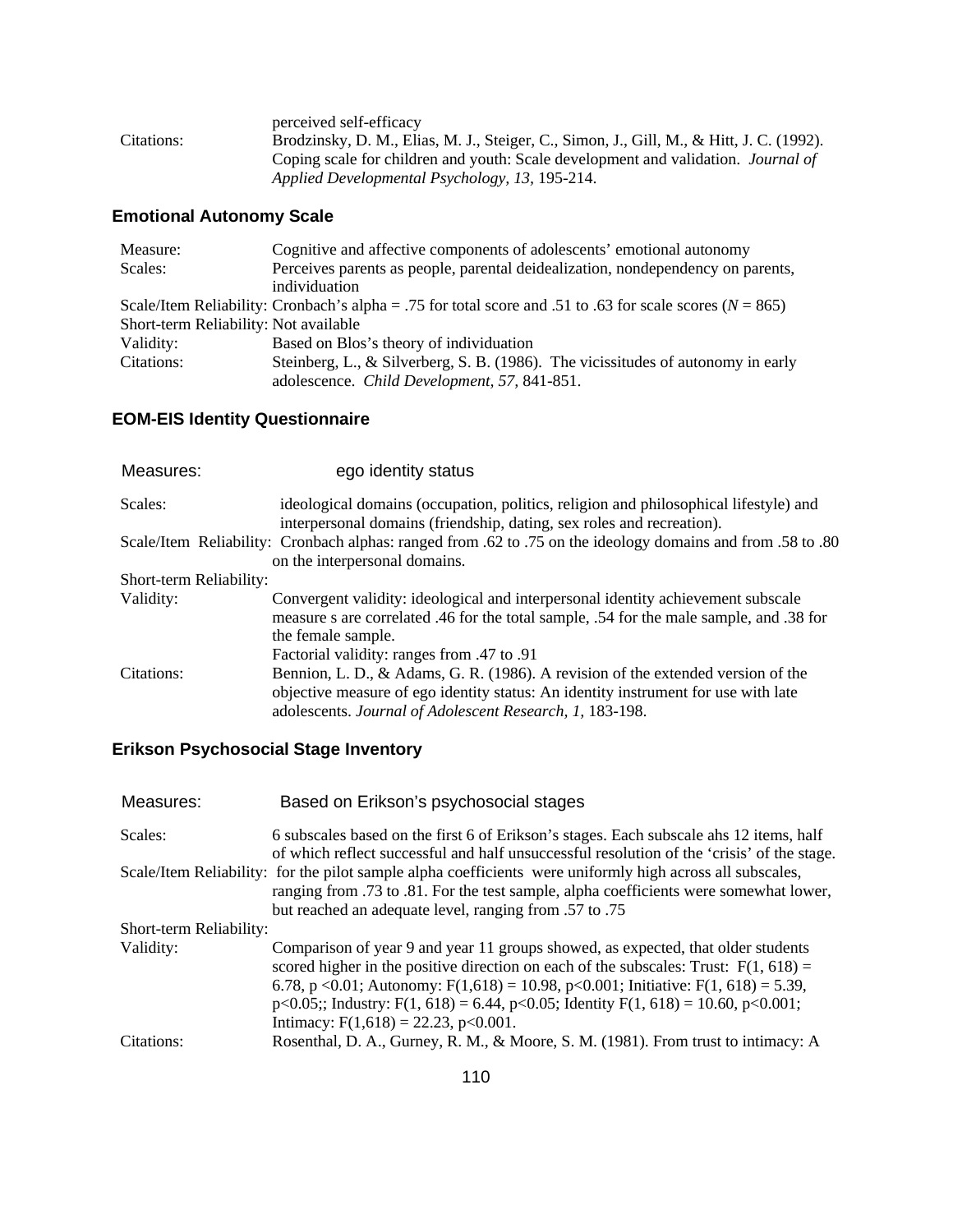new inventory for examining Erikson's stages of psychosocial development. *Journal of Youth and Adolescence, 10,* 525-537.

## **Kerns Security Scale – Report of Mother and Father**

| Measure:   | Child's belief about a caregiver's trustworthiness, responsiveness, and physical and<br>emotional availability                                                                                                                                                                                   |
|------------|--------------------------------------------------------------------------------------------------------------------------------------------------------------------------------------------------------------------------------------------------------------------------------------------------|
| Scales:    | Caregiver's responsiveness and availability, child's reliance on the caregiver in<br>stressful times, child's ease and interest in communication with the caregiver                                                                                                                              |
|            | Scale/Item Reliability: Cronbach's alpha = .93                                                                                                                                                                                                                                                   |
|            | Short-term Reliability: Two-week test-retest correlation = .75. Cronbach's alpha = .81 for time 1 and .87 for                                                                                                                                                                                    |
|            | time 2                                                                                                                                                                                                                                                                                           |
| Validity:  | Security scale correlates with self-esteem $(r = .40)$ , peer acceptance $(r = .30)$ , behavior<br>conduct ( $r = .36$ ), scholastic competence ( $r = .38$ ), and physical appearance ( $r = .32$ );<br>security scale did not significantly correlate with athletic competence $(r=19)$ or GPA |
|            | $(r = 12)$                                                                                                                                                                                                                                                                                       |
| Citations: | Kerns, K. A., Klepac, L., & Cole, A. (1996). Peer relationships and preadolescent=<br>perceptions of security in the child-mother relationship. <i>Developmental Psychology</i> ,<br>32, 457-466.                                                                                                |

#### **Markers of Adulthood**

| Measure:                              | Conceptions of the transition to adulthood                                           |
|---------------------------------------|--------------------------------------------------------------------------------------|
| Scales:                               | Individualism, family capacities, norm compliance, biological transitions,           |
|                                       | legal/chronological, role transitions.                                               |
|                                       | Scale/Item Reliability: Reliabilities range from .42 to .88                          |
| Short-term reliability: Not available |                                                                                      |
| Concurrent Validity: Not available    |                                                                                      |
| Citations:                            | Arnett, J.J. (2000). Emerging adulthood. A theory of development from the late teens |
|                                       | through the twenties. American Psychologist, 55, 469-480.                            |
|                                       |                                                                                      |
|                                       | Arnett, J.J. (2006). What does it mean to be an adult? Young people's conceptions of |
|                                       | adulthood. In L. Balter & C. Tamis-LeMonda (Eds.), Child psychology: A handbook      |
|                                       | of contemporary issues (2 <sup>nd</sup> ed.). New York: Psychology Press.            |

## **Inventory of the Dimensions of Emerging Adulthood**

| Measures:             | Emerging adulthood                                                                                               |
|-----------------------|------------------------------------------------------------------------------------------------------------------|
| Scales:               | identity exploration, experimentation/possibilities, negativity/instability, other-<br>focused, and self-focused |
|                       | Scale/Item Reliability: Cronbach's alphas range from .70-.85                                                     |
| Short-term Stability: | One-month interval – ranged from .64-.76, with exception of "feeling in-between".                                |
| Validity:             | Related to life satisfaction and identity measures.                                                              |
| Citations:            | Reifman, A., Colwell, M.J., & Arnett, J.J. (2007). Emerging adulthood: Theory,                                   |
|                       | assessment, and application. <i>Journal of Youth Development</i> , 2(1).                                         |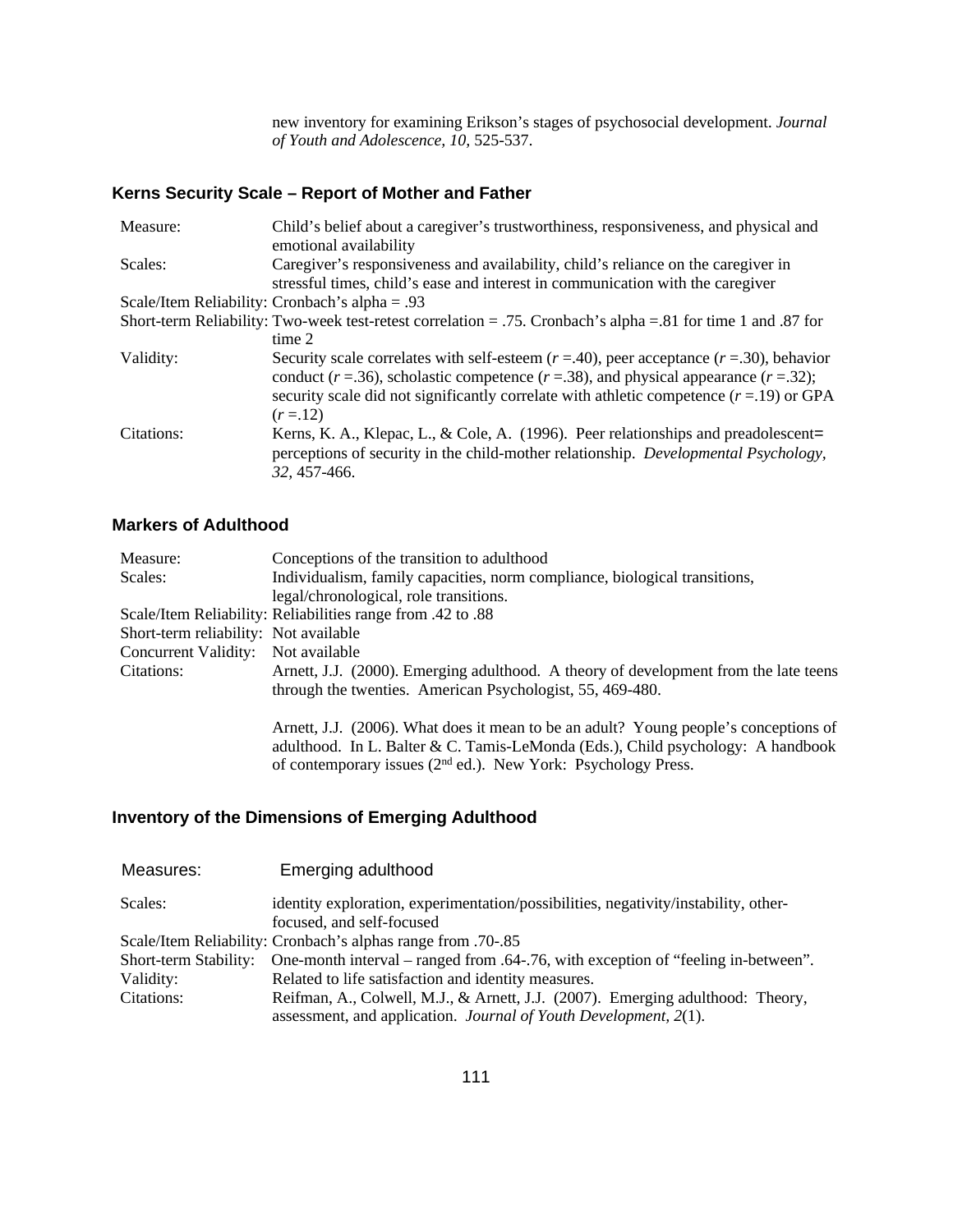#### **Sociomoral Reflection Measure B Short Form**

| Measure:   | Social and moral reasoning                                                         |
|------------|------------------------------------------------------------------------------------|
| Scales:    | Total sociomoral reflection maturity score                                         |
|            | Scale/Item Reliability: Cronbach's alpha was .93 ( $N = 384$ )                     |
|            | Interrater Reliability: Correlations range from .94 to .99 ( $N = 22$ to 24)       |
|            | Short-term Reliability: Not available                                              |
| Validity:  | Correlates with the Moral Judgement Interview, $r = .69$ ( $N = 44$ )              |
| Citations: | Basinger, K. S., Gibbs, J. C., & Fuller, D. (1995). Context and the measurement of |
|            | moral judgement. International Journal of Behavioral Development, 18, 537-556      |
|            |                                                                                    |

## **Optimism Scale**

| Measure:                   | Dispositional optimism                                                                                       |
|----------------------------|--------------------------------------------------------------------------------------------------------------|
| Scales:                    | Dispositional optimism                                                                                       |
|                            | Scale/Item Reliability: Internal consistency = .76                                                           |
|                            | Short-term Reliability: Thirteen-week test-retest reliability = .72                                          |
|                            | Convergent Validity: Scores correlate in the expected direction with theoretically similar constructs, e.g., |
|                            | depression, hopelessness, self-esteem, perceived stress, and locus of control.                               |
|                            | Discriminant Validity: Magnitudes of correlations between scores and conceptually related measures are not   |
|                            | too strong.                                                                                                  |
| <b>Construct Validity:</b> | Significantly correlated in the predicted direction with indices of physical and                             |
|                            | psychological well-being and relatively unrelated to measures of social desirability                         |
| Citations:                 | Carver, C.S., & Scheier, M.F. (2002). Optimism. In C.R. Snyder & S.J. Lopez (Eds.),                          |
|                            | Handbook of Positive Psychology (pp.231-243). Oxford: University Press.                                      |
|                            | Hjelle, L., Belongia, C., & Nesser, J. (1996). Psychometric properties of the life                           |
|                            | orientation test and attributional style questionnaire. Psychological Reports, 78, 507-                      |
|                            | 515.                                                                                                         |

## **Parental Bonding Instrument - Report of Mother and Father**

| Measures:                          | bonding                                                                                                                                                                  |
|------------------------------------|--------------------------------------------------------------------------------------------------------------------------------------------------------------------------|
| Scales:<br>Scale/Item Reliability: | care and overprotection                                                                                                                                                  |
|                                    | Short-term Reliability: Test re-test reliabilities: Pearson correlation coefficient of 0.761 (P<0.001)<br>was<br>obtained for the 'care' scale, and $0.628$ (P<0.001)    |
|                                    | Split-half reliability: a Pearson correlation coefficient of $0.879$ (P<0.001) was<br>obtained for the 'care' scale and 0.739 (P<0.001) for the overprotection scale.    |
|                                    | Inter-rater reliability: coefficient on the 'care' dimension was $0.851$ (P<0.001) and<br>$0.688$ (P<0.001) on the 'overprotection' dimension.                           |
| Validity:                          | Concurrent Validity: the Pearson Correlation for the two 'care' measures were 0.772<br>$(P<0.001)$ for rather G.P. and 0.788 $(P<0.001)$ for rater H. T. and for the two |
|                                    | 'overprotection' scores were $0.478$ (P<0.001) for rater G.P. and $0.505$ (P<0.001) for<br>rater H.T.                                                                    |
| Citations:                         | Parker, G., Tupling, H., & Brown, L.B. (1979). A parental bonding instrument.<br>British Journal of Medical Psychology, 52, 1-10.                                        |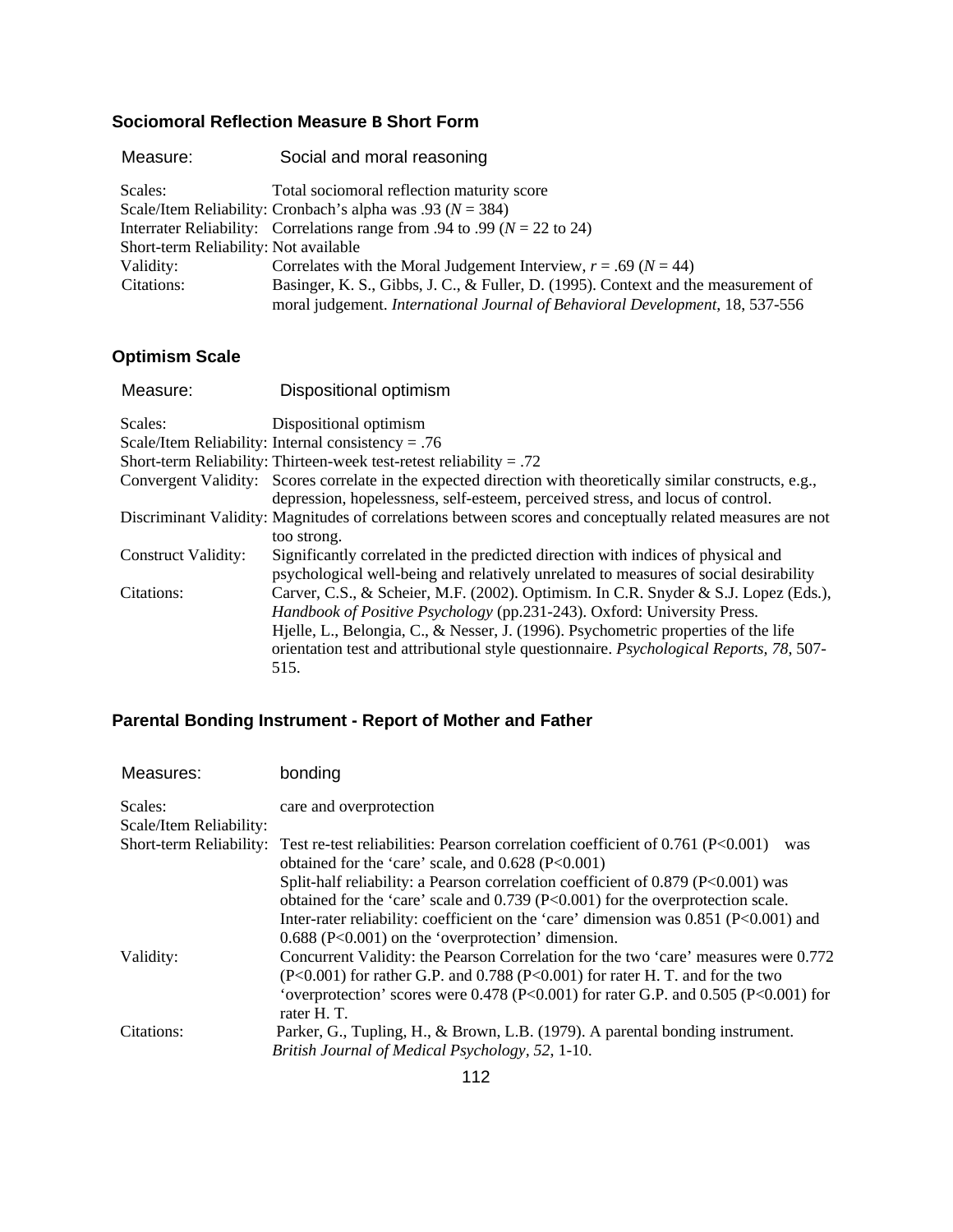# **Personal Projects Analysis**

| Measure:                              | Personal projects that may reflect cognitive, affective, and behavioral aspects of<br>human conduct                                                                                                                                                                         |
|---------------------------------------|-----------------------------------------------------------------------------------------------------------------------------------------------------------------------------------------------------------------------------------------------------------------------------|
| Schemes:                              | Content focus (academic, interpersonal, intrapersonal, recreational/hobbies,<br>reading/cultural, gifts/holidays, travel, environmental adaptation, vocational, home<br>activities, spiritual, and health/body); time frame; resource ecology; and<br>morphological pattern |
| Dimensions:                           | Importance, enjoyment, difficulty, visibility, control, initiation, stress, time adequacy,<br>outcome, self-identity, others' view, value congruency, positive impact, negative<br>impact, progress, challenge, absorption                                                  |
| Scale/Item Reliability: Not available |                                                                                                                                                                                                                                                                             |
| Validity:                             | Not available                                                                                                                                                                                                                                                               |
| Citations:                            | Little, B.R. (1983). Personal projects: A rationale and method for investigation.<br>Environment and Behavior, 15(3), 273-309.                                                                                                                                              |
|                                       | Nurmi, J., Salmela-Aro, K., & Koivisto, P. (2002). Goal importance and related<br>achievement beliefs and emotions during the transition from vocational school to<br>work: Antecedents and consequences. Journal of Vocational Behavior, 60, 241-261.                      |
|                                       | Salmela-Aro, K., & Nurmi, J. (1997). Goal contents, well-being, and life context<br>during transitions to university: A longitudinal study. International Journal of<br>Behavioral Development, 20(3), 471-491.                                                             |

## **Risk/Activities Questionnaire**

| Measure:                              | Questionnaire adapted from Center for Disease Control and Prevention's Youth |
|---------------------------------------|------------------------------------------------------------------------------|
|                                       | Risk Behavior Survey (2005). Questions include engagement in both risk       |
|                                       | behaviors as well as positive activities such as civic and religious         |
|                                       | involvement.                                                                 |
| Scale/Item Reliability: not available |                                                                              |
| Short-term Stability:                 | not available                                                                |
| Validity:                             | not available                                                                |
| Citations:                            | http://www.cdc.gov/HealthyYouth/yrbs/index.htm                               |
|                                       |                                                                              |

# **Self-Perception Profile for Adolescents**

| Measure:                              | Adolescent self-perception in multiple domains                                                                        |
|---------------------------------------|-----------------------------------------------------------------------------------------------------------------------|
| Scales:                               | Scholastic competence, social acceptance, athletic competence, physical appearance,                                   |
|                                       | job competence, romantic appeal, behavioral conduct, close friendships, self worth                                    |
|                                       | Scale/Item Reliability: Cronbach's alphas ranged from .74 to .92 in a sample of 9 <sup>th</sup> graders ( $N = 123$ ) |
| Short-term Reliability: Not available |                                                                                                                       |
| Validity:                             | Not available                                                                                                         |
| Citations:                            | Harter, S. (1988). The self-perception profile for adolescents. Unpublished manual,                                   |
|                                       | University of Denver, Denver, CO.                                                                                     |

## **Separation-Individuation for Adolescents**

| Measure: | Measures key dimensions of adolescent separation-individuation                        |
|----------|---------------------------------------------------------------------------------------|
| Scales:  | Separation anxiety, engulfment anxiety, dependency denial, practicing-mirroring, peer |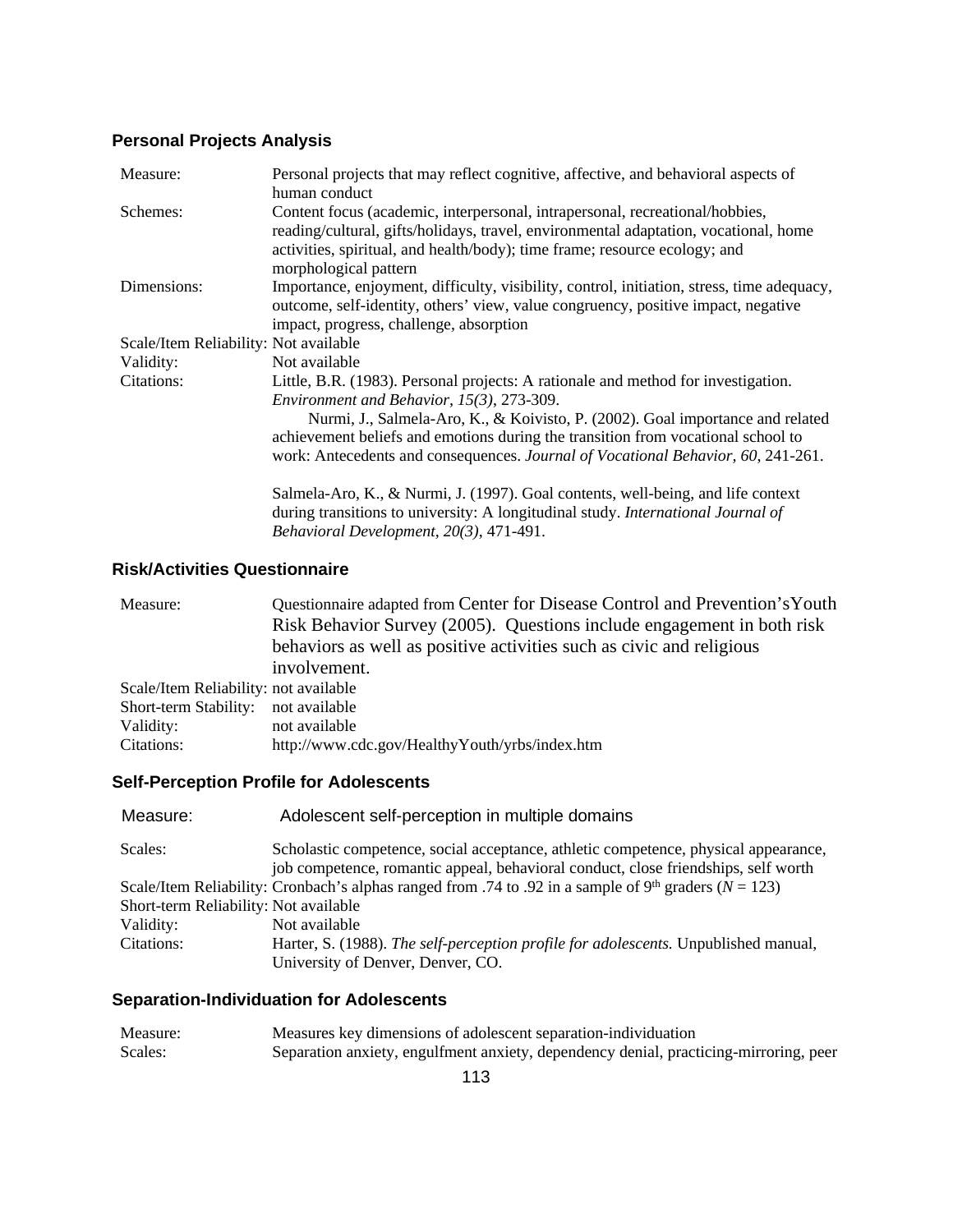|            | enmeshment, healthy separation, nurturance seeking, teacher enmeshment, and                                  |
|------------|--------------------------------------------------------------------------------------------------------------|
|            | rejection expectancy                                                                                         |
|            | .07. Scale/Item Reliability: For the clinical sample, seven of the subscales obtained Cronbach's alpha above |
|            | The exceptions were the Separation Anxiety and Healthy Separation subscales. For                             |
|            | the nonclinical sample, all subscales except for Healthy Separation are above .70.                           |
| Validity:  | Theoretical-substantive validity, internal-structural validity, and external criterion                       |
|            | validity with the Million Adolescent Personality Inventory (MAPI)                                            |
| Citations: | Levine, J.B., & Saintonge, S. (1993). Psychometric properties of the separation-                             |
|            | individuation test of adolescence within a clinical population. <i>Journal of Clinical</i>                   |
|            | <i>Psychology</i> , 49(4), 492-507.                                                                          |
|            | Levine, J.B., Green, C.J., & Millon, T. (1986). The separation-individuation test of                         |
|            | adolescence Journal of Personality Assessment, 50(1), 123-137.                                               |
|            |                                                                                                              |

# **Social Support Scale for Children**

| Measure:                              | Adolescent's perception of social support and regard from others                         |
|---------------------------------------|------------------------------------------------------------------------------------------|
| Scales:                               | Parental support, classmate support, teacher support, close friend support               |
|                                       | Scale/Item Reliability: Cronbach's alphas for scales range from .78 to .88 ( $N = 421$ ) |
| Short-term Reliability: Not available |                                                                                          |
| Validity:                             | Scales correlate with global self-worth score from the Self Perception Profile for       |
|                                       | Children, parent support = .46, classmate support = .42, and friend support = .49        |
| Citations:                            | Harter, S. (1985). The social support scale for children and adolescents. Manual,        |
|                                       | University of Denver, CO.                                                                |

## **Youth Self-Report Inventory**

| Measure:   | Adolescent psychopathology                                                                                                                                                                                                                    |
|------------|-----------------------------------------------------------------------------------------------------------------------------------------------------------------------------------------------------------------------------------------------|
| Scales:    | Withdrawal, somatic complaints, anxious-depressed, social problems, thought<br>problems, attention problems, delinquent behaviors, aggressive behaviors,<br>externalizing scale, internalizing scale, total problem behavior scale, lie scale |
|            | Scale/Item Reliability: Most scales had Cronbach's alphas between .70 and .89; thought problems and<br>delinquent behaviors had alphas between .62 and .69 ( $N = 413$ )                                                                      |
|            | Short-term Reliability: One week test-retest reliability = .70 for 11-14 year-olds                                                                                                                                                            |
| Validity:  | Discriminates between referred and nonreferred youth, $p < .01$                                                                                                                                                                               |
| Citations: | Achenbach, T.M. (1991). Manual for the Youth Self-Report and 1991 Profile.                                                                                                                                                                    |
|            | Burlington, VT: University of Vermont. Department of Psychiatry.                                                                                                                                                                              |
|            | Song, L., Singh, J., & Singer, M. (1994). The Youth Self-Report Inventory: A study of                                                                                                                                                         |
|            | its measurement fidelity. Psychological Assessment, 6, 236-245.                                                                                                                                                                               |

## **Child Behavior Checklist (Parent Report)**

| Measure:                                                                                                     | Mother's rating of children's competencies and behavioral/emotional problems           |  |
|--------------------------------------------------------------------------------------------------------------|----------------------------------------------------------------------------------------|--|
| Scales:                                                                                                      | Three competence scales (Activities, Social, School); Total competence; Eight cross-   |  |
|                                                                                                              | informant syndromes (Aggressive Behavior, Anxious/Depressed, Attention Problems,       |  |
|                                                                                                              | Delinquent Behavior, Social Problems, Somatic Complaints, Thought Problems,            |  |
|                                                                                                              | Withdrawn); Three summary problem scores (Internalizing, Externalizing, Total)         |  |
| Scale/Item Reliability: Mean of correlations between all scale scores obtained over 7- to 15-day intervals = |                                                                                        |  |
|                                                                                                              |                                                                                        |  |
| Short-term Stability:                                                                                        | The CBCL Total Problem score has yielded a one-week test-retest reliability, $r = .93$ |  |
|                                                                                                              |                                                                                        |  |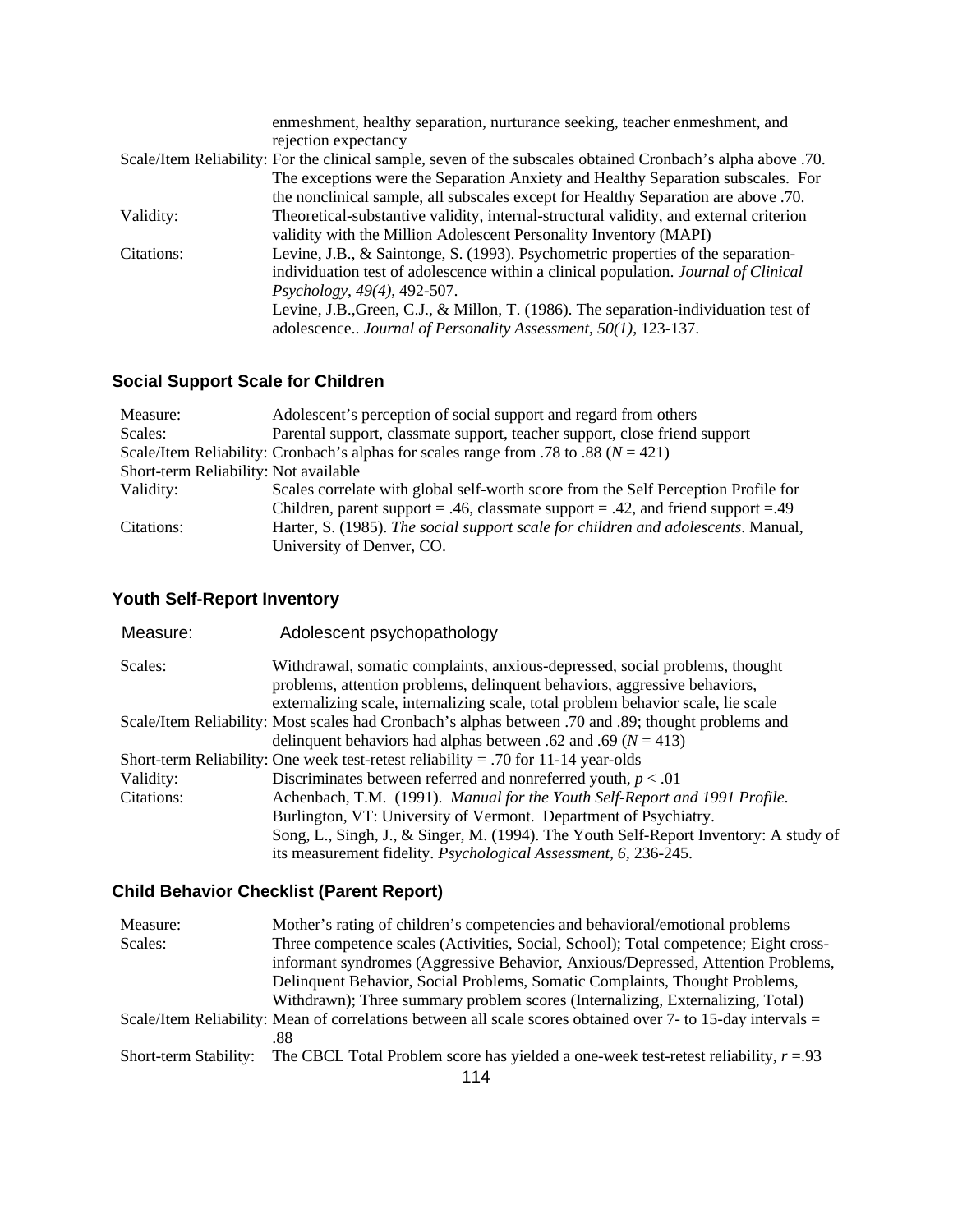| Discriminant Validity: All scales discriminate between referred and nonreferred children at $p < .01$ |                                                                                                                                                                     |  |
|-------------------------------------------------------------------------------------------------------|---------------------------------------------------------------------------------------------------------------------------------------------------------------------|--|
|                                                                                                       | Convergent Validity: Significant correlations with corresponding scales of Conners (1973) and Quay-                                                                 |  |
|                                                                                                       | Peterson (1987) instruments.                                                                                                                                        |  |
| Citations:                                                                                            | Achenbach, T. M. (1991). Integrative guide for the 1991 CBCL/4-18, YSR, and TRF<br><i>profiles.</i> Burlington, VT: University of Vermont Department of Psychiatry. |  |

## **18 Years - Parent**

## **Standardized Procedure**

# **General Ability Measure for Adults**

| Measure:   | Measurement of nonverbal intellectual ability                                       |
|------------|-------------------------------------------------------------------------------------|
| Scales:    | Matching, Analogies, Sequence, and Construction                                     |
|            | Scale/Item Reliability: Internal consistency = .90                                  |
|            | Short-term Reliability: Two-six week test-retest reliability ( $N = 86$ ) = .67     |
| Validity:  | Correlations with other ability tests: WAIS-R (WAIS-R PIQ = .74, WAIS-R VIQ =       |
|            | .65, WAIS-R FSIQ = .75), K-BIT (K-BIT Matrices = .72, K-BIT Vocabulary = .54,       |
|            | K-BIT IQ = .70), Wonderlic = .70, and Shipley (Vocabulary = .56, Abstraction = .73, |
|            | Shipley Total $= .72$ ). Correlations with achievement: Nelson-Denny Total Reading  |
|            | Test = .52 ( $p < .01$ )                                                            |
| Citations: | Bardos, A.N. (2001). General ability measures for adults (GAMA). In W.I. Dorfman    |
|            | & M Hersen (Eds.), Understanding Psychological Assessment (pp. 43-58). New York:    |
|            | Kluwer Academic/Plenum Publishers.                                                  |

## **Parental Stress Index**

| Measures:               | Parenting stress among parents of adolescents                                                                                                                                                                                                                                                                                                                                                                                                                                                                                                                                                            |
|-------------------------|----------------------------------------------------------------------------------------------------------------------------------------------------------------------------------------------------------------------------------------------------------------------------------------------------------------------------------------------------------------------------------------------------------------------------------------------------------------------------------------------------------------------------------------------------------------------------------------------------------|
| Scales:                 | Yields scores on three domains, namely the Adolescent Domain (AD), Parent<br>Domain (PD), and Adolescent-Parent Relationship Domain (APRD), a Life Stressors<br>(LS) Scale; and an Index of Total Parenting Stress (TS). Both AD and PD contain<br>four subscales. THE AD subscales include Moodiness/Emotional Lability (MEL),<br>Social Isolation/Withdrawal (ISO), Delinquency/Antisocial (DEL), and Failure to<br>Achieve or Persevere (ACH). The PD subscales include Life Restrictions (LFR),<br>Relationship With Spouse/Partner (REL), Social Alienation (SOC), and<br>Incompetence/Guilt (INC). |
| Scale/Item Reliability: | Internal Consistency: All subscale alpha coefficients exceed .80, with the majority<br>ranging from the high .80s to .90. all alpha coefficients for the SIPA domains and TS<br>scale exceed .90.                                                                                                                                                                                                                                                                                                                                                                                                        |
| Short-term Reliability: | Test-Retest Reliability: Forty-six parents who initially completed the SIPA were<br>subsequently asked to complete a second protocol approximately 4 weeks later. The<br>test-retest reliability coefficients were .92, for the Adolescent Domain, .87 for the<br>Parent Domain, and .91 for the Adolescent-Parent Relationship Domain, and .93 for<br>the Index of Total Parenting Stress. Test-Retest Reliability coefficients ranged from<br>.75 to .91 for the Adolescent Domain subscales, and 74 to .85 for the Parent Domain<br>subscales.                                                        |
| Validity:               | Content Validity: A rational-empirical approach was used to develop the SIPA.<br>Content validity of the measure is a natural by-product of this approach.<br>Convergent Validity: Parenting stress in relation to the quality of parents'<br>11 E                                                                                                                                                                                                                                                                                                                                                       |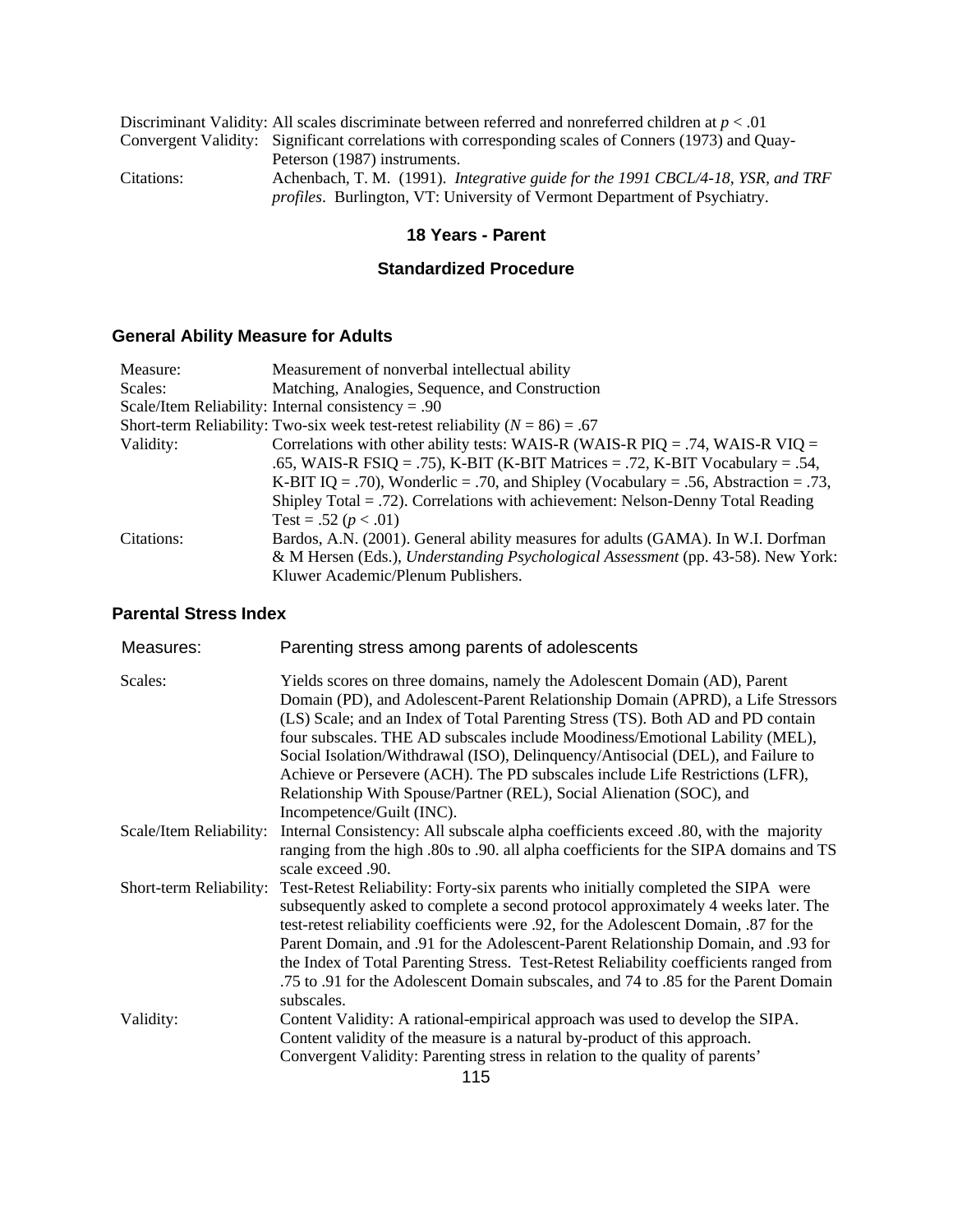|            | perceptions of their parenting alliance. PAI scores were -.48 for the Adolescent |
|------------|----------------------------------------------------------------------------------|
|            | domain, -.59 for the Parent Domain, -.42 for the Adolescent-Parent Relationship  |
|            | Domain, and -.57 for the Index of Total Parenting Stress.                        |
|            | Discriminant Validity: investigated by comparing score means between several     |
|            | groups expected to differ in their levels of parenting stress.                   |
| Citations: | Sheras, P. L., Abidin, R. R., & Konold, T. R. (1998). Stress Index for           |
|            | Parents of Adolescents: Professional manual. Lutz, Florida: Psychological        |
|            | Assessment Resources, Inc.                                                       |

## **Self-Perception of the Parental Role**

| Measures:  | Mother's perceived parenting ability                                                                                   |
|------------|------------------------------------------------------------------------------------------------------------------------|
| Scales:    | Investment in Parental Role, Integration of Parenting and Working Role, Competence                                     |
|            | in Parental Role, Satisfaction in Parenting                                                                            |
|            | Scale/Item Reliability: Cronbach's Alphas = .72, .76, .78, .80, for Investment, Integration, Competence, and           |
|            | Satisfaction, respectively $(N = 373)$                                                                                 |
|            | Short-term Reliability: Test-retest (21-day) Reliabilities: $r = .82, .92, .86,$ and .88, for Investment, Integration, |
|            | Competence, and Satisfaction, respectively ( $N = 53$ mothers of 18-month-old infants)                                 |
| Validity:  | Scales show small, complex, significant relationships with measures of previous                                        |
|            | experience with infants, social networking, adult self esteem                                                          |
| Citations: | MacPhee, D., Benson, J., & Bullock, D. (1986). Influences on maternal self                                             |
|            | <i>perception</i> . Poster presented at the International Conference on Infant Studies, Los                            |
|            | Angeles, CA.                                                                                                           |

# **Center for Epidemiological Studies Depression Scale**

| Measure:                              | Depressive symptomatology in community samples                                                              |
|---------------------------------------|-------------------------------------------------------------------------------------------------------------|
| Scales/Factors                        | Factors include: depressed affect, positive affect, and somatic/vegetative.                                 |
|                                       | Scale/Item Reliability: Cronbach's alpha = .85; split-half correlations corrected for attenuation about .87 |
| Short-term Reliability: Not available |                                                                                                             |
| Validity:                             | Correlated about .60 with the Bradburn Negative Affect Scale, about -.20 with the                           |
|                                       | Bradburn Positive Affect Scales, about .50 with the Langner 22-item Scale, and about                        |
|                                       | .30 with disability days                                                                                    |
| Citations:                            | Radloff, L.S. (1977) The CES-D Scale: A self-report depression scale for research in                        |
|                                       | the general population. Applied Psychological Measures, 3, 385-401.                                         |

#### **Perceived Stress Scale**

| Measure:             | Appraisal of Stressfulness of current life situation                                                   |
|----------------------|--------------------------------------------------------------------------------------------------------|
|                      | Scale/Item Reliability: Cronbach's alphas = .84 ( $N = 332$ ), .85 ( $N = 114$ ), and .86 ( $N = 64$ ) |
|                      | Short-term Reliability: 2 day span in undergraduates, $r = .85$ ( $N = 82$ )                           |
| Long-term Stability: | 6 weeks before and after smoking cessation, $r = .55$ ( $N = 64$ )                                     |
| Validity:            | Correlated with Impact of Life Events, $r = .24$ to 49; Depression, $r = .65$ to .76;                  |
|                      | Physical Symptoms, $r = .52$ to .65; Social Anxiety, $r = .37$ to .48                                  |
| Citations:           | Cohen, S., Kamarck, T., & Mermelstein, R. (1983). A global measure of perceived                        |
|                      | stress. Journal of Health and Social Behavior, 24, 385-396.                                            |

# **Child Rating Questionnaire (Parent Report)**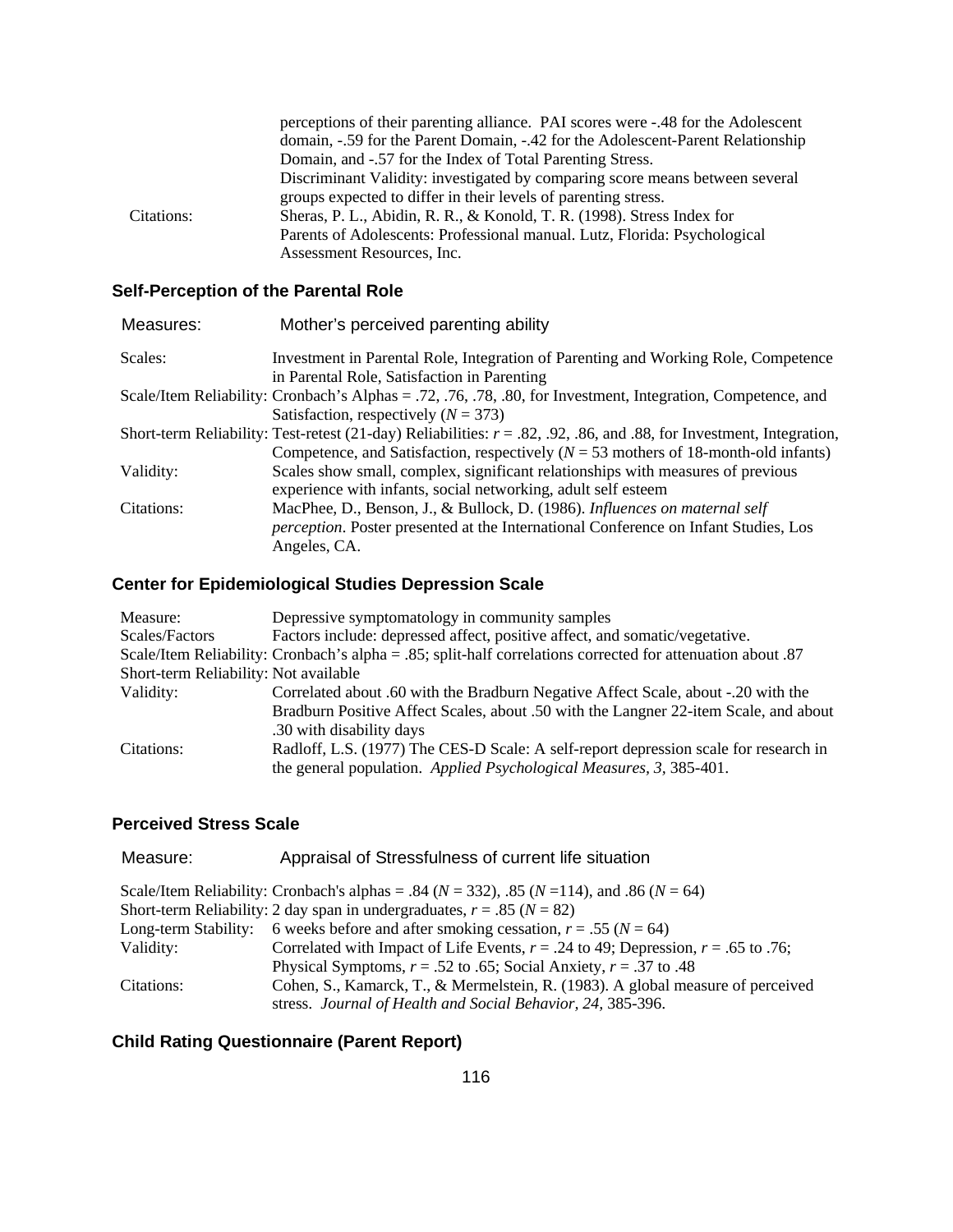| Measure:              | Mother's rating of child's helpfulness, sharing behavior, cooperativeness, empathy,<br>and emotional expressiveness                                                                                                                                                                                                                                 |
|-----------------------|-----------------------------------------------------------------------------------------------------------------------------------------------------------------------------------------------------------------------------------------------------------------------------------------------------------------------------------------------------|
| Scales:               | Helpfulness, Sharing Behavior, Cooperativeness, Empathy, Emotional Expressiveness                                                                                                                                                                                                                                                                   |
|                       | Scale/Item Reliability: Cronbach's alpha for teachers = .84 for helpfulness, .85 for sharing behavior, .85 for<br>cooperative behavior, .74 for empathy, .78 for emotional expressiveness; Cronbach's<br>alpha for parents $= .80$ for helpfulness, $.34$ for sharing behavior, $.79$ for cooperative<br>behavior, .65 for emotional expressiveness |
| Short-term Stability: | Not available                                                                                                                                                                                                                                                                                                                                       |
| Validity:             | Not available                                                                                                                                                                                                                                                                                                                                       |
| Citations:            | Roberts, W., & Strayer, J. (1996). Empathy, emotional expressiveness, and prosocial<br>behavior. Child Development, 67, 449-470.                                                                                                                                                                                                                    |
|                       | Weir, K., Stevenson, J., & Graham, P. (1980). Behavioral deviance and teacher<br>ratings of prosocial behavior. Journal of the American Academy of Child Psychiatry,<br>Buck, R. (1977). Nonverbal communication accuracy in preschool children:                                                                                                    |
|                       | Relationships with personality and skin conductance. Journal of Personality and                                                                                                                                                                                                                                                                     |
|                       | Social Psychology, 35, 225-236.                                                                                                                                                                                                                                                                                                                     |
|                       | Strayer, J. (1985, August). Children's affect and empathy in response to TV dramas.                                                                                                                                                                                                                                                                 |
|                       | Paper presented at the meeting of the American Psychological Association, Los                                                                                                                                                                                                                                                                       |
|                       | Angeles, CA.                                                                                                                                                                                                                                                                                                                                        |

## **Parents of Adolescents Separation Anxiety Scale**

| Measure:                              | Parents' separation-related emotions                                                                            |  |
|---------------------------------------|-----------------------------------------------------------------------------------------------------------------|--|
| Scales:                               | Anxiety about adolescent distancing, comfort with secure base role                                              |  |
|                                       | Scale/Item Reliability: Cronbach's alphas for scales for mothers and fathers ranged between .81 and .86 ( $N =$ |  |
|                                       | 686)                                                                                                            |  |
| Short-term Reliability: Not available |                                                                                                                 |  |
| Validity:                             | Parental separation anxiety is associated with more parent-child conflict, mother's                             |  |
|                                       | discomfort with closeness and dependence on others, father's anxiety about                                      |  |
|                                       | abandonment and rejection, lower adolescent-reported quality of attachment, and less                            |  |
|                                       | differentiation ( $N = 686$ )                                                                                   |  |
| Citations:                            | Hock, E., Eberly, M., Bartle-Haring, S., Ellwanger, P., & Widaman, K.F. (2001).                                 |  |
|                                       | Separation anxiety in parents of adolescents: Theoretical significance and scale                                |  |
|                                       | development. Child Development, 72, 284-298.                                                                    |  |

#### **18 Years - Environment**

# **Inventory/Questionnaire**

# **Conflict Behavior Questionnaire (Child & Parent Reports)**

| Measure:              | Adolescent and parental appraisal of conflict and negative family communication                                 |
|-----------------------|-----------------------------------------------------------------------------------------------------------------|
| Scales:               | Adolescent appraisal of parent, adolescent appraisal of dyad, maternal appraisal of                             |
|                       | adolescent, maternal appraisal of dyad                                                                          |
|                       | Scale/Item Reliability: Cronbach's alpha = .95 for adolescent appraisal of mother, .94 for adolescent appraisal |
|                       | of dyad, .88 for maternal appraisal of adolescent, and .90 for maternal appraisal of                            |
|                       | dvad                                                                                                            |
| Short-term Stability: | Not available                                                                                                   |
| Validity:             | Correlates with mothers' and adolescents' negative attributions                                                 |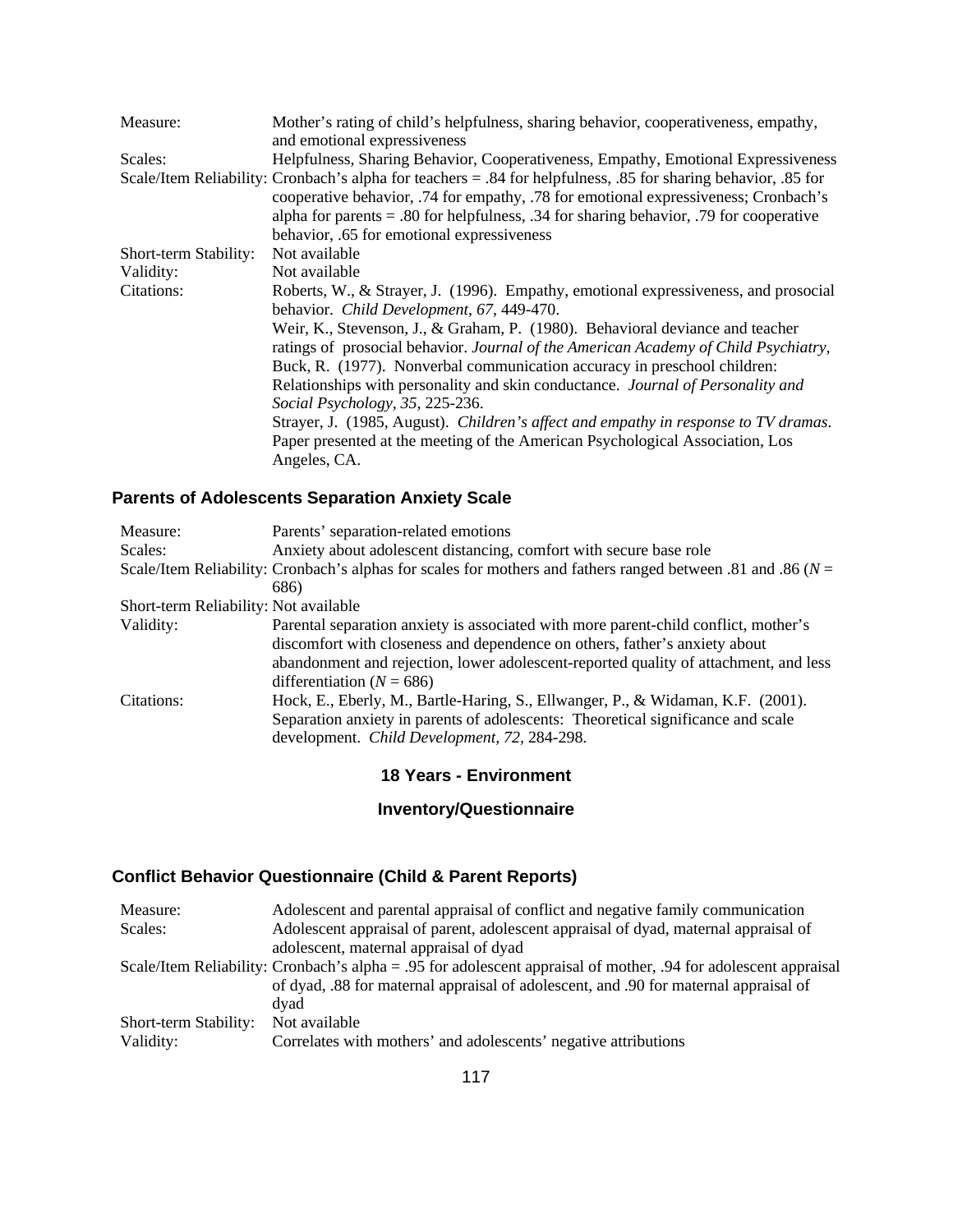Citations: Prinz, R.J., Foster, S., Kent, R.N., & O=Leary, D.K. (1979). Multivariate assessment of conflict in distressed and nondistressed mother-adolescent dyads. *Journal of Applied Behavior Analysis, 12*, 691-700. Grace, N.C., Kelley, M.L., & McCain, A.P. (1993). Attribution processes in motheradolescent conflict. *Journal of Abnormal Child Psychology, 21*(2), 199-211.

#### **McMaster Family Assessment Device (Child & Parent Reports)**

| Measure:              | Family competence in problem solving, communication, affective involvement, and                            |
|-----------------------|------------------------------------------------------------------------------------------------------------|
|                       | behavior control                                                                                           |
| Scales:               | Problem solving, communication, roles, affective responsiveness, affective                                 |
|                       | involvement, behavior control, general functioning                                                         |
|                       | Scale/Item Reliability: Cronbach's alpha for problem solving = .74, communication = .75, roles = .72,      |
|                       | affective responsiveness = $.83$ , affective involvement = $.78$ , behavior control = $.72$ ,              |
|                       | general functioning $= .92$                                                                                |
| Short-term Stability: | One-week test-retest reliability correlation coefficients: Problem solving $= .66$ ,                       |
|                       | communication = .72, roles = .75, affective responsiveness = .76, affective                                |
|                       | involvement = .67, behavior control = .73, general functioning = .71                                       |
| Concurrent Validity:  | Moderate correlations with other self-report measures of family functioning (FACES                         |
|                       | II, Family Unit Inventory).                                                                                |
|                       | Discriminant Validity: Differentiates significantly between clinician-rated healthy and unhealthy families |
| Citations:            | Epstein, N. B., Baldwin, L. M., & Bishop, D. S. (1983). The McMaster family                                |
|                       | assessment device. Journal of Marital and Family Therapy, 9, 171-180.                                      |
|                       | Miller, I. W., Epstein, N. B., Bishop, D. S., & Keitner, G. L. (1985). The McMaster                        |
|                       | family assessment device: Reliability and validity. Journal of Marital and Family                          |
|                       | Therapy, 11, 345-356.                                                                                      |
|                       |                                                                                                            |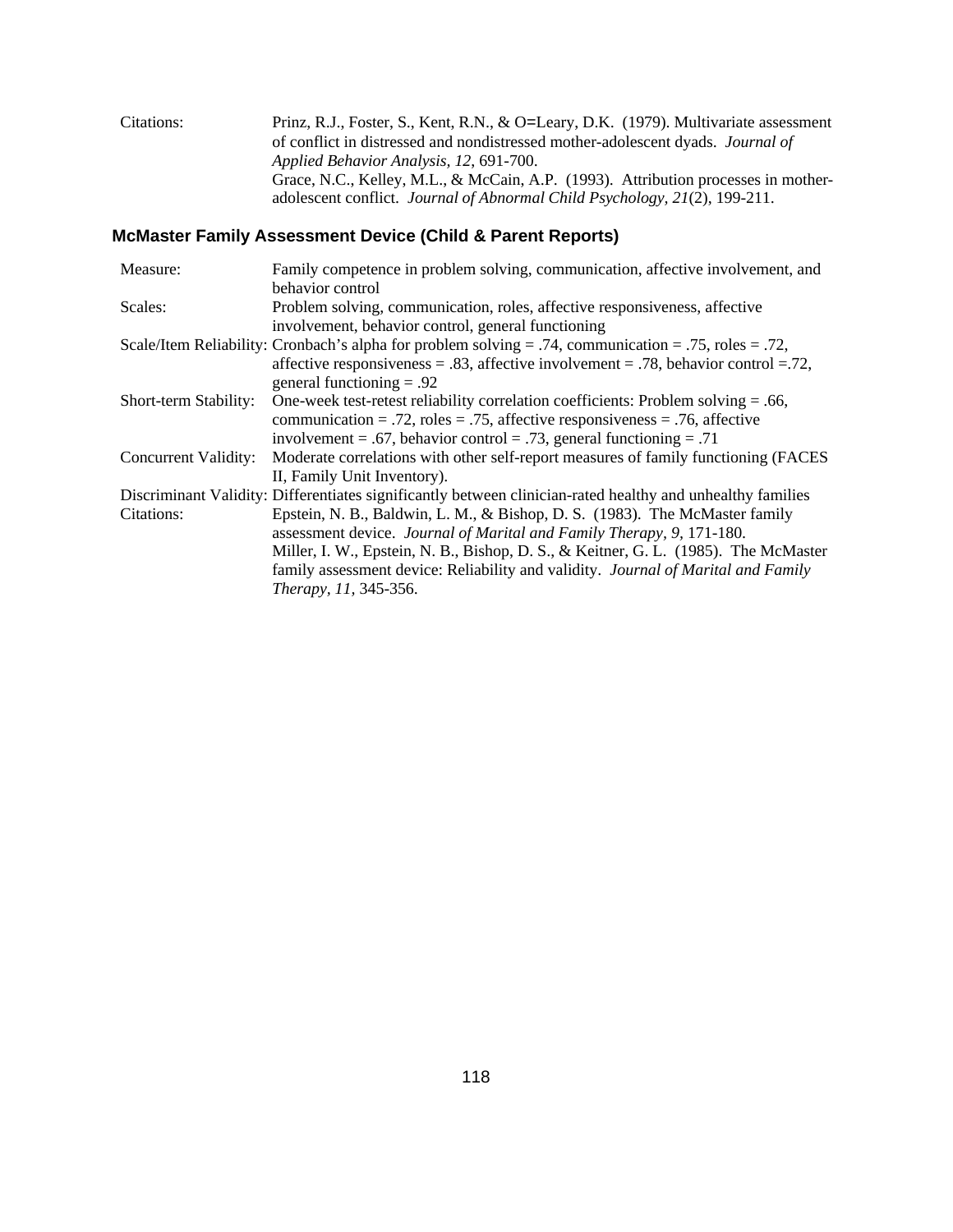# **Perception of Family Difference Scale (PFDS)**

| Measure:                             | Parental beliefs about the role and function of family members and the family unit               |
|--------------------------------------|--------------------------------------------------------------------------------------------------|
|                                      | in adopted families compared to biological families.                                             |
| Scales:                              | Child Functioning, Parent Functioning, Family Functining                                         |
|                                      | Scale/Item Reliability: Cronbach's alphas for mothers and fathers in the full sample ranged from |
|                                      | .84 to .94 at 10 years and from .82 to .95 at 18 years.                                          |
| Short-term Stability:                | Not available                                                                                    |
| Discriminant Validity: Not available |                                                                                                  |
| Convergent Validity:                 | Not available                                                                                    |
| Citations:                           | Suwalsky, J. T. D., Hendricks, C., & Bornstein, M. H. (2005). Families by                        |
|                                      | adoption and birth: Comparisons of Children's Behavior, Parenting Stress and                     |
|                                      | Family Differences. Poster presented at the Biennial Meeting of the Society for                  |
|                                      | Research in Child Development, Atlanta, GA.                                                      |
|                                      | Talen, M. R., Pinderhughes, E. E., Groze, V. K., Schwartzman, J., & Chen, M.                     |
|                                      | (March, 1995). Acknowledging difference in adoptive families: Helpful or                         |
|                                      | harmful for adoptive family functioning? Paper presented at the meeting on                       |
|                                      | cognitions and adjustment among children and families united through special                     |
|                                      | needs adoptions, symposium at the Biennial Meeting of the Society for Research                   |
|                                      | in Child Development, Indianapolis, IN.                                                          |
|                                      |                                                                                                  |

## **Sibling Relationship Questionnaire Revised (Child & Parent Reports)**

| Measure:   | Components of sibling relationships completed by child and mother                                                |
|------------|------------------------------------------------------------------------------------------------------------------|
| Scales:    | Relative Status/Power; Warmth and Closeness; Conflict; and Rivalry                                               |
|            | Scale/Item Reliability: Cronbach's alpha for competition $= .63$ ; all other subscales exceeded .70              |
|            | Short-term Reliability: Mean ten-day test-retest reliability ( $N = 94$ children) = .71, ranging from .58 to .86 |
| Validity:  | Not available                                                                                                    |
| Citations: | Furman, W., & Buhrmester, D. (1985). Children's perceptions of the qualities of                                  |
|            | sibling relationships. Child Development, 56, 448-461.                                                           |

#### **General: both children and parents complete:**

## **Social Desirability Scale (Crowne-Marlowe)**

| Measure:   | Tendency to reply to questions in a socially desirable fashion                                |
|------------|-----------------------------------------------------------------------------------------------|
| Scales:    | Socially desirable attitude and traits                                                        |
|            | Scale/Item Reliability: Internal consistency coefficient Kuder-Richardson $20 = .88$          |
|            | Short-term Stability: One-month test-retest reliability = .89                                 |
|            | Discriminant Validity: Low correlation (.35) was found with Edwards social desirability scale |
|            | Convergent Validity: Correlates with MMPI lie scale, $r = .54$ ( $p < .01$ )                  |
| Citations: | Crowne, D. P., & Marlowe, D. (1960). A new scale of social desirability                       |
|            | independent of psychopathology. Journal of Consulting Psychology, 24, 963-968.                |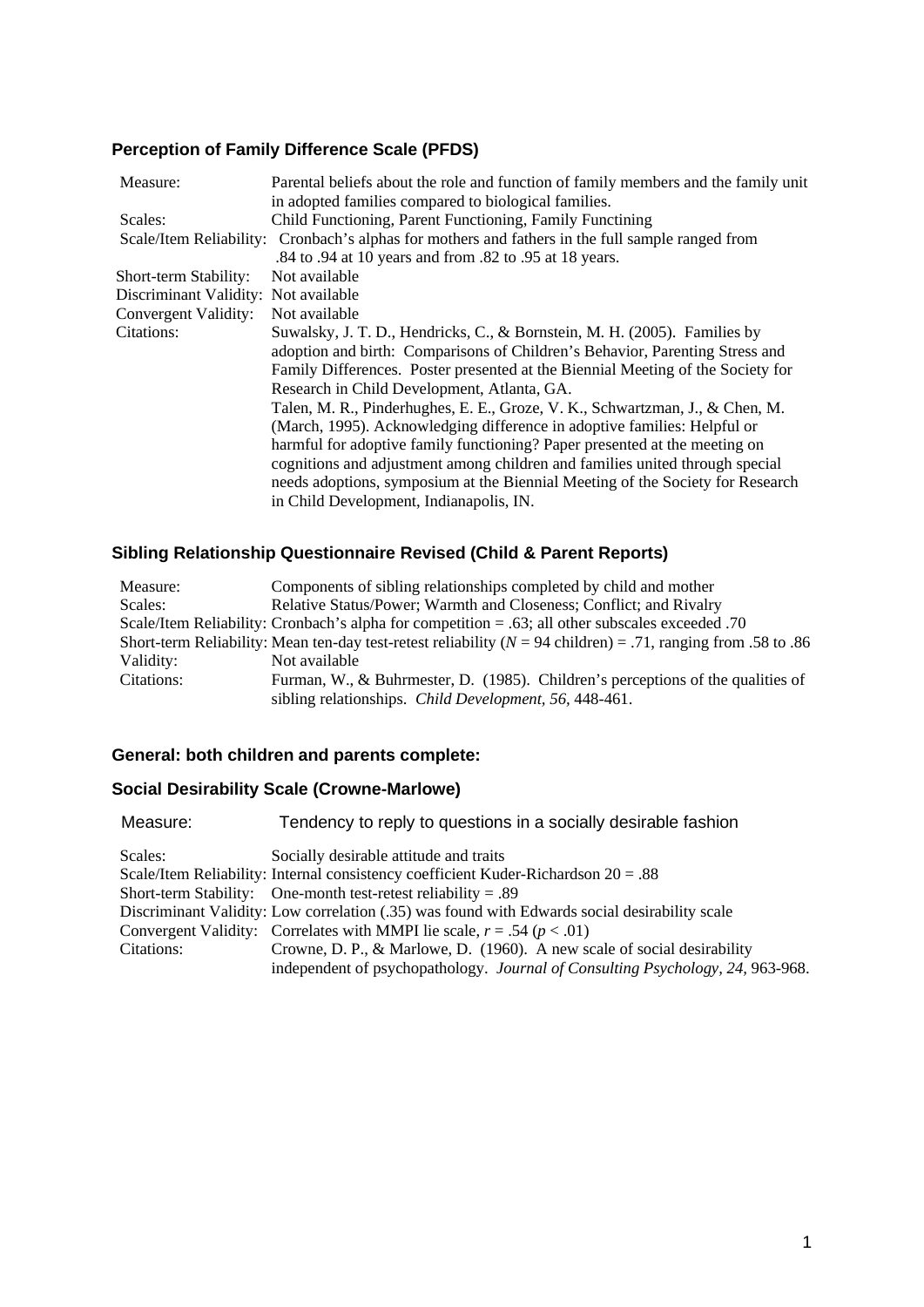# References

- BECKER, G. S. & TOMES, N. 1976. Child Endowments and Quantity and Quality of Children. *Journal of Political Economy,* 84**,** S143-S162.
- BJORKLUND, A. & SALVANES, K. G. 2011. Education and Family Background: Mechanisms and Policies. *Handbook of the Economics of Education, Vol 3,* 3**,** 201-247.
- BORNSTEIN, M. H. 2015. Children's parents. *In:* LERNER, R. M. (ed.) *Ecological Settings and Processes in Developmental Systems. Volume 4 of the Handbook of Child Psychology and Developmental Science.* 7 ed.: Hoboken, NJ: Wiley.
- BORNSTEIN, M. H., PUTNICK, D. L., COSTLOW, K. M., & SUWALSKY, J. T. D. 2019. Long-term recall in European American mothers moderated by developmental domain, child age, person, and metric of agreement. *Applied Developmental Science*.
- BUCHANAN, A. & ROTKIRCH, A. 2018. Twenty-first century grandparents: global perspectives on changing roles and consequences. *Contemporary Social Science,* 13**,** 131-144.
- CAPALDI, D. M., TIBERIO, S. S., PEARS, K. C., KERR, D. C. R. & OWEN, L. D. 2019. Intergenerational associations in physical maltreatment: Examination of mediation by delinquency and substance use, and moderated mediation by anger. *Dev Psychopathol,* 31**,** 73-82.
- CASE, A., LUBOTSKY, D. & PAXSON, C. 2002. Economic status and health in childhood: The origins of the gradient. *American Economic Review,* 92**,** 1308-1334.
- CONDLIFFE, S. & LINK, C. R. 2008. The Relationship between Economic Status and Child Health: Evidence from the United States. *American Economic Review,* 98**,** 1605-1618.
- DEARDEN, L., SIBIETA, L, SYLVA, K 2011. The socio-economic gradient in early child outcomes: evidence from the Millennium Cohort Study. *Longitudinal and Life Course Studies,* 2**,** 19- 40.
- DIXON, L., BROWNE, K. & HAMILTON-GIACHRITSIS, C. 2005. Risk factors of parents abused as children: a mediational analysis of the intergenerational continuity of child maltreatment (Part I). *Journal of Child Psychology and Psychiatry,* 46**,** 47-57.
- FRIEDMAN, E. M. & MARE, R. D. 2014. The Schooling of Offspring and the Survival of Parents. *Demography,* 51**,** 1271-1293.
- FRIJTERS, P., JOHNSTON, D. W., SHAH, M. & SHIELDS, M. A. 2013. Intrahousehold Resource Allocation: Do Parents Reduce or Reinforce Child Ability Gaps? *Demography,* 50**,** 2187- 2208.
- HERNANDEZ-ALAVA, M. & POPLI, G. 2017. Children's Development and Parental Input: Evidence From the UK Millennium Cohort Study. *Demography,* 54**,** 485-511.
- HUGHES, M. E., WAITE, L. J., LAPIERRE, T. A. & LUO, Y. 2007. All in the family: the impact of caring for grandchildren on grandparents' health. *J Gerontol B Psychol Sci Soc Sci,* 62**,** S108-19.
- JENSEN, A. C. & MCHALE, S. M. 2015. What makes siblings different? The development of sibling differences in academic achievement and interests. *J Fam Psychol,* 29**,** 469-78.
- KELLY, Y., SACKER, A., DEL BONO, E., FRANCESCONI, M. & MARMOT, M. 2011. What role for the home learning environment and parenting in reducing the socioeconomic gradient in child development? Findings from the Millennium Cohort Study. *Archives of Disease in Childhood,* 96**,** 832-U77.
- KUCZYNSKI, L. & DE MOL, J. 2015. Dialectical models of socialization. . *Handbook of child psychology and developmental science* 7th ed.: Hoboken, NJ: Wiley.
- LIU, H. & ZENG, J. 2009. Genetic ability and intergenerational earnings mobility. *Journal of Population Economics,* 22**,** 75-95.
- LUNDBORG, P. & MAJLESI, K. 2018. Intergenerational transmission of human capital: Is it a oneway street? *J Health Econ,* 57**,** 206-220.
- MACHIN, S., SALVANES, K. G. & PELKONEN, P. 2012. Education and Mobility. *Journal of the European Economic Association,* 10**,** 417-450.